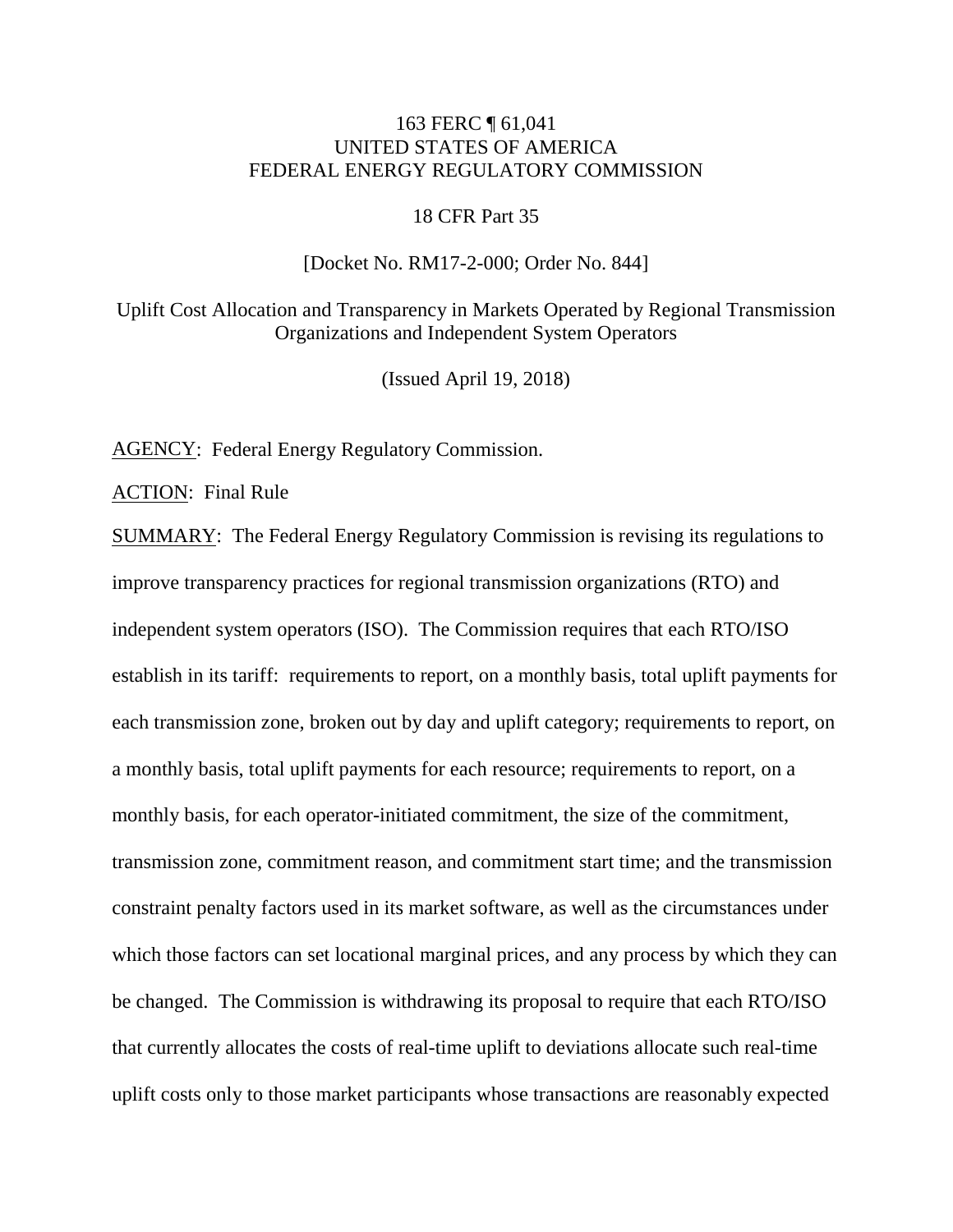to have caused the real-time uplift costs.

EFFECTIVE DATE: This rule will become effective **75 days after publication in the** 

## **FEDERAL REGISTER.**

#### FOR FURTHER INFORMATION CONTACT:

Adam Cornelius (Technical Information) Office of Energy Policy and Innovation Federal Energy Regulatory Commission 888 First Street, NE Washington, DC 20426 (202) 502-8314 adam.cornelius@ferc.gov

Katherine Scott (Technical Information) Office of Energy Market Regulation Federal Energy Regulatory Commission 888 First Street, NE Washington, DC 20426 (202) 502-6495 Katherine.Scott@ferc.gov

Colin Beckman (Legal Information) Office of the General Counsel Federal Energy Regulatory Commission 888 First Street, NE Washington, DC 20426 (202) 502-8049 colin.beckman@ferc.gov

### SUPPLEMENTARY INFORMATION: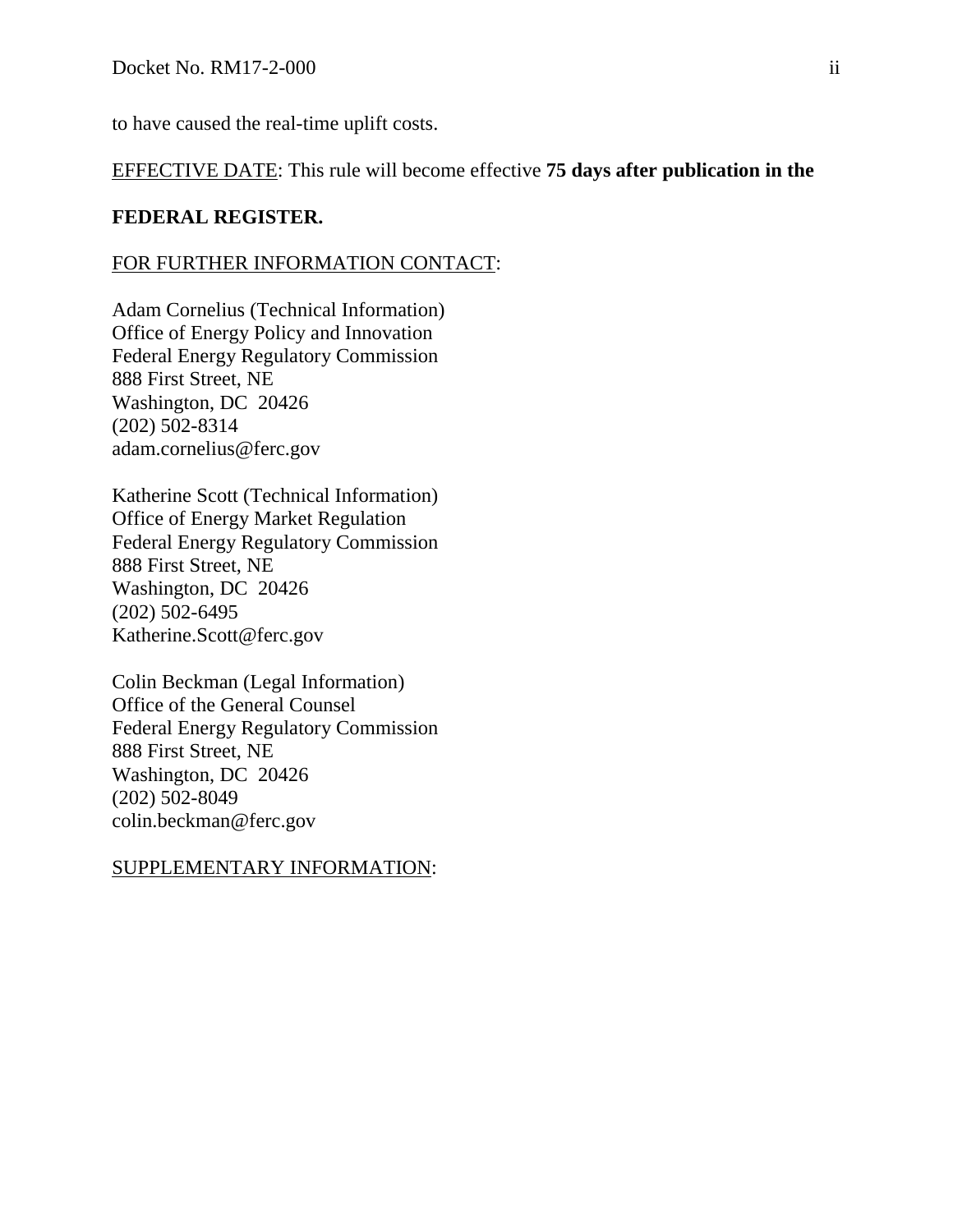# UNITED STATES OF AMERICA FEDERAL ENERGY REGULATORY COMMISSION

Before Commissioners: Kevin J. McIntyre, Chairman; Cheryl A. LaFleur, Neil Chatterjee, Robert F. Powelson, and Richard Glick.

**Uplift Cost Allocation and Transparency in Markets** Docket No. RM17-2-000 Operated by Regional Transmission Organizations and **Independent System Operators** 

## ORDER NO. 844

### **FINAL RULE**

## (Issued April 19, 2018)

# **TABLE OF CONTENTS**

## **Paragraph Numbers**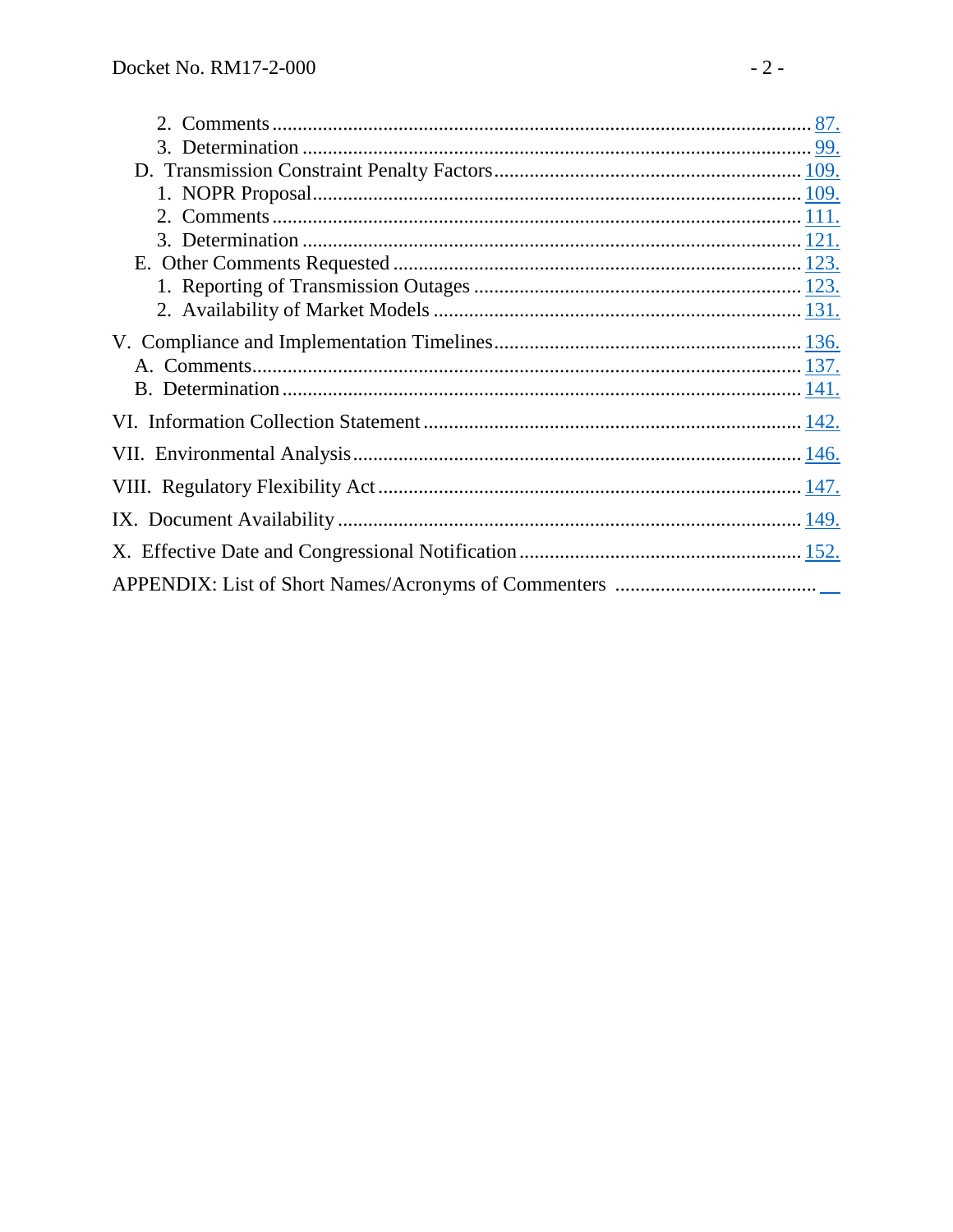# <span id="page-4-0"></span>**I. Introduction**

1. In this Final Rule, the Federal Energy Regulatory Commission (Commission) finds that current regional transmission organization (RTO) and independent system operator (ISO) practices with respect to reporting uplift payments and operator-initiated commitments,**[1](#page-4-1)** and RTO/ISO tariff provisions regarding transmission constraint penalty factors**[2](#page-4-2)** are insufficiently transparent, resulting in rates that are not just and reasonable for the reasons discussed below. To remedy these unjust and unreasonable rates, we require, pursuant to section 206 of the Federal Power Act,**[3](#page-4-3)** that each RTO/ISO establish in its tariff: (1) requirements to report, on a monthly basis, total uplift payments for each transmission zone, broken out by day and uplift category (Zonal Uplift Report); (2) requirements to report, on a monthly basis, total uplift payments for each resource (Resource-Specific Uplift Report); (3) requirements to report, on a monthly basis, for each operator-initiated commitment, the size of the commitment, transmission zone, commitment reason, and commitment start time (Operator-Initiated Commitment Report); and (4) the transmission constraint penalty factors used in its market software, as well as the circumstances under which those factors can set locational marginal prices

**<sup>3</sup>** 16 U.S.C. 824e.

<span id="page-4-1"></span>**<sup>1</sup>** As described below, for the purpose of this rule, the Commission defines an operator-initiated commitment as a commitment after the day-ahead market for a reason other than minimizing the total production costs of serving load.

<span id="page-4-3"></span><span id="page-4-2"></span>**<sup>2</sup>** Transmission constraint penalty factors are the values at which an RTO's/ISO's market software will relax the limit on a transmission constraint rather than continue to re-dispatch resources to relieve congestion associated with that constraint.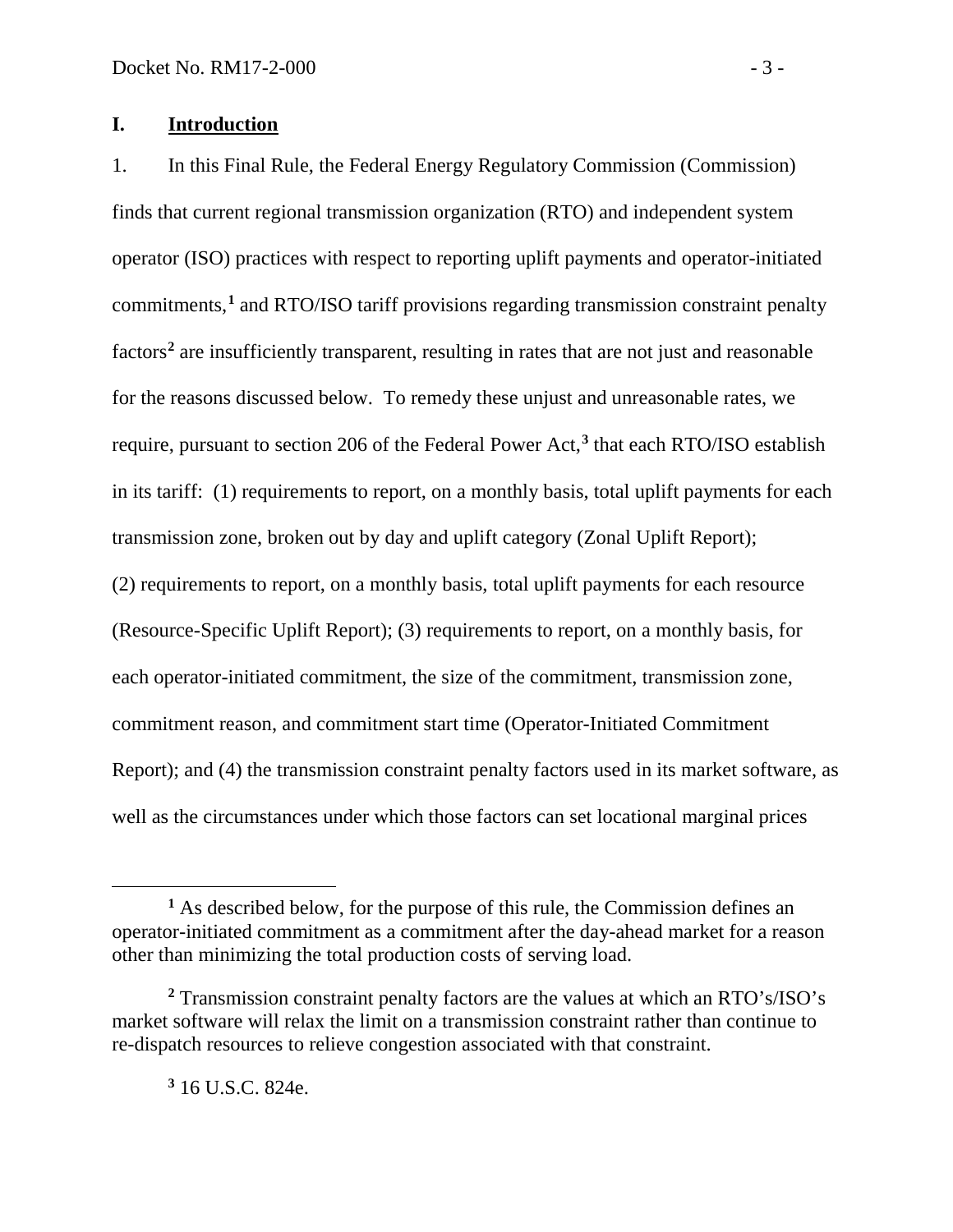(LMP), and any process by which they can be changed (Transmission Constraint Penalty Factor Requirements).

2. We reach this conclusion for several reasons. RTO/ISO markets can be affected by a number of operational challenges such as unplanned transmission and generation outages and the need to maintain adequate voltage throughout the system. Limitations in the ability of the market software to incorporate all reliability considerations can at times result in prices that fail to reflect some of these challenges. In such situations, certain resources needed to reliably serve load may not economically clear the market and RTOs/ISOs must take out-of-market actions (i.e., operator-initiated commitments) to ensure system needs are met. These actions give rise to uplift costs.

3. Because out-of-market actions and the resulting uplift costs are not reflected in market prices, these costs and the reasons for incurring such costs are inherently less transparent. Out-of-market actions can at times mask system conditions, which limits the ability of competitive electric markets to send appropriate price signals to compensate and financially encourage investment in resource attributes that respond to system needs. Lack of transparency concerning both uplift costs and operator-initiated actions can also limit valuable input from stakeholders, for example, during RTO/ISO transmission planning processes, or in committees that review RTO/ISO resource adequacy. Ensuring system needs are transparent to market participants is a critical step in finding costeffective solutions to the operational challenges RTOs/ISOs face to support reliable operations and resilience. Reporting information about uplift and operator initiated commitments helps ensure these system needs are transparent to the marketplace.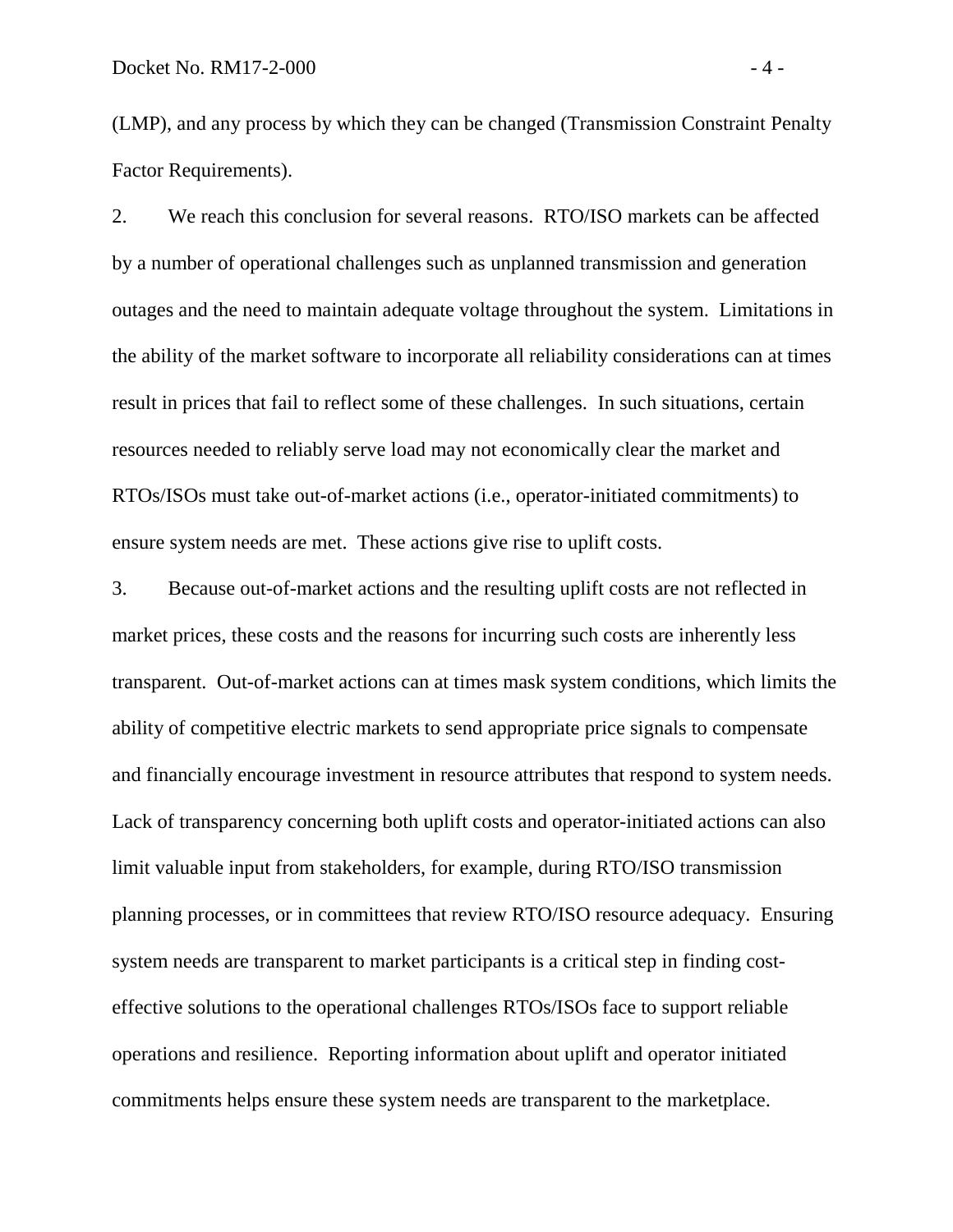4. Although all RTOs/ISOs provide some information regarding the locations and causes of uplift and operator-initiated commitments, the information is often highly aggregated or lacks detail, and is not consistently reported across markets. Current reporting practices regarding uplift and the reasons for making operator-initiated commitments do not provide adequate transparency for stakeholders to understand the needs of the system and recognize the resource attributes that are required to meet these needs. This lack of transparency hinders the ability of market participants to plan for and efficiently respond to system needs in a cost-effective manner, resulting in rates that are unjust and unreasonable. Improving the availability of information about the location and causes of uplift and operator-initiated commitments would enhance market participants' ability to evaluate the need for, and the value of investment in, transmission and generation. Increased transparency could also facilitate more informed stakeholder discussions that support capacity or transmission planning to address future reliability and resilience issues. Additionally, RTO/ISO practices with respect to transmission constraint penalty factors can significantly affect clearing prices. Improving transparency into such practices would enhance market participants' understanding of how energy prices are formed and thus would enhance their ability to hedge transactions and respond to market signals. Finally, increased transparency into uplift payments, operator-initiated commitments, and transmission constraint penalty factors will allow market participants to assess and advocate for improvements to RTO/ISO practices in these areas. Therefore, we set forth transparency requirements for each RTO/ISO in this Final Rule.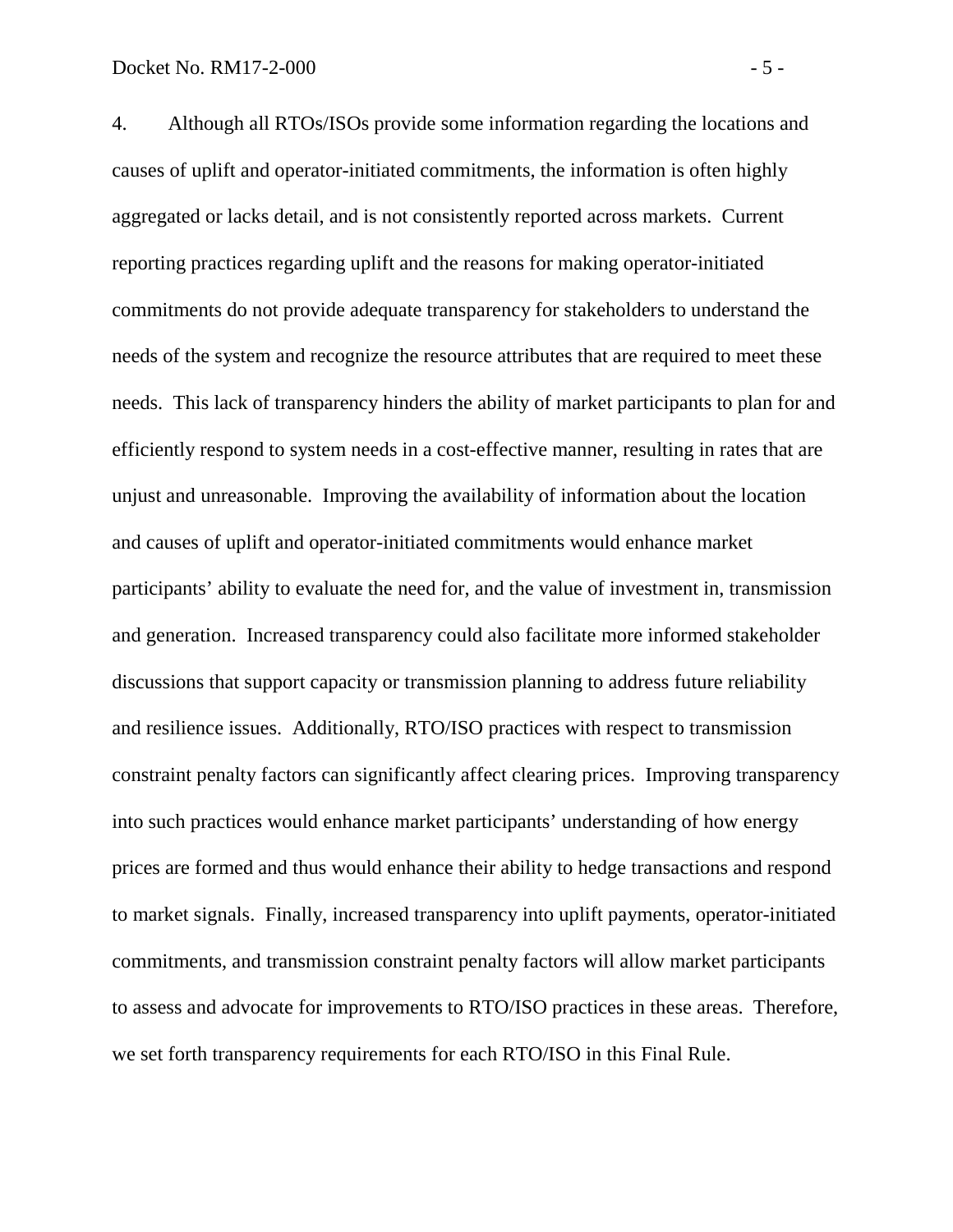$\overline{a}$ 

5. We are adopting the transparency proposal in the Notice of Proposed Rulemaking (NOPR)**[4](#page-7-0)** with the following modifications: (1) change the permissible level of zonal aggregation for the Zonal Uplift Report; (2) change the timing of the release of the Resource-Specific Uplift Report from within twenty calendar days of the end of each month to within ninety calendar days from the end of each month; (3) change the timing of the release of the Operator-Initiated Commitment Report from four hours after the time of the commitment to within thirty calendar days of the end of each month; and (4) change the details to be reported about each operator-initiated commitment. These changes will help address concerns expressed by commenters related to the potential disclosure of commercially-sensitive information, the burden on RTOs/ISOs of meeting the requirements of this Final Rule, and the transparency value of consistent reporting.

6. The goals of the price formation proceeding are to: (1) maximize market surplus for consumers and suppliers; (2) provide correct incentives for market participants to follow commitment and dispatch instructions, make efficient investments in facilities and equipment, and maintain reliability; (3) provide transparency so that market participants understand how prices reflect the actual marginal cost of serving load and the operational

<span id="page-7-0"></span>**<sup>4</sup>** *Uplift Cost Allocation and Transparency in Markets Operated by Regional Transmission Organizations and Independent System Operators*, 82 FR 9539 (Feb. 7, 2017), FERC Stats. & Regs. ¶ 32,721, at P 82 (2017) (NOPR).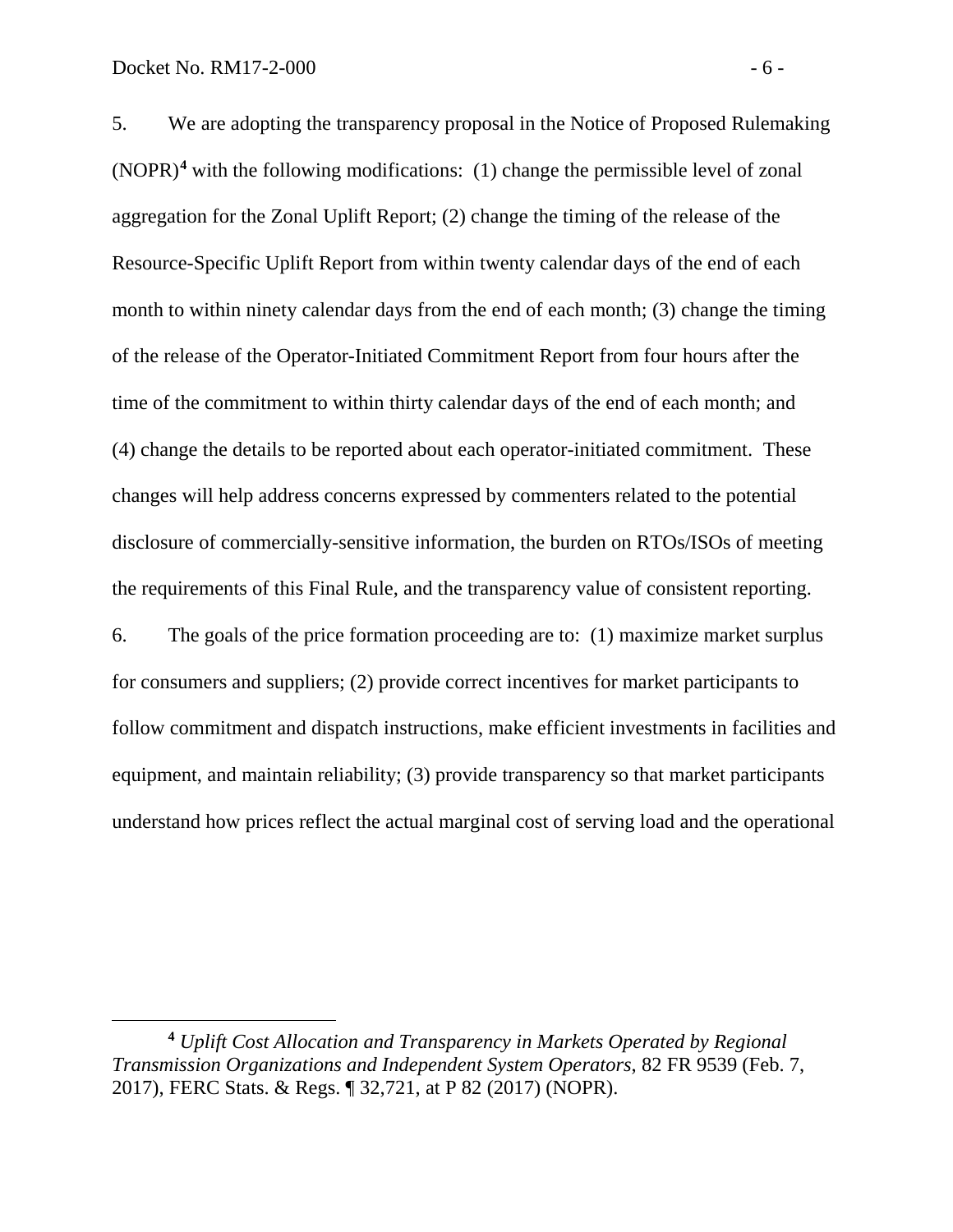$\overline{a}$ 

constraints of reliably operating the system; and (4) ensure that all suppliers have an opportunity to recover their costs.**[5](#page-8-0)**

7. The reforms in this Final Rule primarily address the third price formation goal listed above. Uplift payments reflect the portion of the cost of reliably serving load that is not included in market prices. Operator-initiated commitments are made to preserve reliability and can affect both market prices and uplift. RTO/ISO practices associated with transmission constraint penalty factors, which establish the price level and cost of re-dispatch the RTO/ISO is willing to incur to relieve congestion on transmission constraints, can affect commitments and market prices. Improved transparency into these areas will enable market participants to better understand drivers of market prices and the extent to which prices reflect the true marginal cost of reliably serving load. As noted above, the uplift and operator-initiated commitment reports will also help market participants align their investments in facilities and equipment with the needs of the system, thus also addressing the second price formation goal. Finally, such investments, as well as market participants' enhanced ability to understand and suggest changes to RTO/ISO uplift and commitment practices, may ultimately shift some of the cost of serving load out of uplift and into market prices. Prices that more accurately reflect the

<span id="page-8-0"></span>**<sup>5</sup>** *See, e.g.*, *Price Formation in Energy and Ancillary Services Markets Operated by Regional Transmission Organizations and Independent System Operators*, Order Directing Reports, 153 FERC ¶ 61,221, at P 2 (2015) (Order Directing Reports); *Price Formation in Energy and Ancillary Services Markets Operated by Regional Transmission Organizations and Independent System Operators*, Notice Inviting Post-Technical Workshop Comments, Docket No. AD14-14-000, at 1 (Jan. 16, 2015).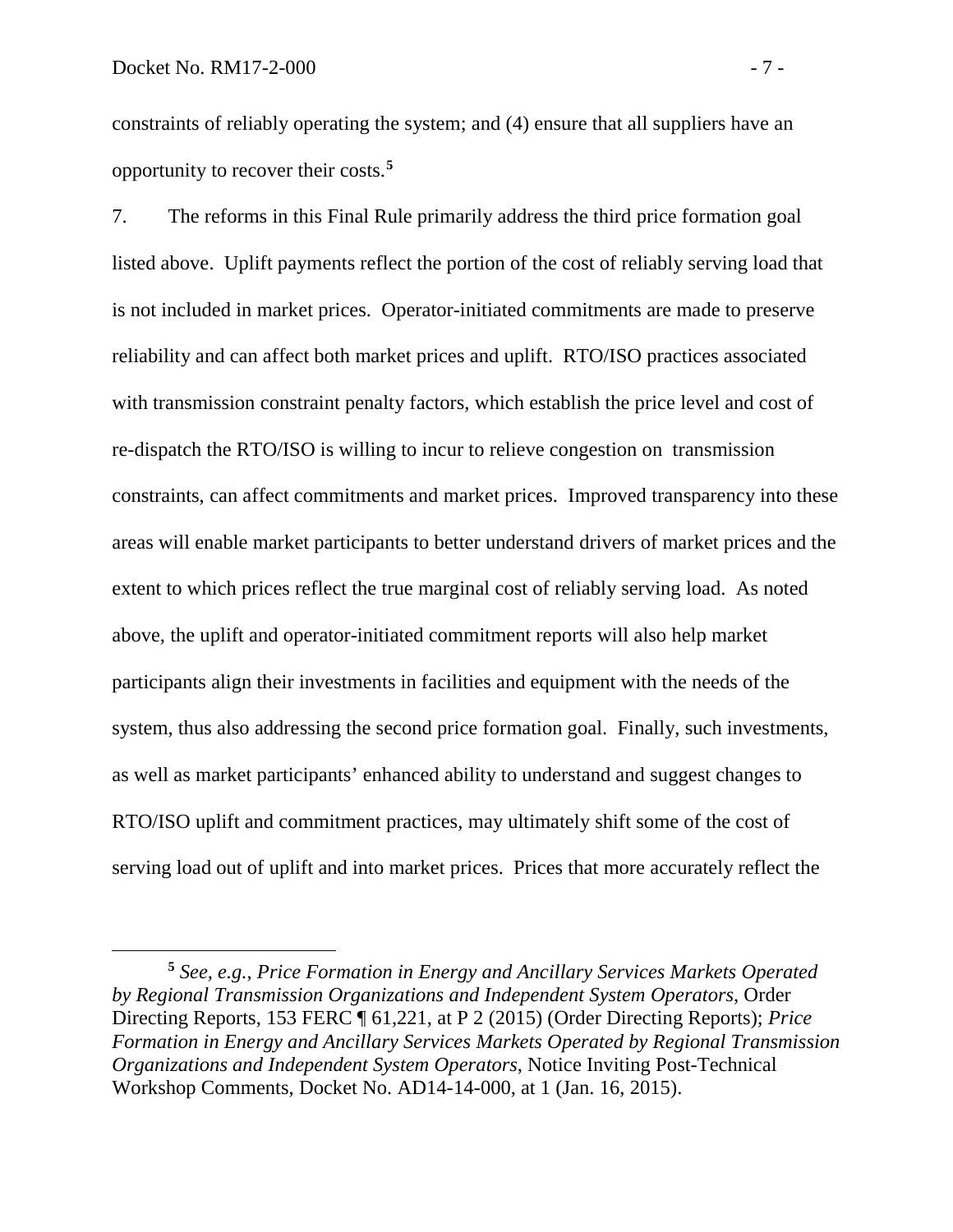cost of serving load have the potential to result in improved market efficiency and increased market surplus for consumers and suppliers, thus also addressing the first price formation goal. These benefits will help to ensure just and reasonable rates.

8. As discussed below, we require each RTO/ISO to submit a filing with the tariff changes needed to implement this Final Rule within 60 days of the Final Rule's effective date, and we require that tariff changes filed in response to this Final Rule become effective no more than 120 days after compliance filings are due.

9. Finally, in the NOPR the Commission also proposed to require that each RTO/ISO that currently allocates the costs of real-time uplift to deviations allocate such real-time uplift costs only to those market participants whose transactions are reasonably expected to have caused the real-time uplift costs. As discussed below, we withdraw the uplift cost allocation proposal and do not make any requirements related to uplift cost allocation in this Final Rule.

### <span id="page-9-0"></span>**II. Background**

<span id="page-9-1"></span> $\overline{a}$ 

10. In November 2015, the Commission issued an order that directed each RTO/ISO to report on five price formation topics: fast-start pricing; managing multiple contingencies; look-ahead modeling; uplift allocation; and transparency.**[6](#page-9-1)** The order directed each RTO/ISO to file a report providing an update on its current practices and any efforts to address issues in the five topic areas, and responding to specific questions

**<sup>6</sup>** Order Directing Reports, 153 FERC ¶ 61,221.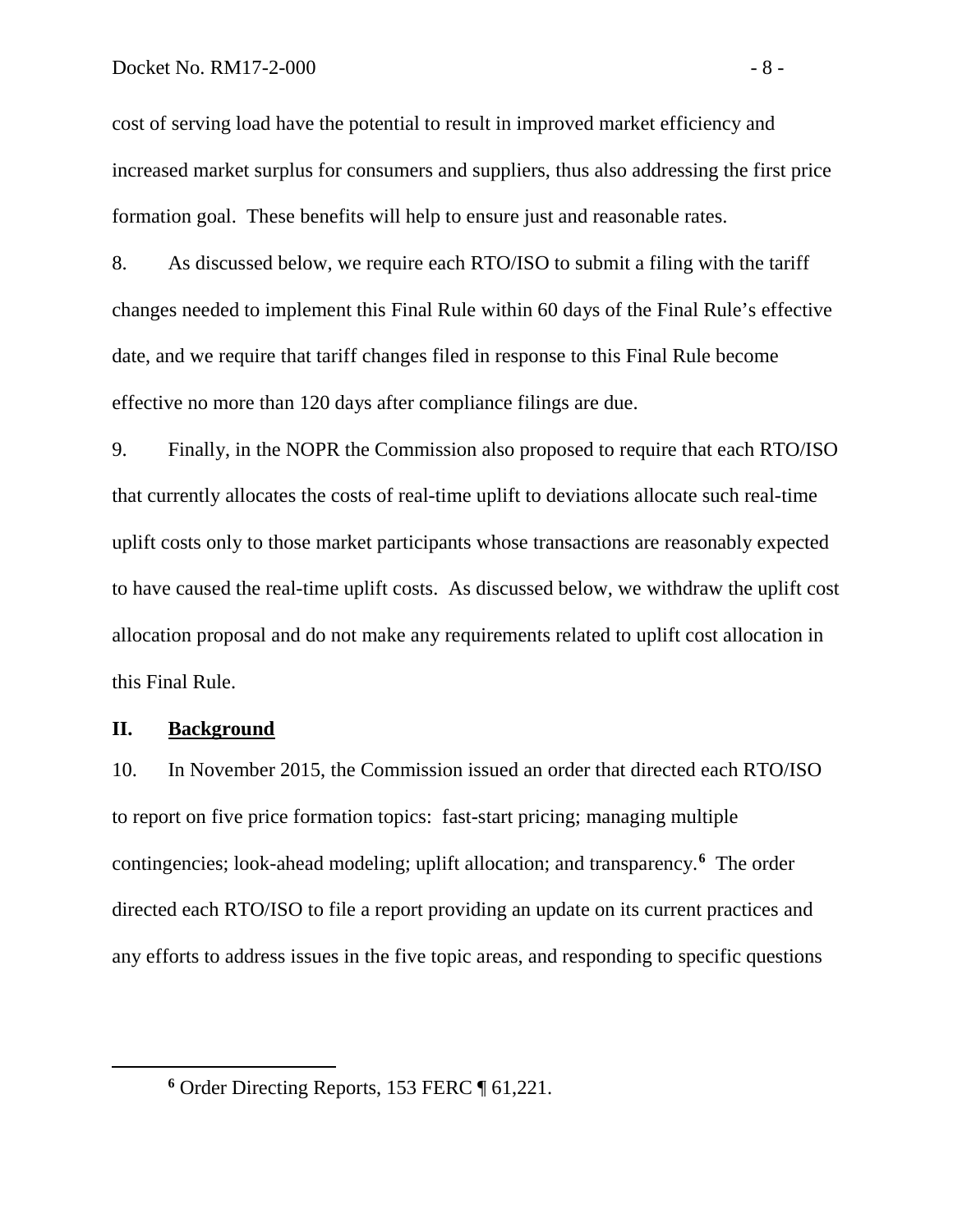contained in the order. In the reports filed and subsequent comments, RTOs/ISOs and commenters addressed the topic of transparency, which is the subject of this Final Rule. 11. In the instant proceeding, on January 19, 2017, the Commission issued a NOPR proposing reforms to improve uplift cost allocation and to enhance transparency. As noted above, we withdraw the proposed uplift cost allocation reforms. With respect to transparency, the NOPR proposed to require that each RTO/ISO: (1) report total uplift payments for each transmission zone on a monthly basis, broken out by day and uplift category; (2) report total uplift payments for each resource on a monthly basis; (3) report the megawatts (MW) of operator-initiated commitments in or near real-time and after the close of the day-ahead market, broken out by zone and commitment reason; and (4) list in its tariff the transmission constraint penalty factors, the circumstances under which they can set LMPs, and the procedure by which they can be changed temporarily.**[7](#page-10-0)** The Commission also requested comments on specific aspects of each requirement. **[8](#page-10-1)**

**<sup>7</sup>** NOPR, FERC Stats. & Regs. ¶ 32,721 at P 82.

<span id="page-10-1"></span><span id="page-10-0"></span>**<sup>8</sup>** A list of commenters and the abbreviated names used for them in this Final Rule appears in the Appendix.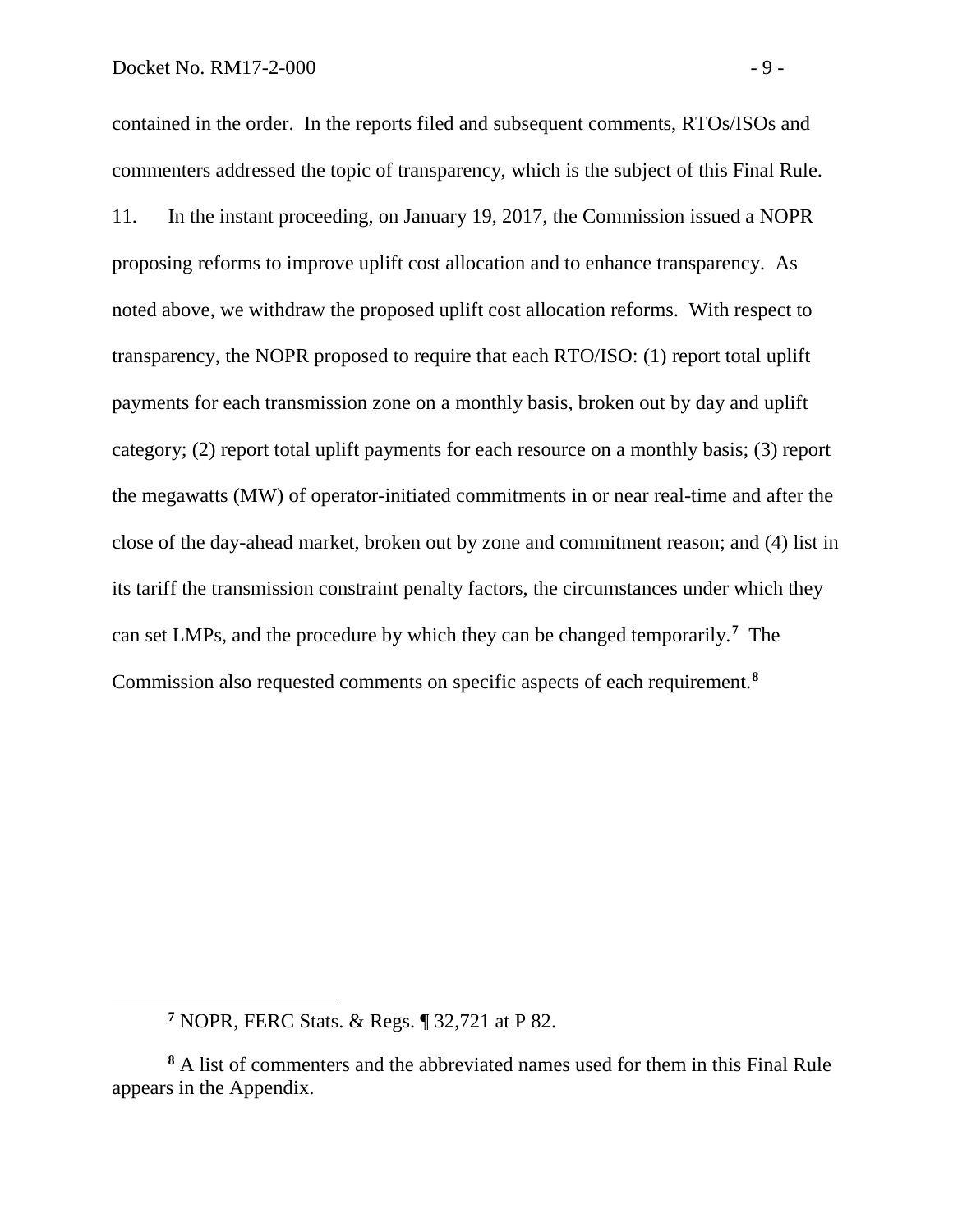<span id="page-11-2"></span> $\overline{a}$ 

# <span id="page-11-0"></span>**A. Current RTO/ISO Practices**

12. In the NOPR, the Commission reviewed the current transparency practices of each of the RTOs/ISOs,**[9](#page-11-2)** based largely on the reports made by the RTOs/ISOs in response to the Commission's Order Directing Reports.**[10](#page-11-3)** We do so again briefly in this Final Rule.

# <span id="page-11-1"></span>**1. Reporting Uplift**

13. All RTOs/ISOs report information about uplift payments. However, the extent of the information reported varies widely. For example, ISO-NE and NYISO provide monthly uplift reports that are generally aggregated across zones and over the month as well as daily uplift reports aggregated across their entire systems. **[11](#page-11-4)** MISO provides a number of monthly reports to market participants on categories of uplift costs; the reports aggregate the uplift data by category and month, and provide historical monthly data for comparison.**[12](#page-11-5)** MISO also posts a Revenue Sufficiency Guarantee**[13](#page-11-6)** Report eight days

**<sup>10</sup>** Order Directing Reports, 153 FERC ¶ 61,221.

<span id="page-11-4"></span><span id="page-11-3"></span>**<sup>11</sup>** ISO-NE Comments at 42; ISO-NE, Report on Price Formation Issues, Docket No. AD14-14, at 46-47 (ISO-NE Report); NYISO Comments at 5-6; NYISO, Report on Price Formation Issues, Docket No. AD14-14, at 56-57, 59 (NYISO Report).

<span id="page-11-5"></span>**<sup>12</sup>** MISO, Report on Price Formation Issues, Docket No. AD14-14, at 59-60 (MISO Report).

<span id="page-11-6"></span>**<sup>13</sup>** Revenue Sufficiency Guarantee is a type of uplift in MISO that ensures the recovery of the production and operating reserve costs of a resource that has been committed and scheduled by MISO in its day-ahead or real-time energy and operating reserve markets. *See* MISO, FERC Electric Tariff, 1.D, Definitions - D (45.0.0); 1.R, Definitions - R (48.0.0).

**<sup>9</sup>** NOPR, FERC Stats. & Regs. ¶ 32,721 at PP 59-66.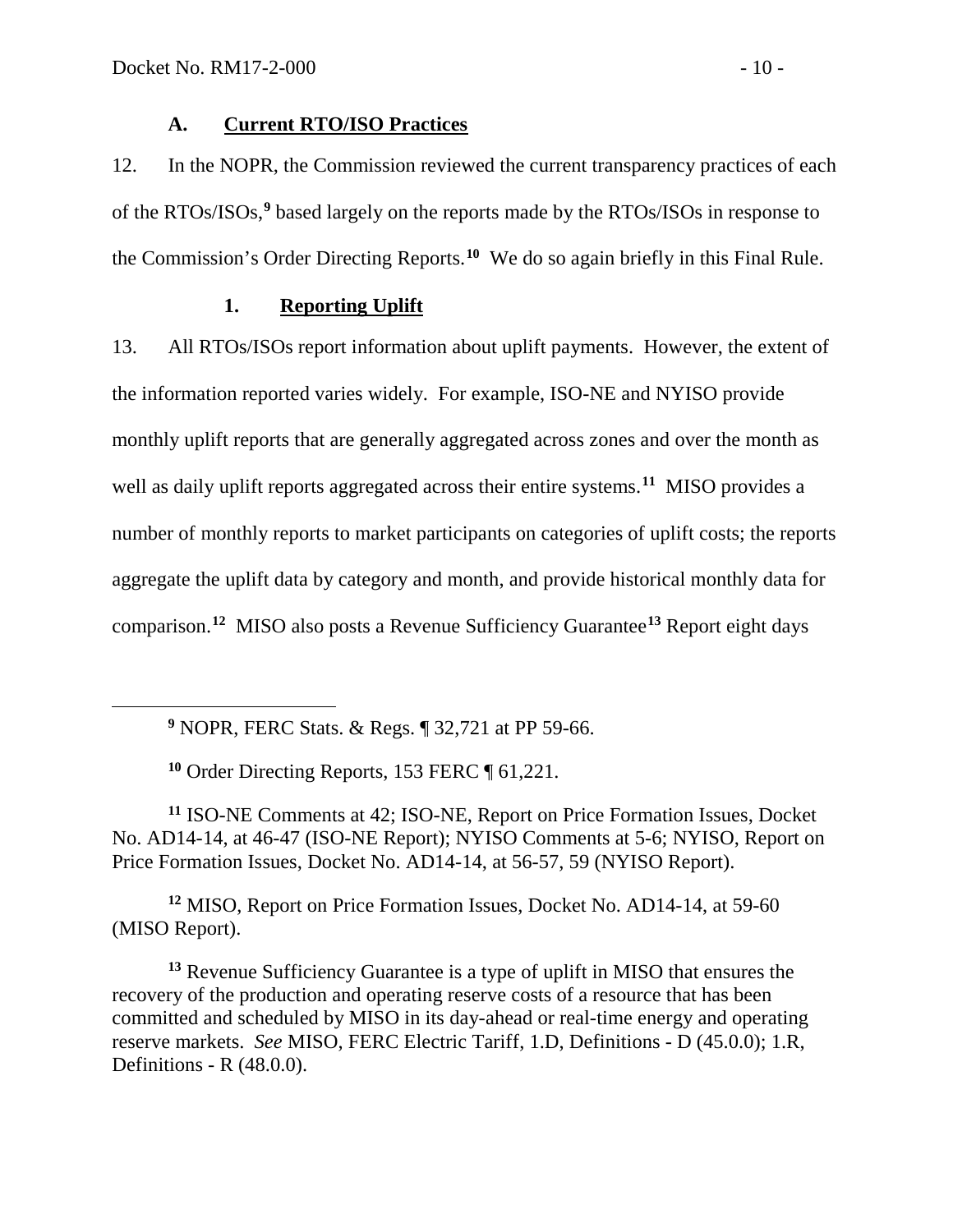after the operating day, which includes uplift payments by hour, category, and relevant transmission constraint. **[14](#page-12-0)** CAISO aggregates uplift data to its 10 existing local capacity requirement areas and reports daily total uplift costs for each month by the market in which the uplift is incurred (e.g., day-ahead or real-time), and by the type of costs incurred (e.g., start-up costs, minimum load costs or energy bid costs). **[15](#page-12-1)** PJM has recently adopted new rules to allow the reporting of daily uplift information by transmission zone within seven business days after the end of each month. **[16](#page-12-2)** SPP reports uplift information by category with daily granularity. **[17](#page-12-3)**

14. RTO/ISO reporting practices are driven, in part, by the time needed to complete the settlement process. For example, ISO-NE and PJM report some uplift information within three to five business days based on their initial settlement periods, while CAISO provides uplift cost information based on its 12-business-day recalculation statement.**[18](#page-12-4)**

<span id="page-12-0"></span> $\overline{a}$ 

**<sup>16</sup>** PJM, Business Practice Manual 33; PJM Comments at 11-12.

<span id="page-12-3"></span><span id="page-12-2"></span>**<sup>17</sup>** SPP, Report on Price Formation Issues, Docket No. AD14-14, at 40 (SPP Report).

<span id="page-12-4"></span>**<sup>18</sup>** CAISO Report at 58; ISO-NE Report at 64-65; PJM, Report on Price Formation Issues, Docket No. AD14-14, at 51 (PJM Report).

**<sup>14</sup>** MISO Comments at 11-12.

<span id="page-12-1"></span>**<sup>15</sup>** *See* CAISO, Monthly Market Performance Report, http://www.caiso.com/Pages/documentsbygroup.aspx?GroupID=A9180EE4-8972-4F3B-9CB8-21D0809B645E. *See also* CAISO, Report on Price Formation Issues, Docket No. AD14-14, at 56 (CAISO Report).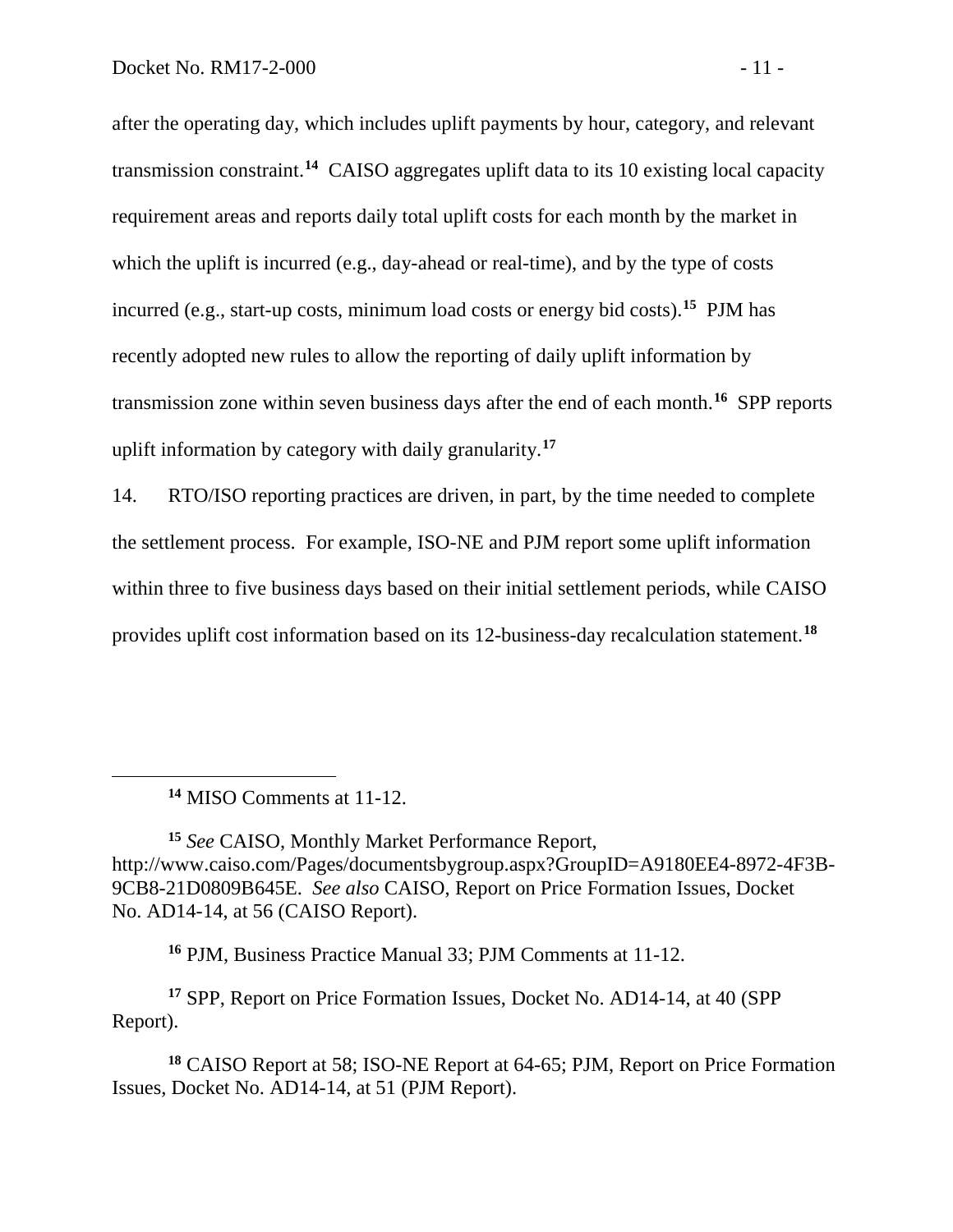Because of this lag, RTOs/ISOs typically report uplift on a monthly basis, aggregated to a zonal or settlement area level.

15. Most RTOs/ISOs cite confidentiality issues as an additional reason for their current reporting practices, particularly in zones with few market participants.**[19](#page-13-0)** Uplift information is typically aggregated to avoid publishing information on individual resources. All RTOs/ISOs assert that they are prohibited from publicly revealing resource-specific data, as specified in their confidentiality rules.**[20](#page-13-1)** Some RTOs/ISOs note that they cannot provide information on a more granular basis without changes to their confidentiality rules or information policies.**[21](#page-13-2)**

16. Some uplift information is publicly available. For example, all public utilities and certain non-public utilities are required to report uplift payments in the Commission's Electric Quarterly Report (EQR) within 30 days following the end of a quarter. Most EQR filers report uplift payments with at least daily granularity. Depending on the granularity provided by the filer, and whether the filer reports its EQR as a single resource, EQR uplift information can also sometimes identify a specific unit and its location. EQR contains a single "uplift" category which does not differentiate between

**<sup>21</sup>** PJM Report at 48; ISO-NE Report at 61.

<span id="page-13-0"></span>**<sup>19</sup>** ISO-NE Report at 61, 67; NYISO Report at 60-61; PJM Comments at 11; PJM Report at 48; SPP Report at 44.

<span id="page-13-2"></span><span id="page-13-1"></span>**<sup>20</sup>** CAISO Report at 59; NYISO Report at 58; PJM Report at 50-51; SPP Report at 42; ISO-NE Report at 63-64; MISO Report at 58-59.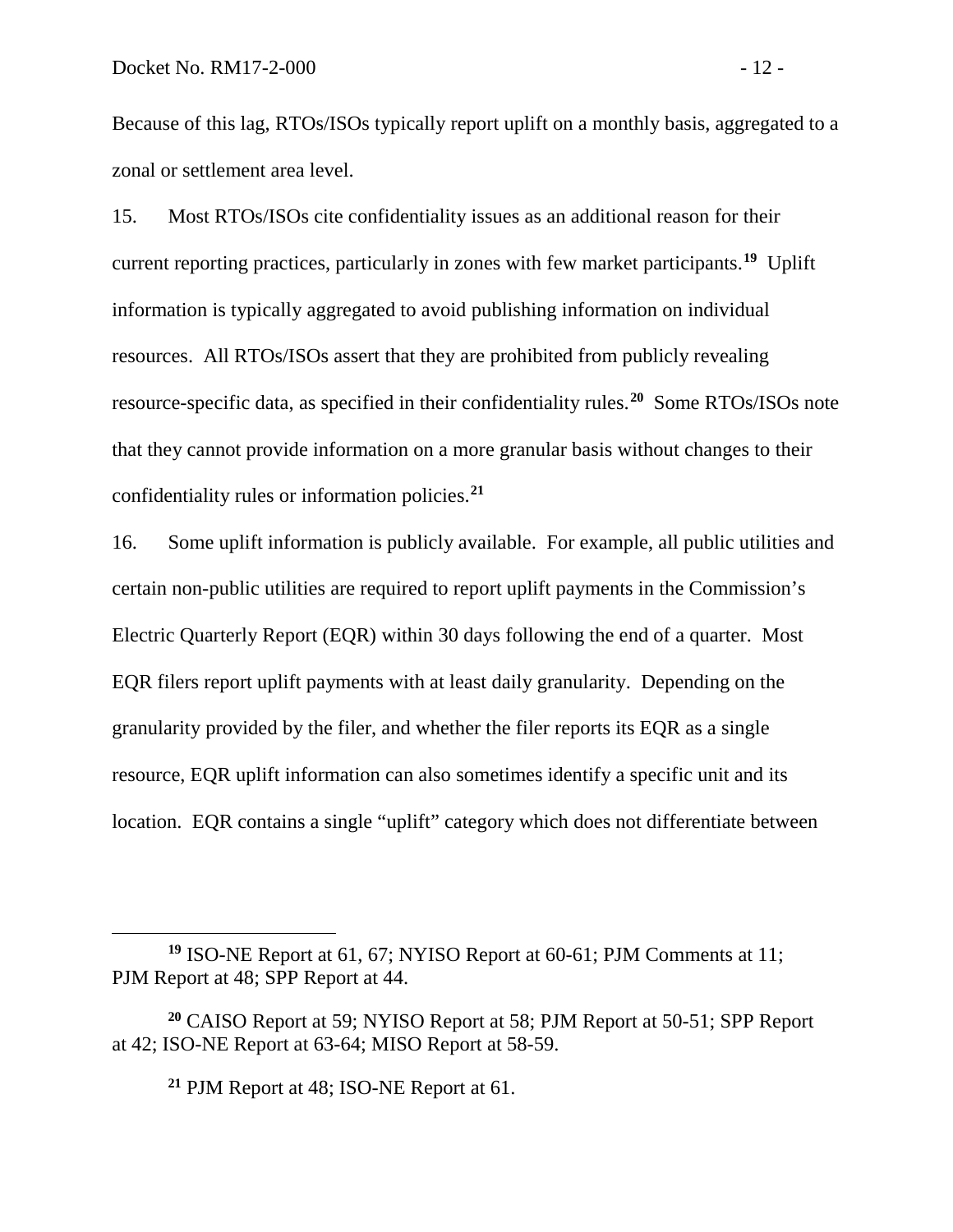different types of uplift (e.g., day-ahead, voltage and local reliability). EQR information is available to the public via the Commission's website.

## <span id="page-14-0"></span>**2. Reporting Operator-Initiated Commitments**

17. RTOs/ISOs also vary in the amount, granularity, and timing of information that is reported on operator-initiated commitments. For example, CAISO, MISO, and NYISO provide information regarding operator-initiated commitments either shortly after the operating day or in near real-time. MISO reports the hourly aggregated economic maximum MWs of committed resources by commitment reason and relevant constraint in near real-time,**[22](#page-14-1)** while CAISO reports the daily aggregated megawatt-hours of exceptional dispatches**[23](#page-14-2)** (which include operator-initiated commitments) by reason several days after the operating day.**[24](#page-14-3)** Throughout the operating day, NYISO posts operational announcements that provide information about individual operator-initiated commitments, including the units involved, level of unit commitment, and the reason for the commitment, with a reference to the relevant reliability rule, if applicable. **[25](#page-14-4)**

**<sup>22</sup>** MISO Comments at 16-17.

<span id="page-14-1"></span> $\overline{a}$ 

<span id="page-14-2"></span>**<sup>23</sup>** CAISO states that its system operator issues exceptional dispatches to resources to address system issues that cannot be addressed by the constraints modeled within the market. CAISO Report at 41.

<span id="page-14-4"></span><span id="page-14-3"></span>**<sup>24</sup>** *See* CAISO, Daily Exceptional Dispatch Report, http://www.caiso.com/market/Pages/DailyExceptionalDispatch/Default.aspx.

**<sup>25</sup>** NYISO Comments at 8 & n.29; NYISO Report at 56-57 and n.32.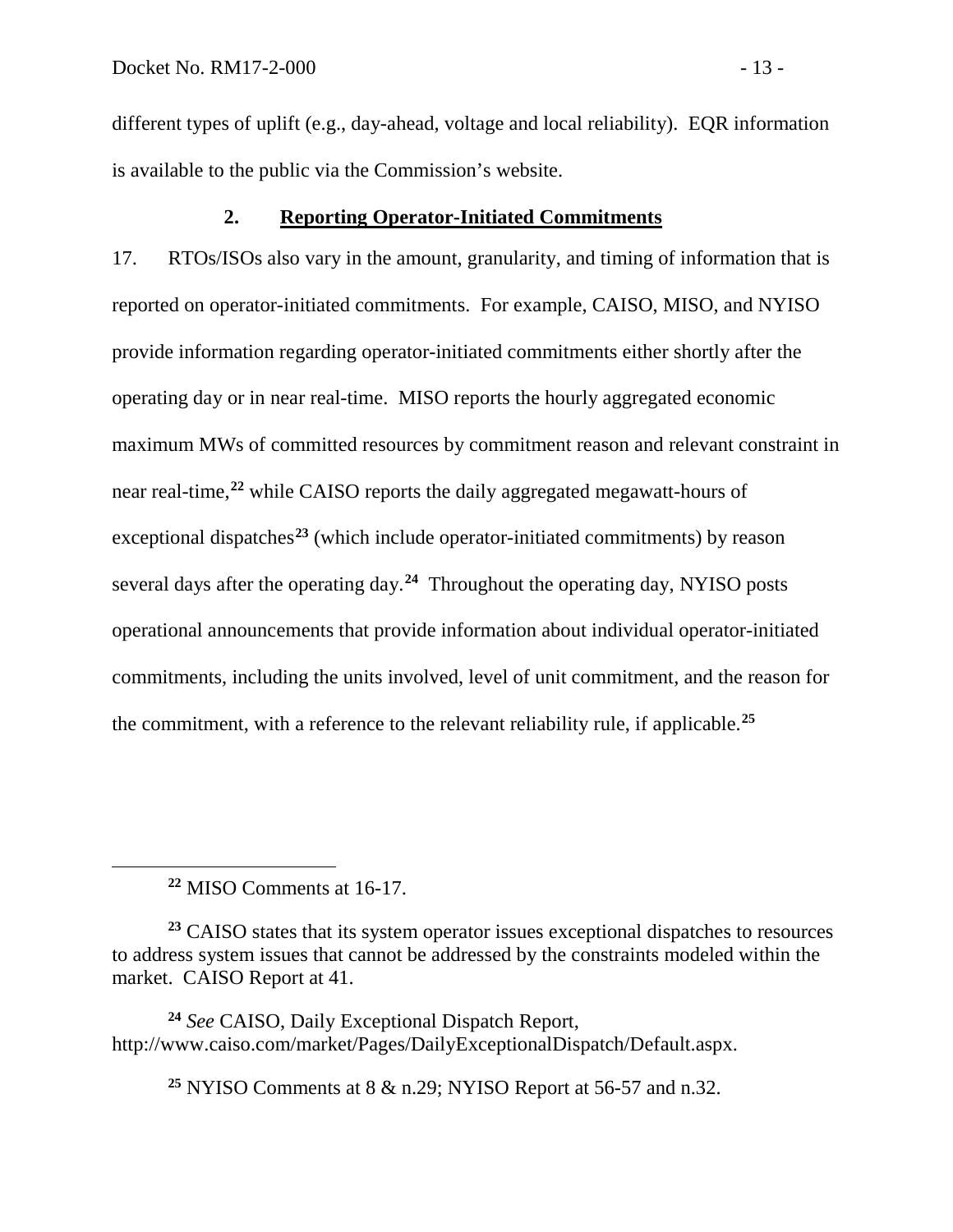18. In addition, all RTOs/ISOs provide summary reports of operator-initiated commitments over longer time periods. CAISO's monthly performance report provides metrics on exceptional dispatch and other operator actions organized by market (i.e., dayahead or real-time), trade date, reason, or local area.**[26](#page-15-0)** CAISO also files a monthly report on the frequency and volume of exceptional dispatch, pursuant to directives in previous Commission orders. **[27](#page-15-1)** ISO-NE publishes weekly, monthly, and quarterly reports that describe notable operational events, but it does not provide any information regarding the location or capacity of committed units. **[28](#page-15-2)** ISO-NE also reports the number of units committed after the close of the day-ahead market (but not including real-time commitments) each day. **[29](#page-15-3)** SPP reports monthly the MWs of operator-initiated commitments. **[30](#page-15-4)**

19. PJM states that, although its confidentiality provisions prevent it from reporting individual operator-initiated commitments in real-time, it does provide regionally aggregated information on uneconomic commitments in the day-ahead market at the end of the business day. In addition, PJM posts total capacity committed during the

<span id="page-15-3"></span><span id="page-15-2"></span><span id="page-15-1"></span>**<sup>27</sup>** *Id*. at 56. *See also Cal. Indep. Sys. Operator Corp.*, 131 FERC ¶ 61,100 (2010) (clarifying the reporting timeline for reporting exceptional dispatches).

**<sup>29</sup>** *Id.* at 61-62.

<span id="page-15-0"></span> $\overline{a}$ 

<span id="page-15-4"></span>**<sup>30</sup>** SPP Report at 40.

**<sup>26</sup>** CAISO Report at 56.

**<sup>28</sup>** ISO-NE Report at 60.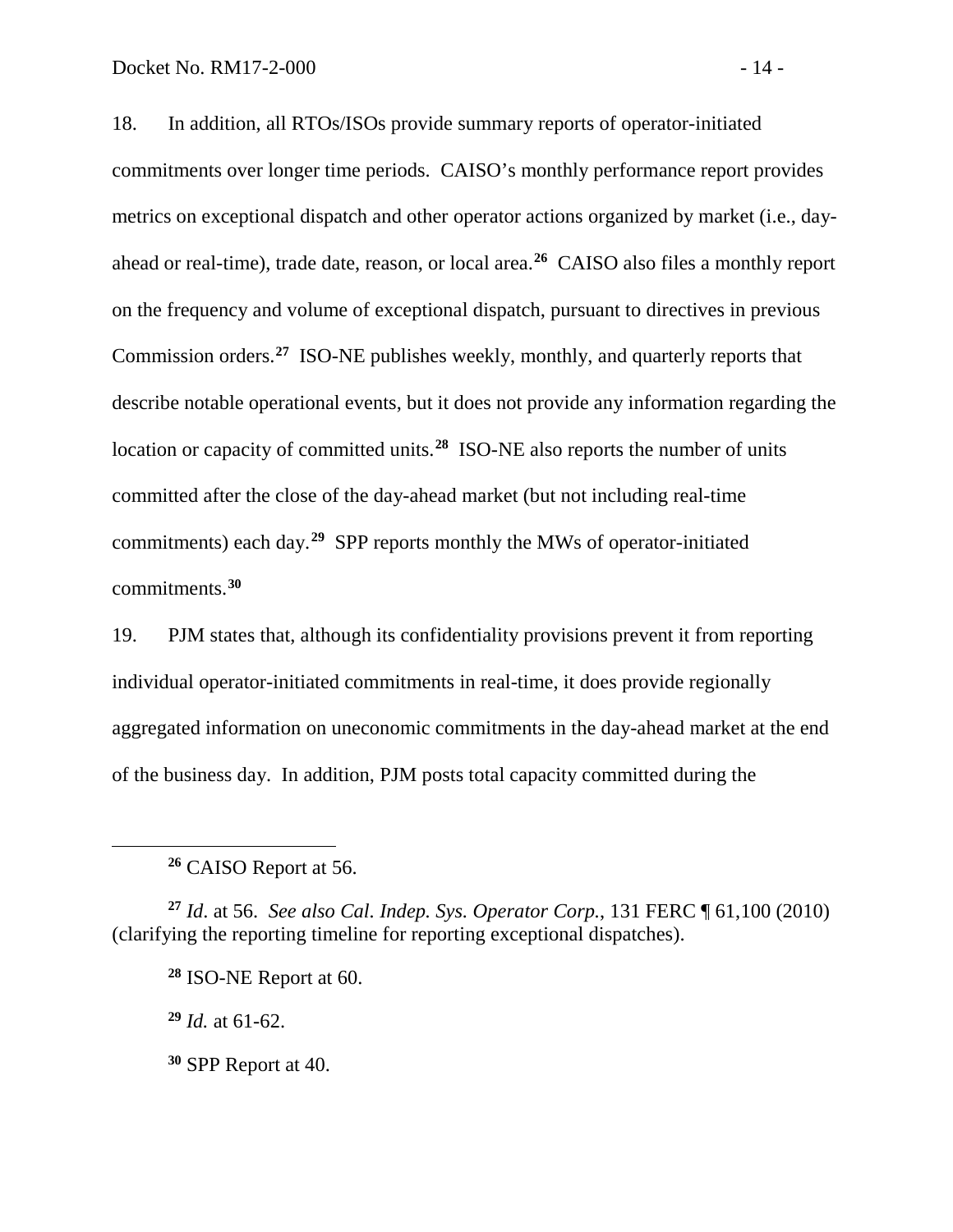Reliability Assessment and Commitment period to meet forecasted load and reserves, as well as resources committed for transmission constraints, voltage/reactive constraints, or conservative operations. **[31](#page-16-1)** ISO-NE also states that its confidentiality provisions prohibit reporting of operator-initiated commitments in real-time.

### <span id="page-16-0"></span>**3. Transmission Constraint Penalty Factors**

20. Transmission constraint penalty factors are the values at which an RTO's/ISO's market software will relax the flow-based limit on a transmission element to relieve a constraint caused by that limit rather than re-dispatch resources to relieve the constraint. The cost of re-dispatching resources can be described as the re-dispatch price. Transmission constraint penalty factors represent the maximum re-dispatch price that the system will pay before allowing flows to exceed a given transmission element's limit.**[32](#page-16-2)** The penalty factors are typically set at levels that are high enough to avoid relaxing constraints too frequently, but low enough to avoid extremely expensive re-dispatch solutions that are more expensive than the expected cost of exceeding a given transmission element's limit. Although these penalty factors can have significant impacts on prices, some RTOs/ISOs do not file the penalty factors with the Commission or make public any temporary changes to them. Specifically, PJM and ISO-NE do not include

**<sup>31</sup>** PJM Report at 49-50.

<span id="page-16-2"></span><span id="page-16-1"></span>**<sup>32</sup>** Transmission constraint penalty factors create a cap on the shadow price of a transmission constraint. *See* Potomac Economics Comments, Docket No. AD14-14-000, at 20-21 (Feb. 24, 2015).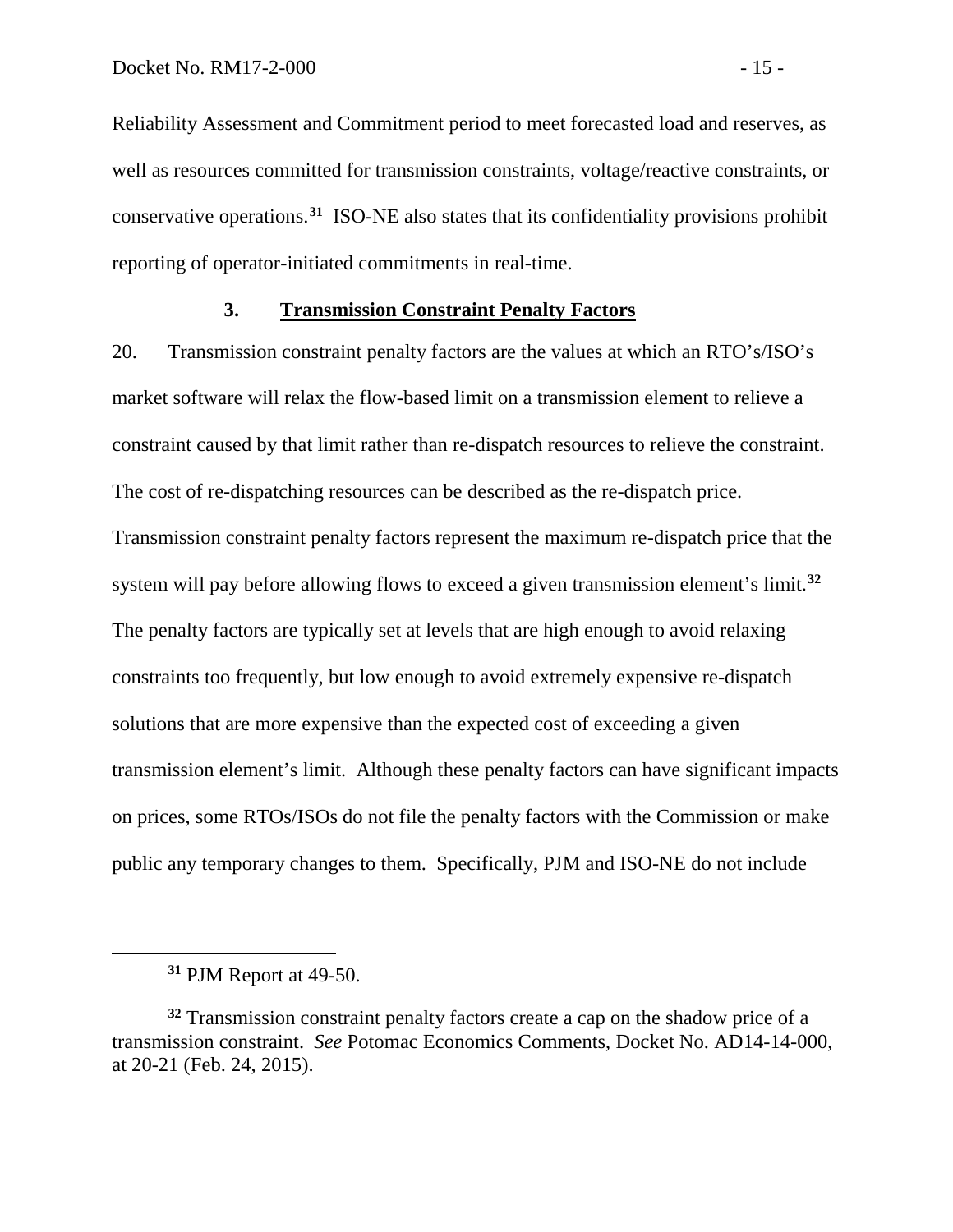transmission constraint penalty factors in their respective tariffs, but the other RTOs/ISOs do. **[33](#page-17-1)** Further, MISO is the only RTO/ISO that details in its tariff how transmission constraint penalty factors are changed temporarily.**[34](#page-17-2)**

## <span id="page-17-0"></span>**III. Need for Reform**

 $\overline{a}$ 

21. In the NOPR, the Commission preliminarily found that some existing RTO/ISO practices of reporting uplift and operator-initiated commitments are insufficiently transparent and may result in unjust and unreasonable rates. Specifically, the Commission stated that, while all RTOs/ISOs provide some information regarding the locations and causes of uplift and operator-initiated commitments, the information is often highly aggregated or lacks detail. The Commission posed, as an example, reports that aggregate uplift payments over the month, which can obscure daily trends that allow market participants to evaluate the effectiveness of current operating practices of RTOs/ISOs. The Commission stated that this lack of transparency hinders the ability of market participants to plan and efficiently respond to system needs. The Commission reasoned that improving the availability of information about the location and causes of uplift and operator-initiated commitments could allow market participants to evaluate the need for and the value of investment in transmission and generation, as well as assess operator-initiated commitment practices and raise any issues of concern through the

<span id="page-17-2"></span><span id="page-17-1"></span>**<sup>33</sup>** CAISO, MRTU Tariff §§ 27.4.3.1-27.4.3.2; MISO, FERC Electric Tariff, Schedule 28A; NYISO Tariffs, NYISO Markets and Services Tariff § 1.20; SPP, OATT, Sixth Revised Volume No. 1, Attachment AE, § 8.3.2, Addendum 1.

**<sup>34</sup>** MISO, FERC Electric Tariff, Schedule 28A; MISO Comments at 19.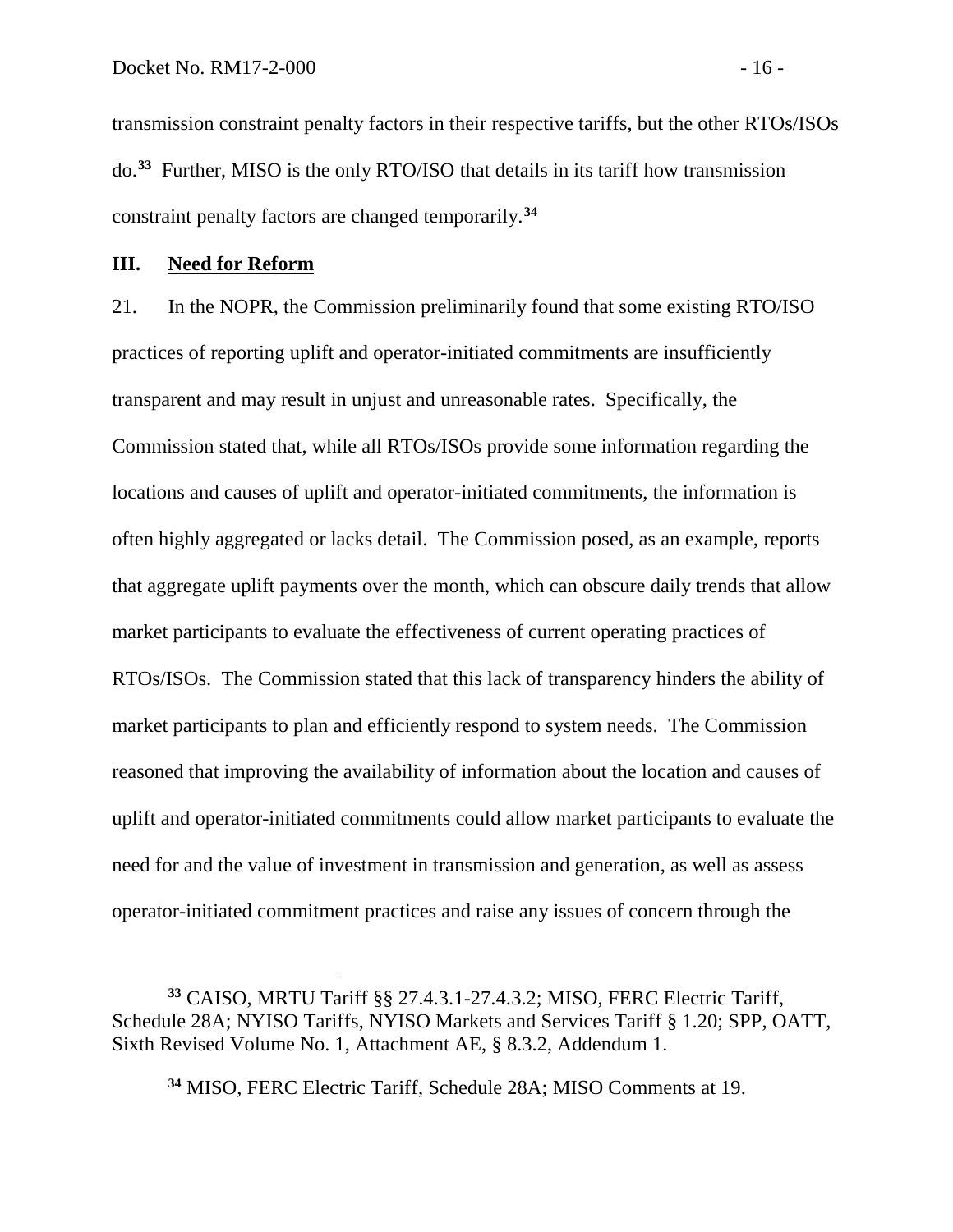stakeholder process. The Commission posed, as an example, the scenario of releasing information about uplift incurred to address a local reliability issue. This information, the Commission reasoned, could potentially incent market participants to advocate for changes to the RTO's/ISO's operational procedures or to undertake investments that could resolve the local reliability issue more efficiently. The Commission further reasoned that, by helping to incent appropriate market responses to system needs, increased transparency could improve market efficiency, and could ultimately reduce the level of uplift, thereby resulting in rates that are just and reasonable.**[35](#page-18-1)**

22. The Commission also preliminarily found that a lack of transparency with respect to transmission constraint penalty factors may result in unjust and unreasonable rates. Specifically, the Commission stated this lack of transparency may make it difficult for market participants to hedge transactions appropriately or to effectively assess RTO/ISO changes to transmission constraint penalty factors and raise concerns through the stakeholder process. **[36](#page-18-2)**

## <span id="page-18-0"></span>**A. Comments**

23. Several commenters agree with the Commission's preliminary finding in the NOPR that transparency reform is needed. Appian Way states that greater transparency will allow issues to be resolved more quickly and efficiently in the contexts of

<span id="page-18-2"></span>**<sup>36</sup>** *Id.* P 80.

<span id="page-18-1"></span>**<sup>35</sup>** NOPR, FERC Stats. & Regs. ¶ 32,721 at PP 77-79.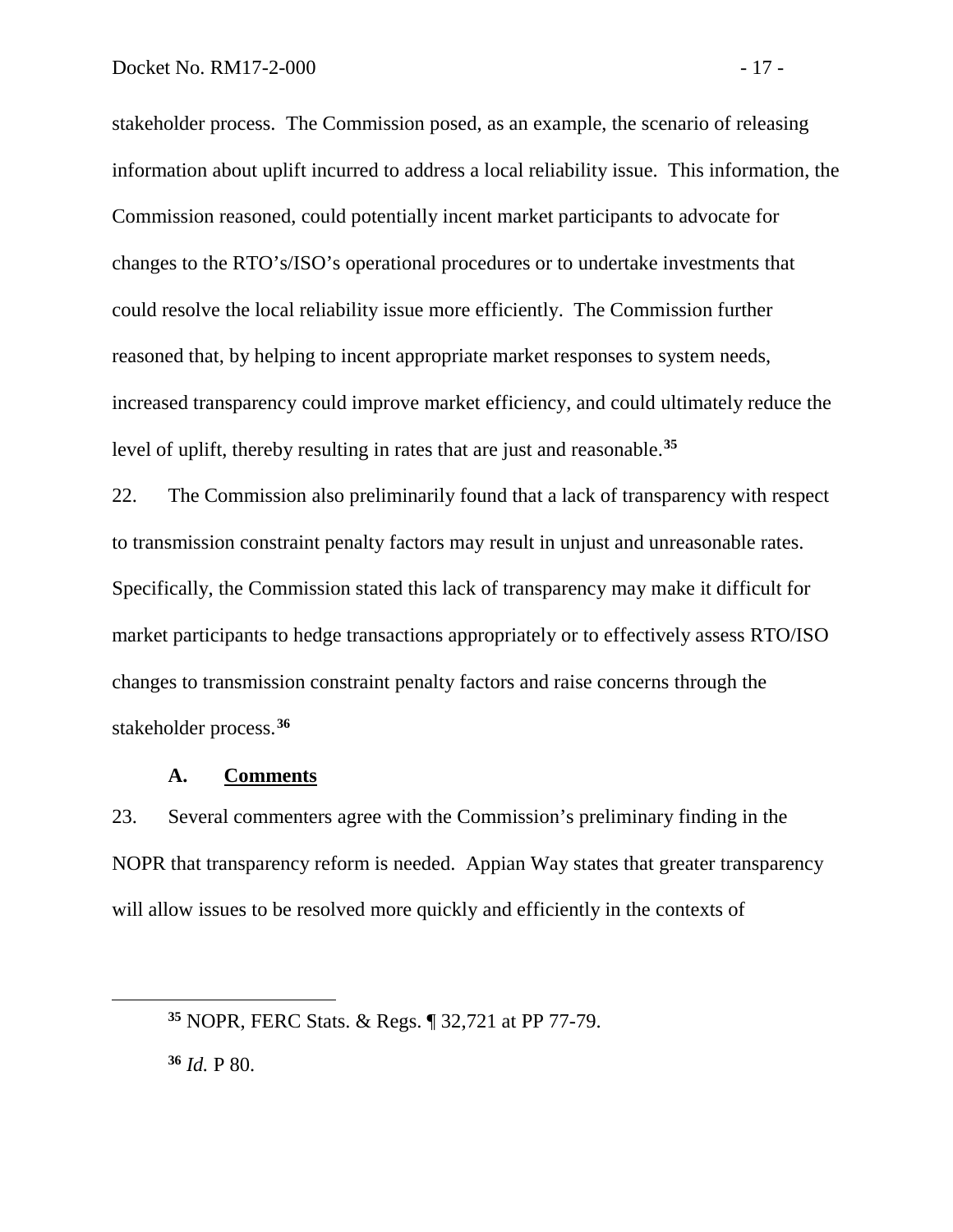enforcement and stakeholder advocacy. **[37](#page-19-0)** ELCON states that uplift payments and the reasons behind them are not currently transparent, and that transparency is essential no matter the size of the uplift or the cause.<sup>[38](#page-19-1)</sup> ELCON cites analysis from an August 2014 Commission Staff paper that outlined the potential benefits of additional transparency.**[39](#page-19-2)** Competitive Suppliers state that they strongly support the proposed transparency provisions, and assert that increased transparency could lead to reductions in uplift.**[40](#page-19-3)** R Street Institute states that price formation visibility in energy and ancillary services markets is very important for efficient market functionality and comments that each of the Commission's proposed requirements is reasonable.**[41](#page-19-4)** Exelon notes that transparency around uplift and the actions that cause uplift is an important step to minimizing system uplift costs, and that by allowing visibility into the causes, location, and frequency of uplift payments, market participants will have the information necessary to advocate effectively for improvements to the RTO/ISO operational procedures and market rules and, more importantly, to discover and invest in cost-saving opportunities.**[42](#page-19-5)** Financial

**<sup>37</sup>** Appian Way Comments at 1, 8.

**<sup>38</sup>** ELCON Comments at 4.

<span id="page-19-0"></span> $\overline{a}$ 

<span id="page-19-3"></span><span id="page-19-2"></span><span id="page-19-1"></span>**<sup>39</sup>** *Id.* at 10 (citing FERC, *Staff Analysis of Uplift in RTO and ISO Markets*, Docket No. AD14-14, at 28 (2014), https://www.ferc.gov/legal/staff-reports/2014/08-13-14 uplift.pdf (Staff Analysis of Uplift)).

**<sup>40</sup>** Competitive Suppliers Comments at 8.

<span id="page-19-4"></span>**<sup>41</sup>** R Street Institute Comments at 5-6.

<span id="page-19-5"></span>**<sup>42</sup>** Exelon Comments at 9.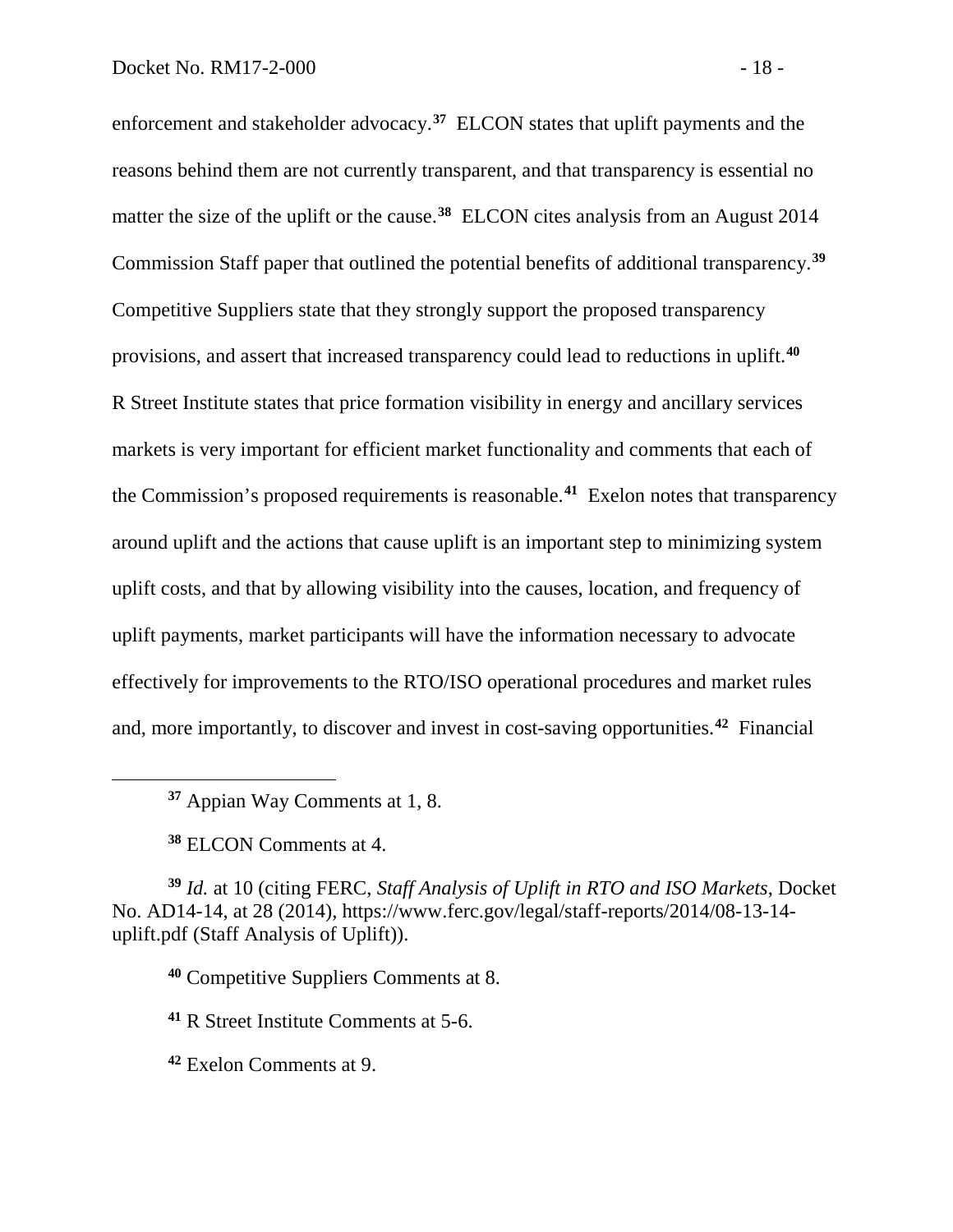Marketers Coalition state that transparency is critical to a well-functioning organized market because it is the key to proper price signals. **[43](#page-20-0)**

24. Several commenters express general support for the proposed transparency reforms, but do not comment in-depth on the need for reform. **[44](#page-20-1)** Several other commenters acknowledge a need for reform, but are reserved in expressing support. APPA and NRECA state that they have long supported additional transparency in the RTO/ISO markets and do not oppose the proposed requirements, but they caution the Commission not to overstate any potential outcomes, such as incenting market participants to advocate for changes to operational procedures or incenting investments. They add, however, that there is still value in making the information available.**[45](#page-20-2)** MISO Transmission Owners state that enabling market participants to gain additional information regarding the causes, frequency, and costs of out-of-market actions and associated uplift costs will enhance market efficiency.**[46](#page-20-3)** But they strongly oppose requiring reporting of resource-specific information related to uplift payments, stating that such reporting would have an anti-competitive effect on the market, and would work

**<sup>43</sup>** Financial Marketers Coalition Comments at 36-37.

<span id="page-20-2"></span><span id="page-20-1"></span><span id="page-20-0"></span>**<sup>44</sup>** Golden Spread Comments at 11-12; MISO Comments at 2; NYISO Comments at 5, 12; PJM Comments at 11; PJM Market Monitor Comments at 9; Potomac Economics Comments at 11, 13; SPP Market Monitor Comments at 3.

**<sup>45</sup>** APPA and NRECA Comments at 12-13.

<span id="page-20-3"></span>**<sup>46</sup>** MISO Transmission Owners Comments at 5.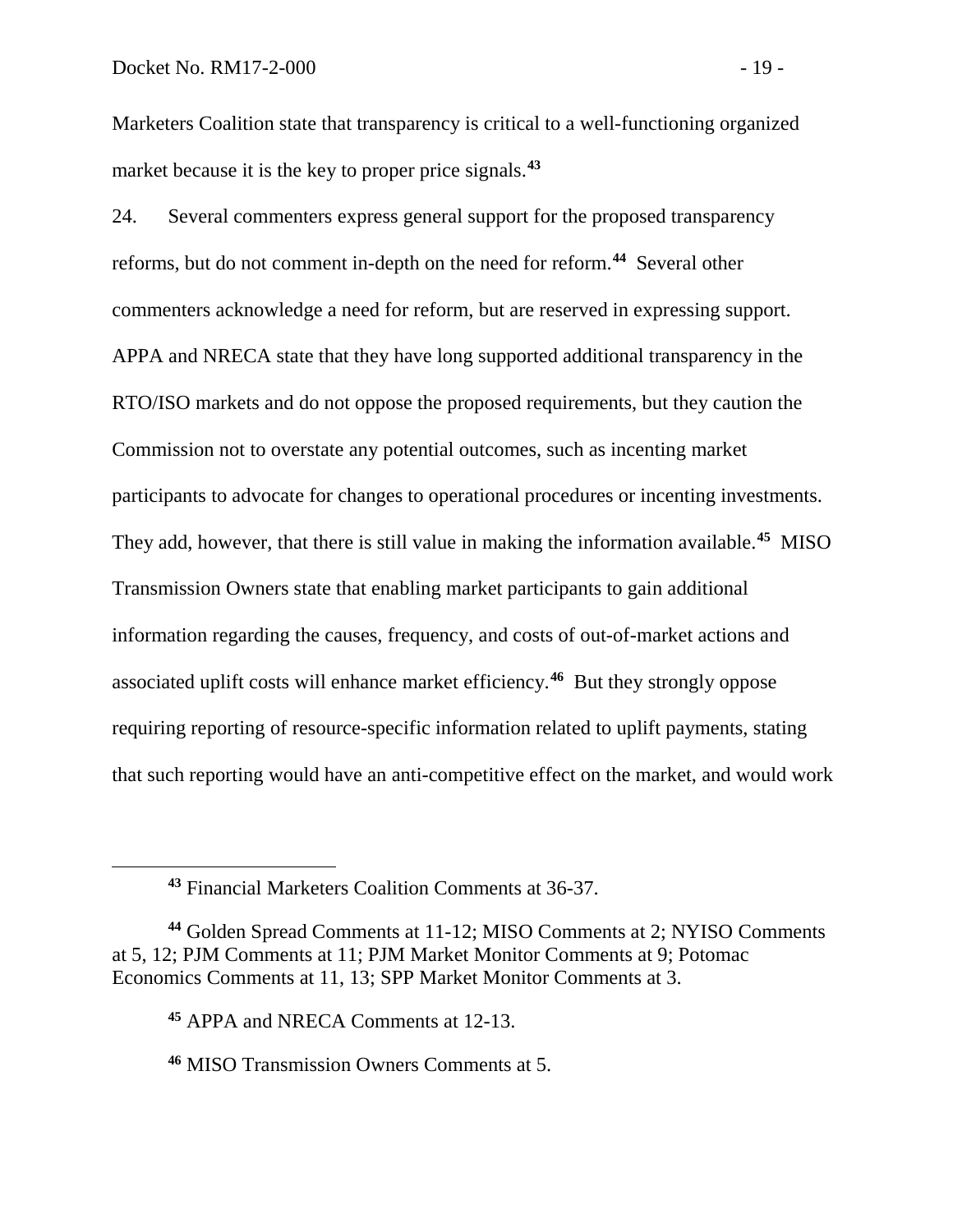counter to the Commission's transparency goals articulated in the NOPR.**[47](#page-21-0)** Potomac Economics states that, in general, it supports transparency. However, Potomac Economics asserts that immediate release of uplift information is not important for transparency because uplift is a settlement process. **[48](#page-21-1)** Several commenters raise concerns about other specific elements of the proposal but do not generally oppose the proposed transparency requirements. **[49](#page-21-2)**

25. CAISO states that it supports greater market transparency but argues that its existing reporting practices on uplift payments and exceptional dispatch provide sufficient transparency, and that additional reporting would be overly burdensome and problematic for CAISO.**[50](#page-21-3)**

26. The Commission also proposed in the NOPR to require that each RTO/ISO that currently allocates the costs of real-time uplift to deviations allocate such real-time uplift costs only to those market participants whose transactions are reasonably expected to have caused the real-time uplift costs. Although some commenters support the proposed

**<sup>47</sup>** *Id.* at 6-11.

<span id="page-21-0"></span> $\overline{a}$ 

**<sup>48</sup>** Potomac Economics Comments at 11.

<span id="page-21-3"></span><span id="page-21-2"></span><span id="page-21-1"></span>**<sup>49</sup>** EEI Comments at 6-10; ISO-NE Comments at 42; PJM Market Monitor Comments at 9; SPP Comments at 4-5.

**<sup>50</sup>** CAISO Comments at 2-3.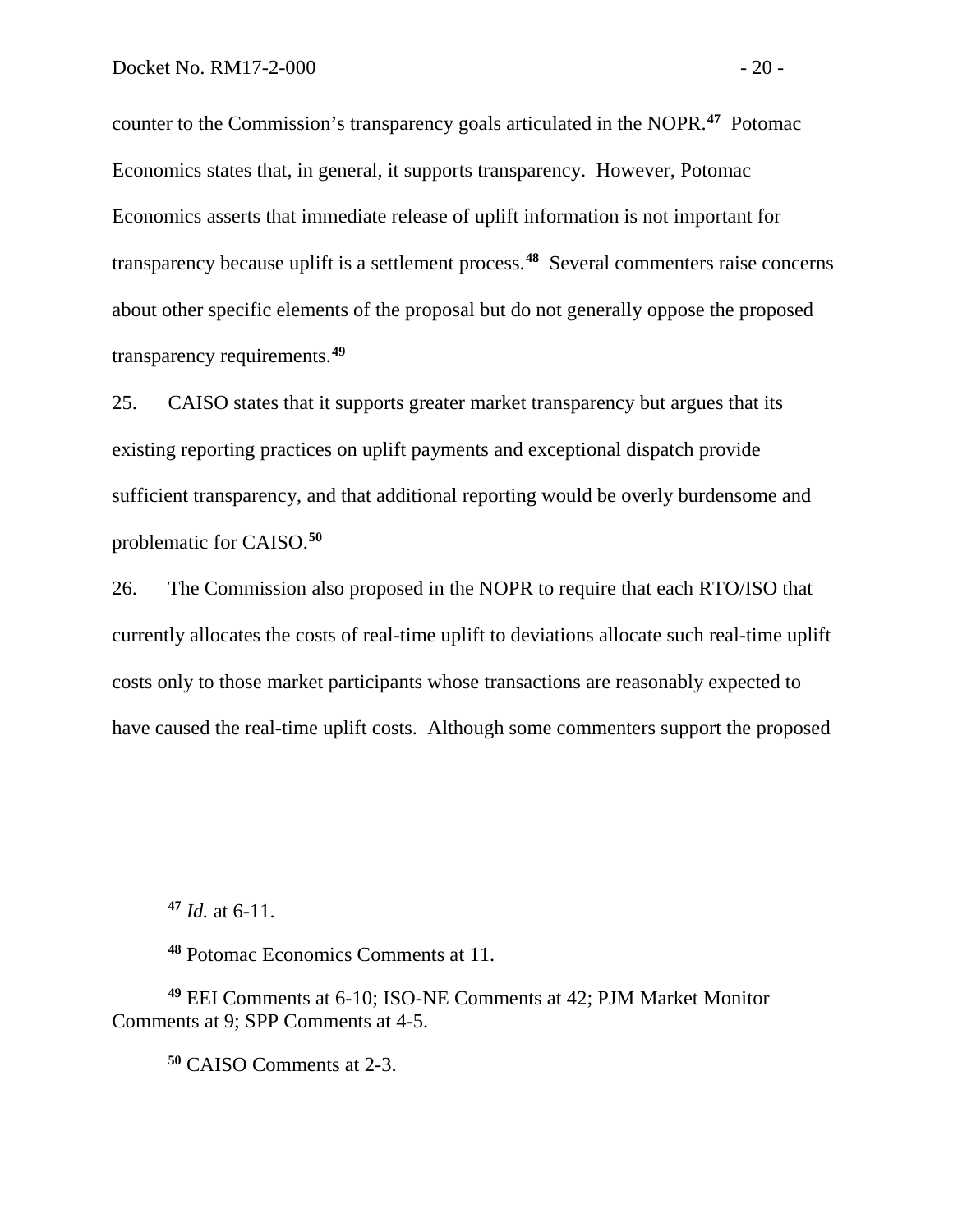uplift allocation reforms, **[51](#page-22-1)** others broadly oppose the proposed reforms. **[52](#page-22-2)** Still others, while not expressing outright opposition, raise significant concerns about whether a generic approach to the issue is merited, or find flaws in major elements of the uplift allocation proposal. **[53](#page-22-3)**

# <span id="page-22-0"></span>**B. Determination**

 $\overline{a}$ 

27. Based on our analysis of the record in this proceeding, we adopt the preliminary findings related to transparency in the NOPR and conclude that the existing RTO/ISO practices of reporting uplift, operator-initiated commitments, and transmission constraint penalty factors are insufficiently transparent, resulting in rates that are unjust and unreasonable. We find that the current reporting on uplift is insufficient because no RTO/ISO currently reports uplift on a resource-specific basis. Some RTOs/ISOs do not report uplift by zone, and some do not report in a machine-readable format. Additionally, reporting on operator-initiated commitments is insufficient because some RTOs/ISOs do not report the reasons for these commitments, the zones in which the commitments are

<span id="page-22-1"></span>**<sup>51</sup>** *See, e.g.*, Appian Way Comments at 3-7; Direct Energy Comments at 1-10; Diversified Trading/eXion Energy Comments at 4-5; EEI Comments at 3-6; ELCON Comments at 5-9; Financial Marketers Coalition Comments at 17-36; Golden Spread Comments at 6-10; MISO Transmission Owners Comments at 5; Potomac Economics Comments at 3-10; XO Energy Comments at 3-53; R Street Institute Comments at 2-4.

<span id="page-22-2"></span>**<sup>52</sup>** *See, e.g.*, CAISO Comments at 3-10; Calpine Comments at 2-7; ISO-NE Comments at 4-41; PJM Comments at 2-10; PJM Market Monitor Comments at 1-9; SPP Comments at 2-3; SPP Market Monitor Comments at 2-3.

<span id="page-22-3"></span>**<sup>53</sup>** *See, e.g.*, CAISO Market Monitor Comments at 1-10; Exelon Comments at 4-7; IRC Comments at 2-6; PG&E Comments at 3-6; TAPS Comments at 2-8.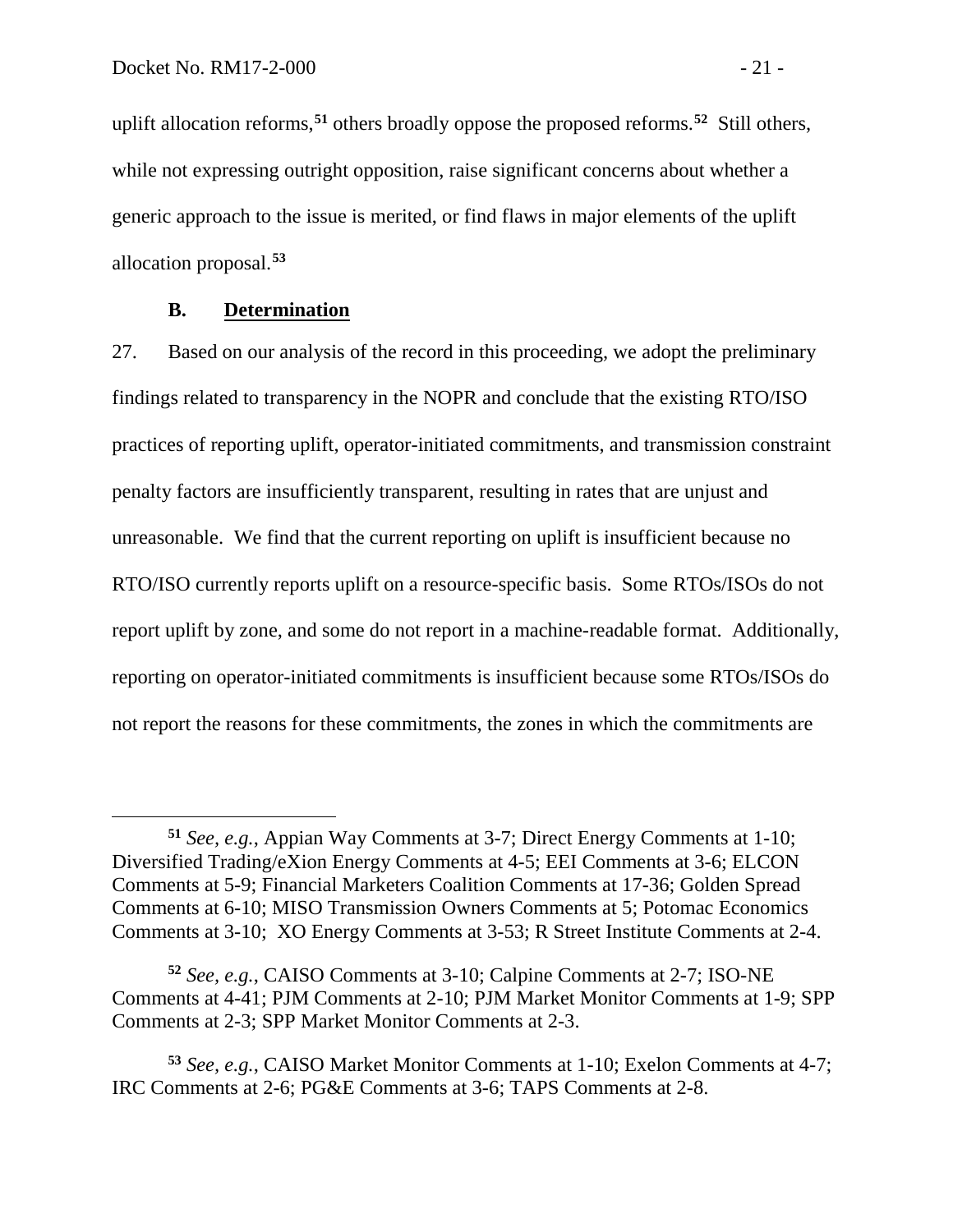made, or information about the size of the system needs for which resources are committed. Finally, some RTOs/ISOs do not include transmission constraint penalty factor values in their tariffs, and most do not include practices related to the use of transmission constraint penalty factors in their tariffs. This Final Rule will remedy these deficiencies and is therefore necessary to achieve a level of transparency that will result in just and reasonable rates.

28. As described above, the transparency proposal received a broad level of support from commenters. CAISO is the singular commenter to oppose the proposed transparency reforms outright. CAISO states that its reporting practices are sufficient and that the burden of additional reporting would outweigh the benefits of the proposed reforms. As explained below, we disagree that existing transparency practices are sufficient. We do, however, modify the proposed transparency requirements to reduce the potential burden of the reforms and to address commenters' other concerns including the potential disclosure of commercially-sensitive information and the transparency value of consistent reporting. These modifications are discussed below in the subsections dealing with each requirement.

29. Based on our analysis of the record in this proceeding, we decline to adopt the preliminary finding related to uplift cost allocation in the NOPR. We continue to believe that uplift should ideally be allocated to those market participants whose transactions caused the uplift and that allocations of uplift costs should avoid penalizing behavior that can improve price formation. That said, some commenters raised substantial concerns about the uplift cost allocation reforms proposed in the NOPR. They expressed concern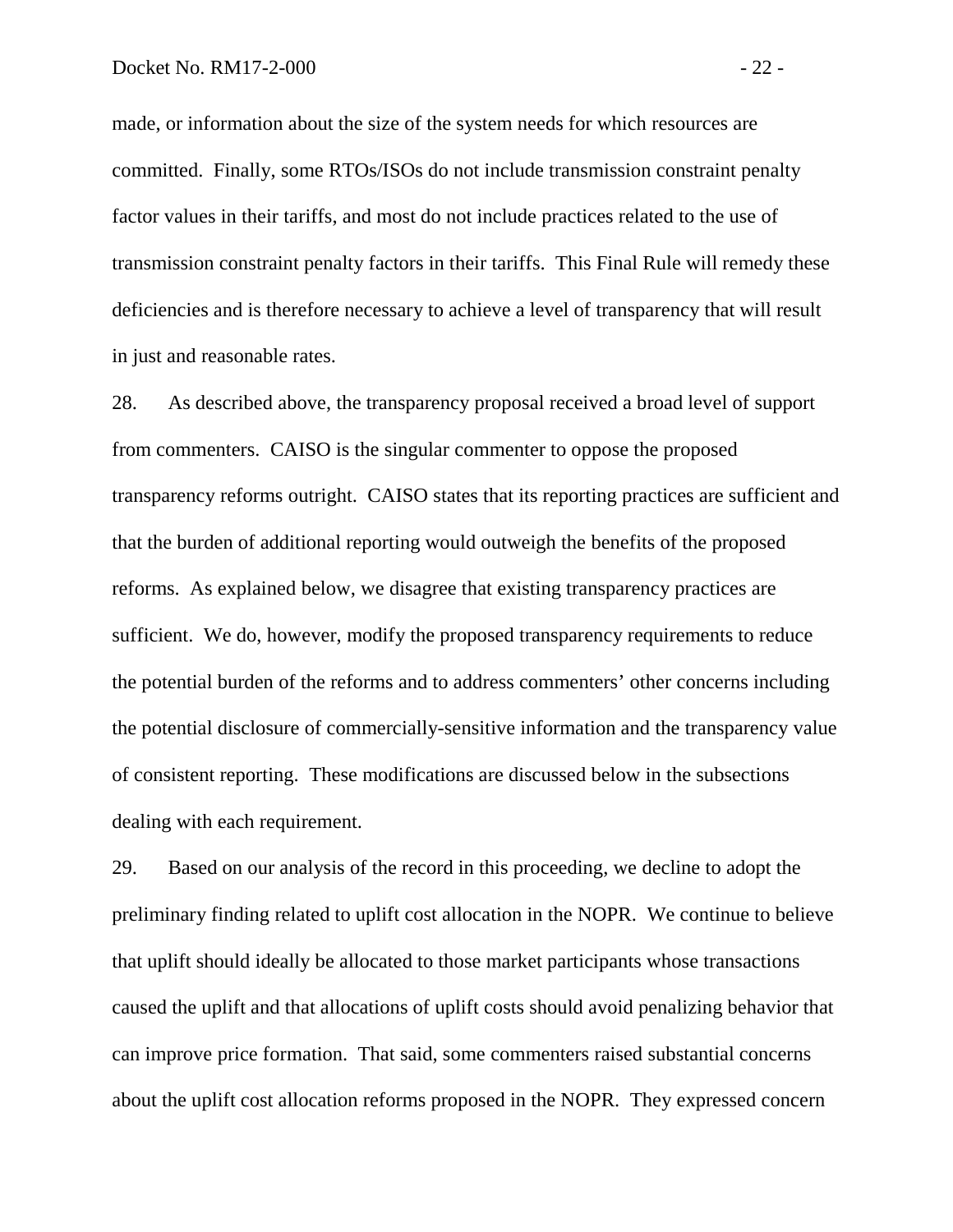about the application of the NOPR proposal to certain RTOs/ISOs in light of the reasons for uplift in these markets, and whether certain RTOs/ISOs would be able to implement the generic uplift cost allocation reforms proposed in the NOPR. We find those concerns sufficiently persuasive to decline to take generic action at this time. Accordingly, we withdraw the NOPR proposal to require that each RTO/ISO that currently allocates the costs of real-time uplift to deviations allocate such real-time uplift costs only to those market participants whose transactions are reasonably expected to have caused the realtime uplift costs.

### <span id="page-24-0"></span>**IV. Transparency Reforms**

30. Having concluded that the existing transparency practices result in rates that are not just and reasonable, section 206 of the Federal Power Act requires that the Commission determine the practices that will result in rates that are just and reasonable.**[54](#page-24-1)** We direct each RTO/ISO to establish in its tariff the following three requirements related to uplift reporting and one requirement related to transmission constraint penalty factors. 31. Each RTO/ISO must post a monthly Zonal Uplift Report of all uplift, paid in dollars, and categorized by transmission zone, day, and uplift category. We define transmission zone as a geographic area that is used for the local allocation of charges, such as a load zone that is used to settle charges for energy. Transmission zones with fewer than four resources may be aggregated with one or more neighboring transmission zones, until each aggregated zone has at least four resources, and reported collectively.

<span id="page-24-1"></span>**<sup>54</sup>** 16 U.S.C. 824e.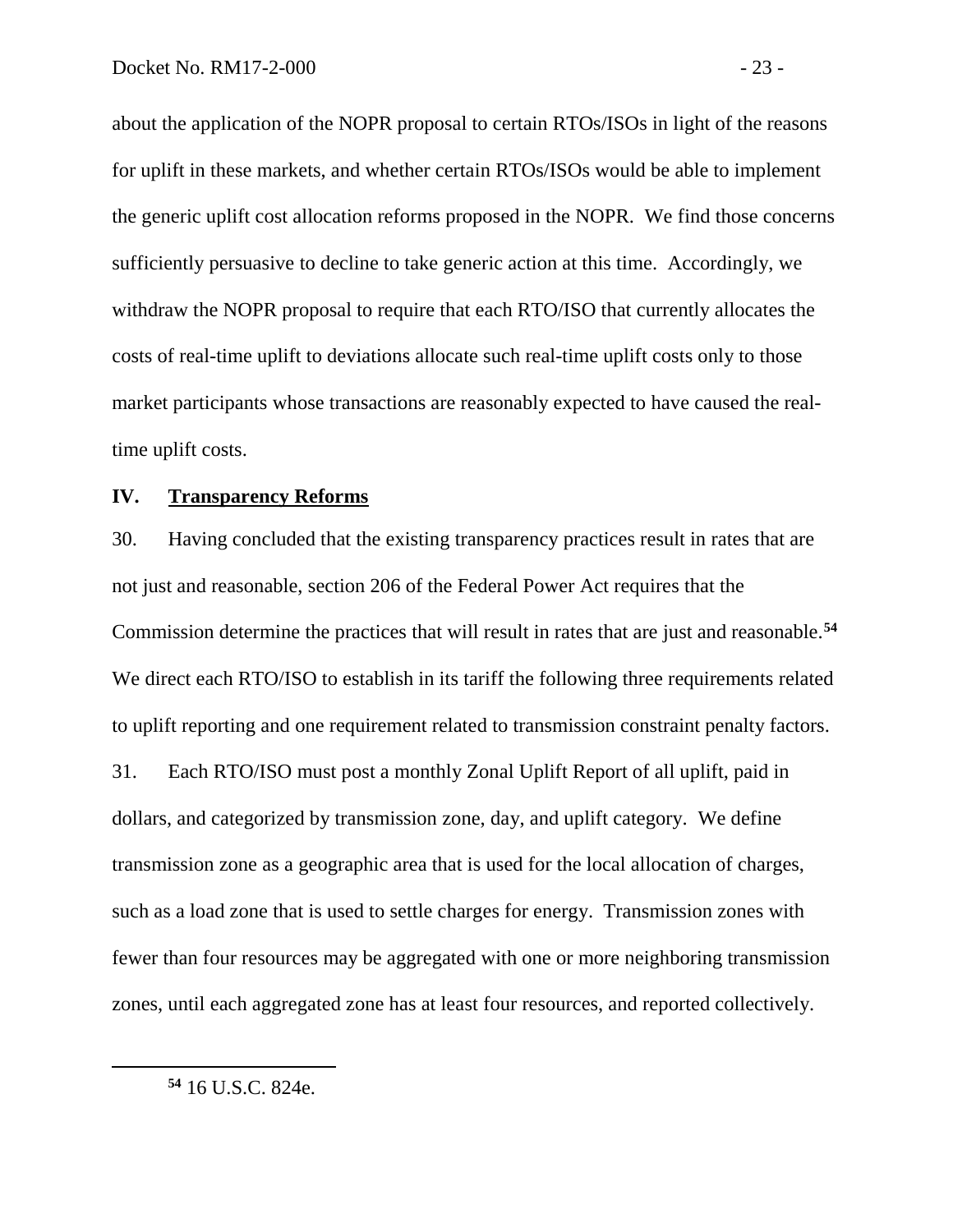This report must be posted in machine-readable format on a publicly-accessible portion of the RTO's/ISO's website within 20 calendar days of the end of each month.

32. Each RTO/ISO must post a monthly Resource-Specific Uplift Report containing the resource name and total amount of uplift paid in dollars aggregated across the month to each resource that received uplift payments. This report must be posted in machinereadable format on a publicly-accessible portion of the RTO's/ISO's website within 90 calendar days of the end of each month.

33. Each RTO/ISO must post a monthly Operator-Initiated Commitment Report listing the commitment size, transmission zone, commitment reason, and commitment start time of each operator-initiated commitment. We define an operator-initiated commitment as a commitment made after the day-ahead market for a reason other than minimizing the total production costs of serving load. Commitment reasons shall include, but are not limited to, system-wide capacity, constraint management, and voltage support. This report must be posted in machine-readable format on a publicly accessible portion of the RTO's/ISO's website within 30 calendar days of the end of each month. 34. Each RTO/ISO must follow the Transmission Constraint Penalty Factor requirements to include, in its tariff, its transmission constraint penalty factor values; the circumstances, if any, under which the transmission constraint penalty factors can set LMPs; and the procedure, if any, for temporarily changing the transmission constraint penalty factor values. Any procedure for temporarily changing transmission constraint penalty factor values must provide for notice of the change to market participants as soon as practicable.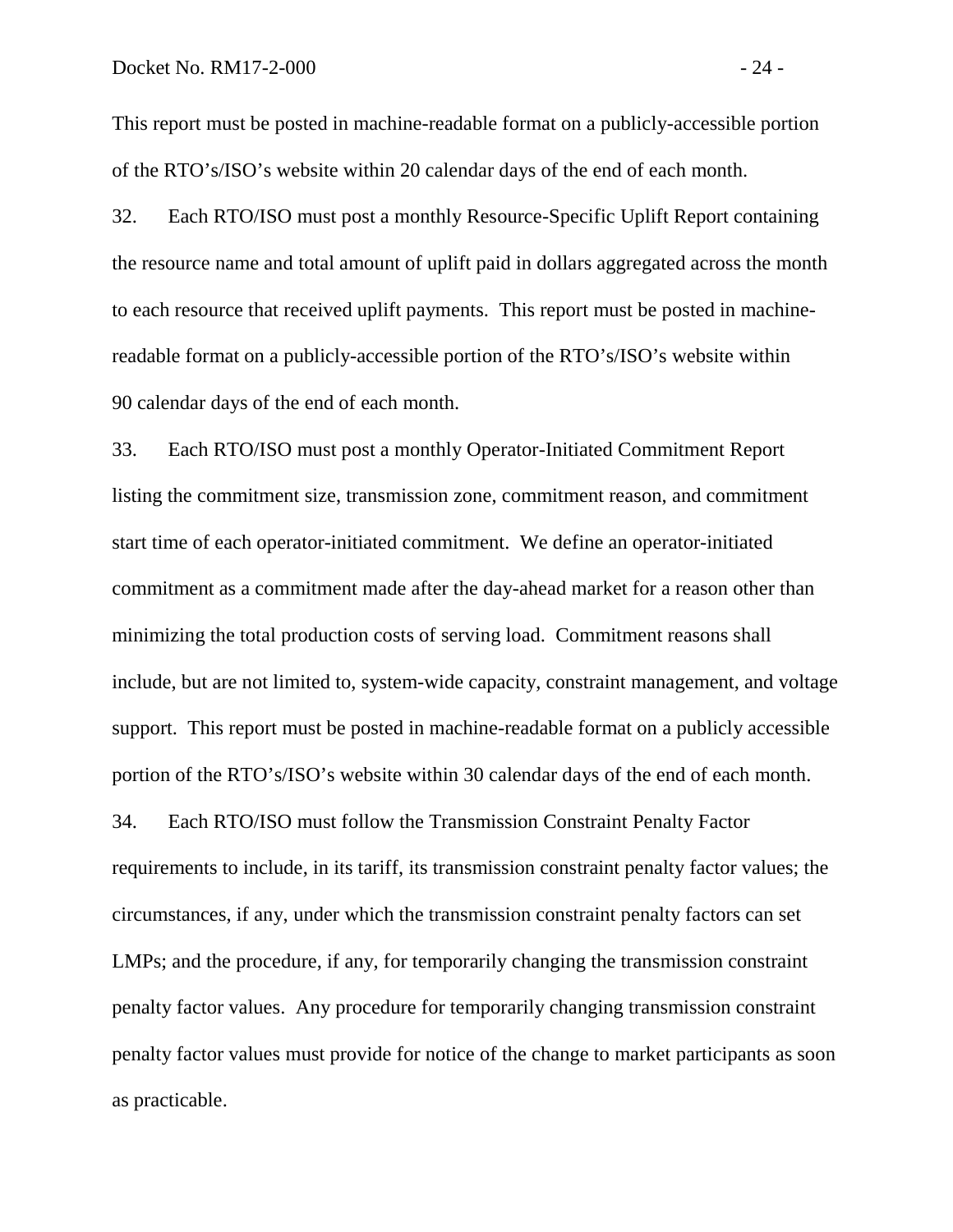<span id="page-26-2"></span> $\overline{a}$ 

35. The Zonal Uplift Report is discussed in section IV.A. The Resource-Specific Uplift Report is discussed in section IV.B. The Operator-Initiated Commitment Report is discussed in section IV.C. The Transmission Constraint Penalty Factor Requirements are discussed in section IV.D.

### **A. Zonal Uplift Report**

### <span id="page-26-1"></span><span id="page-26-0"></span>**1. NOPR Proposal**

36. In the NOPR, the Commission proposed to require each RTO/ISO to post a report of the uplift paid in dollars and categorized by transmission zone, day, and uplift category. The Commission proposed to define transmission zone as the geographic area that is used for the local allocation of charges. The Commission proposed to allow transmission zones with fewer than four resources to be aggregated with a neighboring zone and reported collectively. The Commission further proposed to allow RTOs/ISOs to omit a transmission zone from reporting in a given month if it is the only zone and contains fewer than four resources or if, when combined with a neighboring transmission zone, the combined zones still have fewer than four resources. The Commission proposed to require that each RTO/ISO post the report on a publicly accessible portion of its website within 20 calendar days of the end of each month.**[55](#page-26-2)**

37. The Commission reasoned that with more granular information on locations, amounts, and types of uplift, market participants would be able to better evaluate possible

**<sup>55</sup>** NOPR, FERC Stats. & Regs, ¶ 32,721 at Regulatory Text.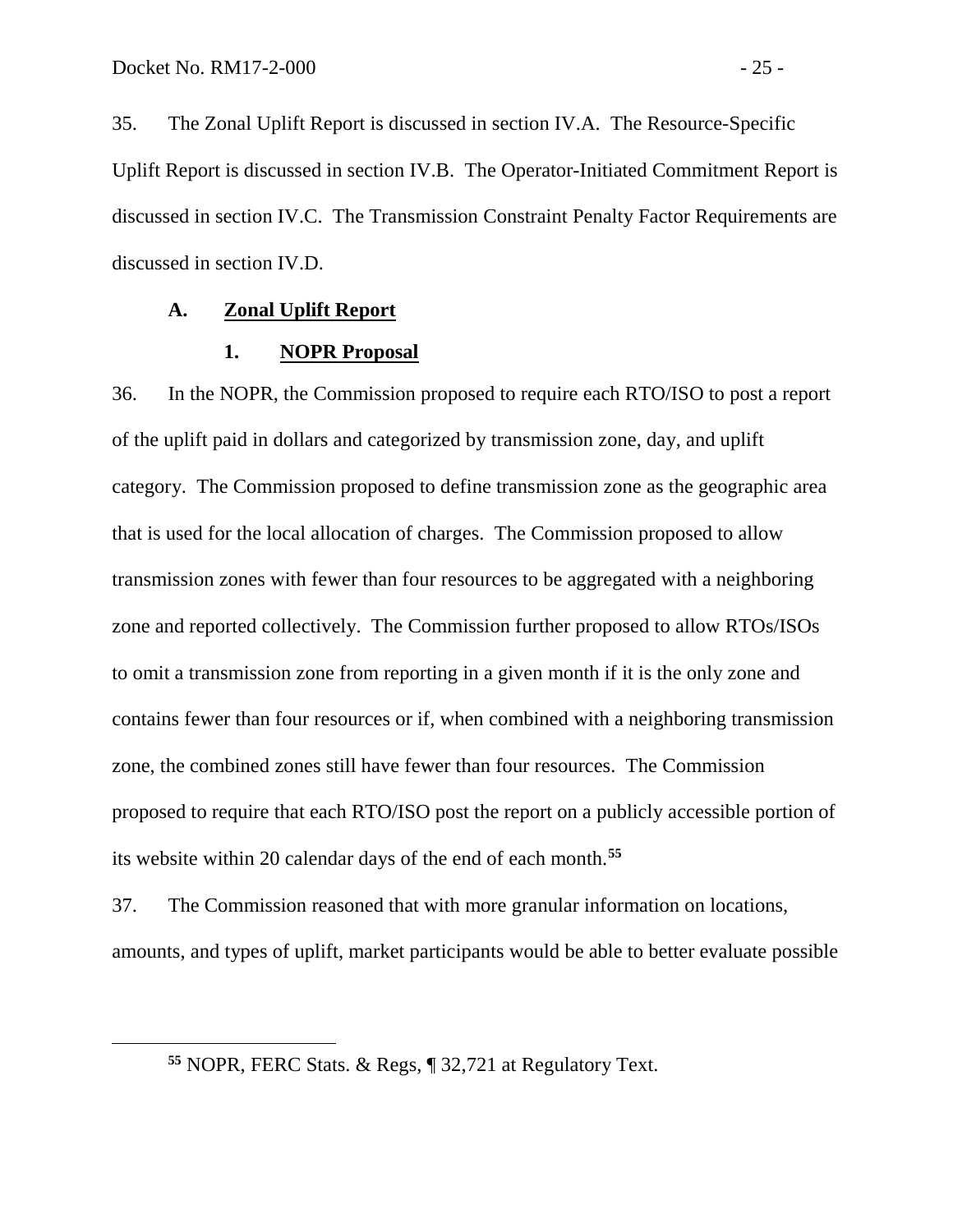solutions to reduce the incurrence of uplift.**[56](#page-27-0)** In proposing to allow RTOs/ISOs to aggregate and collectively report transmission zones with fewer than four resources and to exempt from reporting aggregated zones with fewer than four resources, the Commission sought to balance the benefits of greater transparency with concerns about the potential disclosure of commercially-sensitive information. **[57](#page-27-1)** In proposing a 20-day maximum reporting lag, the Commission sought to allow RTOs/ISOs sufficient time to prepare uplift data for publication after completion of their settlement windows, which vary among RTOs/ISOs.**[58](#page-27-2)**

38. The Commission requested comments regarding: (1) the proposed definition of transmission zone, including the appropriate level of geographic granularity;**[59](#page-27-3)** (2) the timeframe for releasing the report after the end of each month;**[60](#page-27-4)** and (3) the proposed requirement for a daily breakdown of uplift categories by charge code, including any difficulties related to such reporting and whether different categorizations would be more useful.**[61](#page-27-5)**

<span id="page-27-5"></span><span id="page-27-4"></span><span id="page-27-3"></span><span id="page-27-2"></span><span id="page-27-1"></span><span id="page-27-0"></span>**<sup>56</sup>** *Id.* P 84. **<sup>57</sup>** *Id.* PP 87-89. **<sup>58</sup>** *Id.* P 88. **<sup>59</sup>** *Id.* P 85. **<sup>60</sup>** *Id.* P 86. **<sup>61</sup>** *Id.* P 86.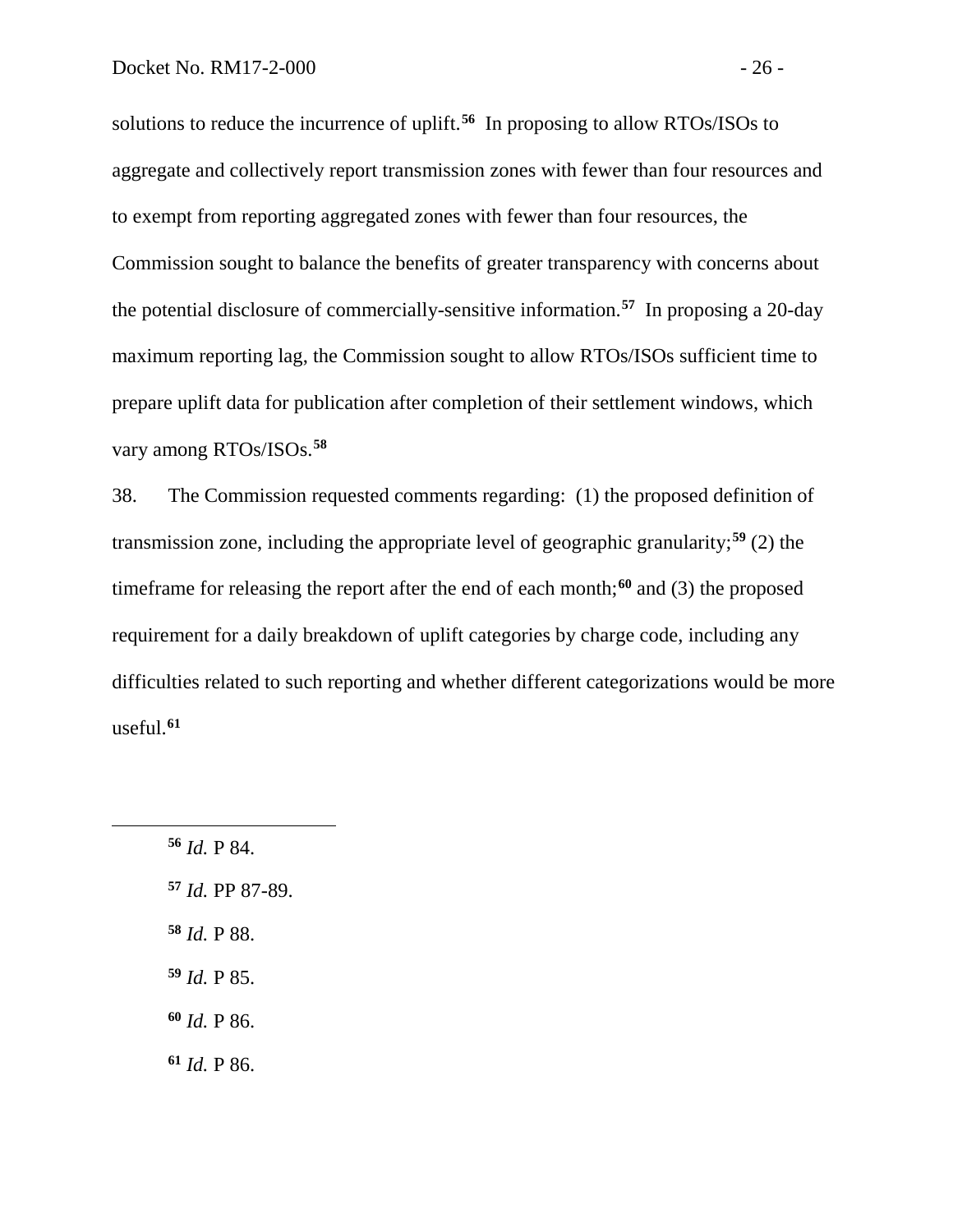## <span id="page-28-0"></span>**2. Comments**

39. Numerous commenters support the proposed requirement for RTOs/ISOs to report daily uplift payments by transmission zone and uplift category.**[62](#page-28-1)** ELCON asserts that uplift payments inherently lack transparency because they are not included in market prices, and that increased information could promote the identification of system needs and facilitate investment.**[63](#page-28-2)** Designated Marketers state that market participants lack information necessary to invest in generation, transmission, or demand response that could prevent uplift.**[64](#page-28-3)** Diversified Trading/eXion Energy, Exelon, and Golden Spread all argue that additional information on the causes of uplift will also allow market participants to evaluate RTO/ISO uplift practices and raise concerns through stakeholder processes.**[65](#page-28-4)** While sympathetic to confidentiality concerns, Competitive Suppliers assert that each RTO/ISO can provide more information on the causes of uplift, and point to NYISO's reporting practices as an example demonstrating that increased transparency

**<sup>63</sup>** ELCON Comments at 9.

 $\overline{a}$ 

**<sup>64</sup>** Designated Marketers Comments at 5.

<span id="page-28-1"></span>**<sup>62</sup>** Appian Way Comments at 8; AWEA Comments at 10; Brookfield Comments at 2; Calpine Comments at 8; Competitive Suppliers Comments at 9; Designated Marketers Comments at 5; Direct Energy Comments at 10; Diversified Trading/eXion Energy Comments at 5; ELCON Comments at 9-10; Exelon Comments at 9; Financial Marketers Coalition Comments at 38; Golden Spread Comments at 11-12; PJM Comments at 11; PJM Market Monitor Comments at 9; R Street Institute Comments at 5; SPP Market Monitor Comments at 3; TAPS Comments at 8; XO Energy Replacement Comments at 1, 34.

<span id="page-28-4"></span><span id="page-28-3"></span><span id="page-28-2"></span>**<sup>65</sup>** Diversified Trading/eXion Energy Comments at 5; Exelon Comments at 9; Golden Spread Comments at 12.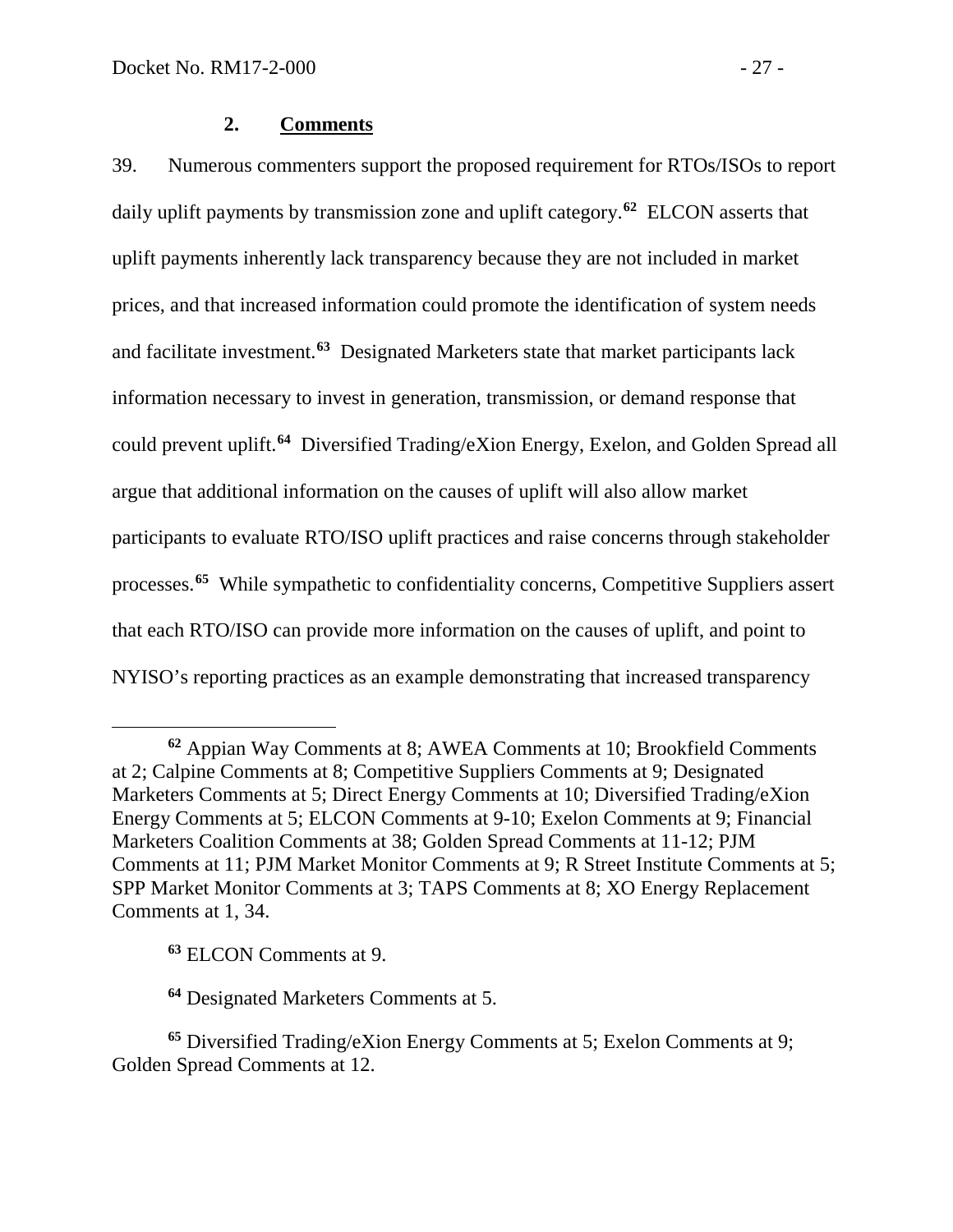can be achieved without compromising confidentiality.**[66](#page-29-0)** Competitive Suppliers and Financial Marketers Coalition assert that the proposed uplift report will ensure consistent disclosure of uplift information among RTOs/ISOs.**[67](#page-29-1)**

40. Other commenters either do not support the proposed zonal uplift report requirement**[68](#page-29-2)** or state that they support the goals of improved transparency into RTO/ISO uplift costs but raise concerns about specific elements of the proposed report,**[69](#page-29-3)** as discussed below.

## **a. Zonal Definition**

41. Responding to the Commission's request for comment on the proposed definition of "transmission zone" as a geographic area that is used for the local allocation of charges,**[70](#page-29-4)** several RTOs/ISOs provide descriptions of the geographic granularity of their current reporting. ISO-NE states that it reports uplift based on how costs are allocated: uplift allocated at the system level is reported on a system-wide basis; uplift allocated regionally is reported regionally. ISO-NE states that it also reports uplift by Reliability Region, which are equal to load zones used in energy settlement. ISO-NE believes it

<span id="page-29-1"></span><span id="page-29-0"></span> $\overline{a}$ 

**<sup>70</sup>** NOPR, FERC Stats. & Regs. ¶ 32,721 at P 85.

**<sup>66</sup>** Competitive Suppliers Comments at 9.

**<sup>67</sup>** *Id.* at 9; Financial Marketers Coalition Comments at 38.

**<sup>68</sup>** CAISO Comments at 12-13.

<span id="page-29-4"></span><span id="page-29-3"></span><span id="page-29-2"></span>**<sup>69</sup>** EEI Comments at 6; MISO Transmission Owners Comments at 5-6; NYISO Comments at 5.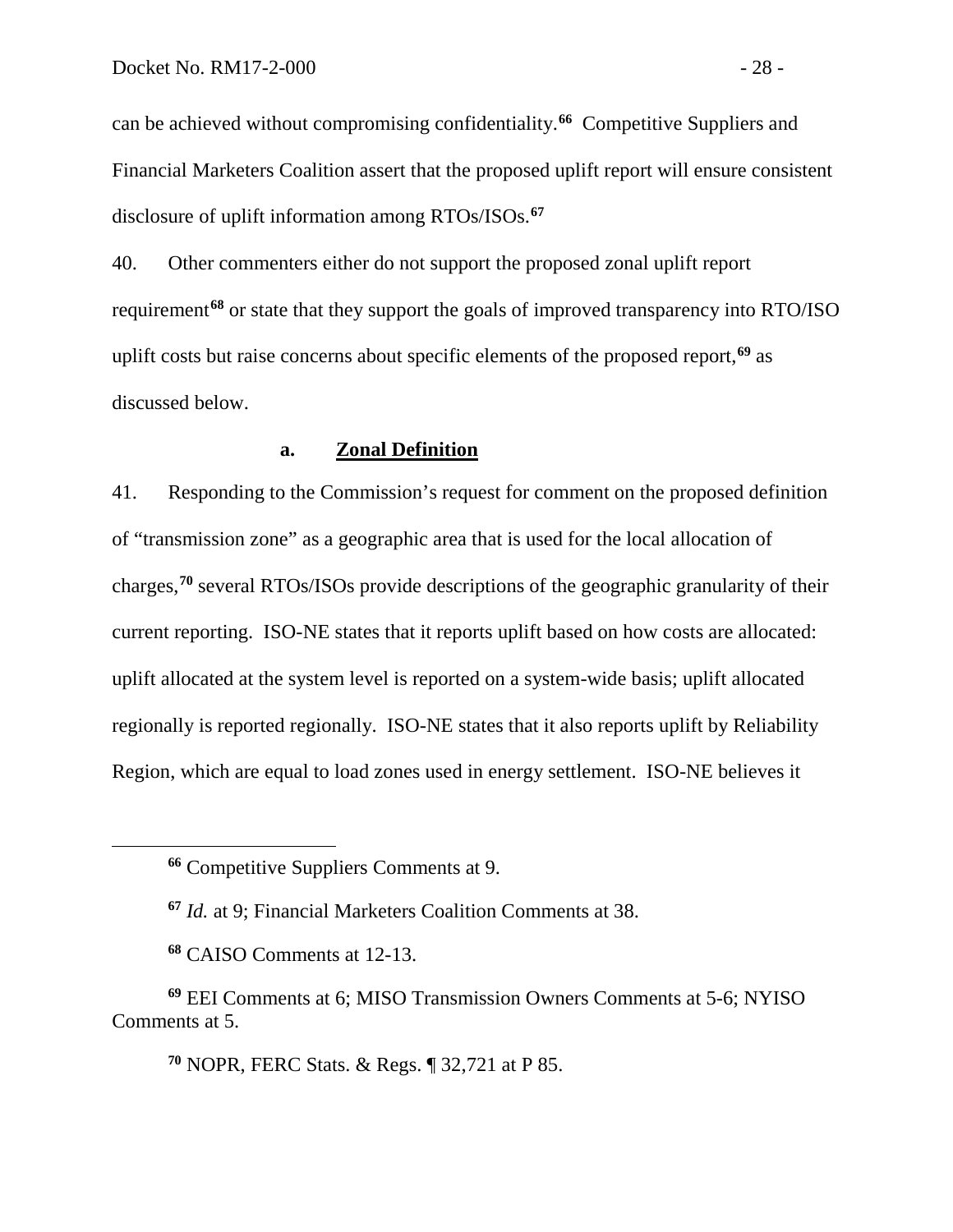complies with the NOPR proposal, but requests that the Commission clarify that RTOs/ISOs may propose to report uplift costs for regions that differ from "transmission zone," if appropriate.<sup>[71](#page-30-0)</sup> PJM states that it currently reports uplift by transmission zone and supports the proposed definition as long as it can use its current zones.**[72](#page-30-1)** MISO states that it reports uplift differently depending on the uplift category. For uplift incurred to manage transmission constraints, MISO reports by constraint. MISO reports voltage and local reliability uplift by transmission interface and MISO region (i.e., North, South, and Central). MISO argues that a lesser degree of geographic granularity is appropriate to mask "transmission zones" with few market participants. MISO states that it supports the proposed definition.**[73](#page-30-2)** NYISO notes that it allocates uplift by Transmission District subzones.**[74](#page-30-3)**

42. Other commenters generally differ on the level of geographic granularity that should be reported. MISO Transmission Owners state that the proposed definition of "transmission zone" is unclear and could be susceptible to multiple interpretations. MISO Transmission Owners assert that the Commission should direct each RTO/ISO to

<span id="page-30-1"></span><span id="page-30-0"></span> $\overline{a}$ 

<span id="page-30-3"></span><span id="page-30-2"></span>**<sup>74</sup>** NYISO Comments at 6. NYISO explains that "subzones" are identified by investor-owned transmission owner service territories within each load zone, which can span more than one load zone.

**<sup>71</sup>** ISO-NE Comments at 42-43.

**<sup>72</sup>** PJM Comments at 11.

**<sup>73</sup>** MISO Comments at 11-12.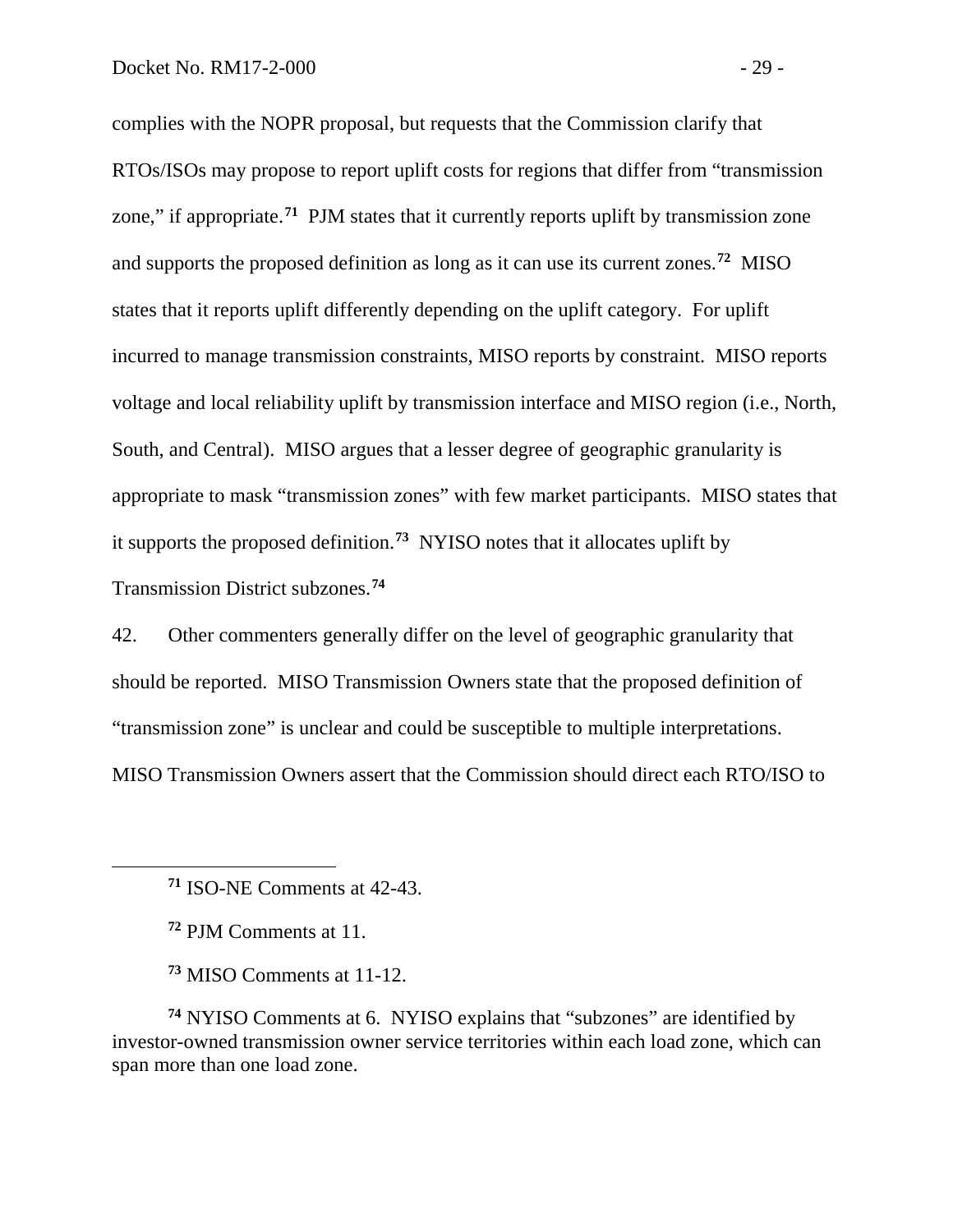develop a definition of transmission zone through its stakeholder process that considers regional needs and ensures that all zones are large enough to ensure that resource-specific uplift payments cannot be calculated based on daily uplift payment reports.**[75](#page-31-0)** Several commenters argue for more granular reporting.**[76](#page-31-1)** R Street Institute states that uplift reporting at the sub-zonal level would be useful because causes can vary within a zone, particularly with respect to transmission congestion, but notes that more granular reporting may lead to confidentiality concerns and opportunities for collusion.**[77](#page-31-2)** XO Energy argues that the uplift data should be as granular as possible and that aggregation into large regions is not as useful.**[78](#page-31-3)** Competitive Suppliers assert that the Commission's proposed reporting by transmission zone should allay any confidentiality concerns.**[79](#page-31-4)**

43. Commenters also differ on the proposal to allow RTOs/ISOs to aggregate and collectively report uplift in transmission zones with fewer than four resources.**[80](#page-31-5)** NYISO supports the Commission's proposal to allow RTOs/ISOs to aggregate zones because the

**<sup>77</sup>** R Street Institute Comments at 5.

**<sup>75</sup>** MISO Transmission Owners Comments at 11-12.

<span id="page-31-3"></span><span id="page-31-2"></span><span id="page-31-1"></span><span id="page-31-0"></span>**<sup>76</sup>** Financial Marketers Coalition Comments at 39; R Street Institute Comments at 5; XO Energy Replacement Comments at 34.

**<sup>78</sup>** XO Energy Replacement Comments at 34.

<span id="page-31-4"></span>**<sup>79</sup>** Competitive Suppliers Comments at 9.

<span id="page-31-5"></span>**<sup>80</sup>** NOPR, FERC Stats. & Regs. ¶ 32,721 at P 89.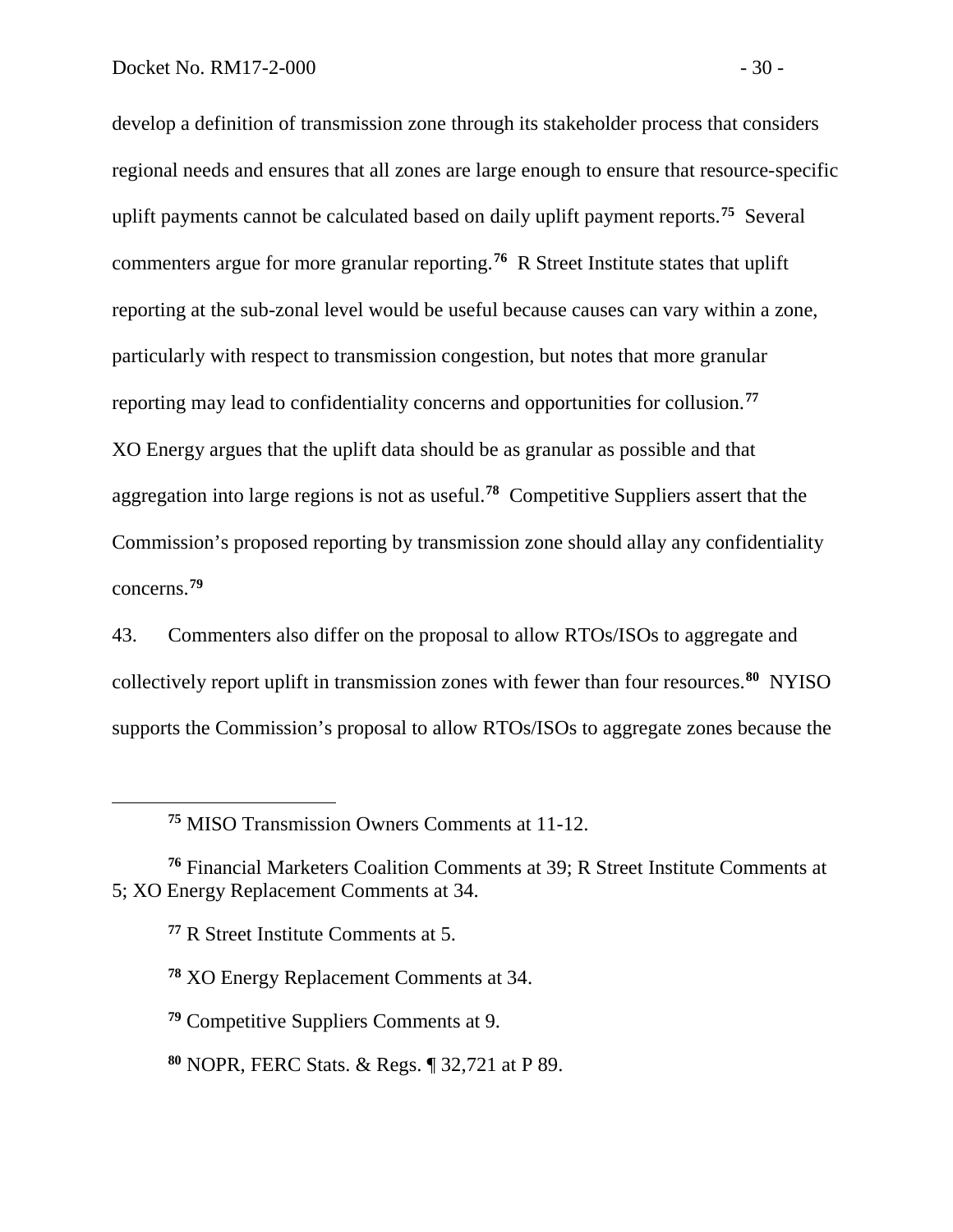reporting of daily uplift payments by zone could, under some circumstances, allow competitors to deduce a resource's operating costs and gain a competitive advantage. However, NYISO seeks clarification on whether the rule references the total number of resources in the zone or the total number of resources in the zone that receive uplift payments in a given day.**[81](#page-32-0)** MISO Transmission Owners and NYISO argue that the aggregation should be based on the number of resources receiving uplift in order to protect confidentiality and avoid anti-competitive behavior concerns.**[82](#page-32-1)** MISO Transmission Owners also note that the Commission did not explain why four is the appropriate number of resources on which to base the aggregation.**[83](#page-32-2)** PJM and the PJM Market Monitor oppose the proposal to aggregate zones with fewer than four resources because the number of resources in a zone that receive uplift could change from month to month, resulting in inconsistent reporting, increased complexity, and decreased transparency.**[84](#page-32-3)** PJM asserts that its current practice of reporting by zone, even if only one resource in a zone receives uplift, provides sufficient transparency while protecting market sensitive information.**[85](#page-32-4)** EEI seeks clarification as to whether, for aggregation

- <span id="page-32-1"></span>**<sup>82</sup>** MISO Transmission Owners Comments at 12; NYISO Comments at 7.
- <span id="page-32-2"></span>**<sup>83</sup>** MISO Transmission Owners Comments at 12.
- <span id="page-32-3"></span>**<sup>84</sup>** PJM Comments at 12; PJM Market Monitor Comments at 9-10.
- <span id="page-32-4"></span>**<sup>85</sup>** PJM Comments at 12.

<span id="page-32-0"></span>**<sup>81</sup>** NYISO Comments at 6-7.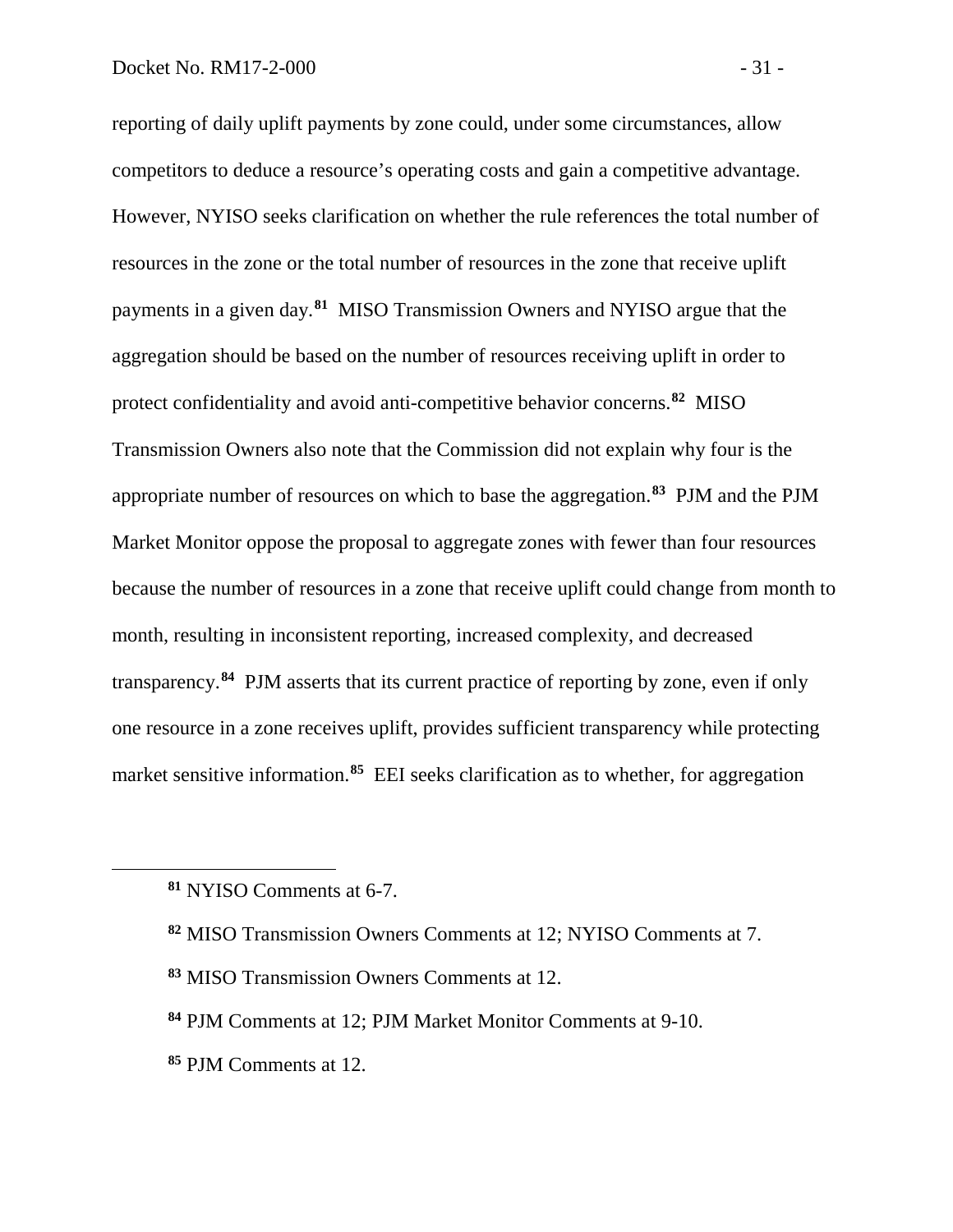purposes, a resource is defined as an individual unit within a plant or the entire plant, noting that the former definition may not provide sufficient confidentiality under certain circumstances.**[86](#page-33-0)**

## **b. Categories**

44. As noted above, numerous commenters provide general support for the proposed zonal uplift report, including the proposed requirement to report by uplift category. Three RTOs/ISOs state that they already report uplift by category. NYISO states that it reports uplift cost on a monthly basis by uplift cost category in its Operations Performance Metrics Monthly Reports.**[87](#page-33-1)** MISO states that its Revenue Sufficiency Guarantee Report already breaks out uplift payment by category, which includes certain charge types as long as any market participant specific data is not apparent. MISO requests that the Commission consider the risks of unmasking aggregate data when contemplating a final rule requiring a daily breakdown of uplift categories by charge code.**[88](#page-33-2)** ISO-NE states that its existing reports break out costs for its established uplift categories and therefore believes that it would comply with this provision.**[89](#page-33-3)** PJM seeks clarification on the definition of charge code. PJM states that it currently indicates

- <span id="page-33-1"></span>**<sup>87</sup>** NYISO Comments at 6.
- <span id="page-33-2"></span>**<sup>88</sup>** MISO Comments at 11.
- <span id="page-33-3"></span>**<sup>89</sup>** ISO-NE Comments at 42.

<span id="page-33-0"></span>**<sup>86</sup>** EEI Comments at 8.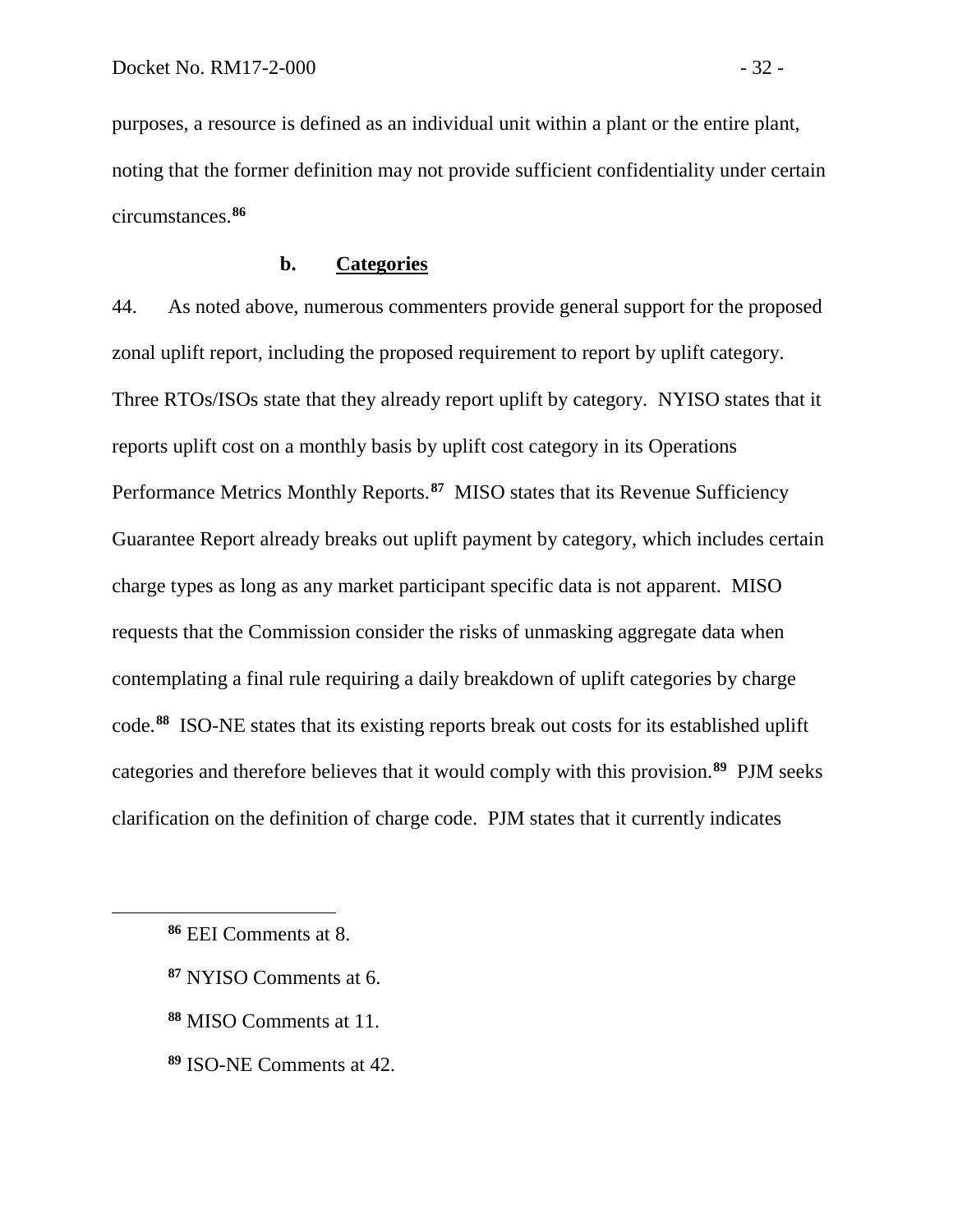market participants' uplift charges by billing line item, and that if this is what the Commission means by "charge code," it does not object to continuing this practice.**[90](#page-34-0)** Brookfield states that uplift categories based on the cause for committing units out-ofmerit would help identify market reforms to reduce the need for uplift payments.**[91](#page-34-1)** XO Energy asserts that aggregating data into large categories reduces its usefulness.**[92](#page-34-2)**

## **c. Timing and Burden**

45. Several RTOs/ISOs discuss their existing uplift reporting practices and timing, as well as the level of additional burden that would be required to meet the proposed requirements. ISO-NE states that its existing reports appear to satisfy most of the proposed requirements and that implementation of any new requirements should be relatively simple. ISO-NE believes that 20 days is sufficient time for monthly uplift reporting.**[93](#page-34-3)** NYISO states that while it already reports uplift costs by category on a monthly basis, it would need to revise its processes for developing and posting its report, including posting in a machine-readable format.**[94](#page-34-4)** MISO states that its daily uplift report that is posted eight days after the operating day and broken out by hour, category, and transmission constraint provides sufficient information on areas that need transmission

- <span id="page-34-2"></span>**<sup>92</sup>** XO Energy Replacement Comments at 34.
- <span id="page-34-3"></span>**<sup>93</sup>** ISO-NE Comments at 43.
- <span id="page-34-4"></span>**<sup>94</sup>** NYISO Comments at 5-6.

<span id="page-34-0"></span>**<sup>90</sup>** PJM Comments at 12.

<span id="page-34-1"></span>**<sup>91</sup>** Brookfield Comments at 2.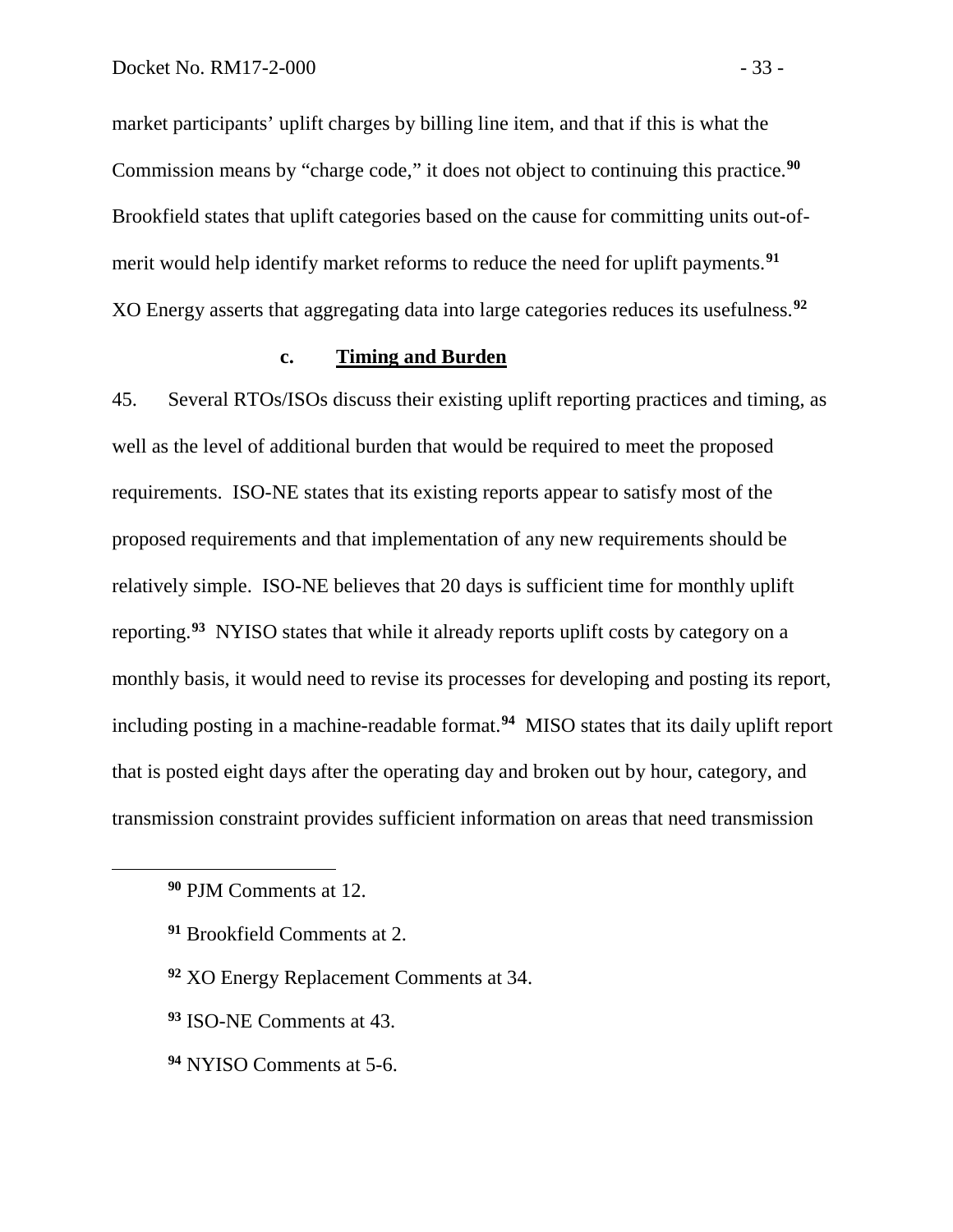upgrades and supply resources. **[95](#page-35-0)** PJM states that its current uplift reports provide more details, such as totals by type of uplift credit, than those proposed by the Commission and are posted within seven business days of the end of each month. PJM consequently requests, and Calpine concurs, that it may continue to post the additional details and that the proposed timeline be a minimum standard.**[96](#page-35-1)** CAISO states that it already provides significant transparency on uplift payments on a monthly basis. CAISO argues that the proposed requirements would be costly to implement and could interfere with other initiatives. CAISO further asserts that the proposed requirement to post uplift payment data within 20 days of the end of the month is unreasonable, given CAISO's existing reporting requirements and the verification necessary to ensure accurate reporting. CAISO requests that, if the Commission were to impose these reporting requirements, it be allowed to include the requested information in the monthly reports it already produces and posts at the end of the month following the month of reported data.**[97](#page-35-2)** 46. XO Energy responds to several of CAISO's arguments. It notes that CAISO's current uplift reports contain only charts, with no mechanism to extract the raw data.**[98](#page-35-3)** XO Energy generally asserts that uplift should be reported at the same time it is settled

<span id="page-35-2"></span><span id="page-35-1"></span><span id="page-35-0"></span> $\overline{a}$ 

**<sup>97</sup>** CAISO Comments at 12-13.

**<sup>95</sup>** MISO Comments at 11.

**<sup>96</sup>** Calpine Comments at 8; PJM Comments at 13.

<span id="page-35-3"></span>**<sup>98</sup>** XO Energy Reply Comments at A-2.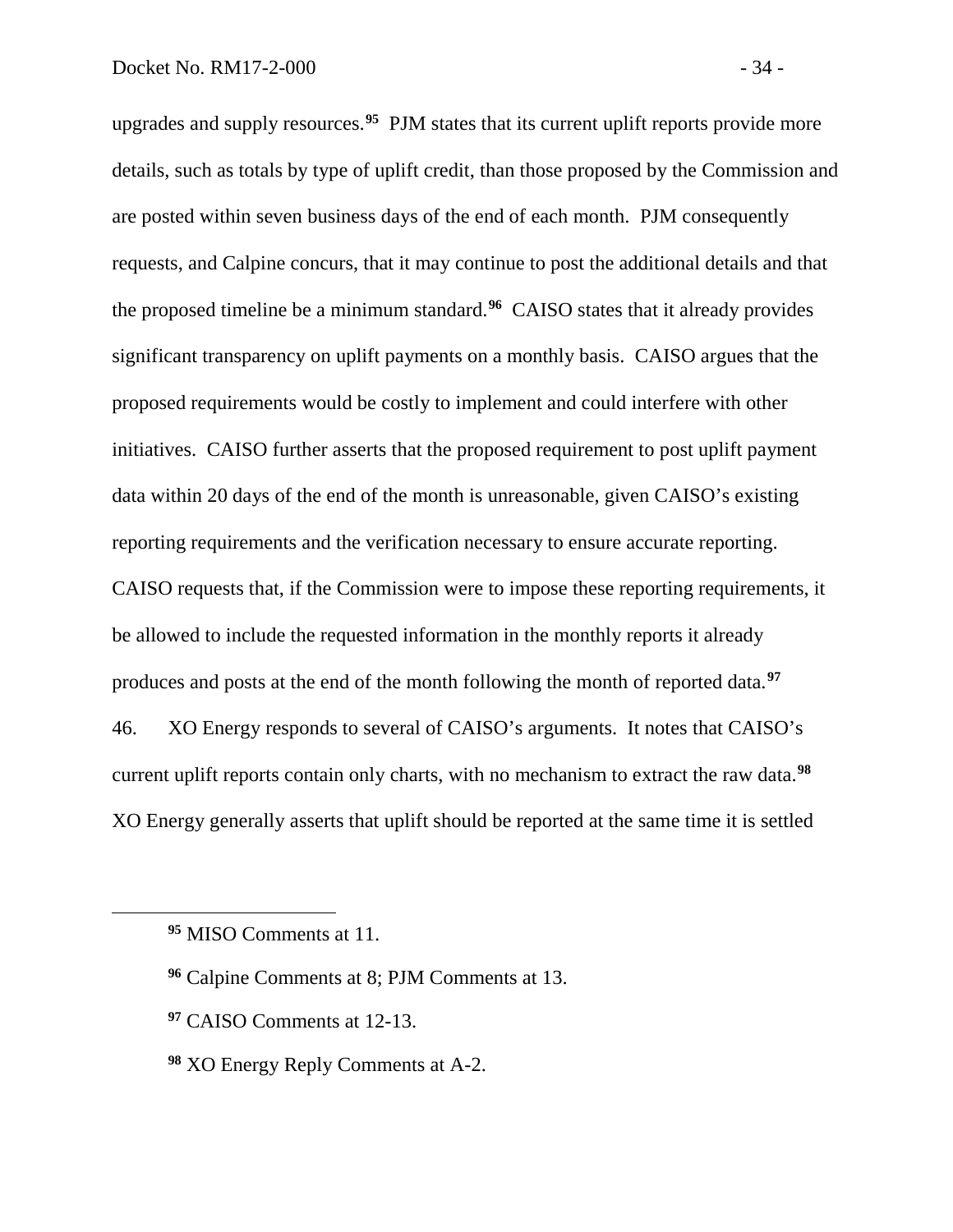and specifically points out that CAISO settles uplift three days after the operating day, and therefore should be able to post the uplift data within 20 days of the end of the month.<sup>[99](#page-36-0)</sup> XO Energy suggests that if the proposed detailed reports are too timeconsuming to produce quickly, RTOs/ISOs should post a simple spreadsheet on their website while their systems are being updated.**[100](#page-36-1)**

# **d. Other Issues**

47. Direct Energy requests that the Commission clarify that the transparency provisions apply to all uplift costs, not just those resulting in allocations to deviations from day-ahead schedules.**[101](#page-36-2)**

48. EEI and MISO Transmission Owners assert that the proposed report would primarily benefit market participants, so in order to protect market participants' confidentiality, the information should be posted on a password-protected portion of an RTO's/ISO's website, rather than made publicly available.**[102](#page-36-3)** Designated Marketers, on the other hand, support the proposed requirement that RTOs/ISOs post the uplift information in a machine-readable format on an accessible portion of the RTO/ISO website. Designated Marketers argue that information that is not machine-readable can

<span id="page-36-0"></span>**<sup>99</sup>** XO Energy Replacement Comments at 34; XO Energy Reply Comments at A-3.

<span id="page-36-1"></span>**<sup>100</sup>** XO Energy Replacement Comments at 34.

<span id="page-36-2"></span>**<sup>101</sup>** Direct Energy Comments at 10.

<span id="page-36-3"></span>**<sup>102</sup>** EEI Comments at 7; MISO Transmission Owners Comments at 13.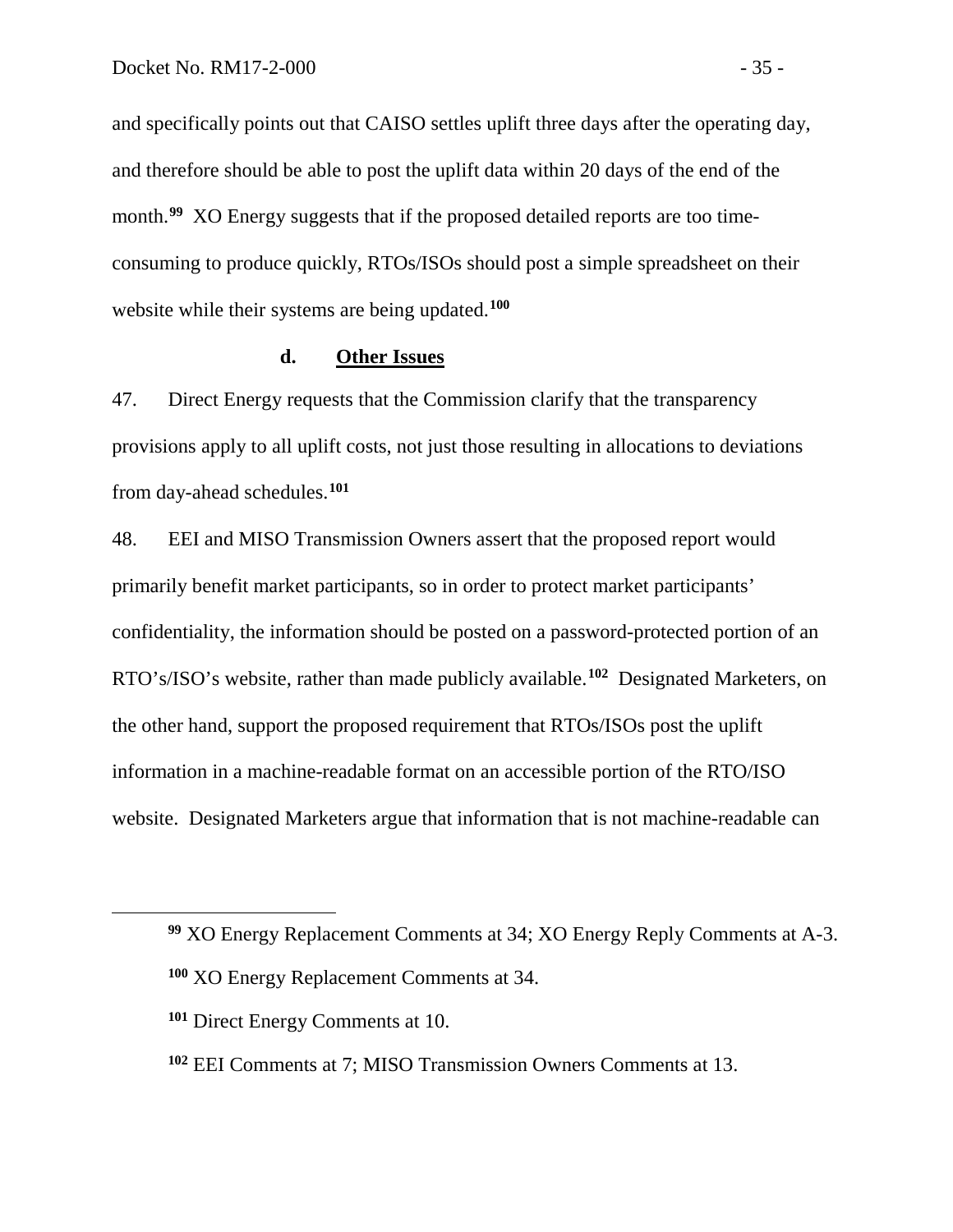reduce transparency by inhibiting data processing and may disadvantage those that do not have access to electronic versions of the data through other channels.**[103](#page-37-0)**

49. Exelon suggests that, in addition to the proposed reporting requirements, the Commission also require RTOs/ISOs to submit a one-time report covering the years 2012 through 2016 that identifies uplift categories and provide the aggregate uplift cost associated with each category.**[104](#page-37-1)**

# **3. Determination**

50. We adopt the proposal that each RTO/ISO report, in the Zonal Uplift Report, the total daily uplift payments in dollars in each category paid to the resources in each transmission zone, subject to modifications and clarifications discussed below. We find that current RTO/ISO practices do not provide sufficient transparency regarding uplift payments. Because uplift payments are not included in publicly available market prices, they inherently lack transparency and must be reported separately to show the cost of serving load and maintaining a reliable electric system. As stated in the NOPR, access to information on uplift payments may allow market participants to evaluate possible solutions to reduce the incurrence of uplift.**[105](#page-37-2)** We find that the basis for this requirement, as outlined in the NOPR, remains compelling. The Zonal Uplift Report will provide granular information about the location, timing, and causes of uplift. Such information

<span id="page-37-0"></span>**<sup>103</sup>** Designated Marketers Comments at 8.

<span id="page-37-1"></span>**<sup>104</sup>** Exelon Comments at 9-10.

<span id="page-37-2"></span>**<sup>105</sup>** NOPR, FERC Stats. & Regs. ¶ 32,721 at PP 78, 84.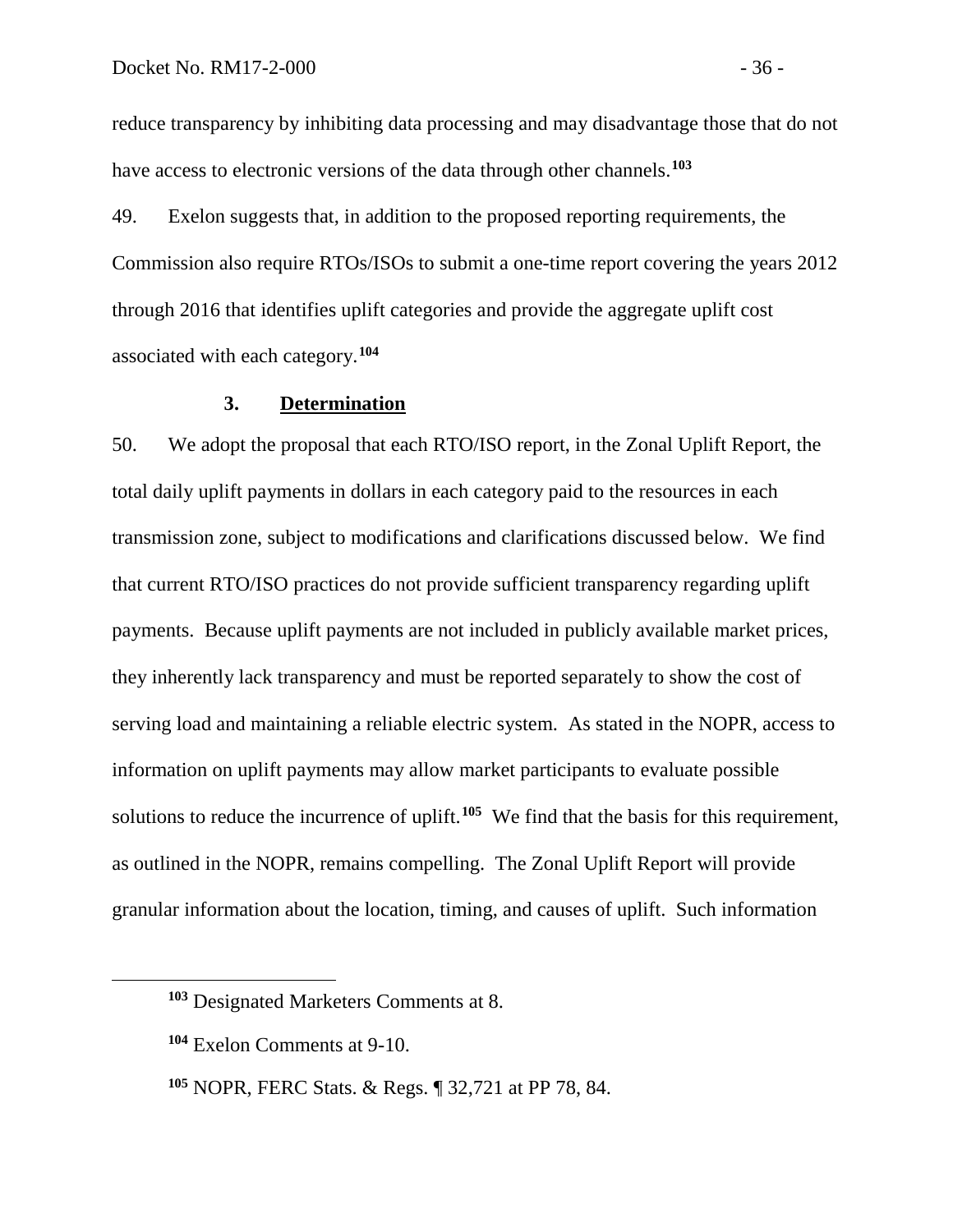$\overline{a}$ 

will facilitate more informed stakeholder discussions that support planning processes, improve the ability of market participants to raise concerns with RTO/ISO uplift payments, and support cost-effective solutions to system needs by allowing market participants to make more informed investment decisions. Over the long term, improved RTO/ISO practices and additional investment may lead to reduced uplift payments and increased market efficiency. PJM's recent report summarizing market outcomes during the December 28, 2017–January 7, 2018 cold snap provides an example of timely reporting of uplift cost information. PJM's report identifies uplift cost by category, by day, and by resource type, identifying the days when specific uplift categories were greatest.**[106](#page-38-0)** PJM uses these data to suggest potential areas for improvement. We note that the report was issued February 26, 2018, less than two months after the end of the cold weather events. The uplift data provided in the report, which is consistent with the data required in this Final Rule, illustrates the type of information that market participants and interested stakeholders could use to understand how RTO/ISO markets operate during stressful system conditions and provide a basis for a stakeholder discussion about potential market reforms. The requirements of this Final Rule will ensure that market participants have access to uplift information in a consistent format on an ongoing basis. 51. We address commenters' concerns regarding the Zonal Uplift Report below.

<span id="page-38-0"></span>**<sup>106</sup>** PJM, *PJM Cold Snap Performance, Dec. 28, 2017 to Jan. 7, 2018*, 27-30 (Feb. 26, 2018), http://www.pjm.com/-/media/library/reports-notices/weatherrelated/20180226-january-2018-cold-weather-event-report.ashx (PJM Cold Snap Performance Report).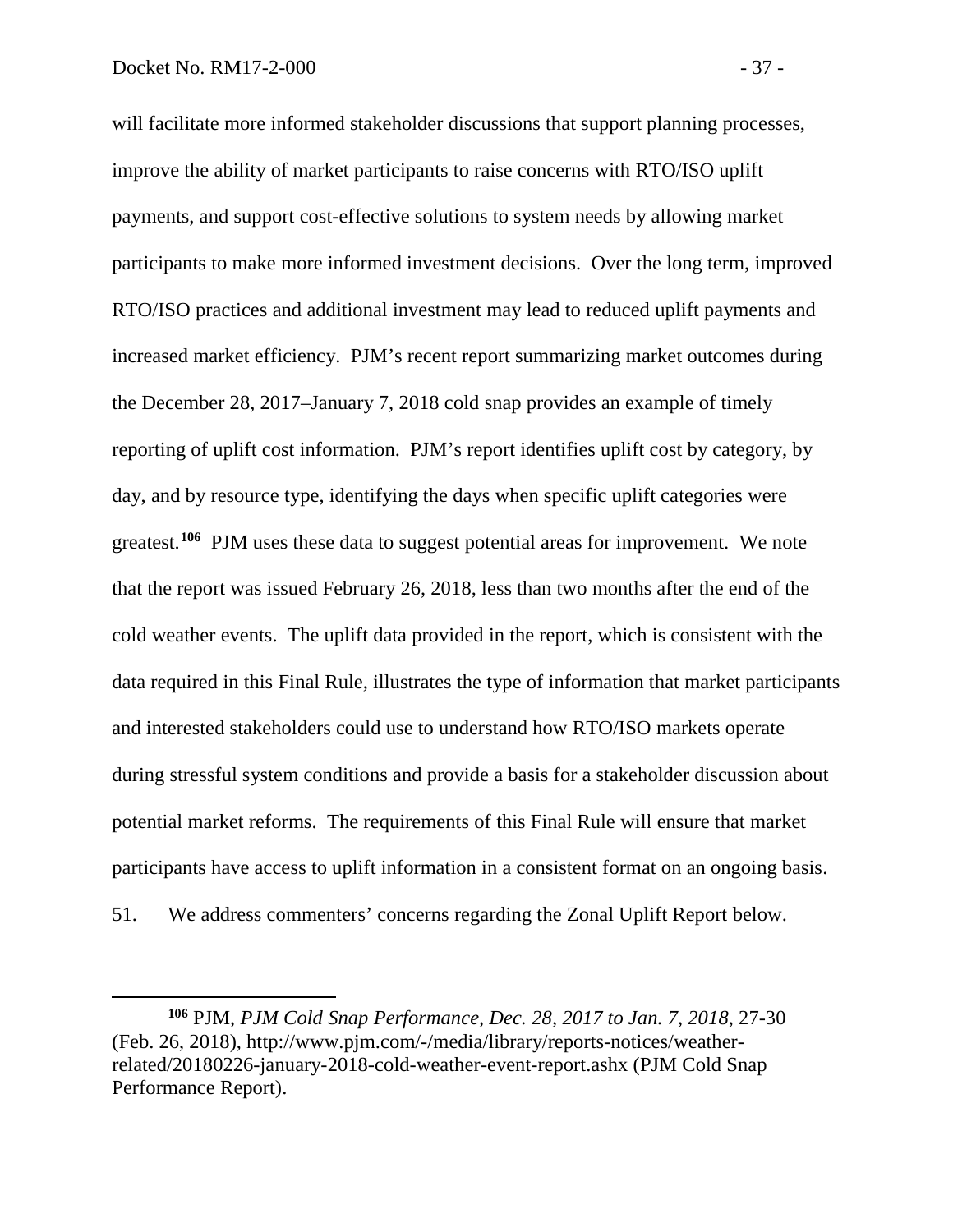52. We adopt the definition proposed in the NOPR of "transmission zone" as a geographic area that is used for the local allocation of charges, such as a load zone that is used to settle charges for energy. We find that this level of geographic reporting will improve transparency by providing more specific information about the location of system needs. For instance, understanding that a particular category of uplift is concentrated in a limited area could provide information about the nature of the reliability need or could inform discussions about uplift cost allocation.

53. Some commenters argue that RTOs/ISOs should be permitted to define transmission zones more broadly because daily uplift payments in combination with other public information could be used to derive a resource's energy offer or cost information, which some characterize as confidential because it is commercially sensitive. Commenters assert that the revelation of cost or offer data could lead to collusion or gaming. We recognize that it may be possible, under specific circumstances, to deduce an individual resource's daily uplift payments by using the information provided in the Zonal Uplift Report and Resource-Specific Uplift Report. For instance, if the Resource-Specific Uplift Report makes clear that only one resource within a zone has received uplift during a given month, and if that resource has only one generating unit, then the Zonal Uplift Report would reveal the resource's daily uplift payments. This information could be used with knowledge of the resource's output and publicly-available data on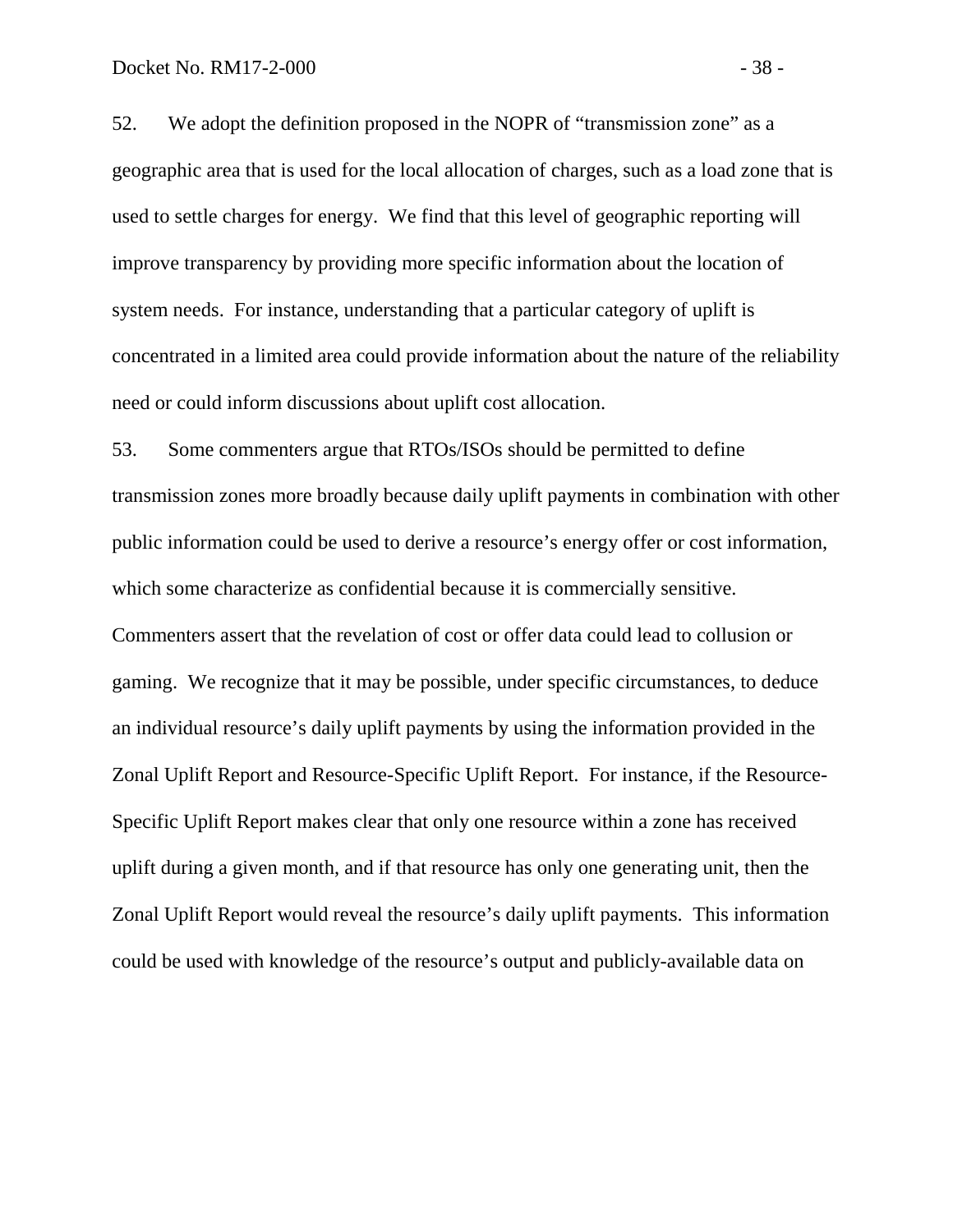$\overline{a}$ 

LMPs to estimate the resource's energy offer or cost.**[107](#page-40-0)** We understand commenters' concern to be that if a resource's offer or costs are revealed, another resource owner could increase its own offer above its costs in a manner that would be inconsistent with a competitive market.

54. Out of an abundance of caution and as discussed below, we delay the timing of Resource-Specific Uplift report to allow a 90-day time lag in releasing the Resource-Specific Uplift Report**[108](#page-40-1)** to reduce the likelihood that the information could be used to harm competition or individual market participants. We also point out that additional transparency may deter collusion and gaming and provide a means for anti-competitive behavior to be identified and addressed more quickly. As commenters suggest, market participants may use the information provided by the reports to call attention to potential market issues.

55. In the NOPR, we recognized that RTOs/ISOs may have very small transmission zones, and sought to balance the benefits of greater transparency with concerns about revealing daily resource-specific uplift information by (1) allowing RTOs/ISOs to aggregate any transmission zone containing fewer than four resources with a neighboring

<span id="page-40-0"></span>**<sup>107</sup>** We note that such estimates may be imprecise, as they would likely rely on additional assumptions such as the relative values of the start-up, no-load or minimum load, and incremental energy components of the resource's offer.

<span id="page-40-1"></span>**<sup>108</sup>** In the NOPR, we proposed to require a 20-day lag for both uplift reports. As discussed below, we modify the lag to 90 days for the Resource-Specific Uplift Report.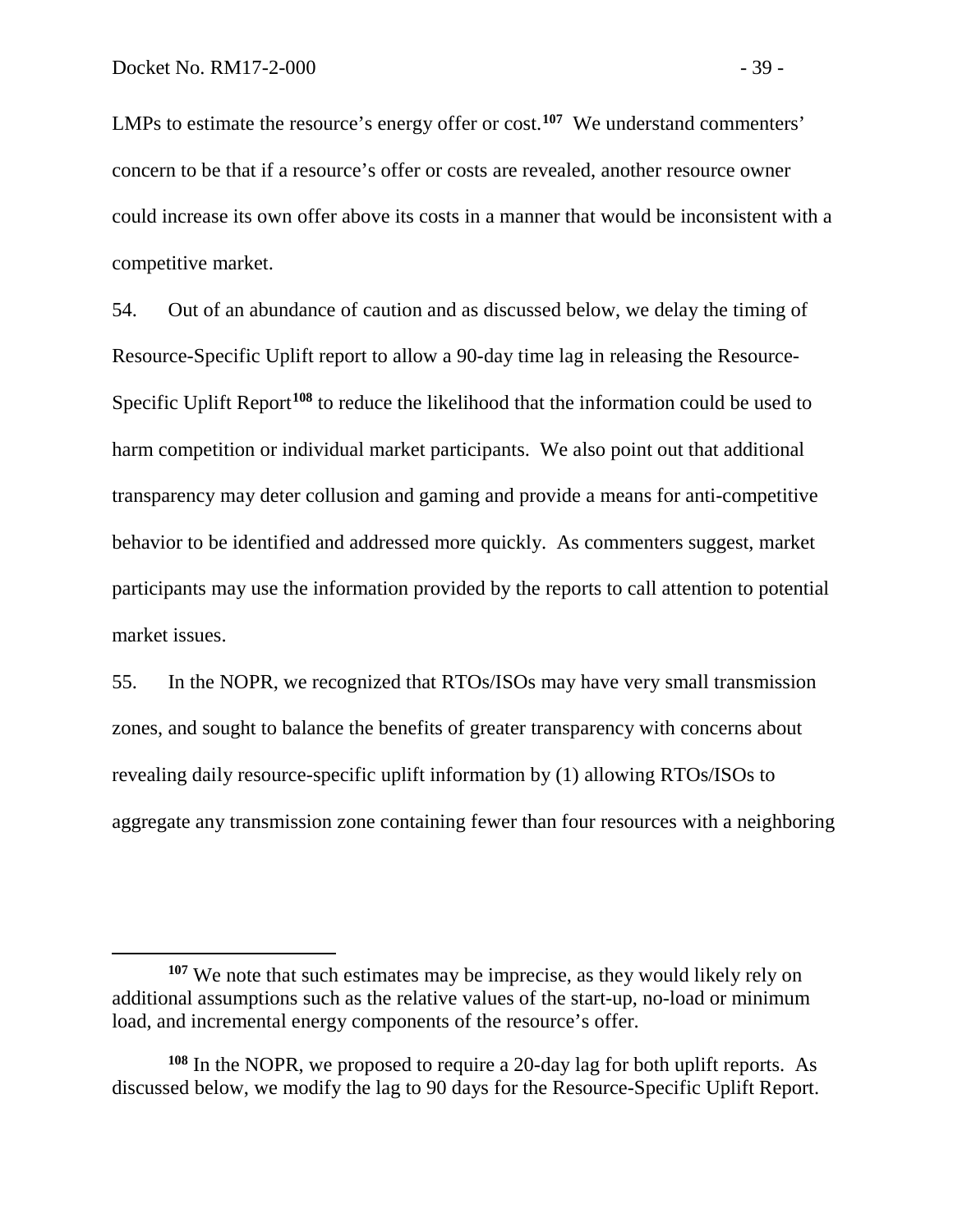<span id="page-41-0"></span> $\overline{a}$ 

zone and report them collectively, and (2) exempting from reporting any combined transmission zone with fewer than four resources.

56. In response to comments, we clarify that any aggregation should be based on the number of resources located in the zone rather than the number of resources in the zone that receive uplift payments in a given reporting period. As noted by PJM and the PJM Market Monitor, aggregating based on the number of resources that receive uplift payments could lead to different zonal aggregations from month to month and inconsistent zonal reporting, which would add complexity and reduce transparency. **[109](#page-41-0)** Aggregation based on the number of resources located in a zone will ensure a consistent zonal definition from month-to-month, which we would only expect to change with the addition or retirement of resources. We find that aggregating transmission zones to achieve a minimum of four resources addresses concerns that individual resource uplift payments could be deduced from the report. We reason that if a zone has at least four resources, there will be enough possibilities of which resource or resources received uplift that it will be unlikely that the Zonal Uplift Report alone will reveal individual resources' uplift payments.

57. We also clarify that, for the purpose of zonal aggregation, the term "resource" refers to an entire generating facility and not each individual unit within a plant. We agree with EEI that if a transmission zone contained, for example, a single power plant

**<sup>109</sup>** PJM Comments at 12; PJM Market Monitor Comments at 10.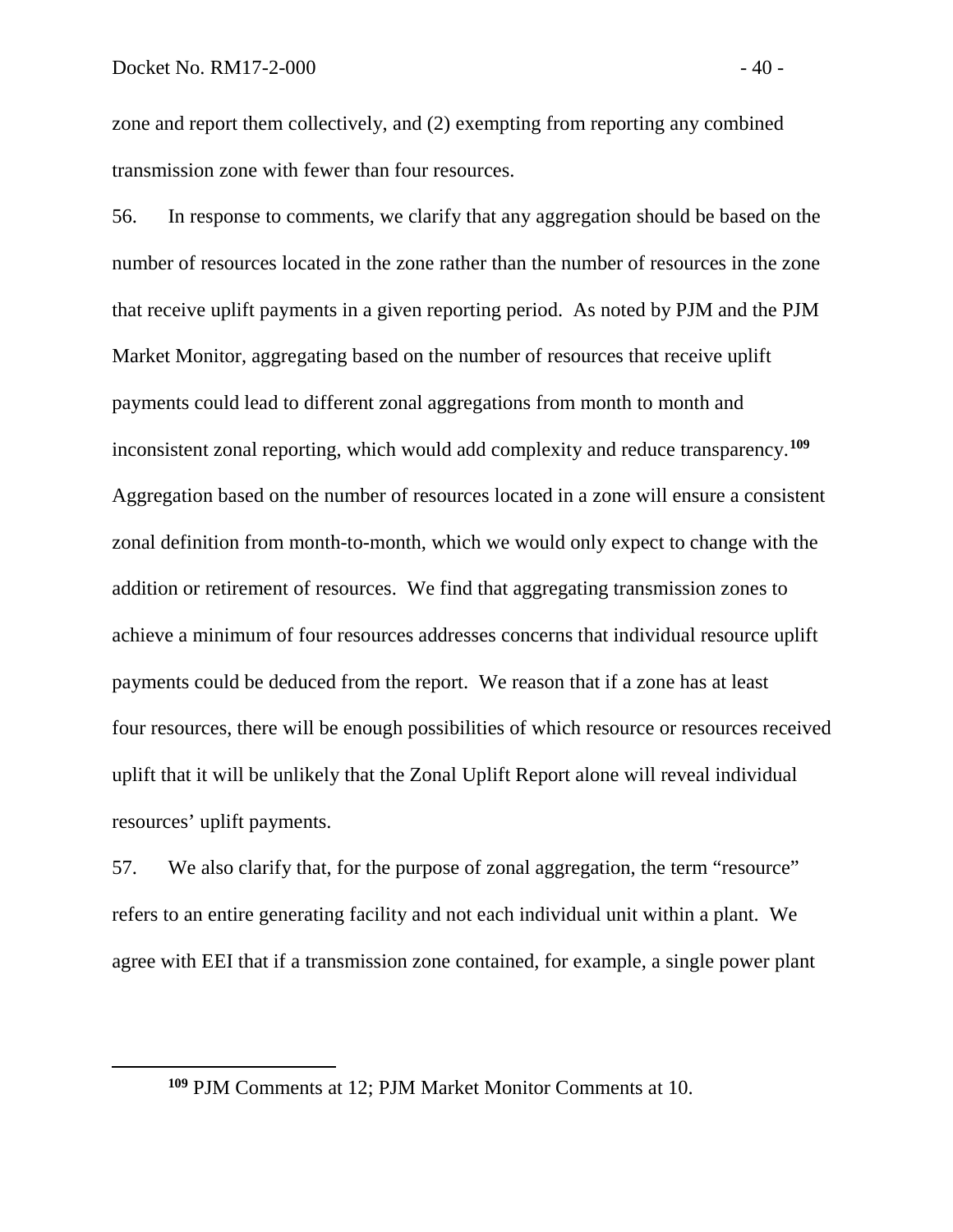with four units, aggregation with a neighboring zone would be necessary to avoid the possibility that the zonal uplift report alone could reveal the plant's daily uplift payments. 58. We also modify the permissible level of aggregation. The proposal in the NOPR to allow a transmission zone with fewer than four resources to be aggregated with a single neighboring zone and to exempt from the reporting requirement any aggregated zone that still contains fewer than four resources could result in a zone that is permanently exempted from reporting, in light of the clarification above. Instead, we will allow RTOs/ISOs to aggregate transmission zones containing fewer than four resources with *one or more* neighboring zones in such a manner that all aggregated zones have at least four resources. Allowing such aggregation obviates the need for any aggregated zone to be exempted from the reporting requirement. This modification preserves the intended protections of the aggregation proposed in the NOPR while closing a potential reporting gap.

59. On balance, our definition of transmission zone and the associated aggregation protections provide the transparency benefits of geographically granular uplift information while minimizing the risk of harm to the market from the potential disclosure of commercially-sensitive information. However, we acknowledge that RTOs/ISOs may have multiple existing types of zones that could meet our definition. On compliance, we require each RTO/ISO to include in its tariff the type of zone that it proposes to use in its Zonal Uplift Report and explain how the chosen type of zone meets the definition of transmission zone adopted in this Final Rule, as well as explain any proposal to aggregate transmission zones that fits the characteristics described above. While our definition of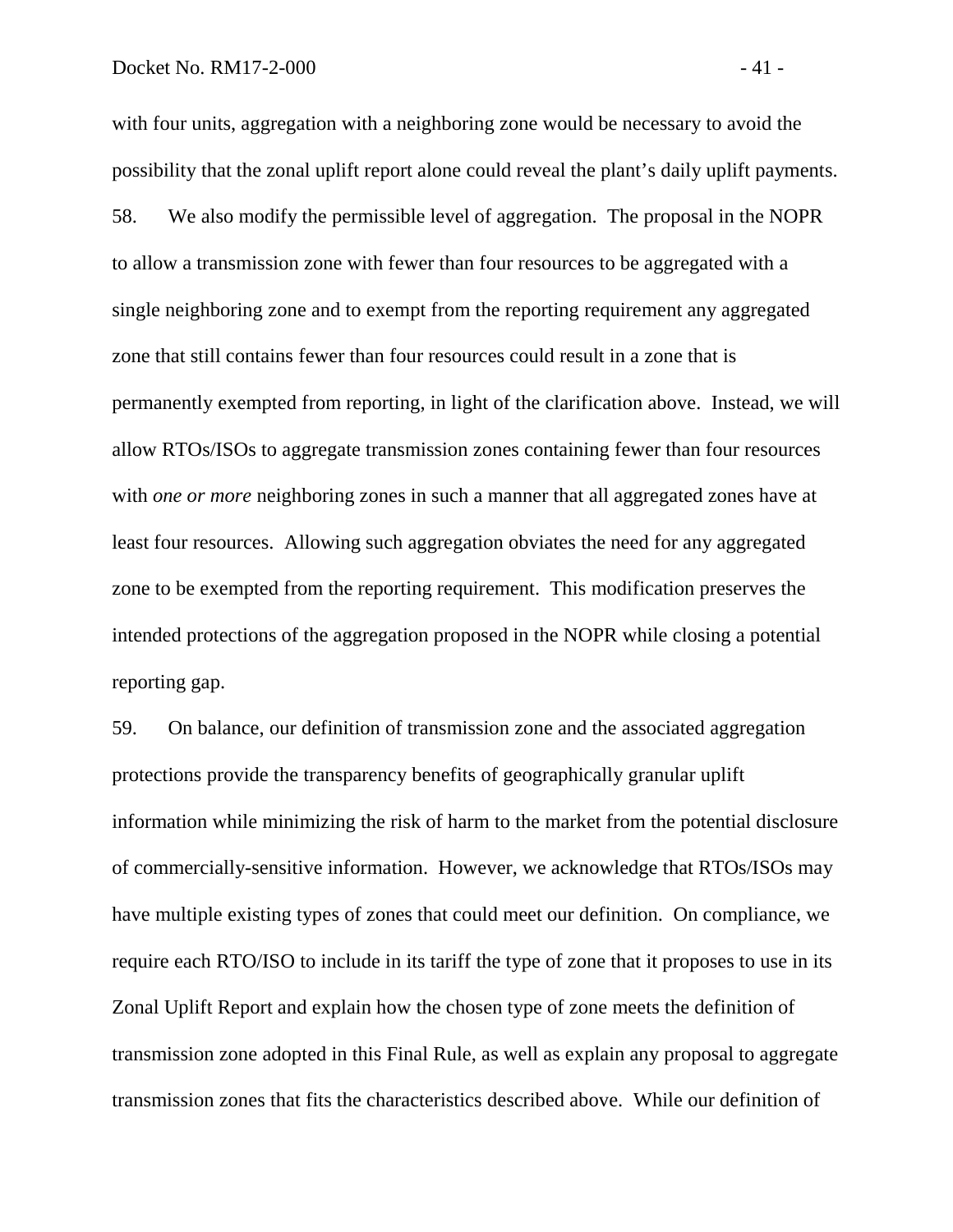transmission zone provides RTOs/ISOs a level of flexibility, we note that transmission zones are defined as areas that are used for the *local* allocation of charges; therefore, we expect each RTO/ISO to propose transmission zones that provide an appropriate level of geographic granularity.

60. We adopt the NOPR proposal to require the reporting of zonal uplift by category. As noted above, numerous commenters express support for this proposal, and several RTOs/ISOs already report such information. Reporting the causes of uplift in each transmission zone on each day will help market participants understand the relationship between system conditions, location, and reasons that uplift is incurred. Market participants will therefore be better equipped to raise concerns about RTO/ISO uplift payments and direct appropriate infrastructure investment to reduce the need for a given type of uplift payment. No commenters opposed including categories in the Zonal Uplift Report. As mentioned in the NOPR, we expect the categories to be based on the RTO/ISO uplift charge codes. **[110](#page-43-0)** For RTOs/ISOs that do not use the term "charge codes," we clarify that "charge codes" refers to individual charges for settlement purposes. We expect that basing uplift categories on existing charge codes will ease the potential reporting burden on RTOs/ISOs.

61. With respect to timeliness of reporting, we adopt the NOPR proposal to require that each RTO/ISO post this Zonal Uplift Report within 20 calendar days of the end of the month. However, in response to CAISO's concern on this issue, on compliance we

<span id="page-43-0"></span>**<sup>110</sup>** NOPR, FERC Stats. & Regs. ¶ 32,721 at P 86.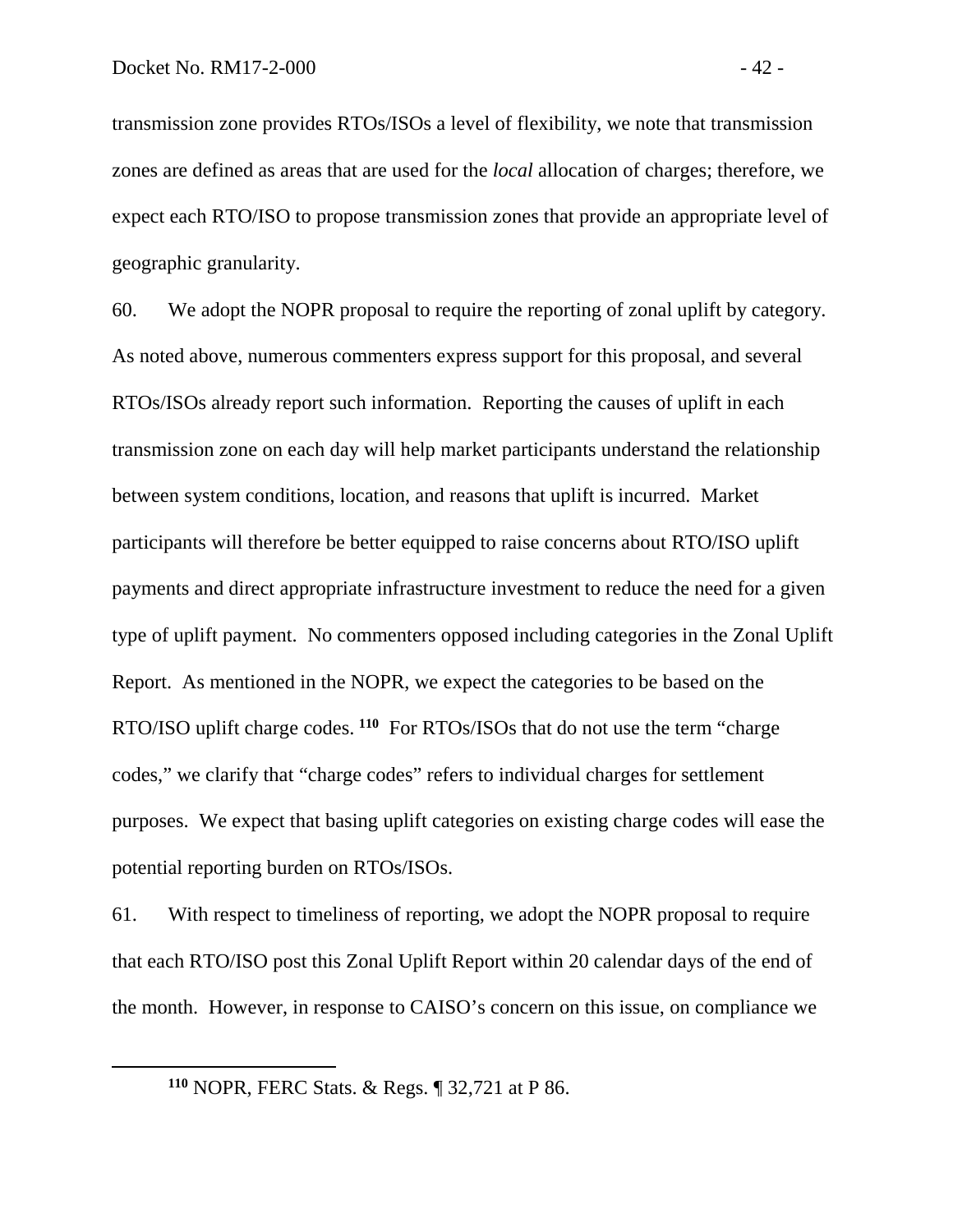will consider proposals with longer timelines if an RTO/ISO demonstrates that the 20-day deadline does not provide an RTO/ISO with sufficient time to compile the report given its existing uplift settlement and reporting timelines.

62. Regarding other issues raised by commenters with respect to this report, in response to Direct Energy we confirm that RTOs/ISOs must report all uplift payments to resources and not just those resulting from deviations from day-ahead schedules in both the Zonal Uplift Report and the Resource-Specific Uplift Report. We also confirm that RTOs/ISOs may choose to report more information and/or to report more promptly. We adopt the NOPR proposal to require each RTO/ISO to publish the two uplift reports, the Zonal Uplift Report and the Resource-Specific Uplift Report, in a machine-readable format on a publicly accessible, rather than password-protected, portion of its website. As discussed above, we are not persuaded that the potential revelation of a resource's uplift payments, subject to the discussed protections, would result in harm to competition or to market participants. Moreover, while we have discussed the benefits in the context of existing market participants, we find that other stakeholders such as third-party researchers, potential future market participants, and ratepayers may also benefit from public availability of this data. Finally, while we recognize the potential transparency benefits of the historical uplift report requested by Exelon, we find that it goes beyond the scope of this rulemaking and decline to require it here.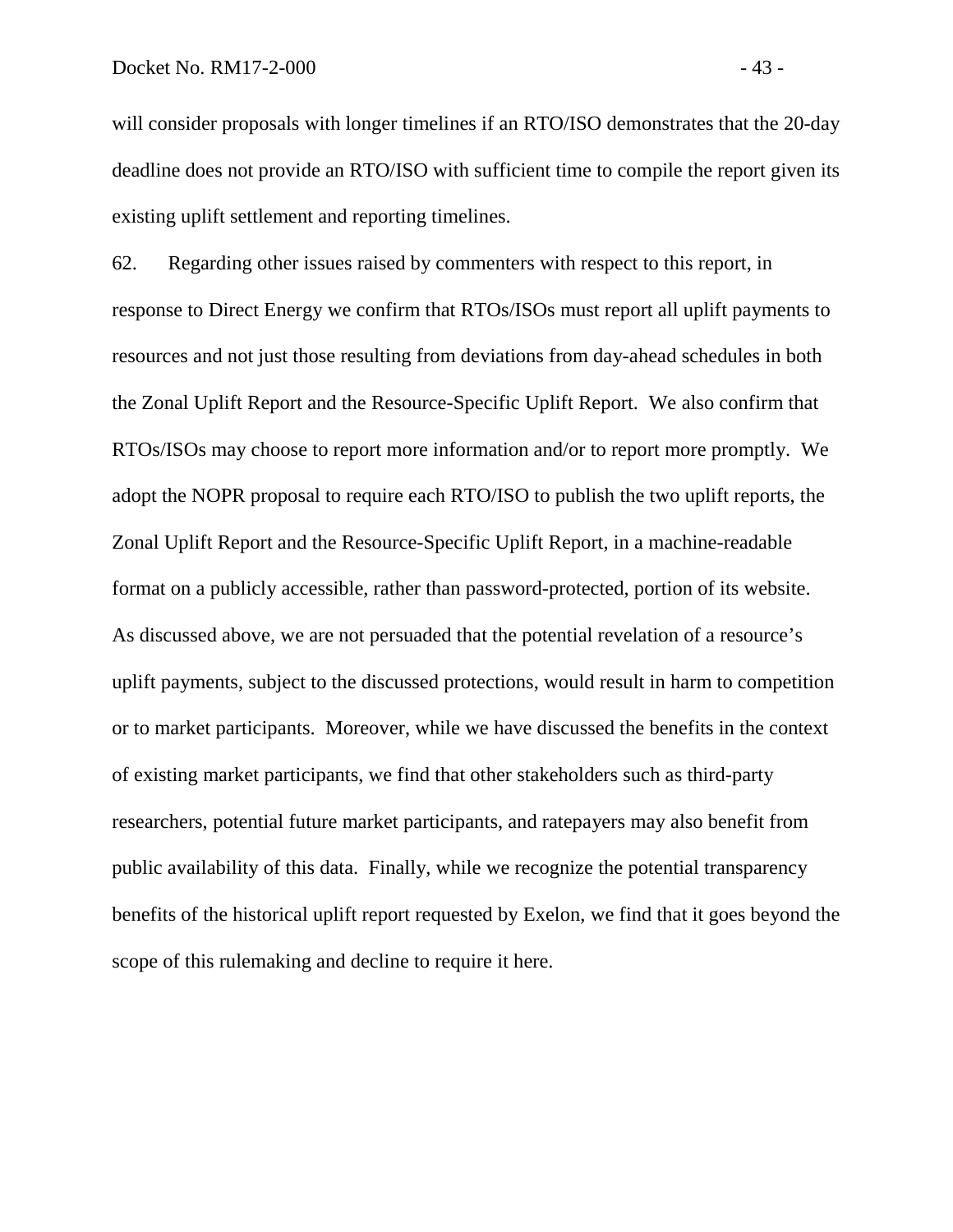## **B. Resource-Specific Uplift Report**

#### **1. NOPR Proposal**

63. In the NOPR, the Commission proposed to require each RTO/ISO to post a monthly report containing the resource name and total amount of uplift paid in dollars aggregated across the month to each resource that received uplift payments. The Commission proposed to require that the report be posted on a publicly-accessible portion of each RTO's/ISO's website within 20 calendar days of the end of each month. **[111](#page-45-0)** 64. The Commission reasoned that with more granular information on the location and amounts of uplift, market participants may be able to better evaluate possible solutions to reduce the incurrence of uplift. **[112](#page-45-1)** The Commission sought to mask daily uplift payments by requiring that resource-specific uplift payment data be aggregated across the month. **[113](#page-45-2)**

65. The Commission requested comments on: (1) whether these resource-specific reports should also be broken out by uplift category, be reported using a different time duration, or contain other additional details; **[114](#page-45-3)** and (2) whether 20 calendar days after the end of the month was a reasonable timeframe for releasing the information. **[115](#page-45-4)**

- <span id="page-45-2"></span>**<sup>113</sup>** *Id.* P 89.
- <span id="page-45-3"></span>**<sup>114</sup>** *Id.* P 83.
- <span id="page-45-4"></span>**<sup>115</sup>** *Id.* P 86.

<span id="page-45-0"></span>**<sup>111</sup>** *Id.* at Regulatory Text.

<span id="page-45-1"></span>**<sup>112</sup>** *Id.* P 84.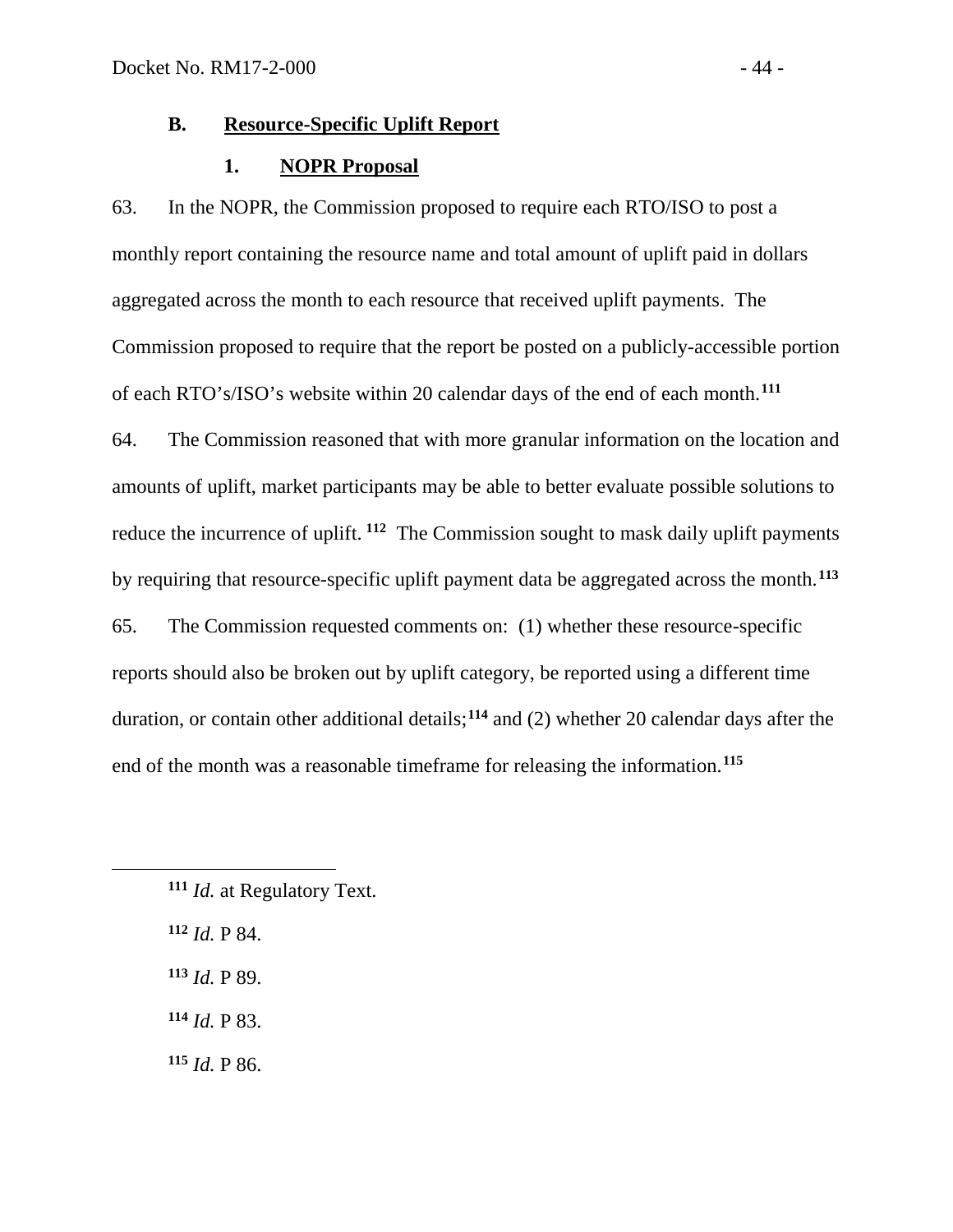# **2. Comments**

66. Many commenters generally support**[116](#page-46-0)** or state that they are not opposed**[117](#page-46-1)** to the NOPR proposal for a resource-specific monthly report. Appian Way notes that some RTOs/ISOs have indicated that most uplift costs are attributed to a few units, and that the Commission's Office of Enforcement has brought cases alleging inflated uplift costs for certain units. Appian Way believes that improved transparency into which units receive uplift would allow market participants to advocate for solutions and call attention to these issues more quickly and efficiently.**[118](#page-46-2)** Golden Spread similarly argues that the more information that is available to all market participants, and not just market operators, the faster market imperfections can be removed.**[119](#page-46-3)** Brookfield and Exelon state that more granular and comprehensive data would help market participants identify and address root causes of uplift.**[120](#page-46-4)** Financial Marketers Coalition agree that if details on uplift payments are not presented, it is unlikely uplift drivers will be identified and displaced

<span id="page-46-0"></span>**<sup>116</sup>** Appian Way Comments at 8; AWEA Comments at 10; Brookfield Comments at 2; Calpine Comments at 8; Designated Marketers Comments at 5-6; Direct Energy Comments at 10; Diversified Trading/eXion Energy Comments at 5; Exelon Comments at 9; Financial Marketers Coalition Comments at 39; Golden Spread Comments at 11-12; NYISO Comments at 5; PJM Market Monitor Comments at 10; R Street Institute Comments at 5; TAPS Comments at 8; XO Energy Replacement Comments at 34.

<span id="page-46-1"></span>**<sup>117</sup>** ISO-NE Comments at 43; PJM Comments at 11.

<span id="page-46-2"></span>**<sup>118</sup>** Appian Way Comments at 8.

<span id="page-46-3"></span>**<sup>119</sup>** Golden Spread Comments at 12.

<span id="page-46-4"></span>**<sup>120</sup>** Brookfield Comments at 2; Exelon Comments at 9.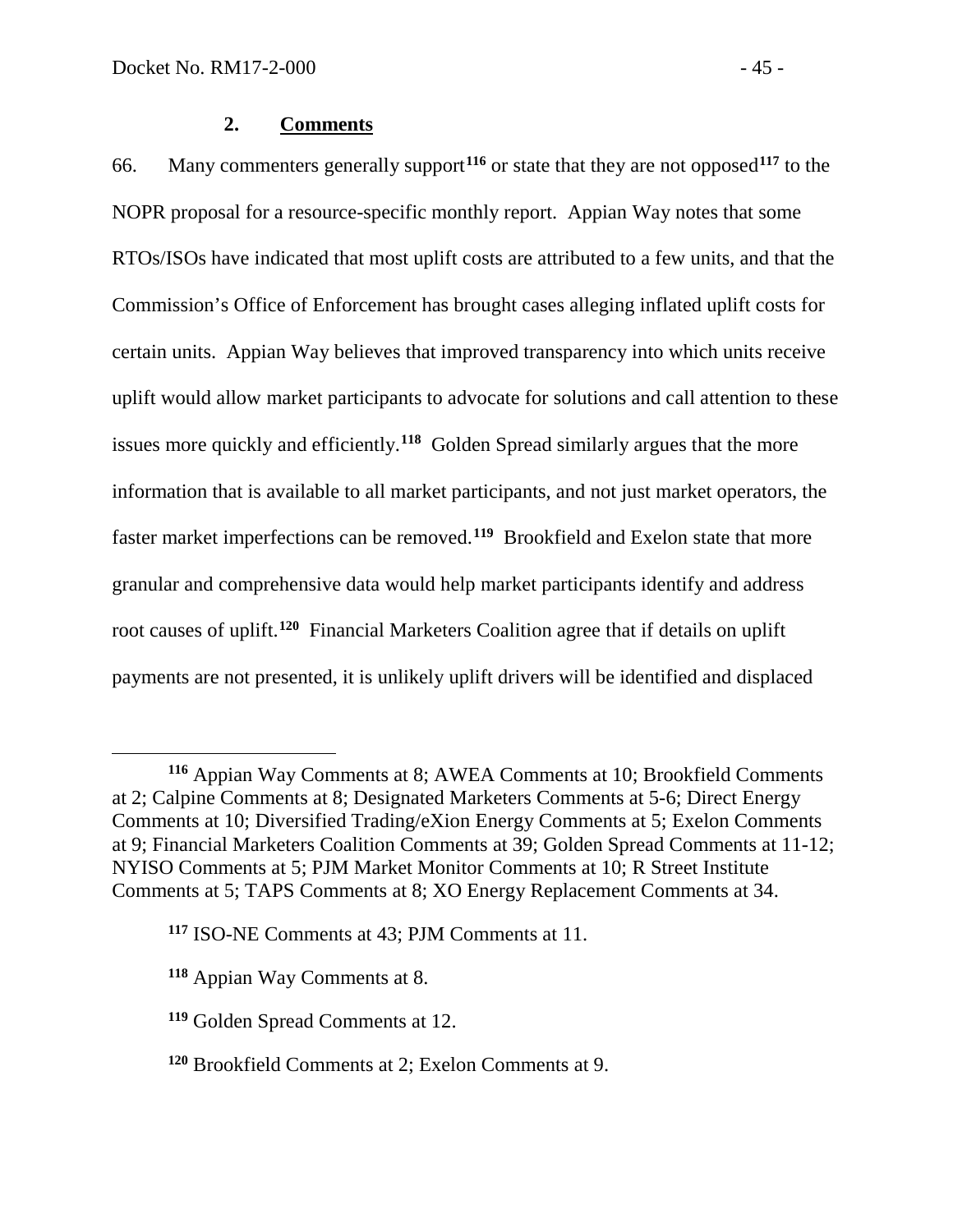through competition. **[121](#page-47-0)** Similarly, XO Energy agrees that the usefulness of data will be reduced if it is aggregated.**[122](#page-47-1)**

67. On the other hand, MISO and MISO Transmission Owners assert that the benefits of the resource-specific report are unclear. MISO Transmission Owners state the Commission does not explain why resource-level information is necessary and why the other transparency reforms are insufficient to meet the Commission's goals. Moreover, they contend market participants do not need to know resource-level information to understand RTO/ISO actions and react properly to them.**[123](#page-47-2)** MISO Transmission Owners point out that market monitors can use confidential data to propose fixes for market design flaws.**[124](#page-47-3)** MISO similarly asserts that it is unnecessary to disclose resourcespecific uplift information beyond its current processes. MISO and MISO Transmission Owners assert that the value of publicly disclosed information may be outweighed by its risk of harm to the markets. **[125](#page-47-4)** MISO Transmission Owners argue that continuing to require public utilities to report uplift payments in EQR while also implementing this proposal would provide no additional benefit and would be duplicative.**[126](#page-47-5)**

<span id="page-47-3"></span>**<sup>124</sup>** *Id.* at 9-10.

- <span id="page-47-4"></span>**<sup>125</sup>** MISO Comments at 12-13; MISO Transmission Owners Comments at 8-9.
- <span id="page-47-5"></span>**<sup>126</sup>** MISO Transmission Owners Comments at 11.

<span id="page-47-0"></span>**<sup>121</sup>** Financial Marketers Coalition Comments at 38.

<span id="page-47-1"></span>**<sup>122</sup>** XO Energy Replacement Comments at 34.

<span id="page-47-2"></span>**<sup>123</sup>** MISO Transmission Owners Comments at 7-8.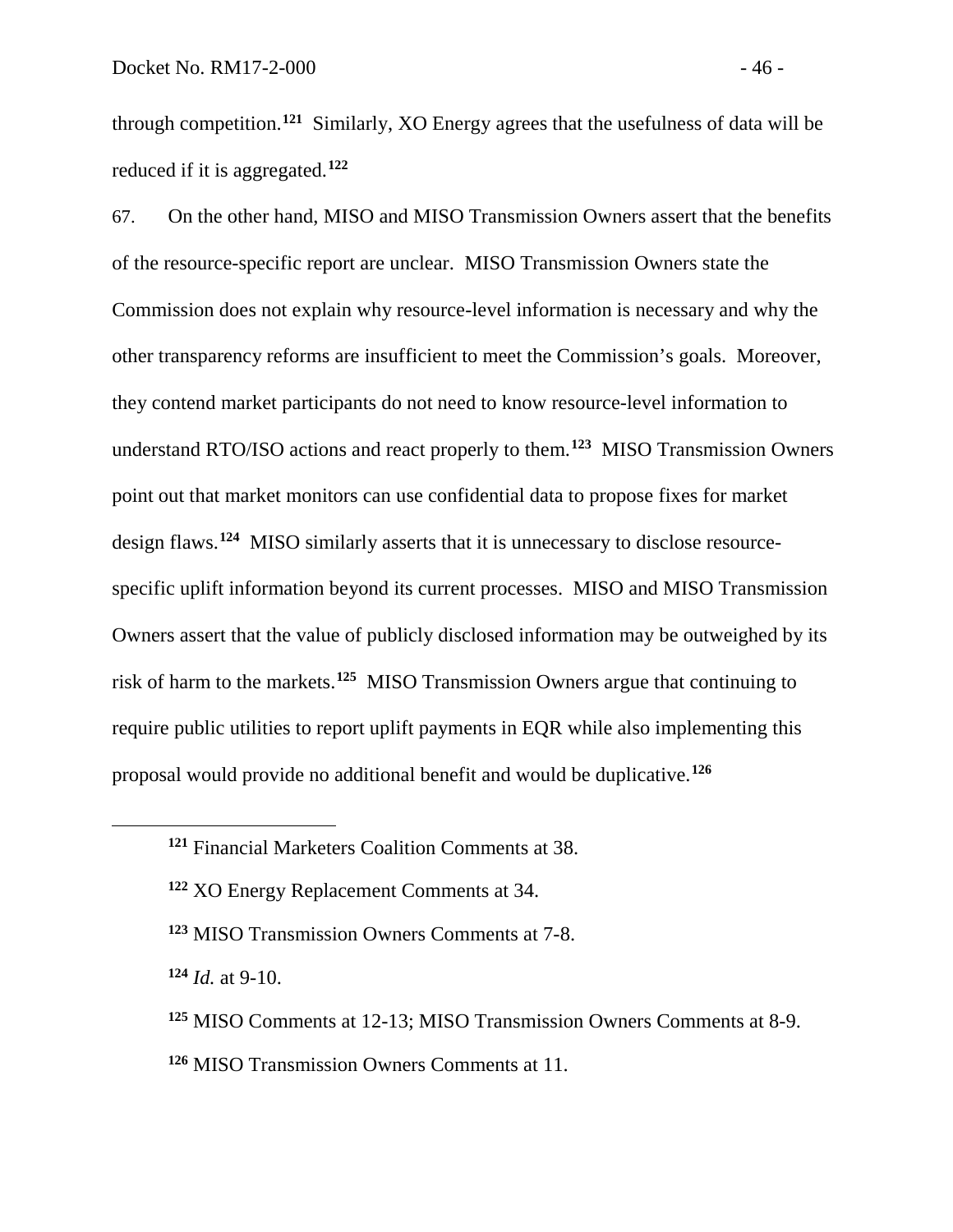<span id="page-48-2"></span><span id="page-48-1"></span><span id="page-48-0"></span> $\overline{a}$ 

# **a. Confidentiality**

68. Some commenters highlight concerns around confidentiality and the release of data in a resource-specific monthly report. MISO Transmission Owners and Potomac Economics raise the concern that a resource-specific report could allow the discovery of a resource's sensitive cost information or lead to some form of collusion among suppliers. **[127](#page-48-0)** MISO Transmission Owners argue there may be instances when market participants and competitors could derive sensitive resource cost information by combining resource-specific uplift with settlement LMPs and backing out costs.**[128](#page-48-1)** MISO Transmission Owners and EEI argue that monthly aggregation may not sufficiently mask daily uplift payments if a unit is infrequently paid uplift or committed out-of-market within a month.**[129](#page-48-2)** MISO echoes this concern, arguing that the Commission should consider the effect of resource energy offers, which may be used for anti-competitive purposes such as gaming.**[130](#page-48-3)** Potomac Economics argues that releasing uplift payment information with only a minimal lag could allow for tacit or explicit collusion among suppliers.**[131](#page-48-4)** MISO and SPP state that resources' uplift information is

- **<sup>129</sup>** EEI Comments at 8; MISO Transmission Owners Comments at 7.
- <span id="page-48-3"></span>**<sup>130</sup>** MISO Comments at 13; PJM Comments at 11.
- <span id="page-48-4"></span>**<sup>131</sup>** Potomac Economics Comments at 11.

**<sup>127</sup>** *Id.* at 6-7; Potomac Economics Comments at 11.

**<sup>128</sup>** MISO Transmission Owners Comments at 6-7.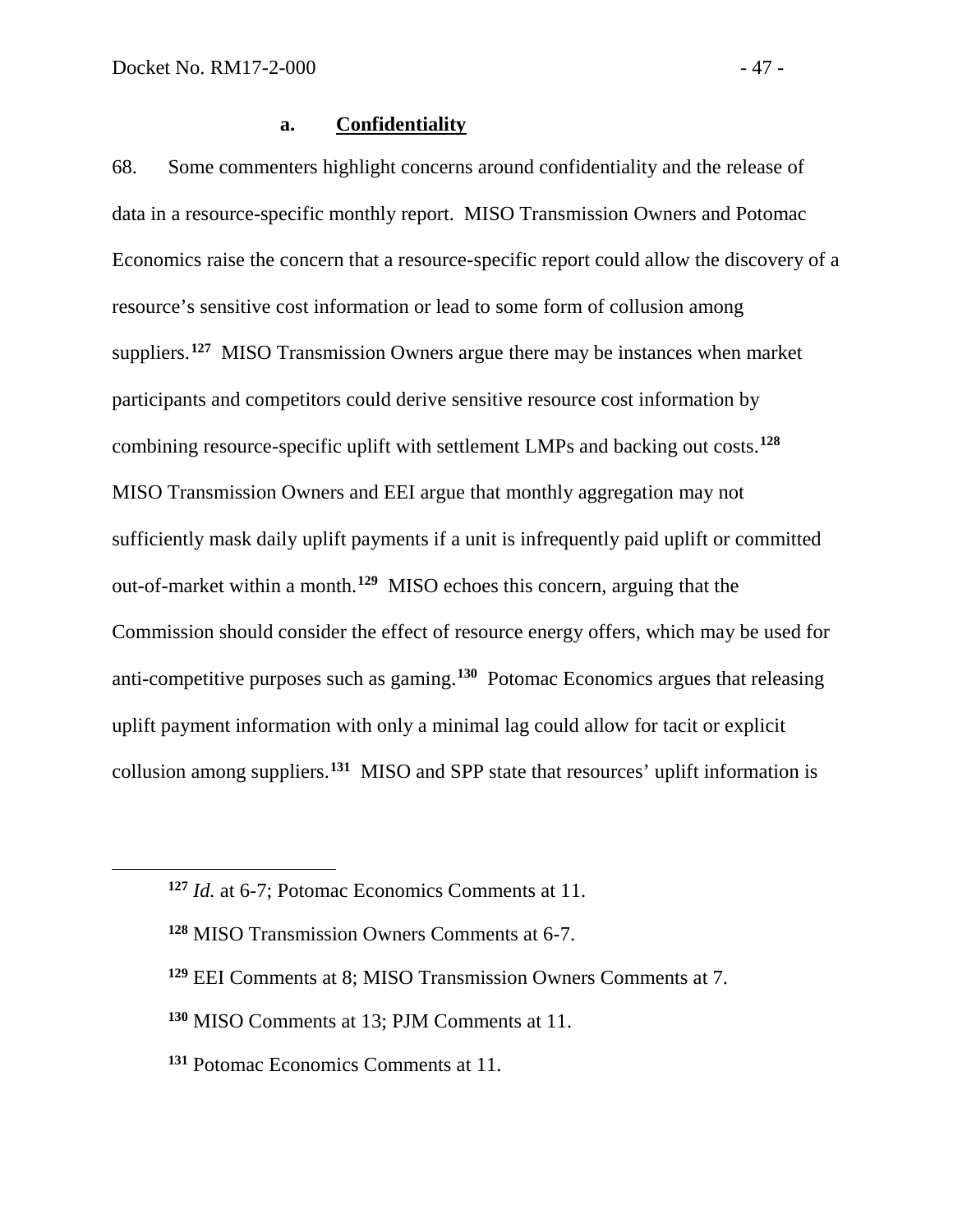considered confidential in their regions. **[132](#page-49-0)** PJM does not oppose the NOPR proposal, but notes stakeholder concerns that resource-specific uplift reporting could reveal marketsensitive information such as bidding strategies.**[133](#page-49-1)** The SPP Market Monitor contends that identifiable information for resources should not be released.**[134](#page-49-2)**

69. Several commenters provide suggestions for protecting resources' confidential information. EEI and MISO Transmission Owners argue that because the Commission has only identified benefits for market participants, the resource-specific uplift information should be available only to market participants. **[135](#page-49-3)** Moreover, they argue the data should be posted to a password-protected portion of the RTO's/ISO's website.**[136](#page-49-4)** MISO Transmission Owners further state that the data should only be accessible to those market participants that have shown a need to access the information and have signed a confidentiality agreement.**[137](#page-49-5)** Competitive Suppliers state that uplift information should be reported on a MW basis rather than a unit-specific basis.**[138](#page-49-6)** EEI suggests that the

<span id="page-49-2"></span><span id="page-49-1"></span><span id="page-49-0"></span>**<sup>132</sup>** MISO Comments at 13; SPP Comments at 3 (citing Attachment AE, Section 11).

- **<sup>134</sup>** SPP Market Monitor Comments at 3.
- <span id="page-49-3"></span>**<sup>135</sup>** EEI Comments at 7; MISO Transmission Owners at 13.
- <span id="page-49-4"></span>**<sup>136</sup>** EEI Comments at 7; MISO Transmission Owners Comments at 13.
- <span id="page-49-5"></span>**<sup>137</sup>** MISO Transmission Owners Comments at 13.
- <span id="page-49-6"></span>**<sup>138</sup>** Competitive Suppliers Comments at 9.

**<sup>133</sup>** PJM Comments at 11.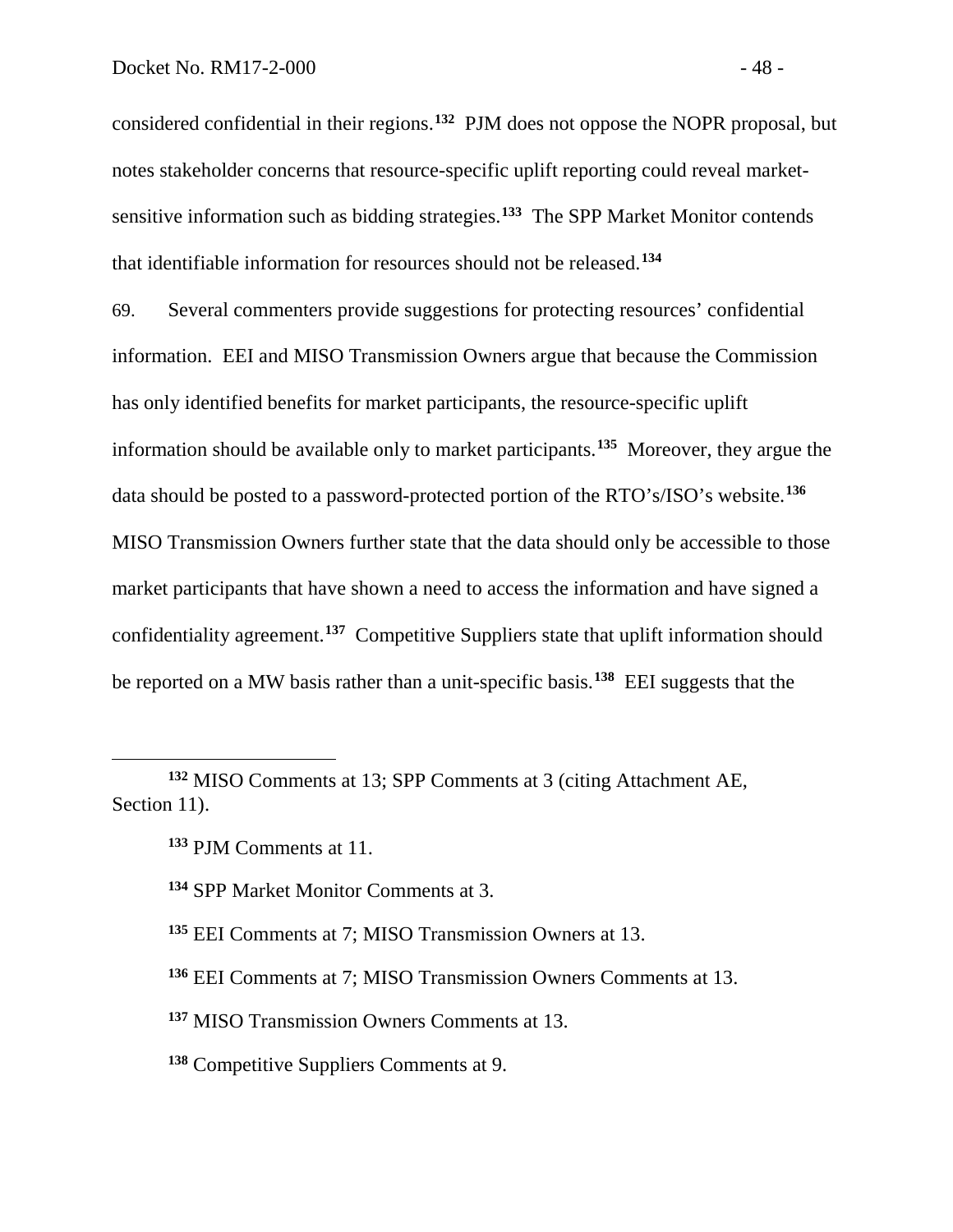Commission allow RTOs/ISOs to determine the level of transparency needed to protect commercially sensitive information.**[139](#page-50-0)**

70. MISO Transmission Owners, EEI, and Potomac Economics all comment that if a resource-specific report is adopted, a final rule should increase the lag time for releasing the report or should aggregate the data over a longer time period. Potomac Economics asserts that an immediate release of uplift information does not improve transparency because uplift is a settlement process and market participants cannot take economic actions to reduce uplift costs. Potomac Economics also believes the proposed 20-day lag is too short to ensure competition will not be adversely affected and recommends at least a three-month lag, which it asserts will not diminish the transparency value of the report. **[140](#page-50-1)** MISO Transmission Owners agree that three months is the appropriate lag for reporting any resource-specific report on uplift payments, noting that this reporting timing has been in effect for some time for EQR.**[141](#page-50-2)** EEI suggests that uplift information be aggregated over the quarter and reported quarterly, in order to lessen the ability of market participants to deduce resources' offers while providing an appropriate level of transparency.**[142](#page-50-3)**

- <span id="page-50-2"></span>**<sup>141</sup>** MISO Transmission Owners Comments at 10-11.
- <span id="page-50-3"></span>**<sup>142</sup>** EEI Comments at 8.

<span id="page-50-0"></span>**<sup>139</sup>** EEI Comments at 8-9.

<span id="page-50-1"></span>**<sup>140</sup>** Potomac Economics Comments at 11.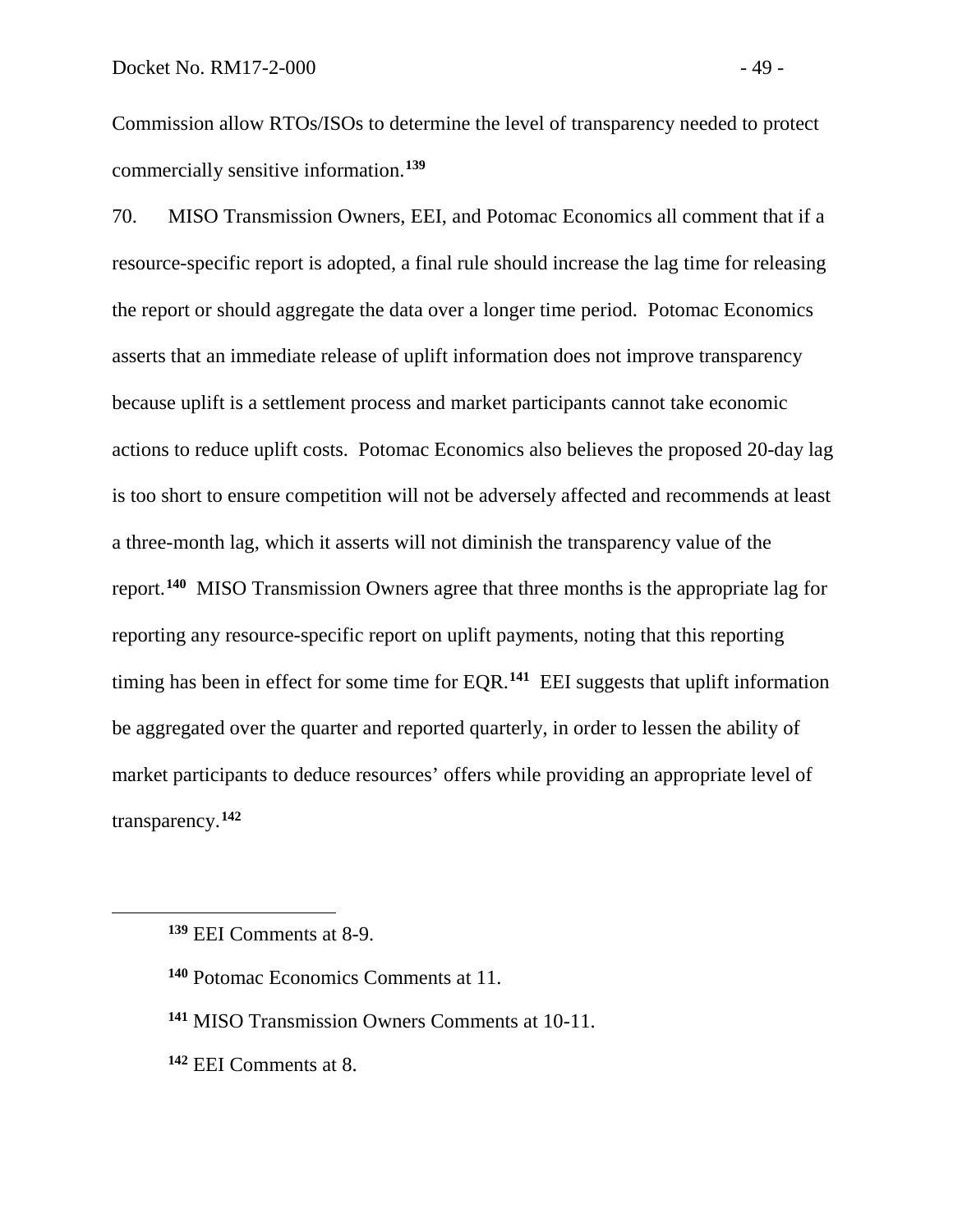71. Multiple commenters argue that the proposed monthly aggregation for reporting is sufficient to reduce data and resource confidentiality concerns. R Street Institute finds that monthly aggregation is reasonable and provides sufficient masking of daily offer behavior.**[143](#page-51-0)** TAPS agrees that the proposal strikes the appropriate balance of increasing transparency against confidentiality and competition concerns.**[144](#page-51-1)** In response to confidentiality concerns, XO Energy notes that resource-specific uplift information is already publicly reported in EQR.**[145](#page-51-2)** Financial Marketers Coalition states that RTOs/ISOs should be able to mask, rather than withhold from the market, particularly sensitive information such as bid data, but asserts that uplift payments are not a competitive aspect of the market and should be made clear to market participants. **[146](#page-51-3)** ELCON and EEI recommend allowing RTOs/ISOs flexibility to determine the appropriate balance between transparency and protecting sensitive information. **[147](#page-51-4)**

## **b. Categories and Additional Information**

72. Several commenters responded to the Commission's request for comment on whether the resource-specific reports should be broken out by uplift category or contain

- <span id="page-51-3"></span>**<sup>146</sup>** Financial Marketers Coalition Comments at 38.
- <span id="page-51-4"></span>**<sup>147</sup>** ELCON Comments at 10; EEI Comments at 9.

<span id="page-51-0"></span>**<sup>143</sup>** R Street Institute Comments at 5.

<span id="page-51-1"></span>**<sup>144</sup>** TAPS Comments at 8.

<span id="page-51-2"></span>**<sup>145</sup>** XO Energy Reply Comments at A-6, A-9.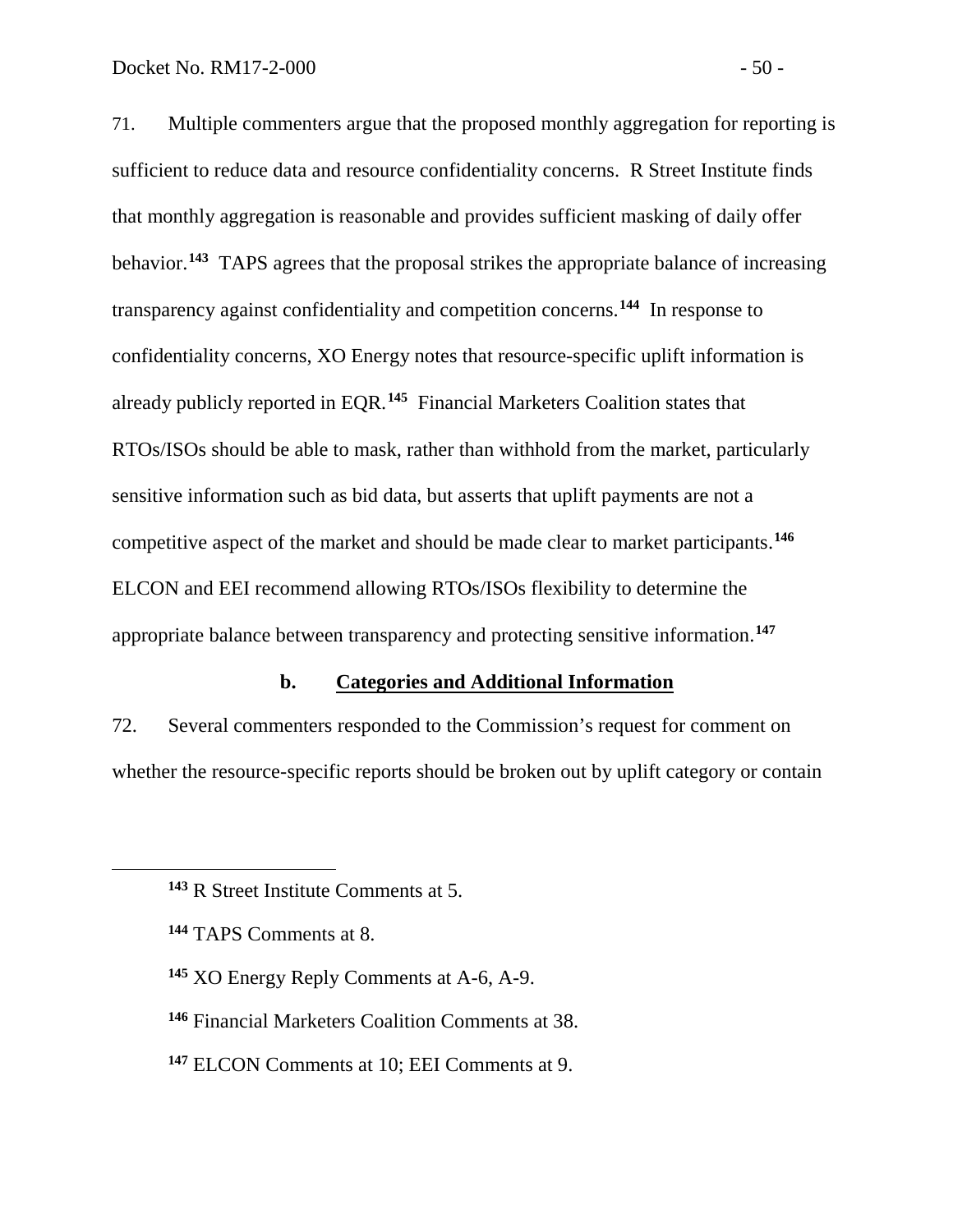other additional details. **[148](#page-52-0)** The PJM Market Monitor supports specifying the category of uplift but does not agree that disclosing additional information beyond categories is necessary. **[149](#page-52-1)** Direct Energy encourages requiring RTOs/ISOs to report additional information for each instance when uplift costs are incurred: the name of the unit receiving uplift; uplift category; timeframe of the binding constraint driving the uplift payment; timeframe of uplift earned; operating parameter creating the need for uplift; and total payment to the unit.**[150](#page-52-2)** ISO-NE asserts that, for security reasons, public reporting of voltage-related uplift payments on a resource-specific basis should not be required. **[151](#page-52-3)**

## **c. Other Comments**

73. As discussed in more detail with respect to the zonal uplift report, CAISO argues that it already posts significant information on uplift payments monthly and contends the proposed reports and 20-day deadline would impose significant costs on CAISO. CAISO requests that the Commission allow CAISO to include any required additional uplift information in the monthly reports it already produces.**[152](#page-52-4)** Conversely, ISO-NE states that reporting uplift payments on a resource-specific level should be simple to

- **<sup>149</sup>** PJM Market Monitor Comments at 10.
- **<sup>150</sup>** Direct Energy Comments at 10-11.
- <span id="page-52-3"></span>**<sup>151</sup>** ISO-NE Comments at 43.

<span id="page-52-2"></span><span id="page-52-1"></span><span id="page-52-0"></span> $\overline{a}$ 

<span id="page-52-5"></span><span id="page-52-4"></span>**<sup>152</sup>** CAISO Comments at 12.

**<sup>148</sup>** NOPR, FERC Stats. & Regs. ¶ 32,721 at P 83.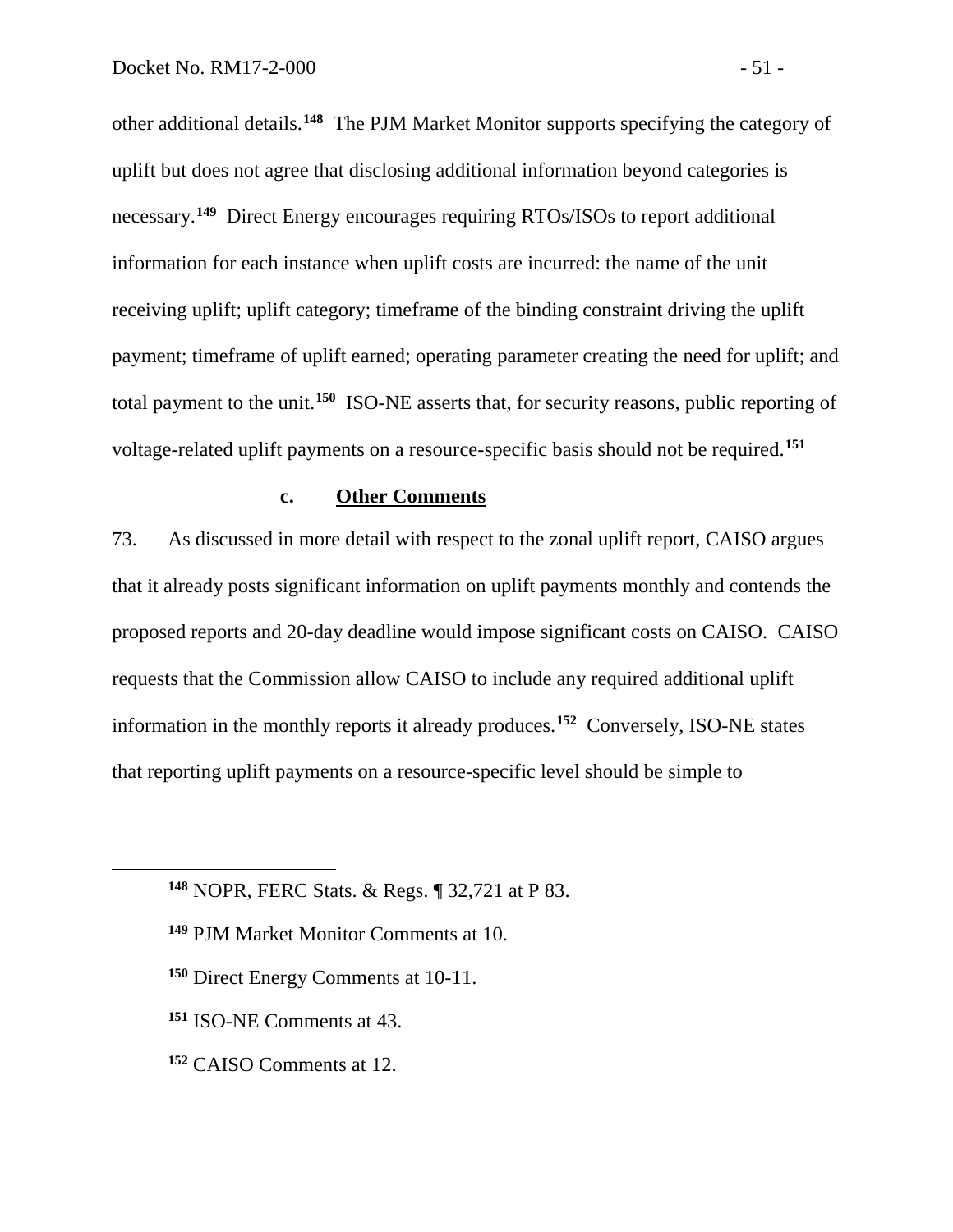implement.**[153](#page-52-5)**

#### **3. Determination**

74. We adopt the NOPR proposal and require each RTO/ISO to report the resource name and the total amount of uplift paid in dollars to each resource that received uplift payments within the calendar month. We find that this Resource-Specific Uplift Report provides additional transparency benefits beyond those provided by the Zonal Uplift Report and existing uplift reporting requirements. Below, we discuss the benefits particular to this report and also address commenters' other concerns.

75. We find that the Resource-Specific Uplift Report will improve transparency into the causes of uplift. The Resource-Specific Uplift Report will complement the Zonal Uplift Report by providing more granular technology-type and geographic information, allowing market participants to identify potential system needs at specific locations that may not otherwise be revealed through price signals. The locational granularity of the required uplift report also mirrors the locational granularity of energy prices. We find that the two uplift reports in combination can improve market efficiency by providing information to market participants considering, for example, where to site new resources, transmission facilities, or demand response. In addition, as Appian Way notes, several RTOs/ISOs have previously indicated that uplift payments are concentrated and persistent among a few units, an observation corroborated by the Staff Analysis of

**<sup>153</sup>** ISO-NE Comments at 43.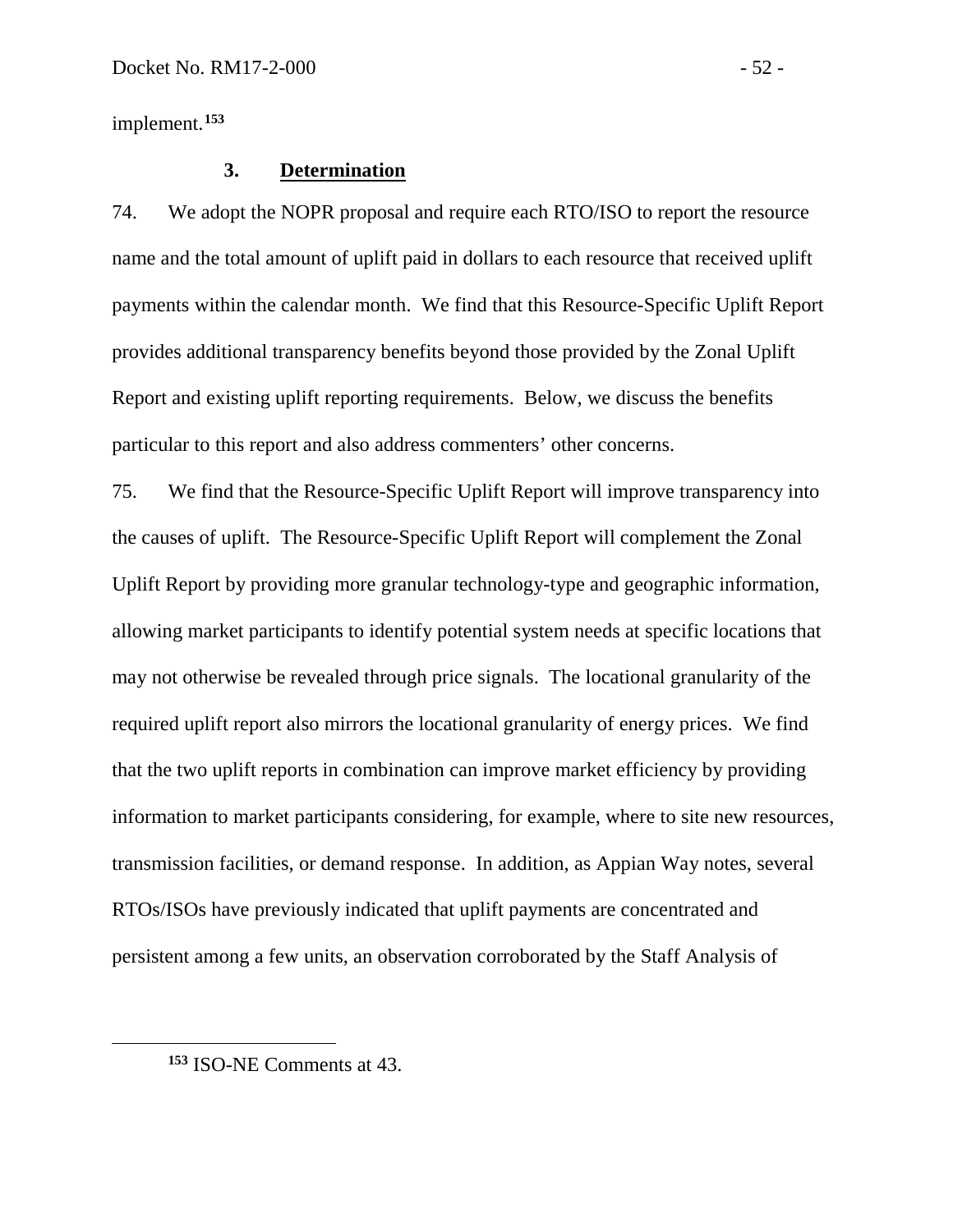Uplift. **[154](#page-54-0)** As noted above, PJM's recent Cold Snap Performance Report illustrates the value of resource-specific uplift information. For instance, knowing that uplift was concentrated in combustion turbines rather than steam units**[155](#page-54-1)** can provide insight regarding the nature of the system need that is being addressed through actions that lead to uplift. While MISO Transmission Owners argue that market monitors have access to resource-specific uplift data and are therefore already able to raise any issues, other commenters assert that disseminating resource-specific uplift information publicly would also allow market participants to call attention to such issues. We agree with the latter argument, as market participants, particularly those that may be allocated uplift costs, may be financially incentivized to advocate for solutions that reduce uplift costs. Market participants can also use this information to make investment decisions; this is something market monitors cannot do. Public release of this information may therefore result in faster or more efficient resolution to circumstances responsible for uplift which will help achieve just and reasonable rates.

76. MISO Transmission Owners argue that the Resource-Specific Uplift Report is duplicative with the requirement that public utilities report uplift payments in EQR. EQR serves as a reporting mechanism for public utilities to fulfill their responsibility under section 205(c) of the Federal Power Act to have their rates and charges on file in a

<span id="page-54-0"></span>**<sup>154</sup>** Staff Analysis of Uplift at 7-10.

<span id="page-54-1"></span>**<sup>155</sup>** PJM Cold Snap Performance Report at 30.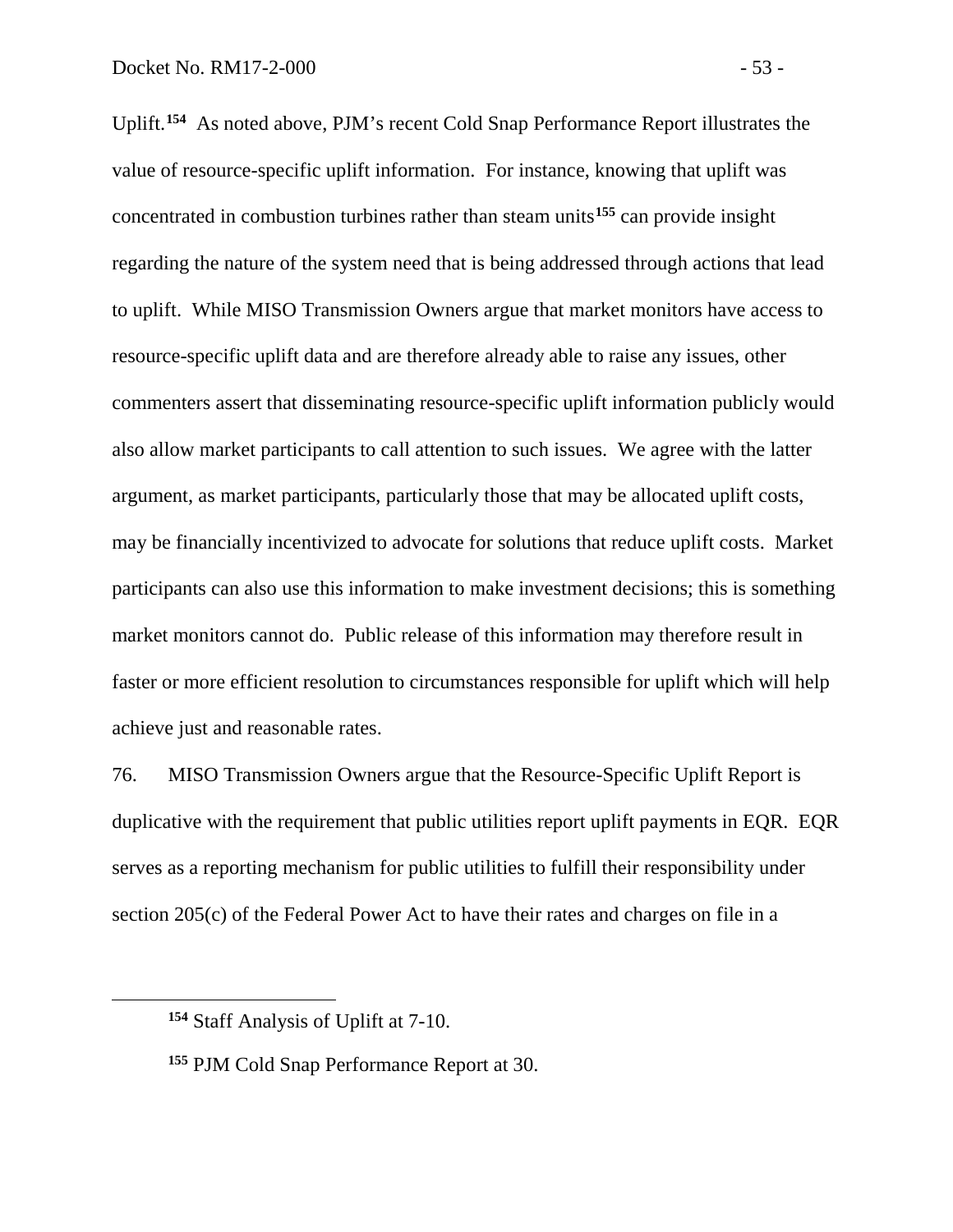convenient form and place.**[156](#page-55-0)** While EQR facilitates price transparency, the Commission has not required uplift to be reported at the level of granularity necessary to meet the price formation objectives of this proceeding. Depending on the granularity of the information reported by the filer, and whether the filer reports its EQR as a single resource, resource level uplift information is sometimes reported in EQR. The Resource-Specific Uplift Report would include information about specific resources, which is not currently required by EQR. For instance, the Staff Analysis of Uplift shows that EQR data contain lower total uplift payments and fewer locations reported than do non-public RTO/ISO uplift data. **[157](#page-55-1)** Therefore, we find that the Resource-Specific Uplift Report is not duplicative and provides additional transparency benefits that could not be fully achieved under existing EQR filing requirements.

77. Several commenters continue to express concern that the Resource-Specific Uplift Report could, in conjunction with other information, unintentionally reveal a resource's daily uplift payments, energy offer, or cost information, which some characterize as confidential because it is commercially sensitive. As noted above, it may be possible, under specific circumstances, for a market participant to estimate a resource's energy offer using the Resource-Specific Uplift Report in conjunction with the Zonal Uplift Report, and other information and assumptions. Commenters assert that the revelation of

**<sup>156</sup>** 16 U.S.C. 824d(c).

<span id="page-55-1"></span><span id="page-55-0"></span>**<sup>157</sup>** Some entities, including certain cooperatives and municipalities, were not required to file EQRs during the majority of the time analyzed within the report. *See*  Staff Analysis of Uplift at 22.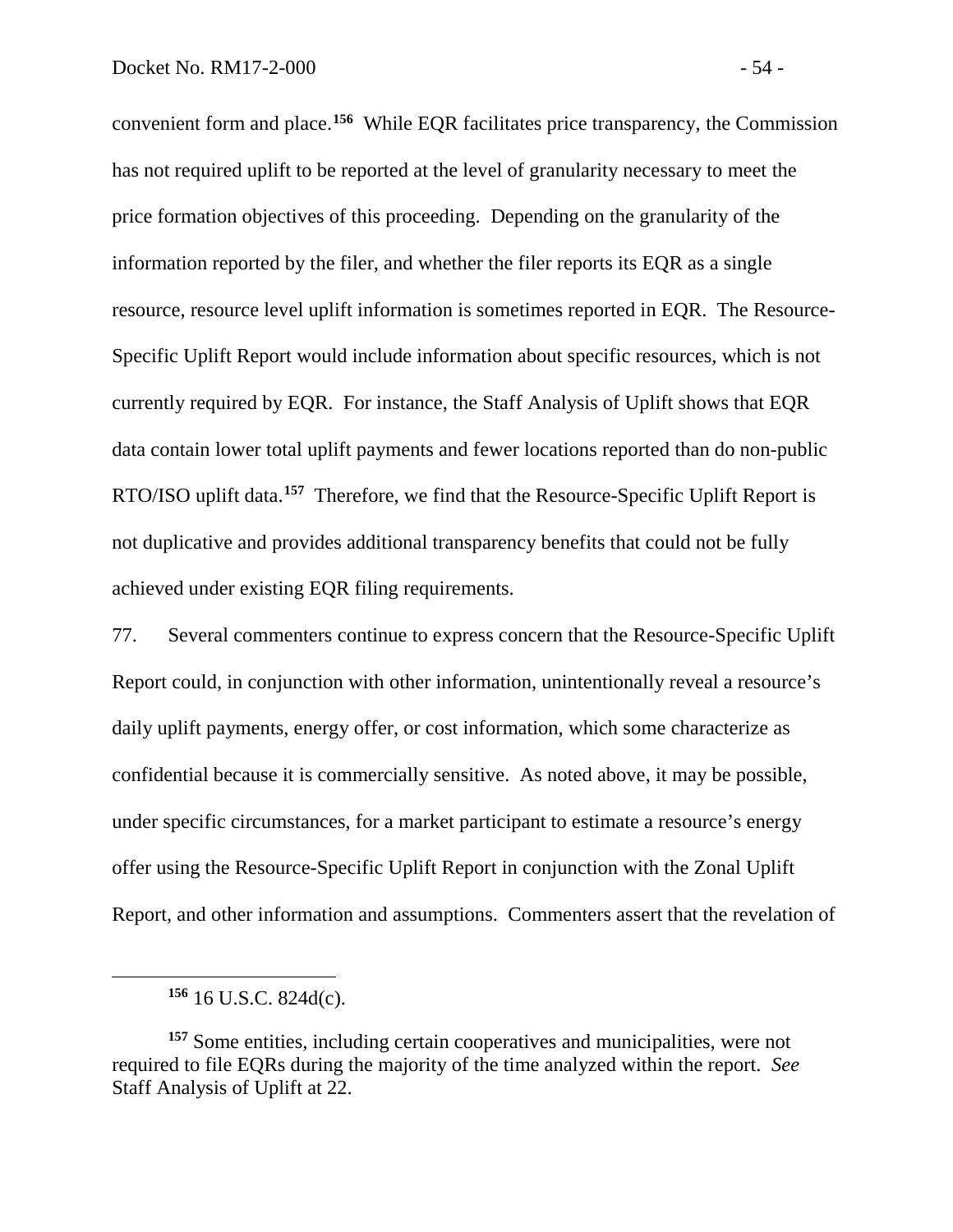cost or offer data could lead to collusion or gaming.

78. Out of an abundance of caution, we address these concerns regarding revealing commercially-sensitive information by modifying the NOPR proposal to extend the deadline for the release of the Resource-Specific Uplift Report from 20 to 90 calendar days following the end of the reporting month, as several commenters recommend. An RTO/ISO can propose more timely reporting on compliance to the extent it believes that reporting more timely does not present the kinds of risks discussed above, for instance, because there are consistently enough resources awarded uplift in each zone that the uplift reports taken together cannot be used to infer a resource's costs.

79. We also find that any inferred information regarding a resource's offers or costs becomes less likely to be used to harm competition or individual market participants with the passage of time, because fuel prices and other market conditions change. After 90 calendar days following the end of the reporting month, the report will be released in a different season from the incurrence of uplift, increasing the likelihood that transient issues will be resolved, and thus decreasing the likelihood that any deduced resourcespecific cost or offer data can be used to harm to competition or individual market participants. Furthermore, as Appian Way suggests, transparency into resource-specific uplift payments can highlight potential instances of gaming and collusion for other market participants, and allow them to advocate for solutions and call attention to such issues more quickly and efficiently. Finally, some information about resource-specific uplift payments is already available or can be derived from EQR.

80. We find that monthly aggregation of uplift payments to each resource, combined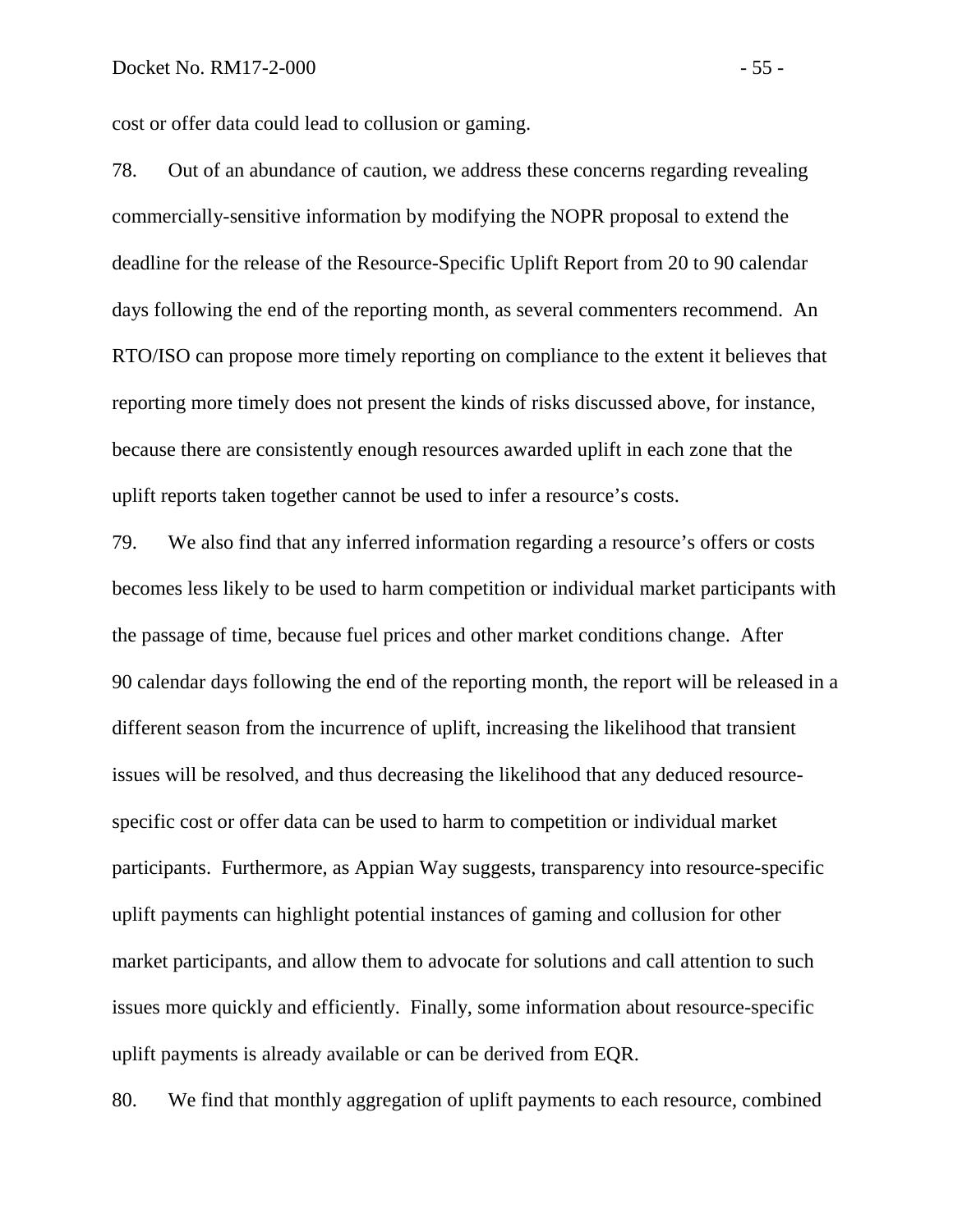with a reporting delay of 90 calendar days, strikes an appropriate balance between the goal of providing public information that is detailed enough to identify system needs and issues with RTO/ISO uplift payment practices while also preserving a reasonable level of protection of potentially commercially-sensitive information. We expect that the later deadline should also alleviate CAISO's concern with respect to the burden of releasing this report on time.

81. As with the Zonal Uplift Report, the Commission does not agree with commenters that argue that access to the Resource-Specific Uplift Report should be limited to certain market participants on a password-protected portion of the RTO/ISO website. Providing data only to certain market participants does not achieve the goals of this Final Rule. As stated earlier, we find that reporting resource-specific uplift cost information more broadly may benefit a range of stakeholders, and we require each RTO/ISO to publish the Resource-Specific Uplift Report in a machine-readable format on a publicly accessible portion of its website.

82. In the NOPR, the Commission requested comment regarding whether the Resource-Specific Uplift Report should include uplift categories or other additional details. While, as some commenters suggest, there may be additional value in reporting uplift categories on a resource-specific basis, we do not require RTOs/ISOs to report resource-specific uplift by category. We find that the requirement for RTOs/ISOs to report uplift categories in the Zonal Uplift Report provides sufficient transparency about the locations where specific types of uplift are incurred to address system needs. However, RTOs/ISOs may choose to include uplift categories or other information in the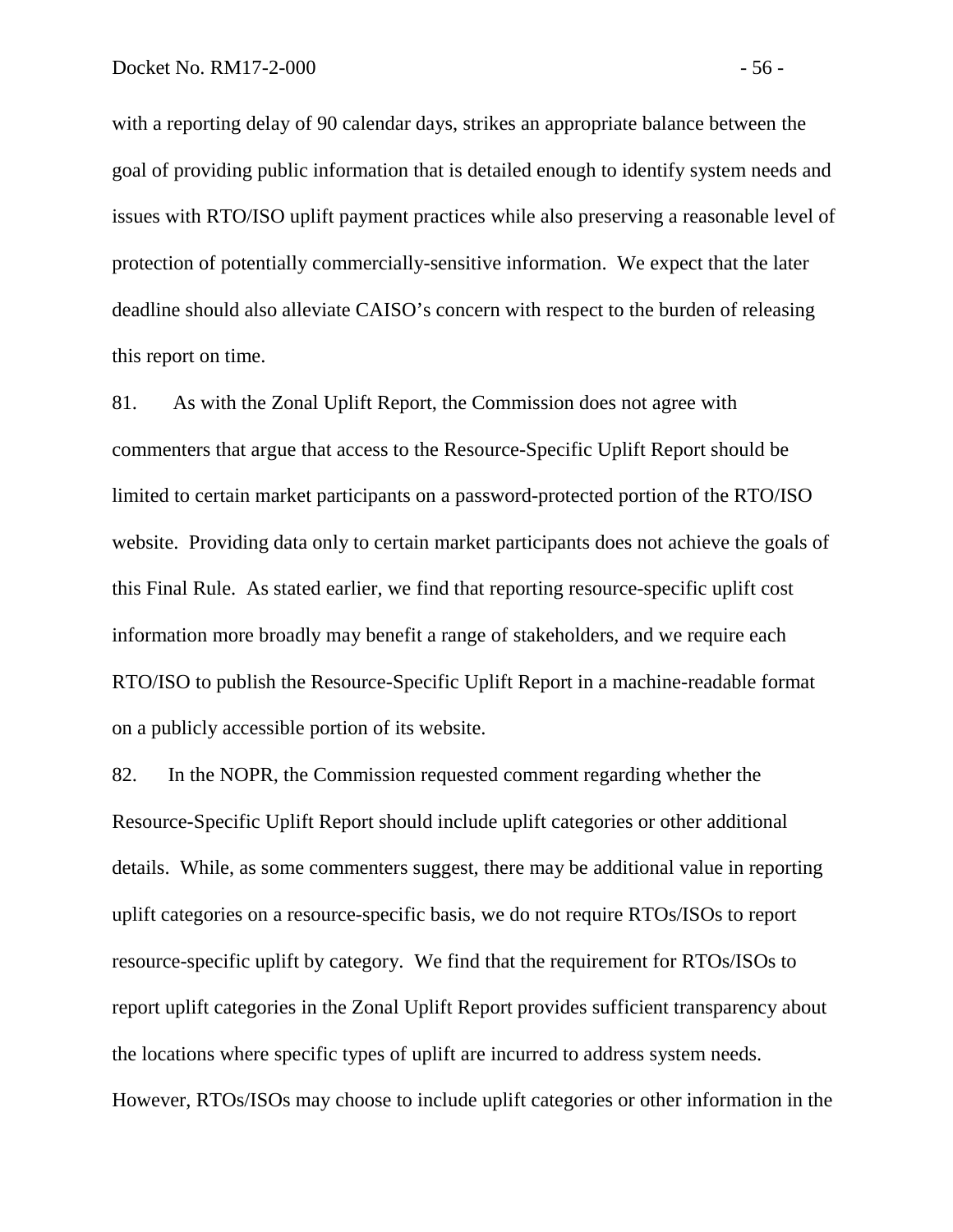<span id="page-58-1"></span><span id="page-58-0"></span> $\overline{a}$ 

Resource-Specific Uplift Report, and must indicate on compliance whether they plan to do so.

# **C. Operator-Initiated Commitments**

### **1. NOPR Proposal**

83. In the NOPR, the Commission proposed to require each RTO/ISO to post operator-initiated commitments in MWs, categorized by transmission zone and commitment reason, to a publicly accessible portion of its website within four hours of the commitment. The Commission proposed to define transmission zone as a geographic area that is used for the local allocation of charges. **[158](#page-58-0)**

84. The Commission reasoned that transparency into operator-initiated commitments is necessary as such commitments can affect energy and ancillary service prices and can result in uplift. In addition, the Commission preliminarily found that greater transparency would allow stakeholders to better assess the RTO's/ISO's operator-initiated commitment practices and raise any issues of concern through the stakeholder process.**[159](#page-58-1)**

85. In the NOPR, the Commission defined an operator-initiated commitment as a commitment that is not associated with a resource clearing the day-ahead or real-time market on the basis of economics and that is not self-scheduled. The Commission added that this definition would include both manual and automated commitments made after the execution of the day-ahead market and outside of the real-time market. The

**<sup>158</sup>** NOPR, FERC Stats. & Regs. ¶ 32,721 at Regulatory Text. **<sup>159</sup>** *Id.* P 92.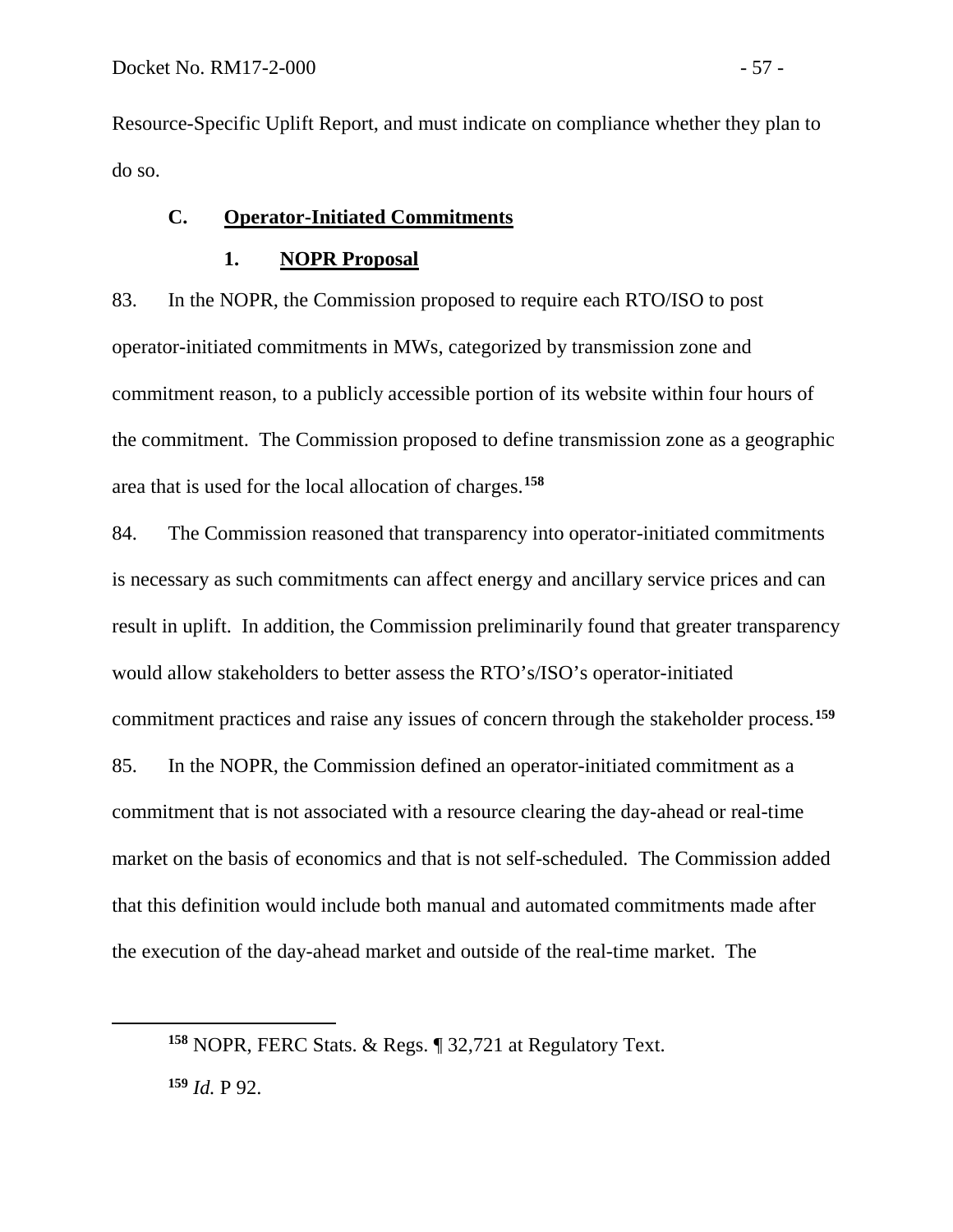Commission noted that the definition includes commitments made through residual unit commitment and look-ahead commitment processes, and manual commitments made in real-time. The Commission proposed that both manual and automated operator-initiated commitments be posted in order to help market participants better understand the drivers of uplift in each zone and the impact of such commitments on rates.

86. The Commission requested comments on: (1) the types of unit commitments that should be reported as operator-initiated commitments; **[160](#page-59-0)** (2) what it means for a commitment to clear the market on the basis of economics; **[161](#page-59-1)** (3) the proposed definition of "transmission zone," including the appropriate level of geographic granularity; **[162](#page-59-2)** (4) the proposed reporting timeframe, including potential implementation challenges particularly with regard to real-time reporting and whether a different reporting timeframe would provide sufficient transparency;<sup>[163](#page-59-3)</sup> (5) whether the Commission should define a common set of operator-initiated commitment reasons for use across all RTOs/ISOs and, if so, what reasons should be included, or whether it is more appropriate to allow each RTO/ISO to establish a set of appropriate operator-initiated commitment reasons on compliance; and (6) whether the proposal provides sufficient transparency, or

**<sup>160</sup>** *Id.* P 93.

<span id="page-59-2"></span><span id="page-59-1"></span><span id="page-59-0"></span> $\overline{a}$ 

**<sup>161</sup>** *Id.* P 90.

**<sup>162</sup>** *Id.* P 91.

<span id="page-59-3"></span>**<sup>163</sup>** *Id.* P 94.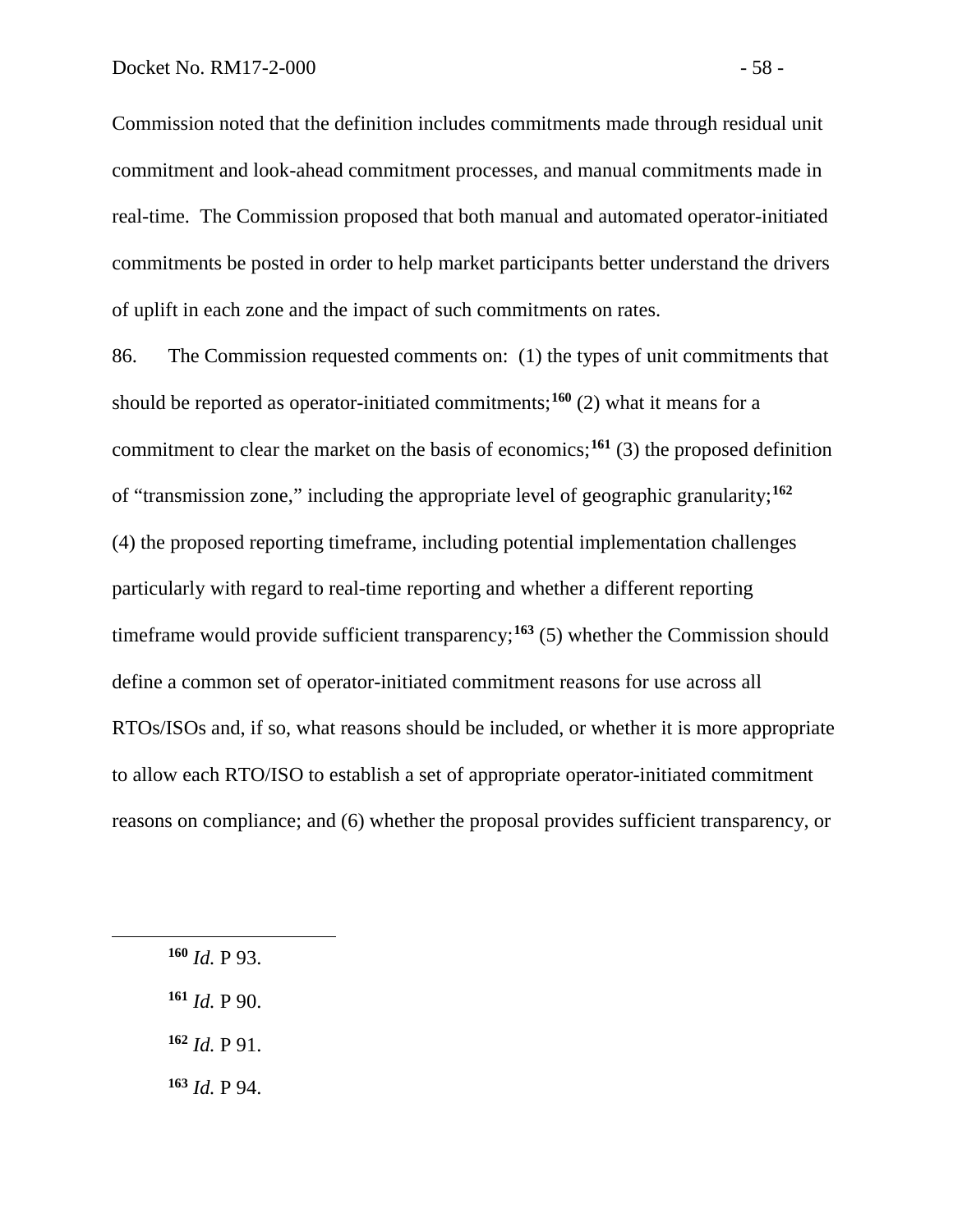whether more information is needed (e.g., specific constraint name), as well as any potential concerns with requiring additional information.**[164](#page-60-0)**

# **2. Comments**

87. Several commenters support the proposed requirement that each RTO/ISO report operator-initiated commitments in or near real-time and after the close of the day-ahead market, with the report including the upper economic operating limit of the committed resource in MWs, the transmission zone in which the resource is located, and the reason for the commitment.**[165](#page-60-1)** Diversified Trading/eXion Energy note that greater transparency with respect to operator-initiated commitments will provide incentives for RTOs/ISOs to reduce the need for those commitments and ensure that the cost of meeting system needs are reflected in market prices.**[166](#page-60-2)** Financial Marketers Coalition asserts that transparency with respect to the location and reasons for out-of-market and out-of-merit operator actions allows financial market participants to understand that a problem is being resolved outside of normal market operations and that the day-ahead and real-time markets are unlikely to converge through market actions. Financial Marketers Coalition

**<sup>164</sup>** *Id.* P 95.

<span id="page-60-0"></span> $\overline{a}$ 

<span id="page-60-1"></span>**<sup>165</sup>** AWEA Comments at 10; Brookfield Comments at 2; Competitive Suppliers Comments at 12; Designated Marketers Comments at 6; Diversified Trading/eXion Energy Comments at 5; Financial Marketers Coalition Comments at 36; Golden Spread Comments at 11-12; NYISO Comments at 8; PJM Market Monitor Comments at 10; R Street Institute Comments at 5-6; SPP Market Monitor Comments at 3-4.

<span id="page-60-2"></span>**<sup>166</sup>** Diversified Trading/eXion Energy Comments at 5.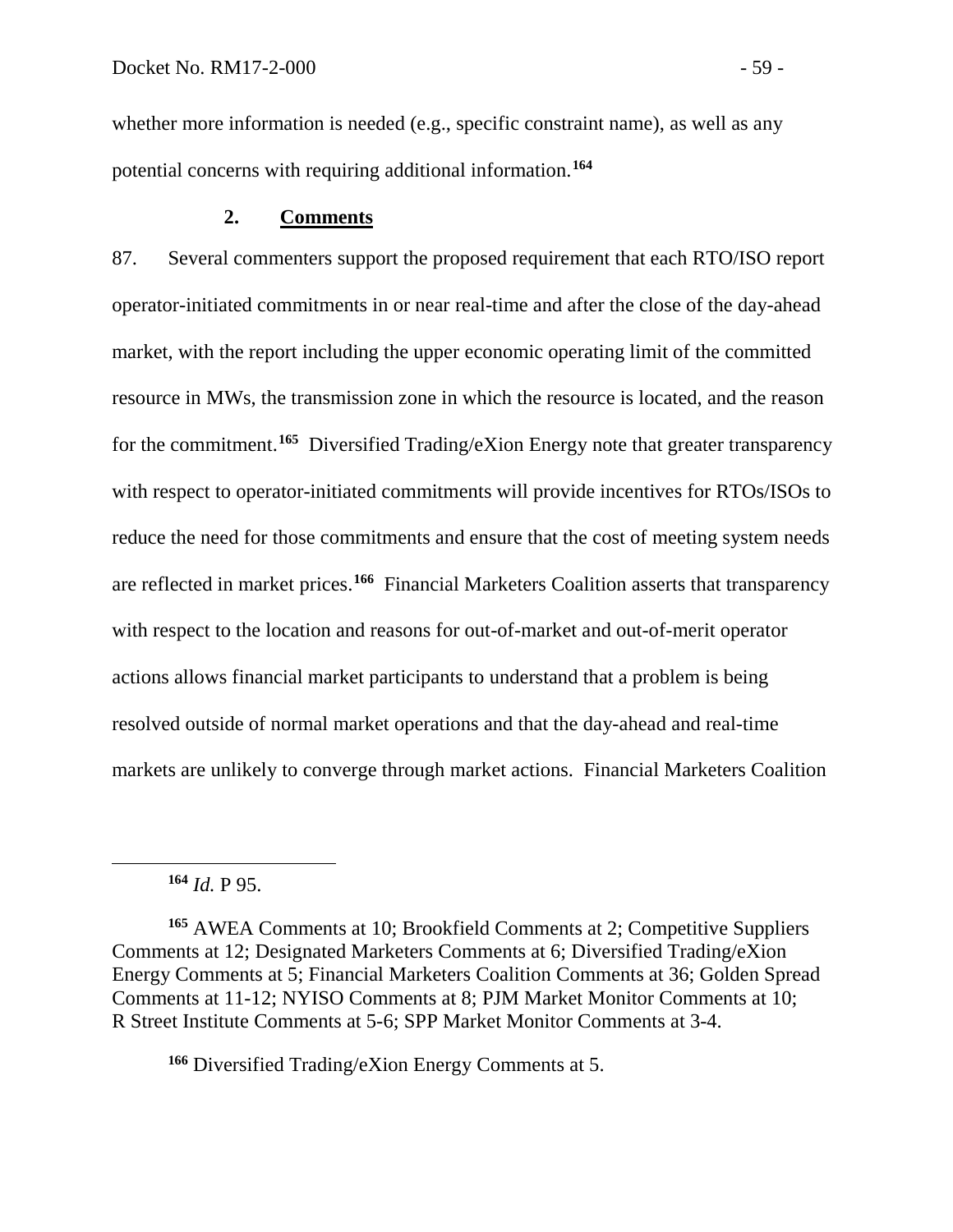adds that this level of transparency allows any market participant transacting in an area where an out-of-market or out-of-merit operator action is being taken to know that it will be subjected to uplift allocation exposure.**[167](#page-61-0)** Furthermore, Financial Marketers Coalition asserts that robust transparency practices allow the marketplace to develop solutions to problems.**[168](#page-61-1)** R Street Institute states that transparency of operator-initiated commitments is important because such commitments often occur when the system is stressed, have a sizable effect on market outcomes, and may become more frequent given the penetration of meteorologically-sensitive resources. R Street Institute contends that reporting operator-initiated commitments by zone and commitment reason is reasonable. R Street Institute further contends that reporting on a sub-zonal basis would provide value in areas with transmission constraints.<sup>[169](#page-61-2)</sup> Other commenters raise concerns or request clarification about elements of the proposed requirements as discussed further below.

#### **a. Definition of Operator-Initiated Commitments**

88. Three RTOs/ISOs, MISO, NYISO, and PJM, found elements of the proposed definition of operator-initiated commitments to be unclear and requested clarification as to whether or not certain types of commitments should be reported. MISO argues that the proposed definition of operator-initiated commitments as "commitments not associated with clearing the day-ahead or real-time market on the basis of economics" may

<span id="page-61-1"></span>**<sup>168</sup>** *Id.*

<span id="page-61-0"></span>**<sup>167</sup>** Financial Marketers Coalition Comments at 37.

<span id="page-61-2"></span>**<sup>169</sup>** R Street Institute Comments at 5-6.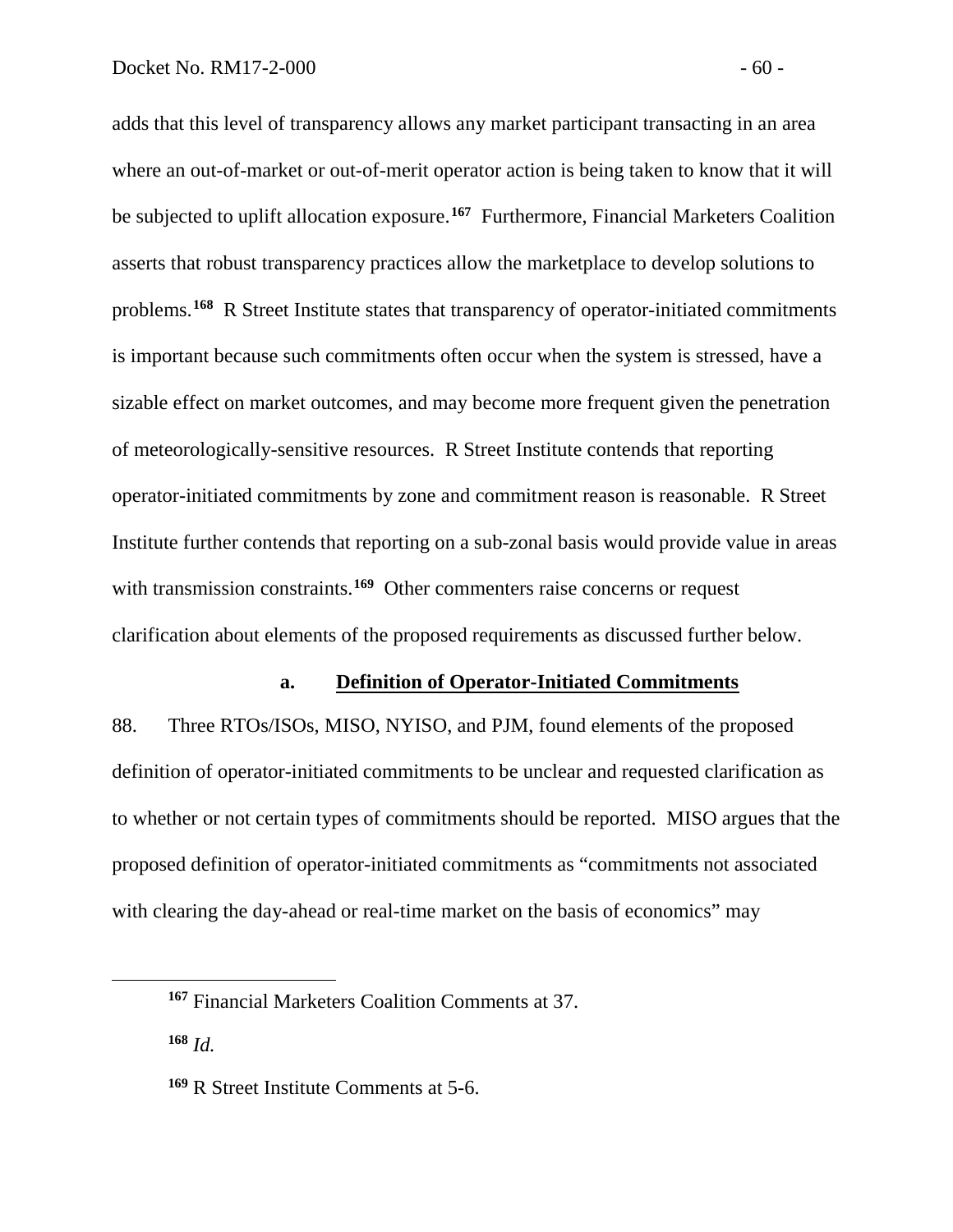contradict the statement in the NOPR that commitments made through residual unit commitment and look-ahead commitment processes should be reported. MISO requests clarification on whether to report residual unit commitments and look-ahead commitments because the NOPR specifically states that these commitments should be reported even though MISO considers costs when making these commitments. Similarly, NYISO requests confirmation that commitments made through its real-time commitment and dispatch processes are not intended to be included simply because they consider multiple time horizons and thus include look-ahead functionality. NYISO also states that its real-time dispatch software can economically evaluate commitments of certain offline resources that can respond to dispatch instructions within 10 minutes, but that subsequent action by the operator is needed to actually dispatch the resource. NYISO states that it does not believe the Commission intended these commitments to be considered operatorinitiated commitments for the purposes of this NOPR.**[170](#page-62-0)** MISO suggests that as an alternative, the Commission could define operator-initiated commitments as those made outside of the day-ahead market, whether manual or automated, without consideration of total production costs. **[171](#page-62-1)**

89. PJM states that it does not have any automated commitments in either the realtime or day-ahead market; instead PJM has a variety of applications that provide

**<sup>170</sup>** NYISO Comments at 8-11.

<span id="page-62-1"></span><span id="page-62-0"></span>**<sup>171</sup>** MISO Comments at 14-15 (citing NOPR, FERC Stats. & Regs. ¶ 32,721 at P 90).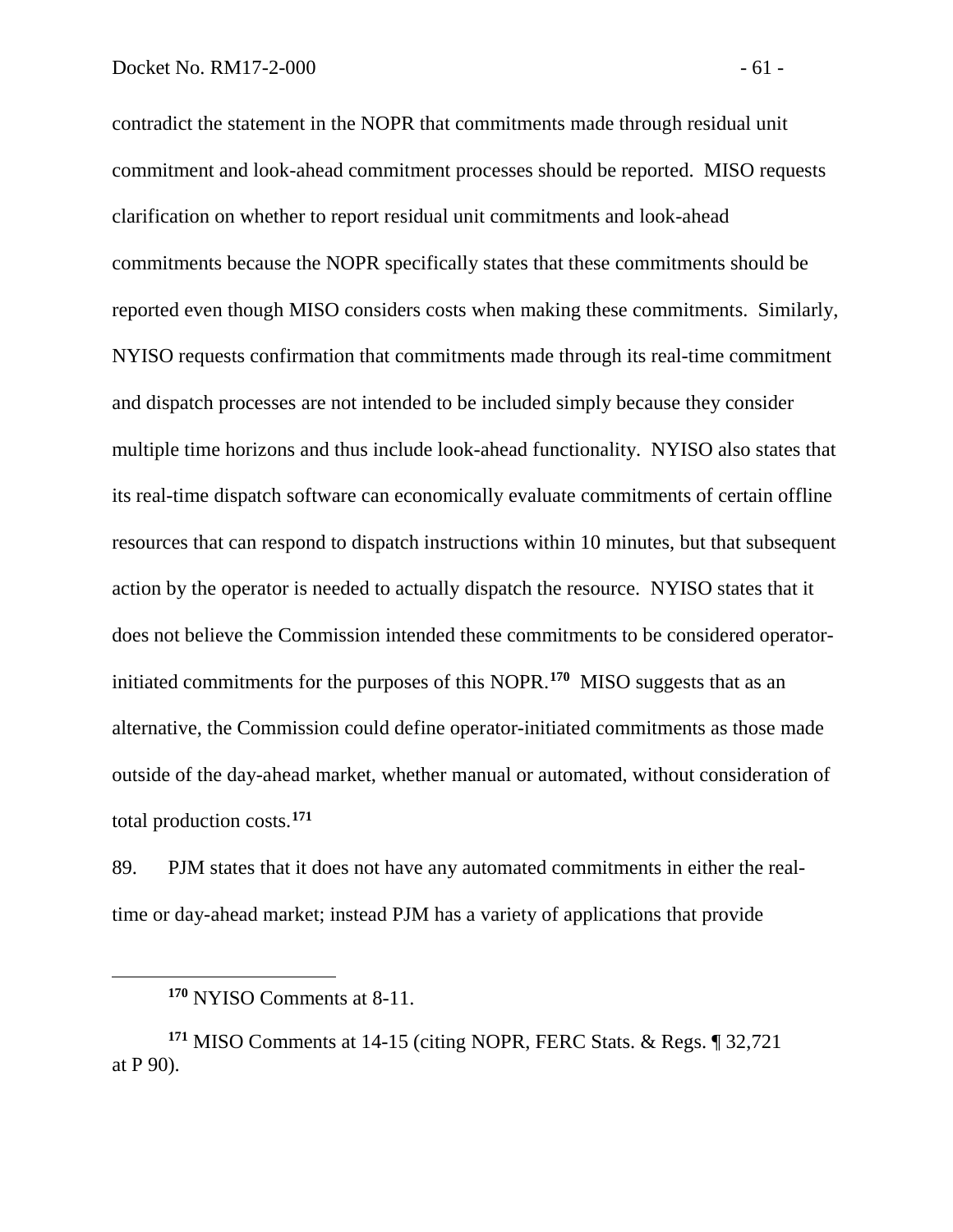commitment suggestions to PJM operators, who perform additional analyses prior to committing any unit. PJM interprets the proposal to require it to post all commitments made after the close of the day-ahead market. PJM states that it is able to accomplish this goal, but requests confirmation that this was the intent of the proposal.**[172](#page-63-0)**

# **b. Confidentiality, Market Power, and CEII**

90. Several RTOs/ISOs state that the proposed operator-initiated commitment reports could reveal resource-identifiable or competitive information, or lead to market power concerns.**[173](#page-63-1)** MISO claims that the proposed report may not protect the data of individual market participants and may reveal identifiable competitive information.**[174](#page-63-2)** MISO states that it does not post commitment data by resource or provide the name or transmission zone of the committed resources to avoid disclosure of confidential information that may harm market participants and create risks in MISO's competitive markets. Instead, MISO aggregates posted commitment data by commitment reason.**[175](#page-63-3)** MISO does not support posting commitment information by resource, and argues that if the Commission does require reporting of locational information that it should allow RTOs/ISOs to aggregate transmission zones when posting commitment data, as there could be transmission zones

<span id="page-63-3"></span>**<sup>175</sup>** *Id.* at 17.

<span id="page-63-0"></span>**<sup>172</sup>** PJM Comments at 13-14.

<span id="page-63-1"></span>**<sup>173</sup>** ISO-NE Comments at 44; MISO Comments at 18; SPP Comments at 3-4.

<span id="page-63-2"></span>**<sup>174</sup>** MISO Comments at 18.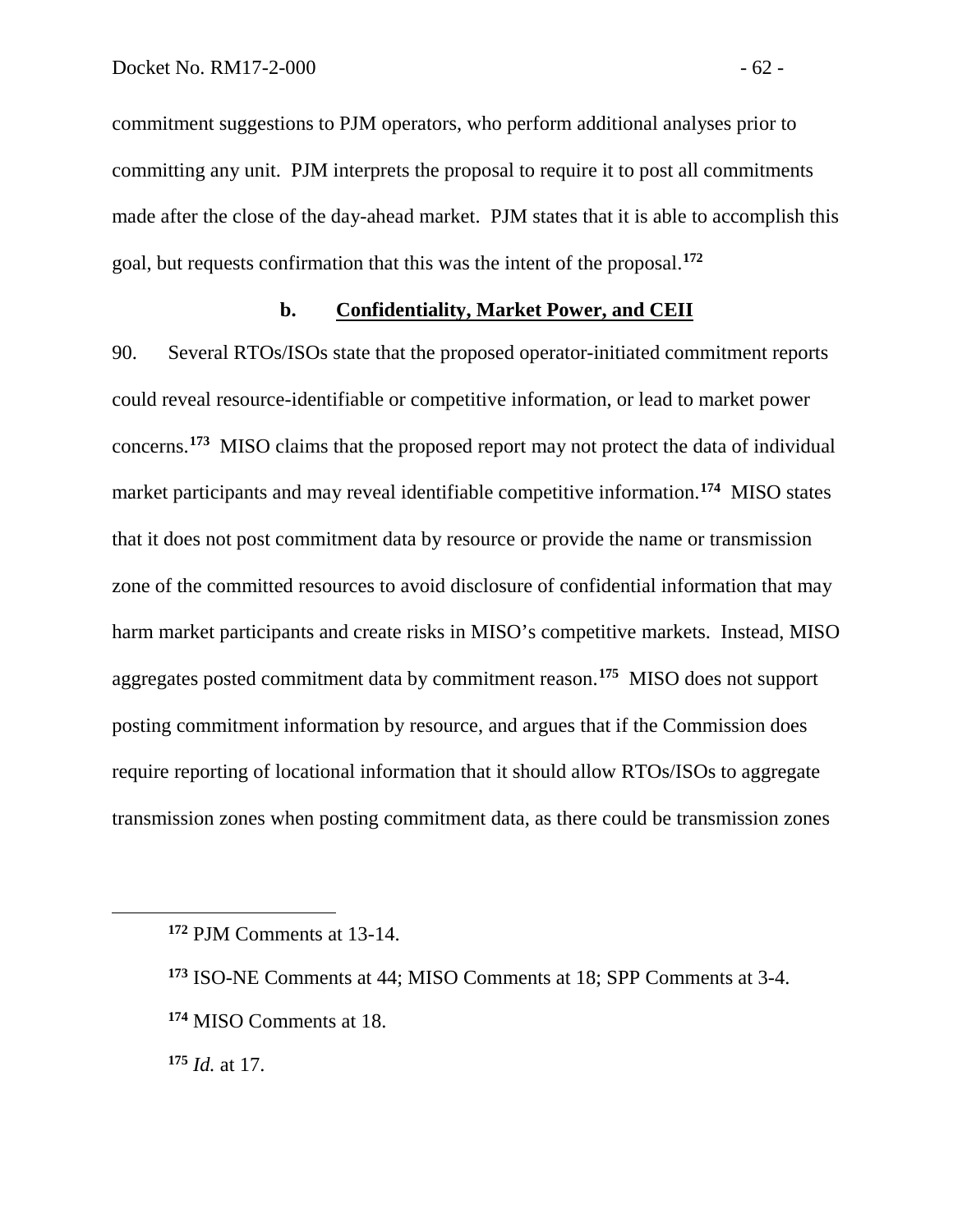that have a single asset owner. MISO adds that the use of existing transmission zone aggregations should be allowed in each RTO/ISO instead of creating new transmission zone aggregations.**[176](#page-64-0)** ISO-NE and NYISO both state that they could report additional information to comply with this requirement.**[177](#page-64-1)** NYISO notes, however, that it may be necessary to modify existing mitigation rules or potentially create new rules to address market power or anti-competitive behavior concerns that may arise from the requirements of any final rule.**[178](#page-64-2)** Similarly, ISO-NE contends that, in any final rule, the Commission should allow each RTO/ISO to propose rules or procedures that may be necessary to address market power issues. **[179](#page-64-3)** SPP contends that the operational characteristics of resources, including their economic maximums, are competitive information and should not be posted.**[180](#page-64-4)**

91. Responding to SPP, XO Energy states that the proposed report would not require SPP to identify the unit that was committed.**[181](#page-64-5)** XO Energy states that, for confidentiality reasons, specific names of resources should not be posted, but that the information posted

- <span id="page-64-4"></span>**<sup>180</sup>** SPP Comments at 3-4.
- <span id="page-64-5"></span>**<sup>181</sup>** XO Energy Reply Comments at A-9.

<span id="page-64-0"></span>**<sup>176</sup>** *Id.* at 18.

<span id="page-64-1"></span>**<sup>177</sup>** ISO-NE Comments at 44; NYISO Comments at 8-9.

<span id="page-64-2"></span>**<sup>178</sup>** NYISO Comments at n. 28.

<span id="page-64-3"></span>**<sup>179</sup>** ISO-NE Comments at 44.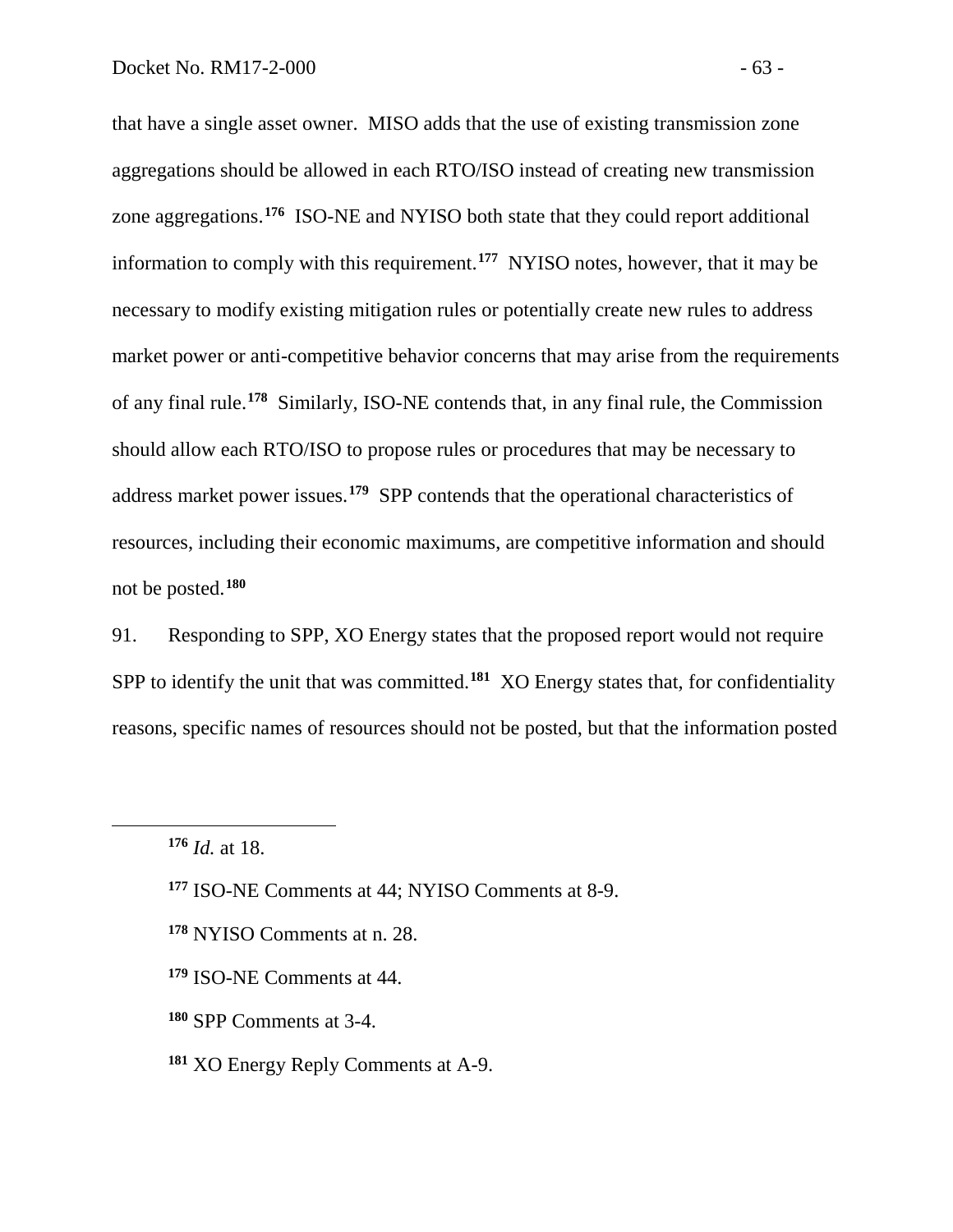should be as granularly specific as possible.**[182](#page-65-0)** XO Energy points to MISO's operatorinitiated commitment reports as an example of the granularity that should be provided in a report.**[183](#page-65-1)** EEI suggests that RTOs/ISOs protect confidentiality by making the information available only to market participants.**[184](#page-65-2)**

92. ISO-NE and PJM raise concerns that the proposed operator-initiated commitment reports could reveal Critical Energy/Electric Infrastructure Information (CEII). **[185](#page-65-3)** ISO-NE states that detailed reporting in real-time on operator-initiated actions could raise system security issues and argues that, in any final rule, the Commission should permit each RTO/ISO to propose rules or procedures to protect CEII.**[186](#page-65-4)** PJM explains that the identification of specific resources committed to control specific transmission constraints is CEII and should not be published.**[187](#page-65-5)** In response to PJM, XO Energy argues that many

**<sup>183</sup>** *Id.* at 35.

<span id="page-65-1"></span><span id="page-65-0"></span> $\overline{a}$ 

**<sup>184</sup>** EEI Comments at 9.

<span id="page-65-4"></span><span id="page-65-3"></span><span id="page-65-2"></span>**<sup>185</sup>** 18 CFR § 388.113 (2017). *See also Regulations Implementing FAST Act Section 61003 - Critical Electric Infrastructure Security and Amending Critical Energy Infrastructure Information*, Order No. 833, 81 Fed. Reg. 93,732 (Dec. 21, 2016), FERC Stats. & Regs. ¶ 31,389 (2016).

**<sup>186</sup>** ISO-NE Comments at 44.

<span id="page-65-5"></span>**<sup>187</sup>** PJM Comments at 14.

**<sup>182</sup>** XO Energy Replacement Comments at 34-35.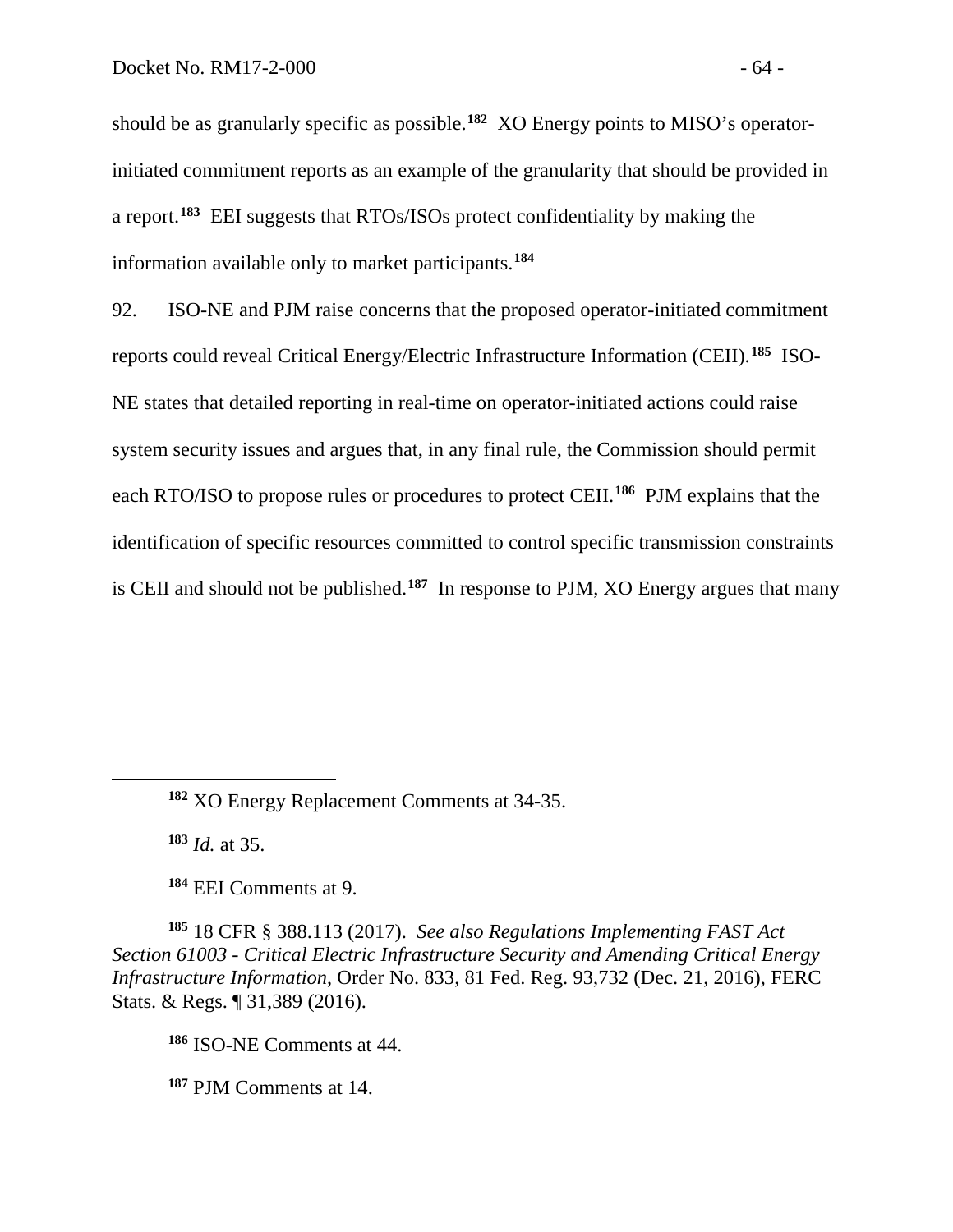market participants have clearance from the Commission to access CEII data and these participants should be able to access any and all CEII data.**[188](#page-66-0)**

# **c. Commitment Reasons**

93. Several commenters responded to the request for comment on whether the Commission should define a common set of commitment reason categories and, if so, which categories should be included, or whether it is more appropriate to allow each RTO/ISO to establish a set of commitment reasons on compliance.**[189](#page-66-1)** MISO contends that regional flexibility should be allowed for each RTO/ISO to establish an appropriate set of commitment reason categories. MISO further argues that prescribing a set of categories may lead to confusion and disruption of established processes that may provide the desired transparency, but in a manner that does not fit the prescribed categories.**[190](#page-66-2)** TAPS similarly urges the Commission to leave it to individual RTOs/ISOs to determine how best to comply with reporting requirements.**[191](#page-66-3)**

94. Conversely, PJM and EEI support the Commission defining a minimum set of categories to be used by RTOs/ISOs that identify the reasons for the commitment.**[192](#page-66-4)** PJM requests that the Commission allow each RTO/ISO to develop its own additional

- **<sup>190</sup>** MISO Comments at 15-16; TAPS Comments at 9.
- <span id="page-66-3"></span>**<sup>191</sup>** TAPS Comment at 9.

<span id="page-66-2"></span><span id="page-66-1"></span><span id="page-66-0"></span> $\overline{a}$ 

<span id="page-66-4"></span>**<sup>192</sup>** EEI Comments at 9; PJM Comments at 14.

**<sup>188</sup>** XO Energy Reply Comments at A-7.

**<sup>189</sup>** NOPR, FERC Stats. & Regs. ¶ 32,721 at P 95.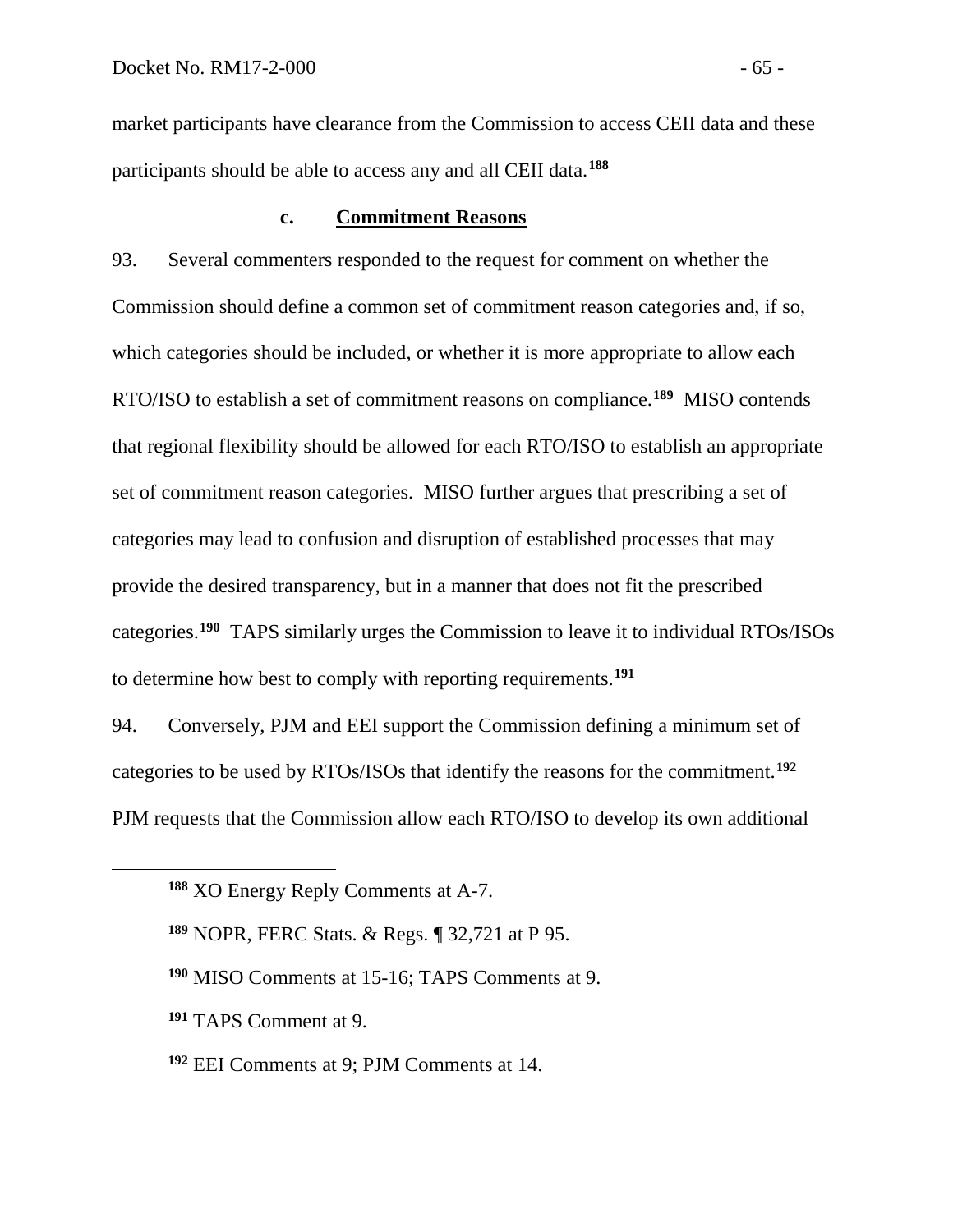categories because RTOs/ISOs have different market designs and operational practices. Similarly, EEI argues that RTOs/ISOs should have the flexibility to provide more granular, detailed, or relevant information, as needed.**[193](#page-67-0)** MISO also suggests that the Commission could alternatively require that the categories that each RTO/ISO establishes should, at a minimum, reflect the uplift categories the NOPR proposes. **[194](#page-67-1)** PJM states that it is unclear what level of detail the Commission is contemplating for these categories and argues that a Final Rule should clarify the level of detail envisioned.**[195](#page-67-2)**

#### **d. Reporting Timeline**

95. Several RTOs/ISOs discussed their current reporting practices and whether it is feasible to meet the proposed requirement to report real-time operator-initiated commitments within four hours. **[196](#page-67-3)** MISO states that it currently posts economic and constraint management commitments, excluding those made in the day-ahead market, to its public website on a real-time and historical basis. In addition, MISO notes that historical information is included in the Real-Time Revenue Sufficiency Guarantee Commitments report, which is updated daily with a one-day lag. MISO states that the posted commitment information includes an aggregation of the hourly economic

<span id="page-67-2"></span><span id="page-67-1"></span><span id="page-67-0"></span> $\overline{a}$ 

**<sup>195</sup>** PJM Comments at 14.

<span id="page-67-3"></span>**<sup>196</sup>** NOPR, FERC Stats. & Regs. ¶ 32,721 at P 94.

**<sup>193</sup>** EEI Comments at 9.

**<sup>194</sup>** MISO Comments at 15-16.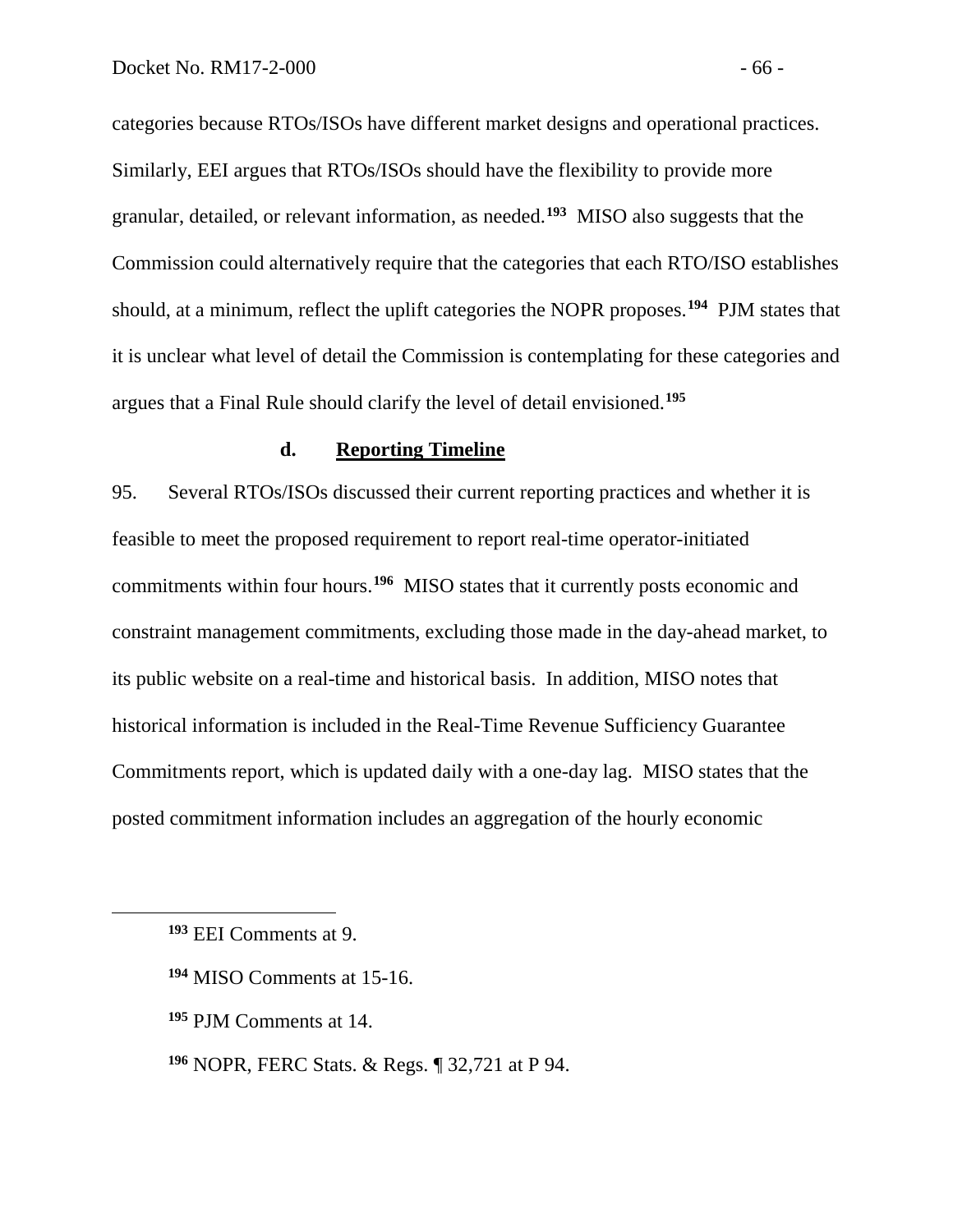maximum limit of committed resources by commitment reason, and the total number of resources committed by commitment reason (either capacity or constraint name).**[197](#page-68-0)** MISO requests guidance as to whether the four-hour timeframe will be counted from the time the commitment notification is issued, the beginning of the commitment period, or the start of the current market interval.**[198](#page-68-1)** ISO-NE and PJM state that they would likely be able to comply with the proposed reporting of operator-initiated commitments. PJM requests that any Final Rule provide flexibility in the reporting timeframe so that, in the event of unforeseen technical issues, PJM is not exposed to a compliance violation.**[199](#page-68-2)** NYISO states that it already posts information regarding many operator-initiated commitments in real-time and generally supports the proposed reforms but, as noted above, would need to report on additional commitments and add both the location and upper operating limit of each resource included in its report. **[200](#page-68-3)**

96. On the other hand, CAISO states that it produces operator-initiated commitment reports manually because they require collecting operator log information and presenting it in a reporting format. Therefore, CAISO states that it cannot provide the required

<span id="page-68-1"></span><span id="page-68-0"></span>**<sup>197</sup>** MISO Comments at 17 (MISO states that the data is described as pertaining to "3 or less resources" when the number of committed resources is less than or equal to three).

**<sup>198</sup>** *Id.* at 16.

<span id="page-68-2"></span>**<sup>199</sup>** PJM Comments at 14.

<span id="page-68-3"></span>**<sup>200</sup>** NYISO Comments at 8-9.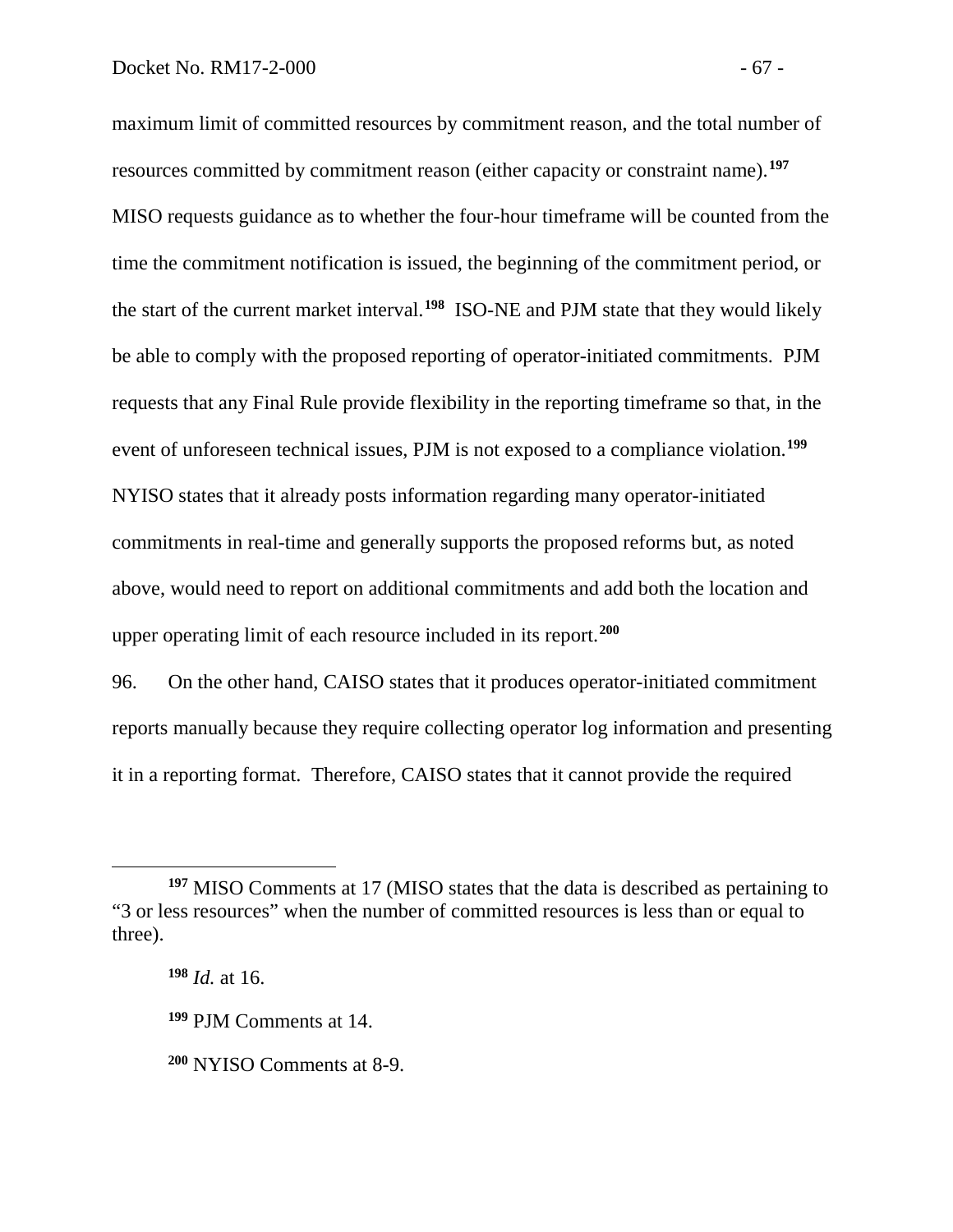operator-initiated commitment information within the four-hour deadline.**[201](#page-69-0)** CAISO further contends that there is no reason the requested information should be required within four hours as it is not clear what actions market participants can take to address these issues under the proposed timeline. CAISO argues that market participants can better evaluate issues raised due to exceptional dispatches by analyzing monthly trends. CAISO states that it already provides much of this information on a monthly basis, and argues that the Commission should modify its proposal to allow RTOs/ISOs to post information as part of existing monthly reports that they already provide.**[202](#page-69-1)**

97. In response to CAISO's concerns, XO Energy states that it disagrees with CAISO's assertion that expediting reporting of operator-initiated commitments is not feasible because these systems are already in place in other RTOs/ISOs. XO Energy asserts that the commitment of units must be recorded into a database because this information is used for settlement purposes and dispatch instructions are sent electronically to resources and incorporated into the next SCED calculation. XO Energy states that these commitments can and should be posted in real-time as they occur.**[203](#page-69-2)** XO Energy asserts that knowledge that a unit was committed by operator action may indicate an inefficiency in the system that is not currently reflected in published prices,

<span id="page-69-0"></span>**<sup>201</sup>** CAISO Comments at 14.

<span id="page-69-1"></span>**<sup>202</sup>** *Id.* at 14-15.

<span id="page-69-2"></span>**<sup>203</sup>** XO Energy Reply Comments at A-3.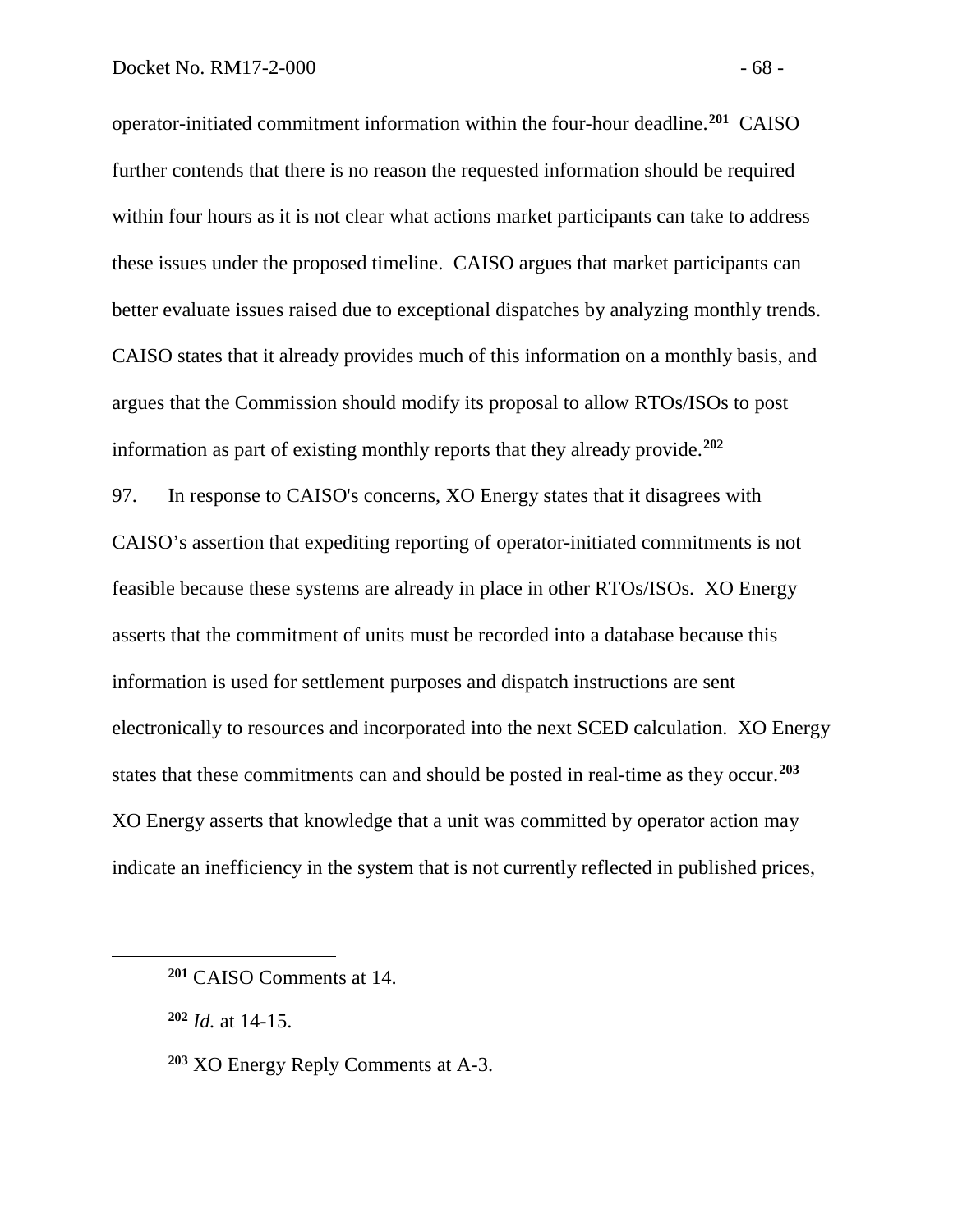presenting an opportunity to solve that issue through normal market activity. XO Energy argues that if this information is delayed by even four hours, the opportunity to place bids to address that inefficiency may pass.**[204](#page-70-0)** XO Energy contends that market participants that own the units being dispatched have access to operator-initiated commitment information; market participants without physical assets are disadvantaged because they do not currently have access to this data and are underrepresented in the stakeholder process.**[205](#page-70-1)** Competitive Suppliers argue that real-time commitments need to be posted as soon as practical after they occur, not later than four hours after the commitment, to help market participants understand uplift.<sup>[206](#page-70-2)</sup> R Street Institute contends that the proposed temporal requirements are reasonable and already met by NYISO, MISO, and CAISO.**[207](#page-70-3)**

#### **e. Other Issues**

98. Some commenters suggest that RTOs/ISOs should be required to post other types of commitments or additional information. XO Energy asserts that there is a substantial amount of operator discretion in the day-ahead market and that all resources that contribute to day-ahead or real-time uplift should be reported.**[208](#page-70-4)** Competitive Suppliers state that the definition should also include other operator-initiated actions that impact

- <span id="page-70-2"></span>**<sup>206</sup>** Competitive Suppliers Comments at 12.
- <span id="page-70-3"></span>**<sup>207</sup>** R Street Institute Comments at 5-6.
- <span id="page-70-4"></span>**<sup>208</sup>** XO Energy Replacement Comments at 35.

<span id="page-70-0"></span>**<sup>204</sup>** *Id.* at A-3.

<span id="page-70-1"></span>**<sup>205</sup>** *Id.* at A-1.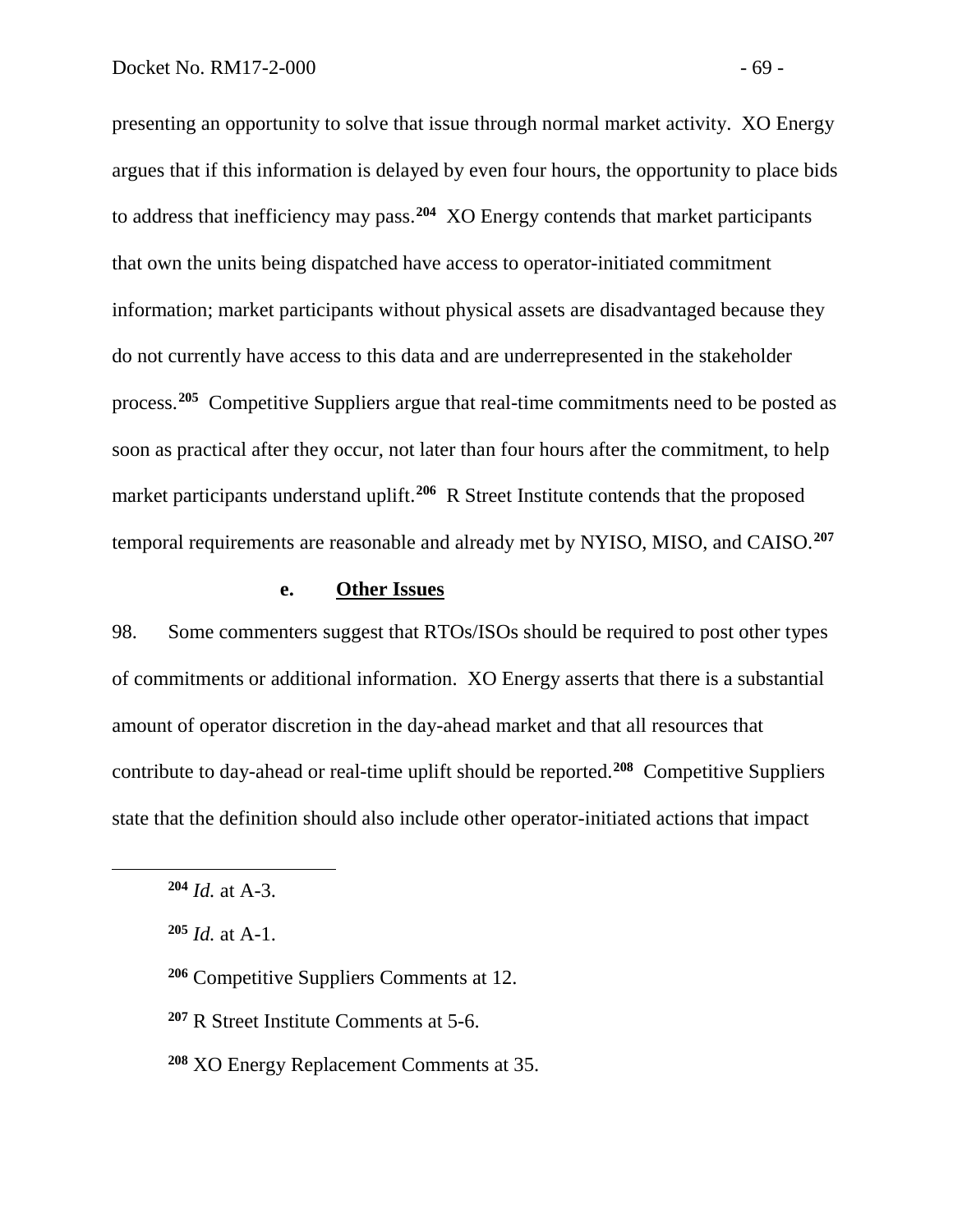uplift, such as load biasing. Furthermore, Competitive Suppliers argue that selfscheduled units should be reported when they are called on to alleviate an issue that would have resulted in some uplift payment had the unit not been self-scheduled. **[209](#page-71-0)** Golden Spread requests that the Commission include the reporting of certain transactions in the day-ahead market that can impact LMPs and cause uplift, such as excess rampable capacity in SPP that has been moved into the day-ahead market.**[210](#page-71-1)** EEI argues that in addition to generator information, RTOs/ISOs should publish criteria used to make decisions with regard to reserve levels, conservative operations, import levels, and other operational constraints. EEI contends that identifying the types of costs or transactions included in uplift payments, and which of those should be included in LMPs will help inform potential changes to market rules around out-of-market actions.**[211](#page-71-2)**

# **3. Determination**

99. We adopt the NOPR proposal and require each RTO/ISO to post all operatorinitiated commitments on its website, subject to the modifications and clarifications discussed below. Operator-initiated commitments are made to address system needs, but because they are made outside of the market are inherently less transparent. As stated in the NOPR, transparency into operator-initiated commitments is important because such

<span id="page-71-2"></span>**<sup>211</sup>** EEI Comments at 9-10.

<span id="page-71-0"></span>**<sup>209</sup>** Competitive Suppliers Comments at 10-11.

<span id="page-71-1"></span>**<sup>210</sup>** Golden Spread Comments at 12-13.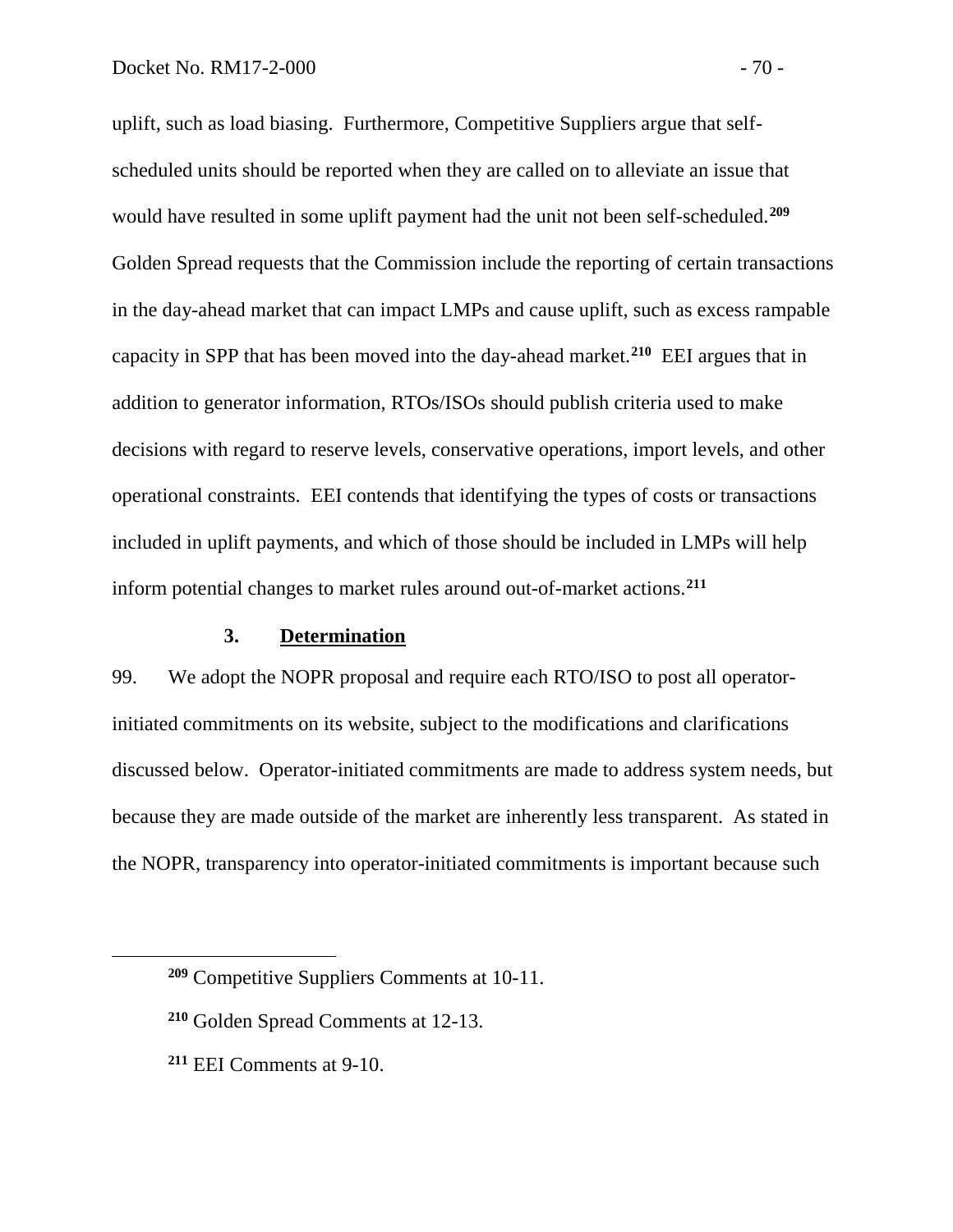commitments can affect energy and ancillary service prices and can result in uplift. Greater transparency will allow stakeholders to better understand the drivers of uplift costs, assess an RTO's/ISO's operator-initiated commitment practices, and raise any issues of concern through the stakeholder process.**[212](#page-72-0)** We find that the basis for this requirement as outlined in the NOPR remains compelling. The Operator-Initiated Commitment Report will provide granular information about the location, timing, causes and size of operator-initiated commitments. Such information will allow stakeholders to better understand the connections between system needs and operator actions and to make investments in facilities and equipment where most needed by the system, thus potentially improving market efficiency. We address commenters' concerns below. 100. Based on the comments, we adopt a modified definition of an operator-initiated commitment for the purpose of this Final Rule. We agree with MISO and NYISO that the proposed definition of operator-initiated commitments as "commitments not associated with clearing the day-ahead or real-time market on the basis of economics" may contradict the clarification in the NOPR that the proposed definition includes commitments made through look-ahead processes,**[213](#page-72-1)** particularly if an RTO/ISO process commits units on the basis of economics *and* includes look-ahead functionality. Further, as we noted in the NOPR, whether a commitment cleared the market on the basis of economics may be a point of confusion. In order to be more precise, we therefore modify

<span id="page-72-0"></span>**<sup>212</sup>** NOPR, FERC Stats. & Regs. ¶ 32,721 at PP 92-93.

<span id="page-72-1"></span>**<sup>213</sup>** *Id.* P 90.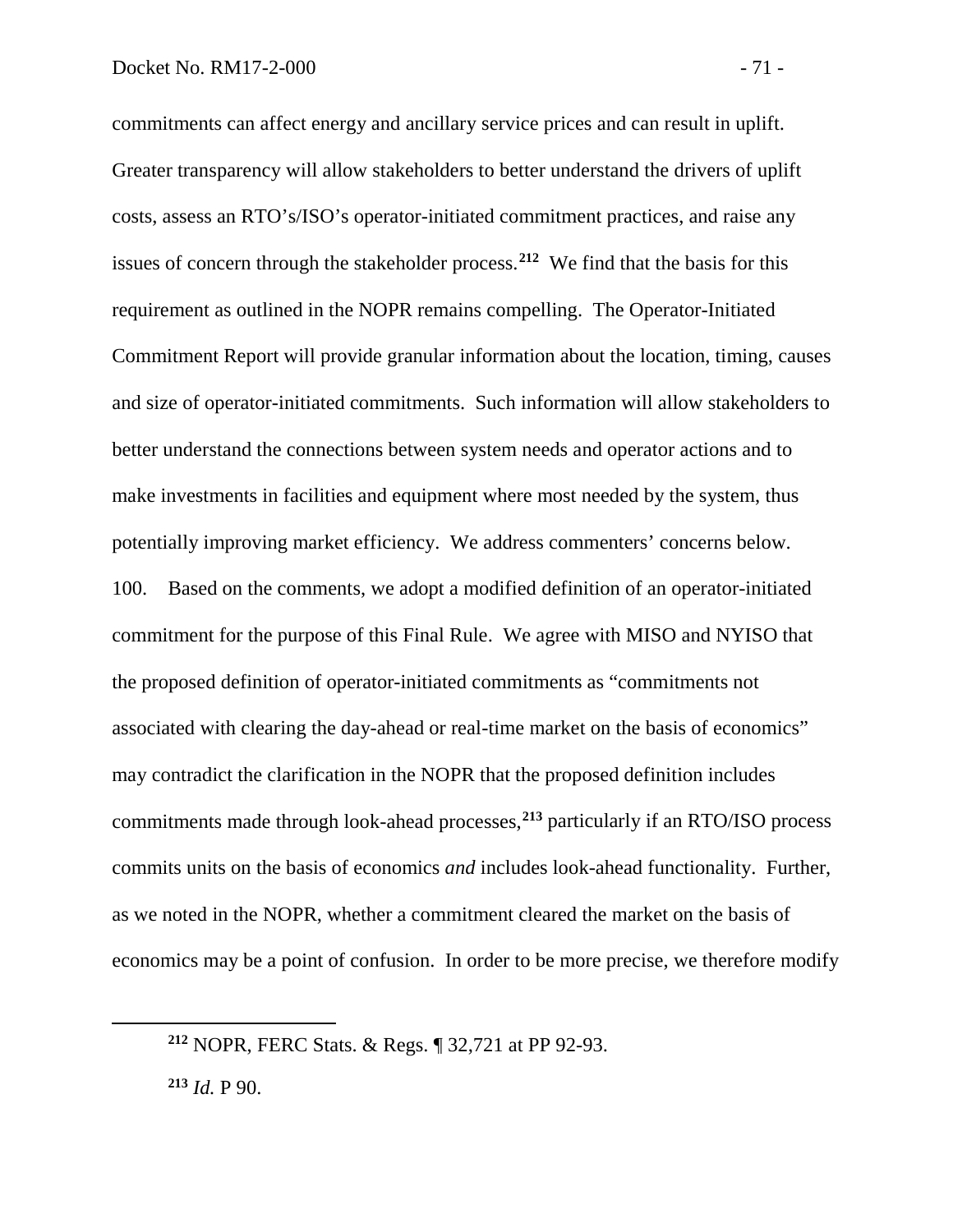the definition of an operator-initiated commitment to be a commitment after the dayahead market, whether manual or automated, for a reason other than minimizing the total production costs of serving load. RTO/ISO market software generally minimizes total production costs subject to certain reliability constraints. Such software may make commitments to meet needs for additional supply due to changing market conditions or variations from forecast after the day ahead market. These commitments reflect the next marginal supply to meet load and minimize total production costs and are thus exempt from this reporting requirement. In contrast, because some constraints cannot be included in market software, RTOs/ISOs may need to make some commitments to address reliability considerations that are not modeled in the market software. Because these considerations are not included in the software, they may not minimize total production costs and thus should be reported. Such commitments are not likely to be reflected in market prices and may result in uplift costs. Thus, unlike the NOPR proposal, the definition adopted here does not include commitments made through lookahead commitment processes that minimize total production costs. Consistent with the NOPR proposal, this definition excludes self-schedules. We expect that by not explicitly requiring the inclusion of look-ahead commitments, this modified definition will likely reduce the number of commitments that RTOs/ISOs are required to report compared to the definition proposed in the NOPR, but the modified definition will focus RTO/ISO reporting on commitments of those resources whose offers are least likely to be reflected in day-ahead and real-time prices and are therefore most likely to result in uplift costs. 101. PJM requests clarification that we intend to require PJM to report all commitments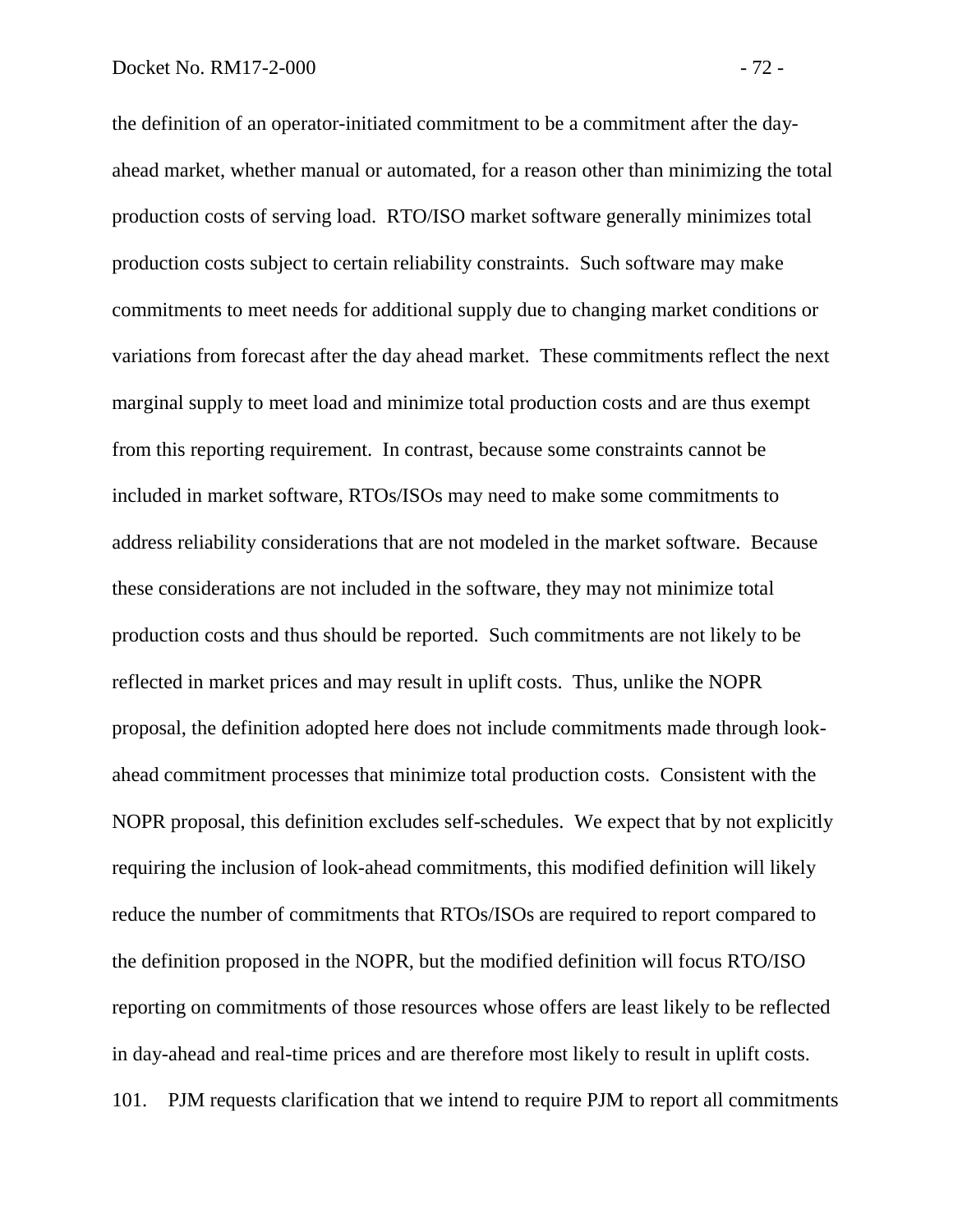made by operators occurring after the close of the day-ahead market because it has no "automated" commitments. We clarify that when an automated process makes a recommendation to an operator who makes the final decision, the commitment must be reported if the underlying process did not minimize total production costs. However, we are aware that RTOs/ISOs have a variety of processes through which units can be committed. On compliance, we therefore require each RTO/ISO to indicate, for each commitment process (whether automated or manual) that executes after the day-ahead market, whether it believes our modified definition implicates some or all commitments from the process and justify any commitments that it does not plan to report.

<span id="page-74-0"></span>102. After considering commenters' responses to the questions the Commission asked about the reporting timeframe, potential implementation challenges of reporting in realtime, and whether a different reporting timeframe would provide sufficient transparency,**[214](#page-74-0)** we find that requiring operator-initiated commitments to be posted no later than four hours after the commitment may place an unnecessary burden on some RTOs/ISOs. Therefore, we require that each RTO/ISO post this information on its website in machine-readable format as soon as practicable but no later than 30 days after the end of the month. However, we note that the timing of operator-initiated commitments is important to understanding system conditions surrounding those commitments, and was implicit in the proposed four-hour deadline. Because we no longer require near-real-time reporting of operator-initiated commitments, we instead will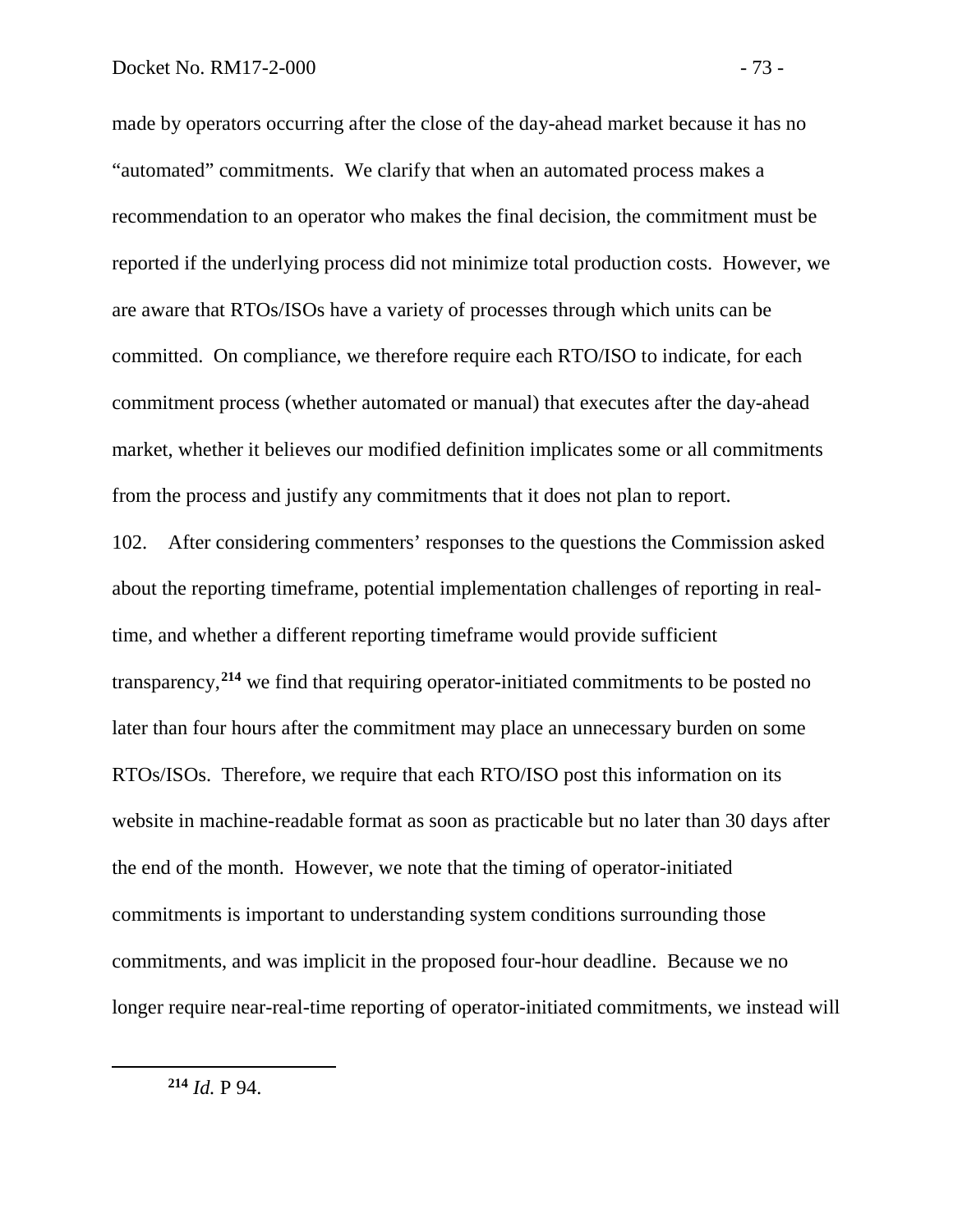require each RTO/ISO to include in its report the start time of each commitment in order to enable stakeholders to understand system conditions surrounding the commitment. While we are providing each RTO/ISO significant flexibility in when it must report operator-initiated commitments, we encourage each RTO/ISO to design its processes so that this information is provided to market participants as soon as possible.

103. We adopt the NOPR proposal to require RTOs/ISOs to report the size of each commitment. In the NOPR, we described this value as the upper economic operating limit of the committed resource in MW (i.e., its economic maximum). **[215](#page-75-0)** We continue to believe this requirement will provide transparency into the size of the system need associated with the operator-initiated commitment. However, RTOs/ISOs may propose, on compliance, an alternative metric and must demonstrate that it provides transparency into the size of the system need associated with the operator-initiated commitment that is consistent with or superior to that provided by the economic maximum of each committed resource. This should address SPP's assertion that this resource parameter should not be posted because it is considered competitive information.

104. As with the Zonal Uplift Report discussed above, we adopt the NOPR proposal and define "transmission zone" as a geographic area that is used for the local allocation of charges and find that this definition balances the benefits of greater transparency with the desire to preserve a reasonable level of protection of potentially commerciallysensitive information. As discussed above, RTOs/ISOs may have multiple existing types

<span id="page-75-0"></span>**<sup>215</sup>** *Id.* P 91.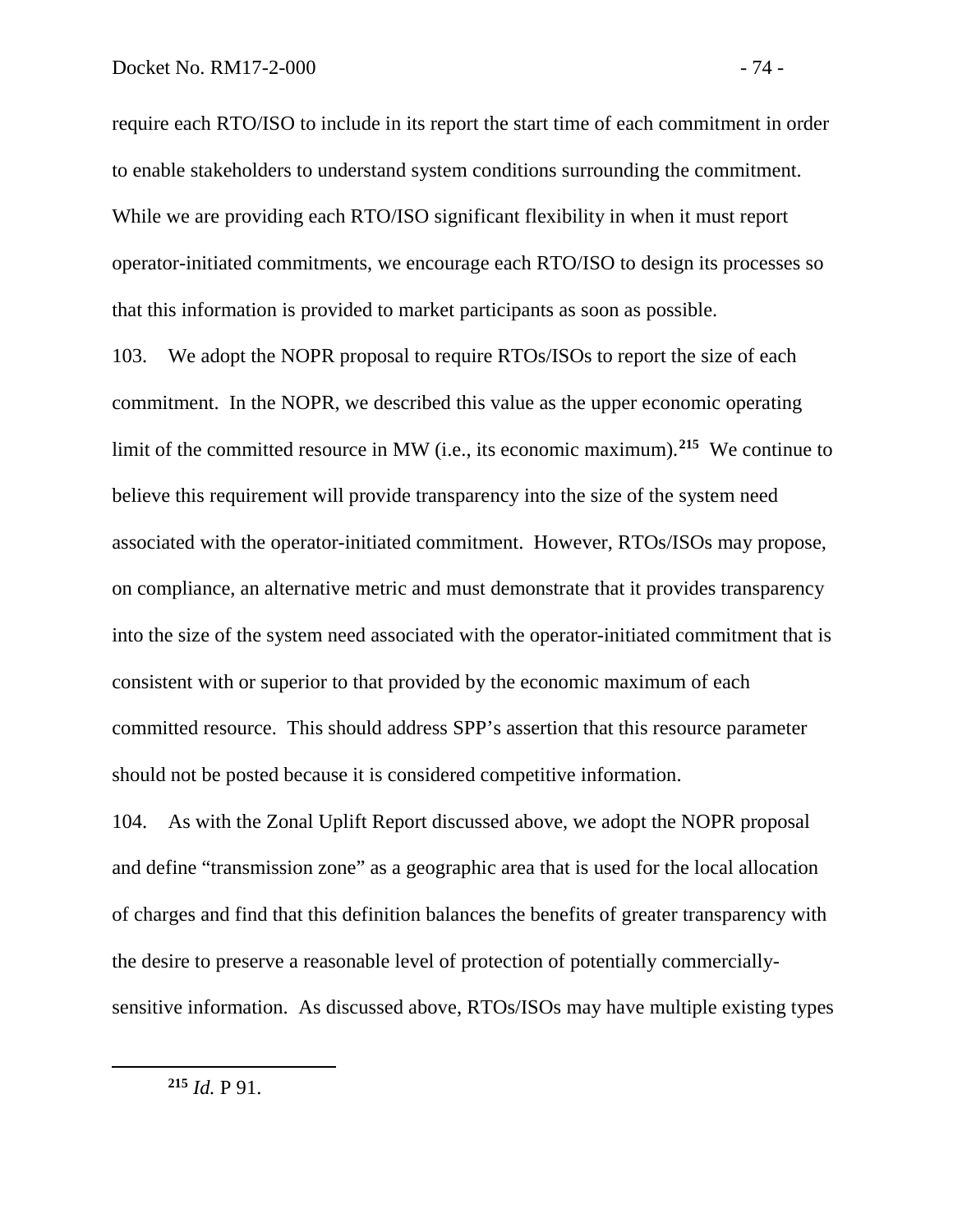of zones that could meet our definition. We believe that there are transparency benefits to using the same set of zones for the Zonal Uplift Report and the Operator-Initiated Commitment Report. However, we acknowledge that an RTO/ISO may have a legitimate reason for using a more or less granular set of zones for one or the other of the two reports and the decision to provide less granularity on one report does not necessitate less granularity for both reports simply to maintain consistency between reports. On compliance, we require each RTO/ISO to include in its tariff the type of zone that it proposes to use in its Operator-Initiated Commitment Report, explain how the chosen type of zone meets the definition of transmission zone adopted in this Final Rule, and provide justification for any differences between the sets of zones used for the two reports.

105. We adopt the NOPR proposal and require that the Operator-Initiated Commitment Reports include the reason for each commitment. In the NOPR, the Commission requested comment as to whether the Commission should define a common set of categories of commitment reasons for use across all RTOs/ISOs and, if so, what reasons should be included, or whether to allow each RTO/ISO to establish a set of appropriate operator-initiated commitment reasons on compliance. As EEI suggests, requiring a common set of commitment reasons will help ensure that RTOs/ISOs provide similar information to market participants. This consideration is balanced against the desire for a minimum set of commitment reasons that are not so broad as to provide limited inference about the nature of the reliability consideration addressed through the commitment. While no specific commitment reasons were suggested by commenters, the potential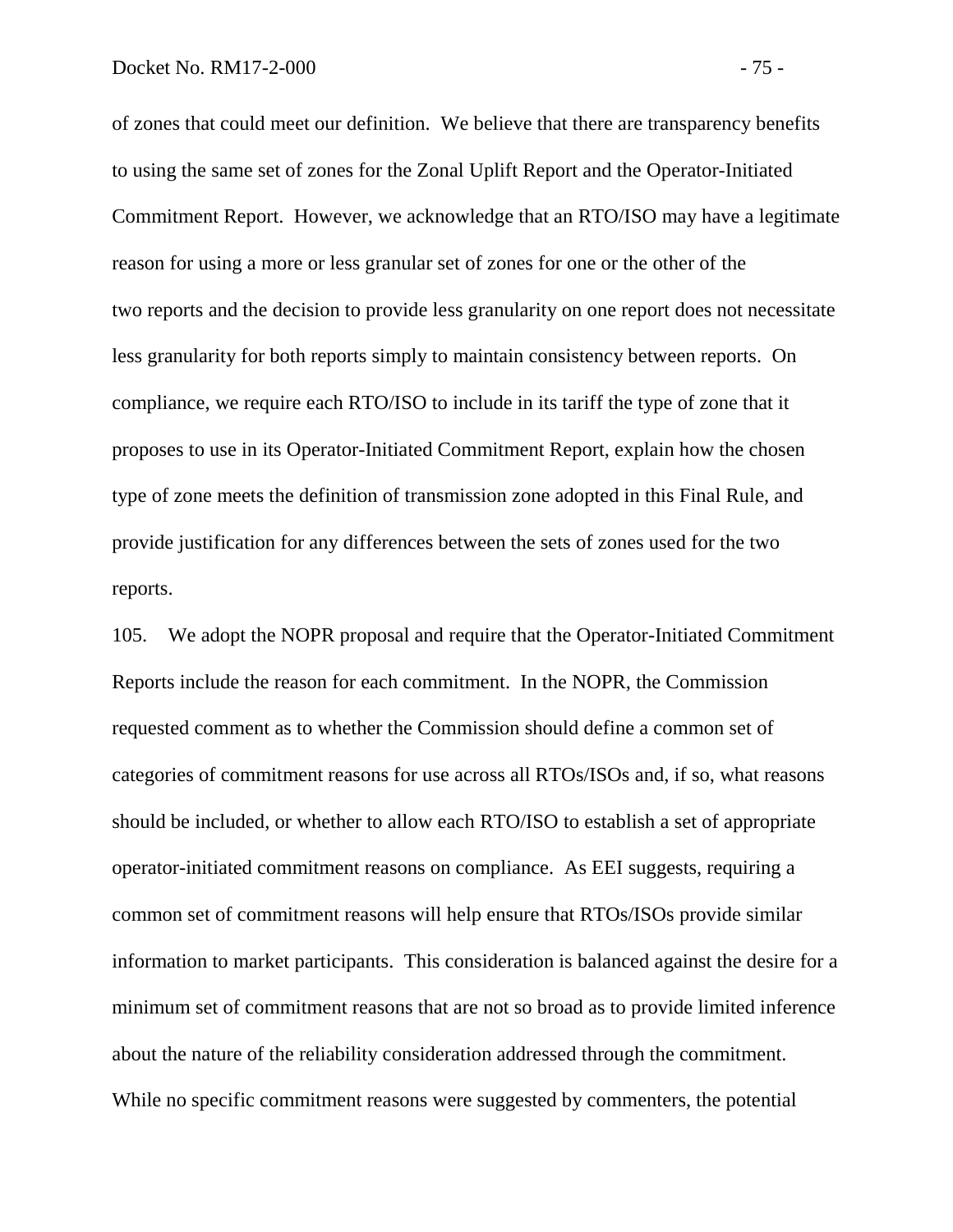commitment reasons listed in the NOPR**[216](#page-77-0)** appear to be consistent with the broad reasons for which RTOs/ISOs make operator-initiated commitments. Therefore, we require that RTOs/ISOs, include, at a minimum, the following three commitment reasons: systemwide capacity, constraint management, and voltage support. However, we acknowledge that RTOs/ISOs may use different terminology or have other reasons for making operator-initiated commitments that do not minimize total production costs. Therefore, if RTOs/ISOs would like to include additional or more detailed commitment reasons in their Operator-Initiated Commitment Reports, they may do so.

106. We clarify that we are not requiring that RTOs/ISOs identify resource names or specific constraints in the Operator-Initiated Commitment Report. We also clarify, in response to concerns from PJM and ISO-NE that each RTO/ISO is permitted to propose, upon compliance, modifications to the report to avoid disclosing information that could be used to harm system security.

107. In response to NYISO's and ISO-NE's comments that it may be necessary to create new rules or procedures to address market power or anti-competitive behavior that may arise as a result of this report we note that any such rules or procedures would be outside the scope of this proceeding. RTOs/ISOs may propose any further changes they deem appropriate in a separate filing pursuant to section 205 of the Federal Power Act.**[217](#page-77-1)**

<span id="page-77-0"></span>**<sup>216</sup>** *Id.* P 95 and n.109.

<span id="page-77-1"></span>**<sup>217</sup>** 16 U.S.C. § 824d.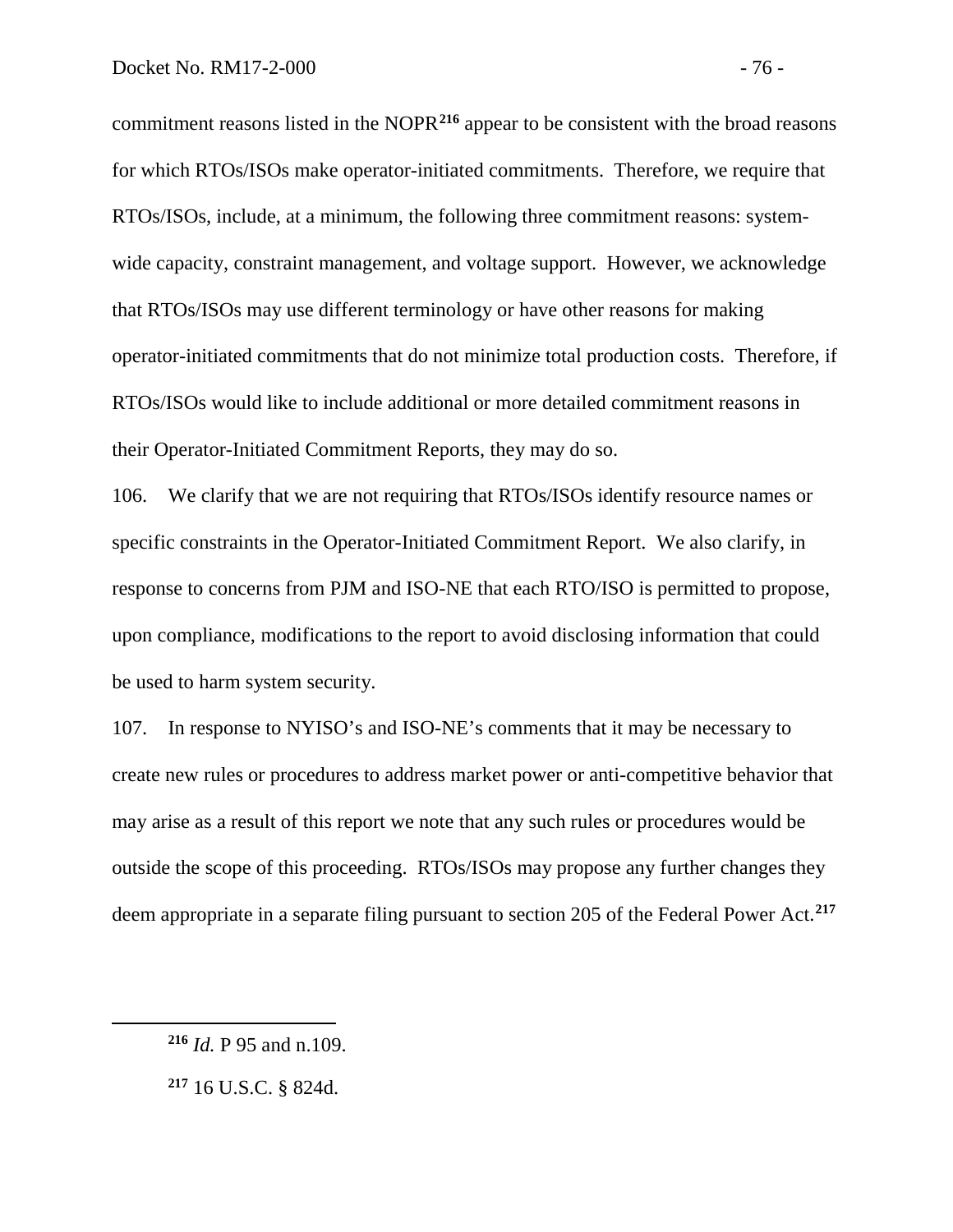<span id="page-78-0"></span> $\overline{a}$ 

108. We also confirm that RTOs/ISOs may choose to report more information about operator-initiated commitments or other operator actions. However, we find that requests by several commenters to require reporting of other types of commitments or other operator actions that may affect uplift are beyond the scope of this proceeding, as this requirement only addresses operator-initiated commitments.

## **D. Transmission Constraint Penalty Factors**

#### **1. NOPR Proposal**

109. In the NOPR, the Commission proposed to require each RTO/ISO to include, in its tariff: its transmission constraint penalty factor values; the circumstances, if any, under which the transmission constraint penalty factors can set LMPs; and the procedure, if any, for temporarily changing the transmission constraint penalty factor values. The Commission further proposed that any procedure for temporarily changing transmission constraint penalty factor values must provide for notice of the change to market participants. **[218](#page-78-0)**

110. The Commission reasoned that transparency into transmission constraint penalty factors and associated practices is important because the penalty factors and practices can affect prices. Without an understanding of the level of transmission constraint penalty factors or under what circumstances they can set LMPs or be temporarily changed,

**<sup>218</sup>** NOPR, FERC Stats. & Regs. ¶ 32,721 at Regulatory Text.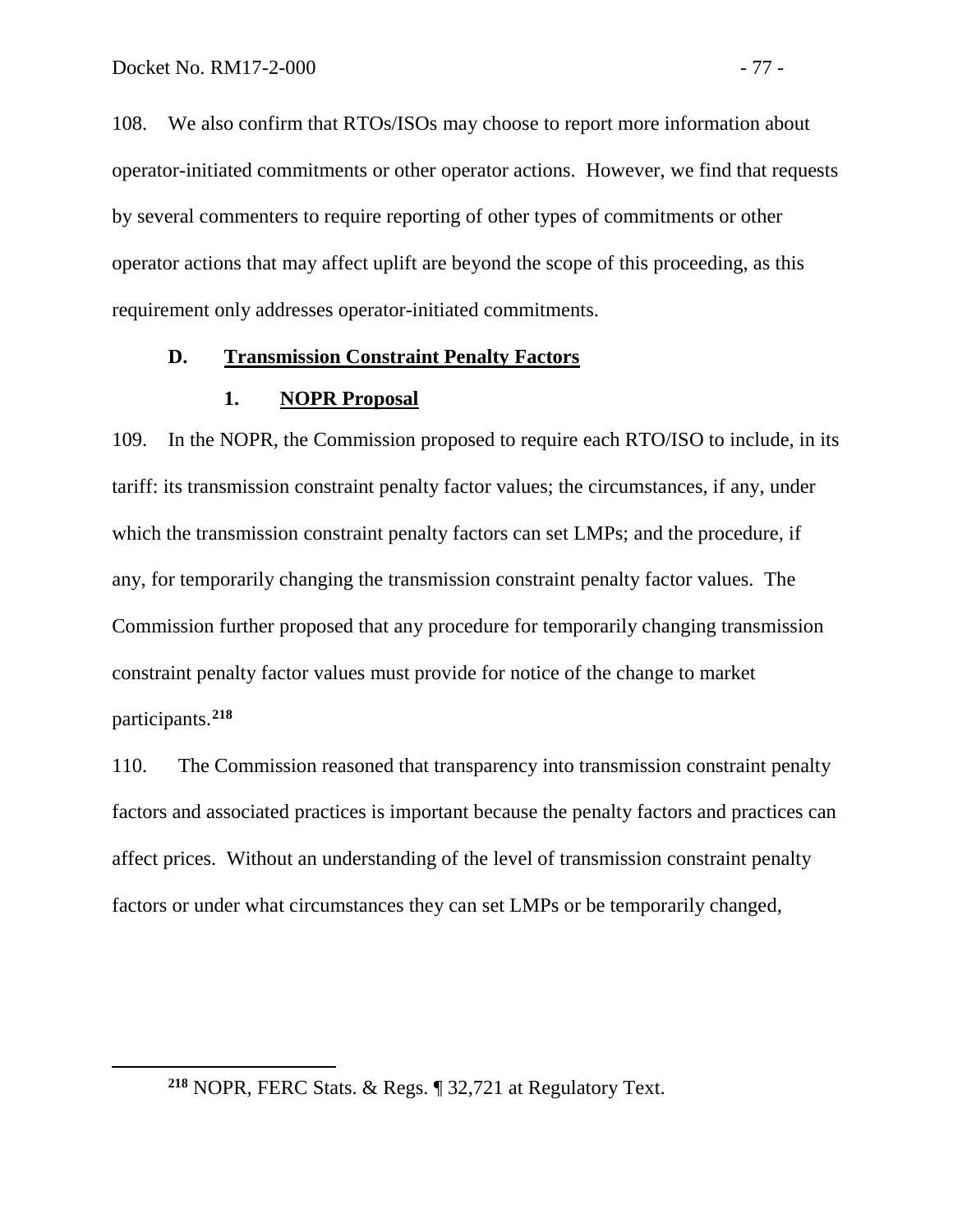market participants may not be able to hedge transactions appropriately or raise concerns into RTO/ISO practices through the stakeholder process.**[219](#page-79-0)**

## **2. Comments**

111. Many commenters support the proposed requirement that all RTOs/ISOs include provisions related to transmission constraint penalty factors in their tariffs.**[220](#page-79-1)** Potomac Economics explains that transmission constraint penalty factors represent the maximum re-dispatch cost that a RTO/ISO will incur to resolve congestion on a constraint, and are generally used to set the congestion components of LMPs when a constraint is violated. Because penalty factors can set prices and affect dispatch, Potomac Economics supports requiring RTOs/ISOs to file transmission constraint penalty factors, and any provisions to adjust them, in their tariffs to be reviewed and approved by the Commission.**[221](#page-79-2)** Competitive Suppliers state that transmission constraint penalty factors affect prices and uplift, so transparency around their use is important for market participants to understand their impact.**[222](#page-79-3)** MISO asserts that transparency around transmission constraint penalty

<span id="page-79-0"></span> $\overline{a}$ 

<span id="page-79-2"></span>**<sup>221</sup>** Potomac Economics Comments at 12-13.

<span id="page-79-3"></span>**<sup>222</sup>** Competitive Suppliers Comments at 10.

 $219$  *Id.* P 80.

<span id="page-79-1"></span>**<sup>220</sup>** APPA/NRECA Comments at 12-13; AWEA Comments at 10; Competitive Suppliers Comments at 10; Designated Marketers Comments at 6; Direct Energy Comments at 10; EEI Comments at 10; Financial Marketers Coalition Comments at 45; Golden Spread Comments at 5; MISO Comments at 19; NYISO Comments at 1; PJM Comments at 15; PJM Market Monitor Comments at 10; Potomac Economics Comments at 12-13; R Street Institute Comments at 6; TAPS Comments at 10; XO Energy Replacement Comments at 37, 39.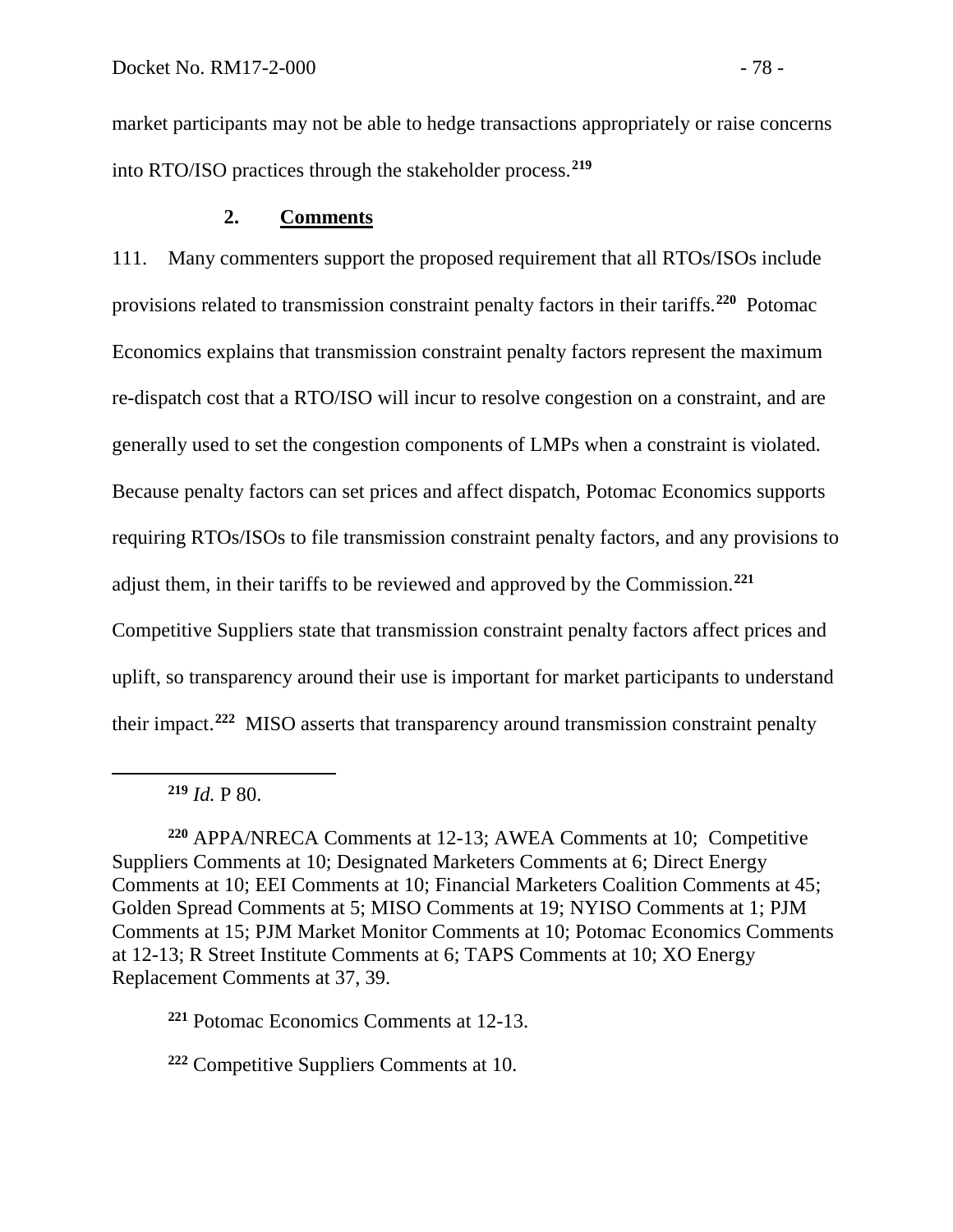factors can increase confidence that market outcomes are rational and encourage dialogue to improve market efficiency, while Financial Marketers Coalition asserts that a lack of transparency around these practices can lead to confusion and uncertainty in understanding and forecasting prices.**[223](#page-80-0)** No commenters express opposition to the requirements proposed in the NOPR.

112. Several RTOs/ISOs state that they currently comply, plan to comply, or could comply with the proposed requirements. MISO and MISO Transmission Owners assert that MISO's tariff is consistent with the proposal.**[224](#page-80-1)** MISO also notes that it posts shadow prices, transmission constraint penalty factors, and reasons for temporary overrides of transmission constraint penalty factors in reports on its website.**[225](#page-80-2)** CAISO states that its tariff already contains the penalty factors and their impacts on market outcomes for each of its markets and market calculations.**[226](#page-80-3)** NYISO intends to file tariff revisions with the Commission independent of the NOPR, which will align with the proposed requirements of the NOPR.**[227](#page-80-4)** PJM supports including certain provisions

**<sup>225</sup>** MISO Comments at 19.

<span id="page-80-0"></span> $\overline{a}$ 

**<sup>226</sup>** CAISO Comments at 11-12.

<span id="page-80-4"></span><span id="page-80-3"></span>**<sup>227</sup>** NYISO Comments at 12. Since its comments, NYISO has subsequently filed transmission constraint pricing tariff revisions with the Commission. *N.Y. Indep. Sys. Operator, Inc.,* Docket No. ER17-1453-000 (June 14, 2017) (delegated letter order).

**<sup>223</sup>** Financial Marketers Coalition Comments at 45; MISO Comments at 18.

<span id="page-80-2"></span><span id="page-80-1"></span>**<sup>224</sup>** MISO Comments at 18-19 (citing Schedule 28A of its Tariff); MISO Transmission Owners Comments at 5 n.17.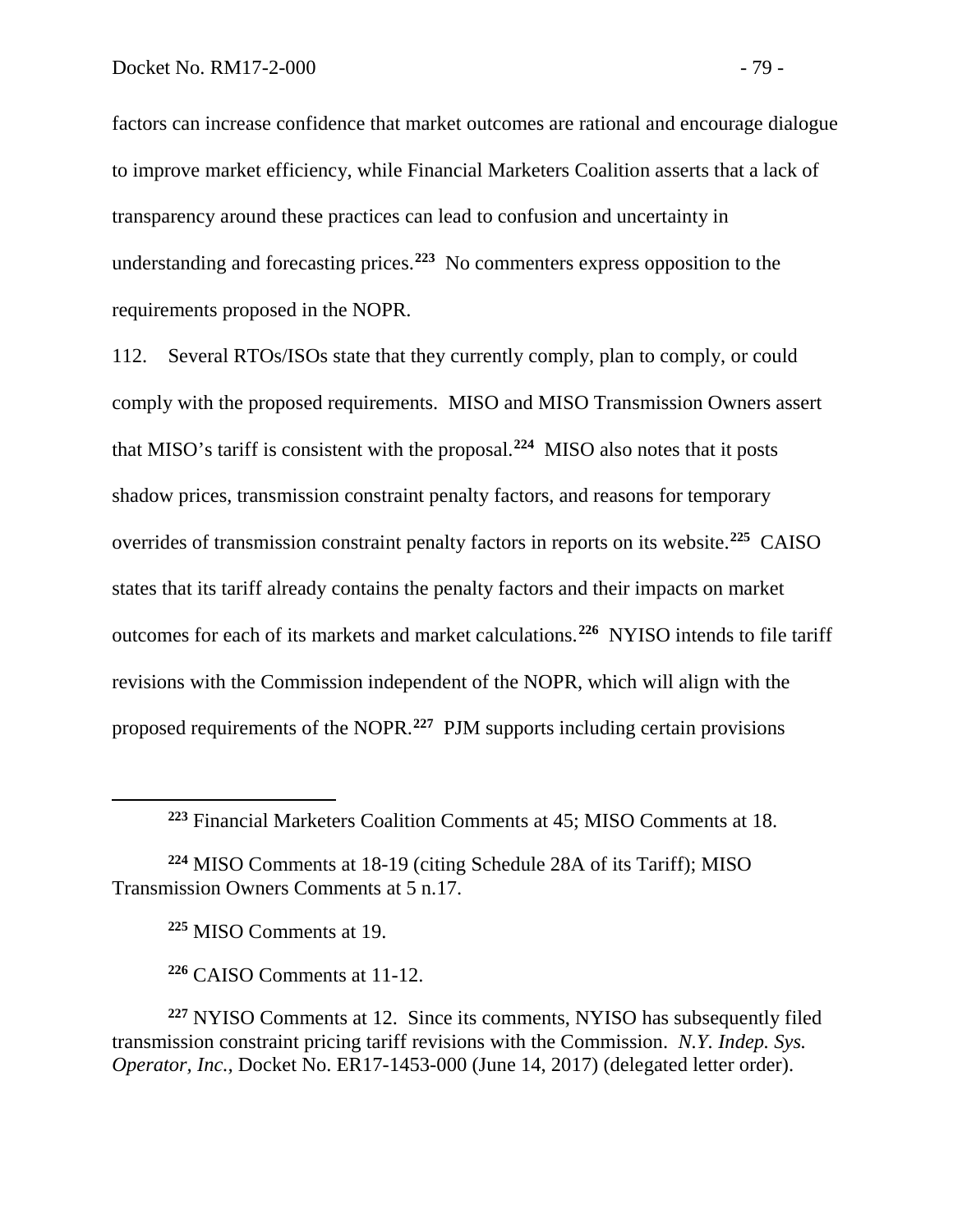related to transmission constraint penalty factors in its tariff.**[228](#page-81-0)** The PJM Market Monitor explains that it has recommended that PJM include transmission constraint penalty factor values in its tariff, and explicitly state its policy on the use of these penalty factors in setting LMP, the appropriate triggers of these penalty factors, and when they should be used to set the shadow prices of transmission constraints.**[229](#page-81-1)** ISO-NE allows that it could specify more information on transmission constraint penalty factors in its tariff.**[230](#page-81-2)** 113. Several commenters explicitly support the proposal requiring RTOs/ISOs to explain in their tariffs when transmission constraint penalty factors can set LMPs, if ever. **[231](#page-81-3)** Potomac Economics, XO Energy, and R Street Institute explain that when a constraint is violated, some RTOs/ISOs relax the constraint to reduce the shadow price to

less than the penalty factor, which reduces congestion components of LMPs.**[232](#page-81-4)** Potomac

Economics explains that if, for example, an RTO/ISO has a penalty factor of \$1,000 and

**<sup>228</sup>** PJM Comments at 15.

<span id="page-81-0"></span> $\overline{a}$ 

<span id="page-81-1"></span>**<sup>229</sup>** PJM Market Monitor Comments at 10 (citing PJM, *2015 Annual State of the Market Report*, *v. 2, Section 3: Energy Market* (March 2016), http://www.monitoringanalytics.com/reports/PJM\_State\_of\_the\_Market/2015/2015-sompjm-volume2-sec3.pdf).

**<sup>230</sup>** ISO-NE Comments at 44-45.

<span id="page-81-3"></span><span id="page-81-2"></span>**<sup>231</sup>** Competitive Suppliers Comments at 10; EEI Comments at 10; Financial Marketers Coalition Comments at 45; Golden Spread Comments at 5; PJM Market Monitor Comments at 10; Potomac Economics Comments at 16; R Street Institute Comments at 6; XO Energy Replacement Comments at 37.

<span id="page-81-4"></span>**<sup>232</sup>** Potomac Economics Comments at 14-15; R Street Institute Comments at 6; XO Energy Comments at 37-39.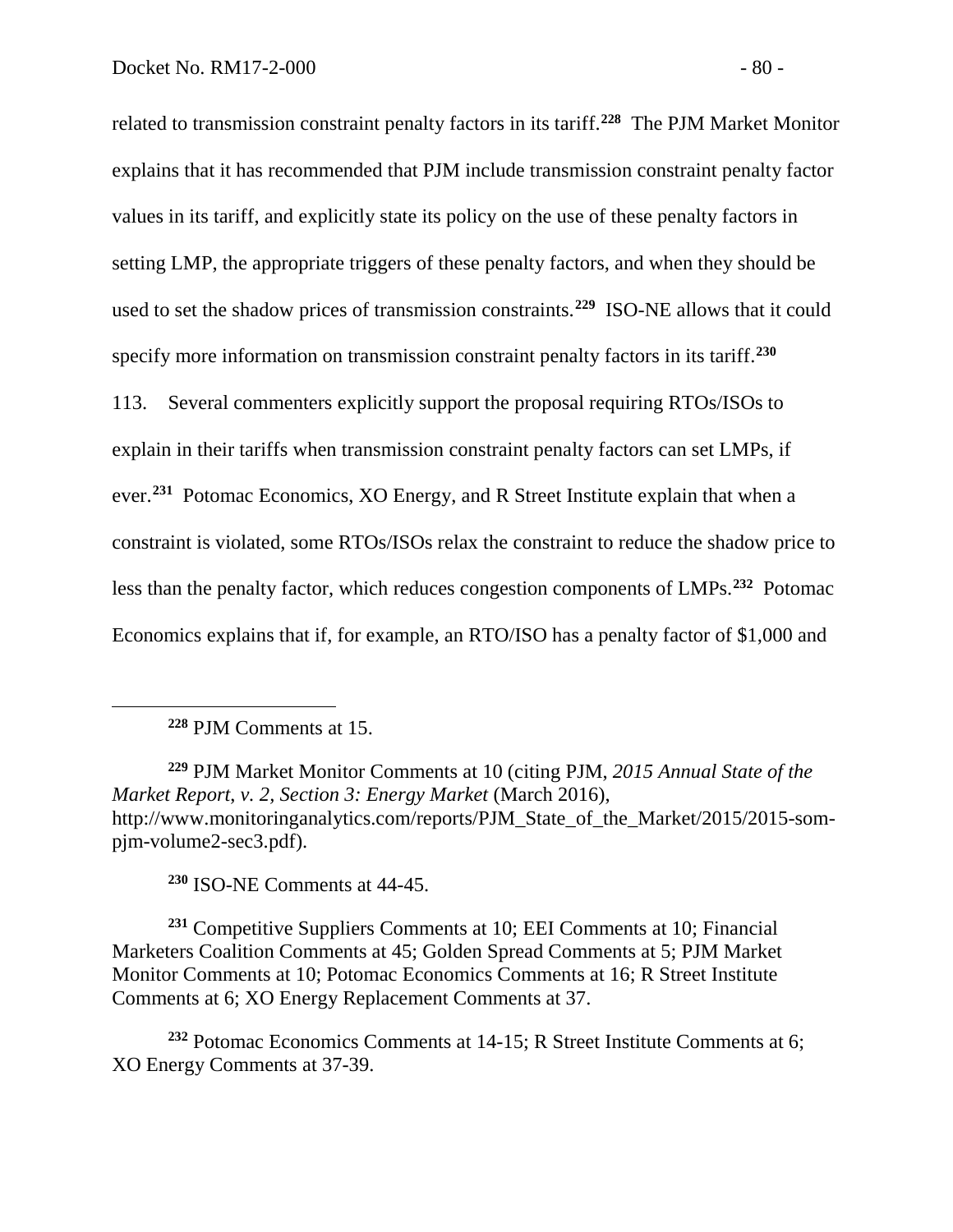the unit that is re-dispatched to manage the constraint has a marginal cost of \$999, the congestion will be determined by the \$999 shadow price. However, if the RTO/ISO relaxes the constraint, thereby diminishing reliability, the "relaxed" shadow price that determines the congestion cost may be well below the penalty factor.**[233](#page-82-0)**

114. R Street Institute argues that relaxing transmission constraints to prevent penalty factors from setting prices distorts congestion price formation, which undermines efficient commitment and dispatch in the short term and distorts market investments and retirements in the long term.**[234](#page-82-1)** XO Energy asserts that penalty prices are in place to improve price formation when all economic actions are exhausted, and that constraint relaxation masks the underlying violation.**[235](#page-82-2)** XO Energy further argues that RTOs/ISOs that do not allow penalty factors to set price should explain and justify the conditions for relaxing a constraint.**[236](#page-82-3)** Financial Marketers Coalition states that arbitrary standards on when transmission constraint penalty factors can set LMPs can afford considerable discretion to dispatchers and can lead to confusion among market participants.**[237](#page-82-4)**

- **<sup>234</sup>** R Street Institute Comments at 6.
- **<sup>235</sup>** XO Energy Comments at 38.

<span id="page-82-3"></span>**<sup>236</sup>** *Id.* at 37.

<span id="page-82-2"></span><span id="page-82-1"></span><span id="page-82-0"></span> $\overline{a}$ 

<span id="page-82-4"></span>**<sup>237</sup>** Financial Marketers Coalition Comments at 45.

**<sup>233</sup>** Potomac Economics Comments at 14-15.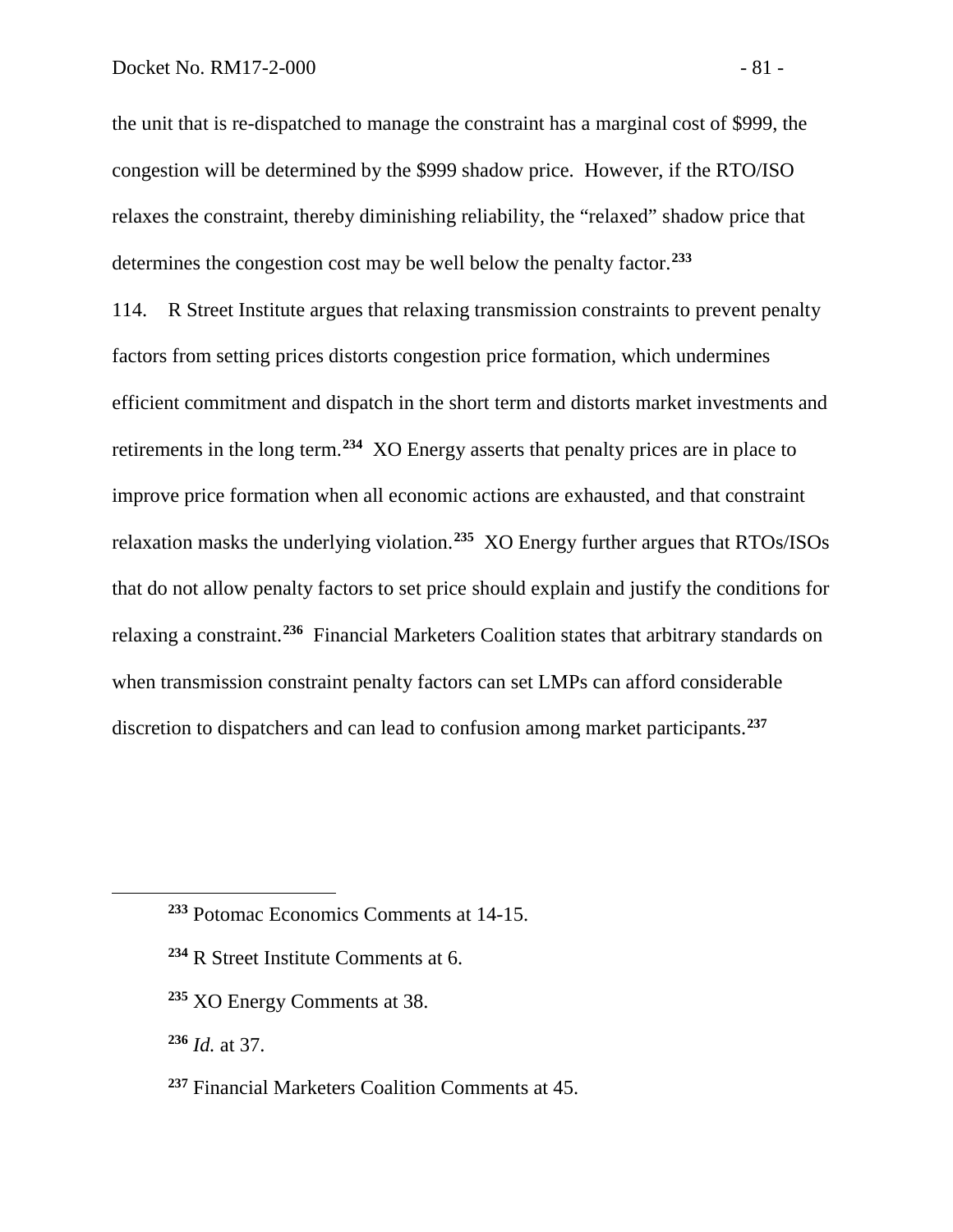115. Potomac Economics suggests that the Commission not only require RTOs/ISOs to explain how penalty factors contribute to setting LMP, but require that penalty factors set shadow prices for violated constraints.**[238](#page-83-0)** The PJM Market Monitor agrees that penalty factors should affect LMPs in the same manner that generator offer prices affect LMPs, so if the flow on a transmission constraint exceeds the line limit, the shadow price of the constraint should equal the transmission constraint penalty factor.**[239](#page-83-1)**

116. Multiple commenters explicitly support the proposed requirement that RTOs/ISOs include in their tariffs any procedures for changing penalty factors and provide notice of any such changes to market participants.**[240](#page-83-2)** Potomac Economics states that it has observed RTOs/ISOs increasing or decreasing the transmission constraint penalty factors in real-time operations for a variety of reasons.**[241](#page-83-3)** Potomac Economics states that RTOs/ISOs generally increase a penalty factor when a violation raises more serious reliability concerns than normal and decrease a factor in real-time to reduce the real-time congestion pricing for a violated constraint. Potomac Economics states that whether increasing or decreasing the factors, these actions can profoundly affect LMPs, unit

<span id="page-83-0"></span> $\overline{a}$ 

**<sup>241</sup>** Potomac Economics Comments at 12 -13.

**<sup>238</sup>** Potomac Economics Comments at 16.

**<sup>239</sup>** PJM Market Monitor Comments at 11.

<span id="page-83-3"></span><span id="page-83-2"></span><span id="page-83-1"></span>**<sup>240</sup>** EEI Comments at 10; Golden Spread Comments at 5; PJM Market Monitor Comments at 10; R Street Institute Comments at 5; XO Energy Replacement Comments at 39.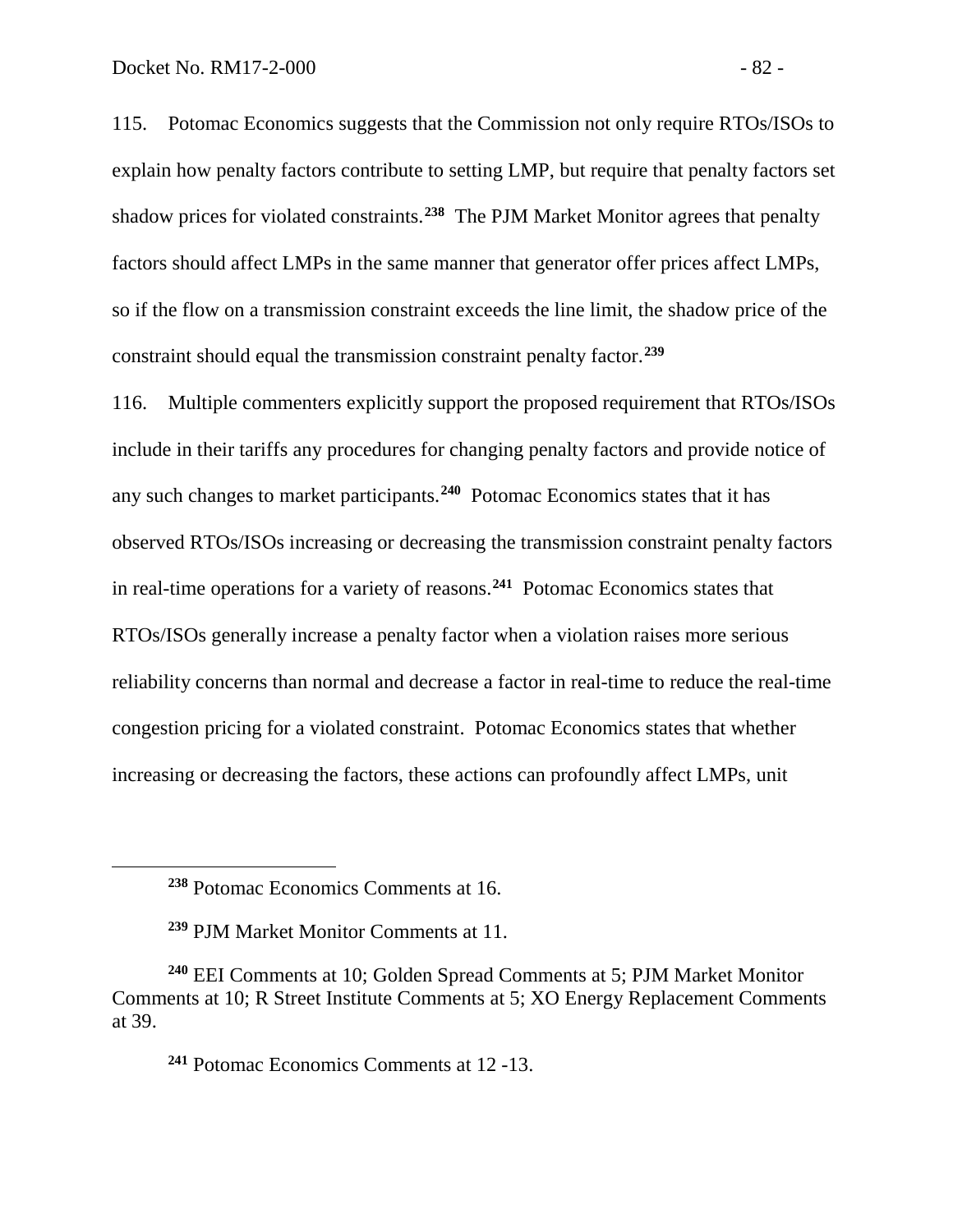commitments, dispatch levels, and reliability, and therefore RTOs/ISOs should file any provisions to adjust them.**[242](#page-84-0)**

117. XO Energy states that MISO currently posts any overridden transmission constraint demand curves through its real-time market and provides reasons for such overrides in its next-day market reports.**[243](#page-84-1)** In contrast, XO Energy notes that PJM does not provide any indication or rationale for changing transmission constraint penalty factors, but generally performs a price correction the following day that is only evident through increased or decreased shadow prices.**[244](#page-84-2)** ISO-NE and TAPS state that tariff provisions on transmission constraint penalty factors should be flexible enough to permit system operators to modify these factors in real-time to maintain reliability of the system and otherwise temporarily change these values to account for changes in system conditions.**[245](#page-84-3)** CAISO states that while it currently cannot temporarily change penalty prices, it does not object to obtaining such flexibility in its tariff or to describing in its tariff the relevant conditions for utilizing such flexibility.**[246](#page-84-4)**

<span id="page-84-2"></span><span id="page-84-1"></span><span id="page-84-0"></span> $\overline{a}$ 

**<sup>243</sup>** XO Energy Replacement Comments at 39-40.

**<sup>244</sup>** *Id.* at 40.

- <span id="page-84-3"></span>**<sup>245</sup>** ISO-NE Comments at 44-45; TAPS Comments at 10.
- <span id="page-84-4"></span>**<sup>246</sup>** CAISO Comments at 11-12.

**<sup>242</sup>** *Id.* at 13 -14.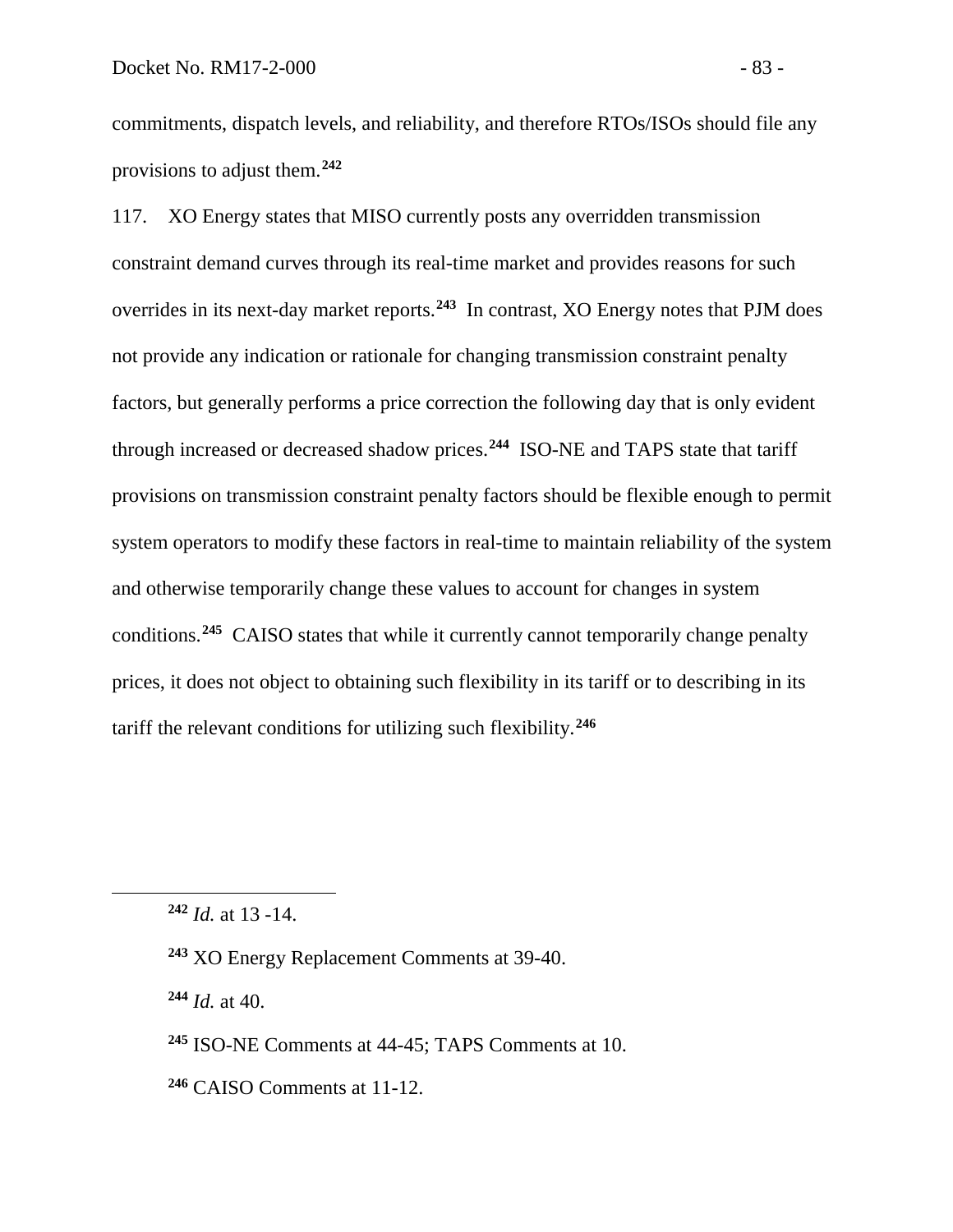118. Potomac Economics makes two recommendations to strengthen the requirement to file transmission constraint penalty factors. Potomac Economics states that the Commission should require or encourage RTOs/ISOs to file multi-point demand curves, as in MISO and NYISO, rather than single penalty values because demand curves demonstrate that the size of the violation matters from a reliability perspective. XO Energy also supports the implementation of the demand curve approach used in MISO.**[247](#page-85-0)**

119. Potomac Economics also suggests that the Commission clarify that penalty values should correspond to the reliability concerns that arise when constraints are violated. Potomac Economics states that, while estimating the reliability value of a transmission constraint can be challenging, reasonable values can be set that reflect the relative reliability concern associated with violating different constraints. **[248](#page-85-1)**

120. XO Energy states that RTO/ISO actions to affect the percentages of thermal limits used for controlling constraints also can mask violations of thermal limits and affect how high shadow prices can bind. XO Energy therefore suggests enhancing the transparency of operator actions surrounding Limit Controls.**[249](#page-85-2)**

<span id="page-85-0"></span> $\overline{a}$ 

<span id="page-85-2"></span><span id="page-85-1"></span>**<sup>249</sup>** XO Energy Replacement Comments at 36, 39 (citing PJM, *Transmission Constraint Control Logic in Market Clearing Engines* (March 2017), http://www.pjm.com/~/media/committees-groups/committees/mic/20170308/20170308 informational-only-transmission-constraint-control-logic-in-mces.ashx).

**<sup>247</sup>** XO Energy Replacement Comments at 43.

**<sup>248</sup>** Potomac Economics Comments at 14.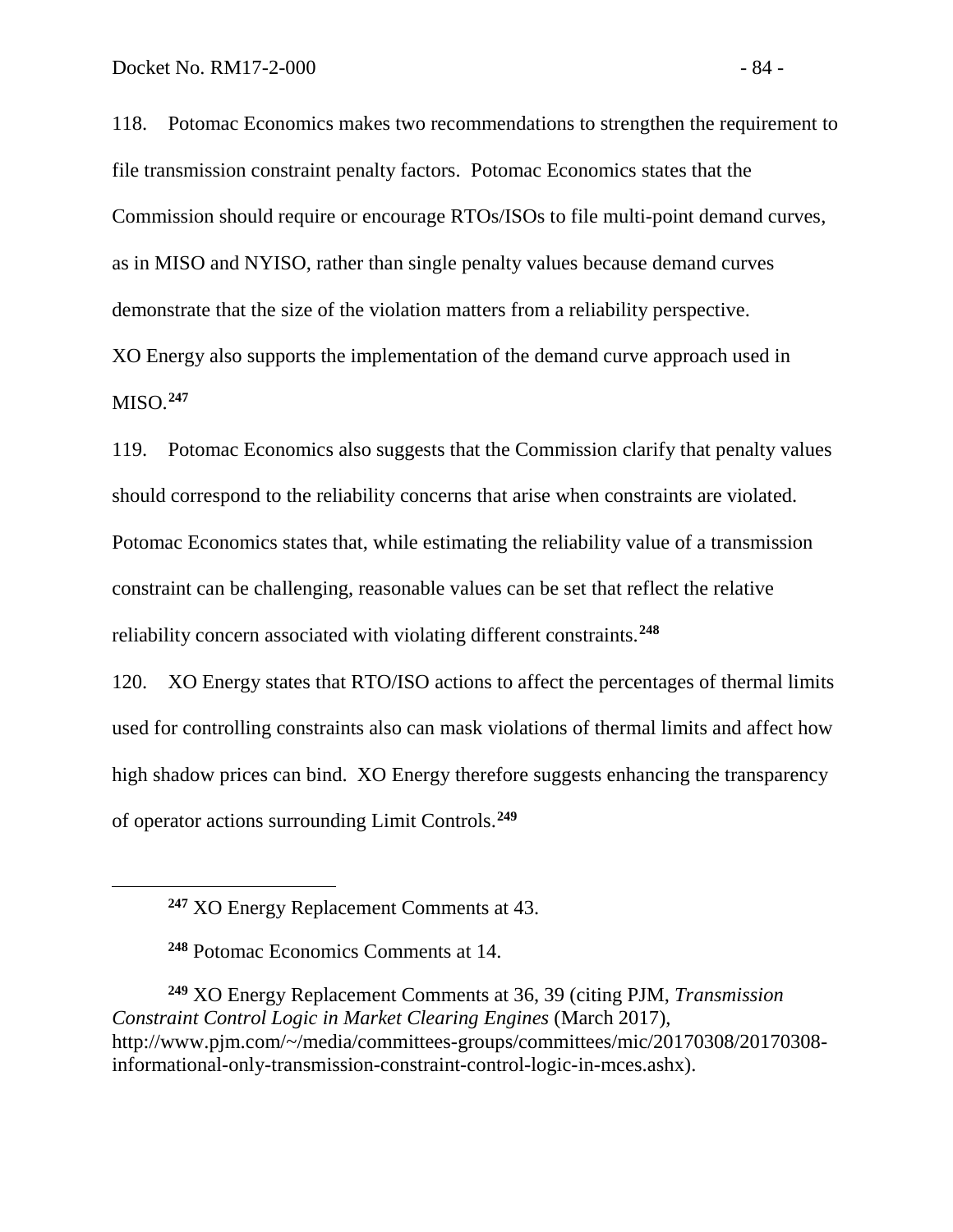$\overline{a}$ 

#### **3. Determination**

121. We adopt the NOPR proposal and require that each RTO/ISO include in its tariff on an on-going basis: (1) the transmission constraint penalty factor values used in its market software;<sup>[250](#page-86-0)</sup> (2) the circumstances, if any, under which the transmission constraint penalty factors can set LMPs; **[251](#page-86-1)** and (3) the procedures, if any, for temporarily changing transmission constraint penalty factor values. We also require that any procedures for temporarily changing transmission constraint penalty factor values must provide for notice of the change to market participants as soon as practicable. **[252](#page-86-2)** We find that transmission constraint penalty factors have the potential to materially affect energy and ancillary services prices so they should be included in the tariff. Further, greater transparency into transmission constraint penalty factors will allow market participants to understand how an RTO's/ISO's actions and practices affect clearing prices. We agree with commenters that, without transparency into transmission constraint penalty factors, market participants cannot understand the impact of these factors on LMPs or effectively

<span id="page-86-0"></span>**<sup>250</sup>** As proposed in the NOPR, if the RTO/ISO includes different transmission constraint penalty factors for different purposes (e.g., unit commitment and economic dispatch, day-ahead versus real-time), we require that all sets of transmission constraint penalty factors be included in the tariff. *See* NOPR, FERC Stats. & Regs. ¶ 32,721 at P 97.

<span id="page-86-1"></span>**<sup>251</sup>** As proposed in the NOPR, RTOs/ISOs should provide explanations in their tariffs if they have different processes for allowing transmission constraint penalty factors to set LMPs in different circumstances, as well as any specific restrictions or conditions under which transmission constraint penalty factors are allowed to set LMPs. NOPR, FERC Stats. & Regs. ¶ 32,721 at P 98.

<span id="page-86-2"></span>**<sup>252</sup>** NOPR, FERC Stats. & Regs. ¶ 32,721 at PP 96-99.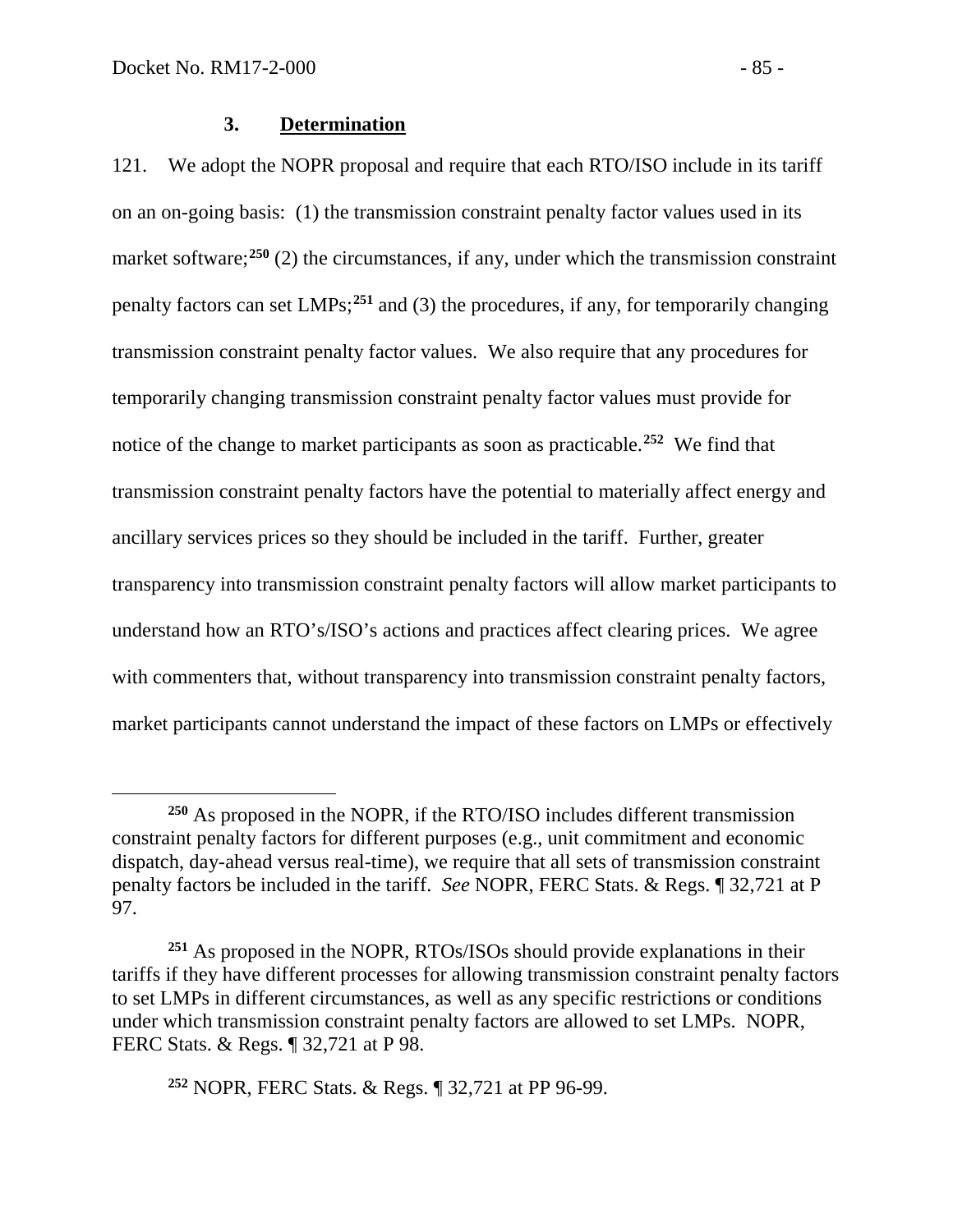engage in dialogue or transactions to improve market efficiencies. Accordingly, we adopt the proposal in the NOPR. On compliance, each RTO/ISO is required to include its current transmission constraint penalty factors and associated current practices in its tariff. The three Transmission Constraint Penalty Factor Requirements also apply to any subsequent changes to an RTO's/ISO's penalty factor values and practices.

122. We clarify that we are not requiring RTOs/ISOs to have procedures to temporarily change their transmission constraint penalty factor values. Rather, if an RTO/ISO currently has the flexibility to temporarily override transmission constraint penalty factor values, for example, to account for reliability concerns, the circumstances under which the factors may be changed and any procedures for doing so must be included in the RTO's/ISO's tariff. We appreciate requests that the Commission require RTOs/ISOs to adopt specific practices in developing transmission constraint penalty factors and specifications for how transmission constraint penalty factors can set LMPs. However, we find that such requests go beyond the scope of this rule, which is focused on transparency into current RTO/ISO practices related to transmission constraint penalty factors. Accordingly, we will not address those requests here. Further, RTOs/ISOs may propose any changes they deem appropriate to their current practices related to transmission constraint penalty factors in a separate filing pursuant to section 205 of the Federal Power Act.**[253](#page-87-0)**

<span id="page-87-0"></span>**<sup>253</sup>** 16 U.S.C. § 824d.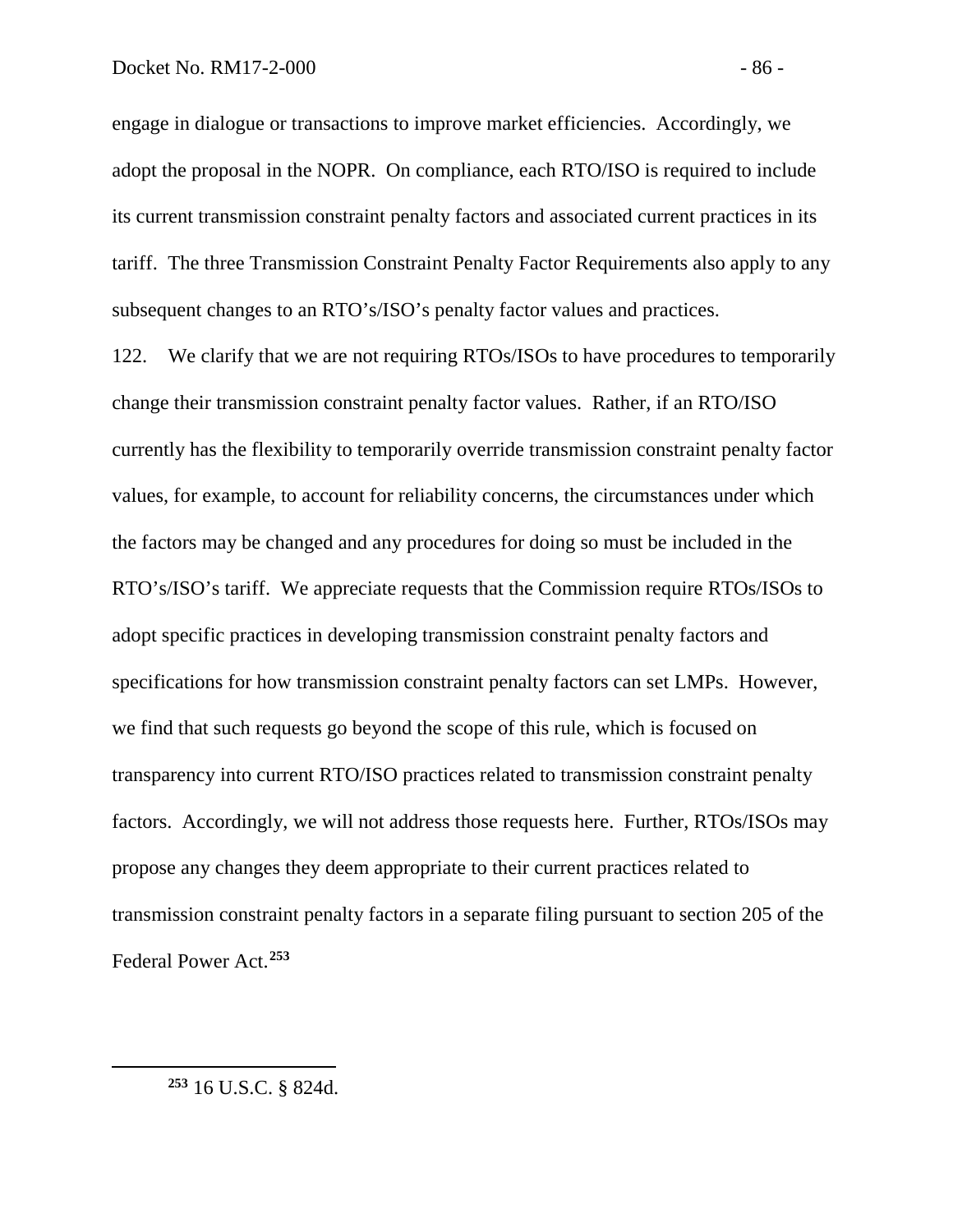### **E. Other Comments Requested**

#### **1. Reporting of Transmission Outages**

123. In the NOPR, the Commission requested comment on whether additional reporting of transmission outages should be required, noting that transmission outages are an important facet of price formation because they can affect RTO/ISO commitment and dispatch decisions and resulting market clearing prices. **[254](#page-88-0)**

### **a. Comments**

124. Most RTOs/ISOs state that they already provide information on transmission outages. MISO states that it posts all transmission outages on OASIS on an hourly basis.**[255](#page-88-1)** ISO-NE states that it currently posts both long- and short-term reports on transmission outages, updated on a daily and 15-minute basis, respectively.**[256](#page-88-2)** NYISO states that it posts information regarding scheduled and actual outages of 100 kV and higher transmission facilities on its website in machine-readable format. **[257](#page-88-3)** PJM states that it posts outages on its website.**[258](#page-88-4)**

125. Several commenters support additional transparency into transmission outages.**[259](#page-88-5)**

**<sup>254</sup>** NOPR, FERC Stats. & Regs. ¶ 32,721 at P 98.

**<sup>255</sup>** MISO Comments at 19.

<span id="page-88-2"></span><span id="page-88-1"></span><span id="page-88-0"></span> $\overline{a}$ 

**<sup>256</sup>** ISO-NE Comments at 45.

**<sup>257</sup>** NYISO Comments at 12.

**<sup>258</sup>** PJM Comments at 15.

<span id="page-88-5"></span><span id="page-88-4"></span><span id="page-88-3"></span>**<sup>259</sup>** AWEA Comments at 10; Direct Energy Comments at 10; Diversified Trading/eXion Energy Comments at 5-7; EDF Comments at 1-5; PJM Market Monitor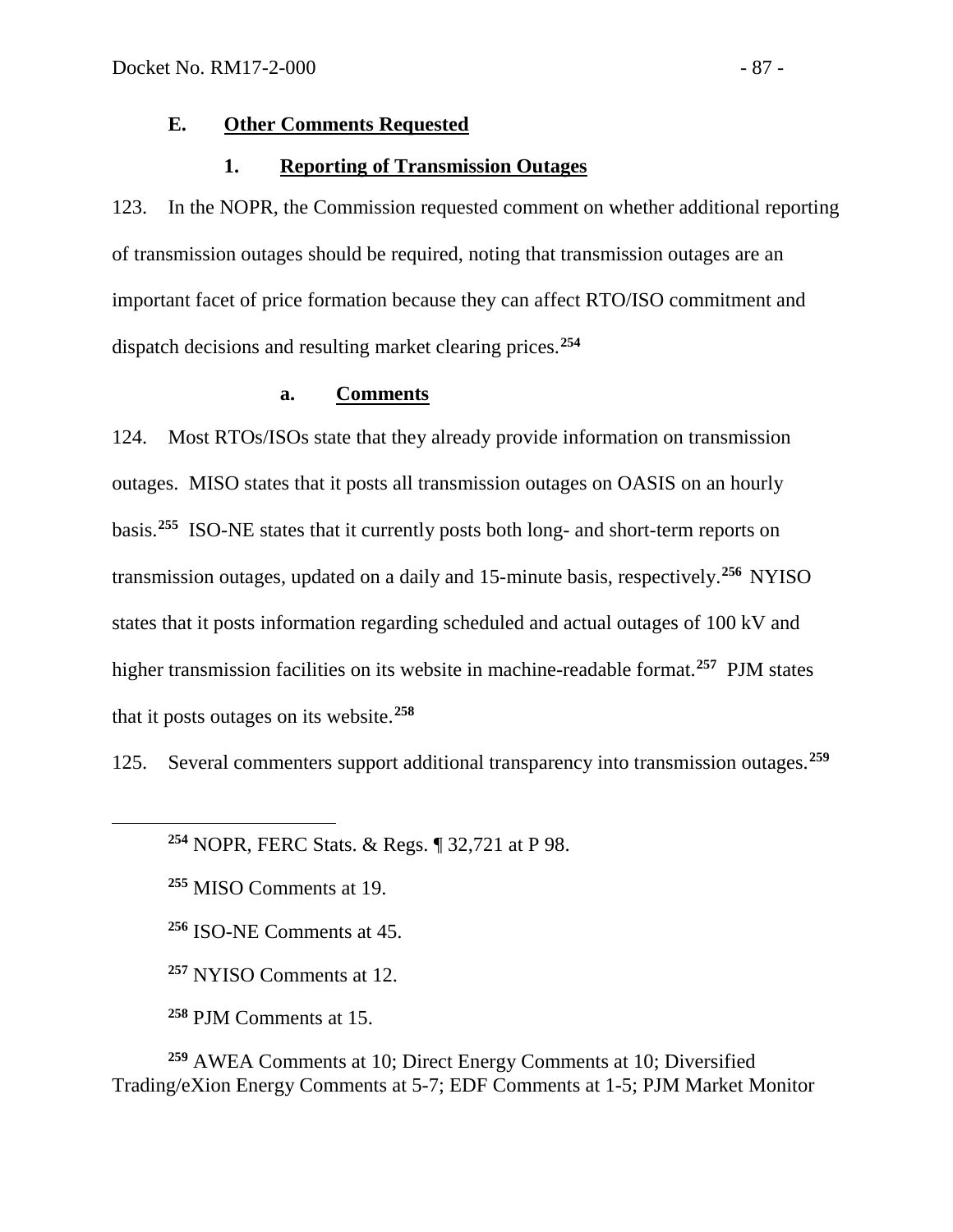The PJM Market Monitor asserts that more consistent and timely outage reporting is important to transparency. **[260](#page-89-0)** Potomac Economics and AWEA argue that additional reporting of transmission outages would improve market efficiency and reduce uncertainty for participants.**[261](#page-89-1)**

126. XO Energy contends that all RTOs/ISOs should be required to post all known transmission outages in real-time at the same frequency as real-time dispatch, using EMS model detail. XO Energy also contends that planned and emergency outages known and included in the day-ahead market solution should be included as an additional report posted with each RTO/ISO day-ahead market solution.**[262](#page-89-2)**

127. Diversified Trading/eXion Energy and XO Energy contend that RTOs/ISOs should be required to post all outages that are modified or cancelled after the close of the day-ahead market, as well as the impact of cancelled outages on prices and uplift. Diversified Trading/eXion Energy further contend that this posting should also include

 $\overline{a}$ 

<span id="page-89-2"></span>**<sup>262</sup>** XO Energy Replacement Comments at 43-44.

<span id="page-89-1"></span><span id="page-89-0"></span>Comments at 11; Potomac Economics Comments at 11-12; XO Energy Replacement Comments at 43-45.

**<sup>260</sup>** PJM Market Monitor Comments at 11.

**<sup>261</sup>** AWEA Comments at 10; Potomac Economics Comments at 11-12.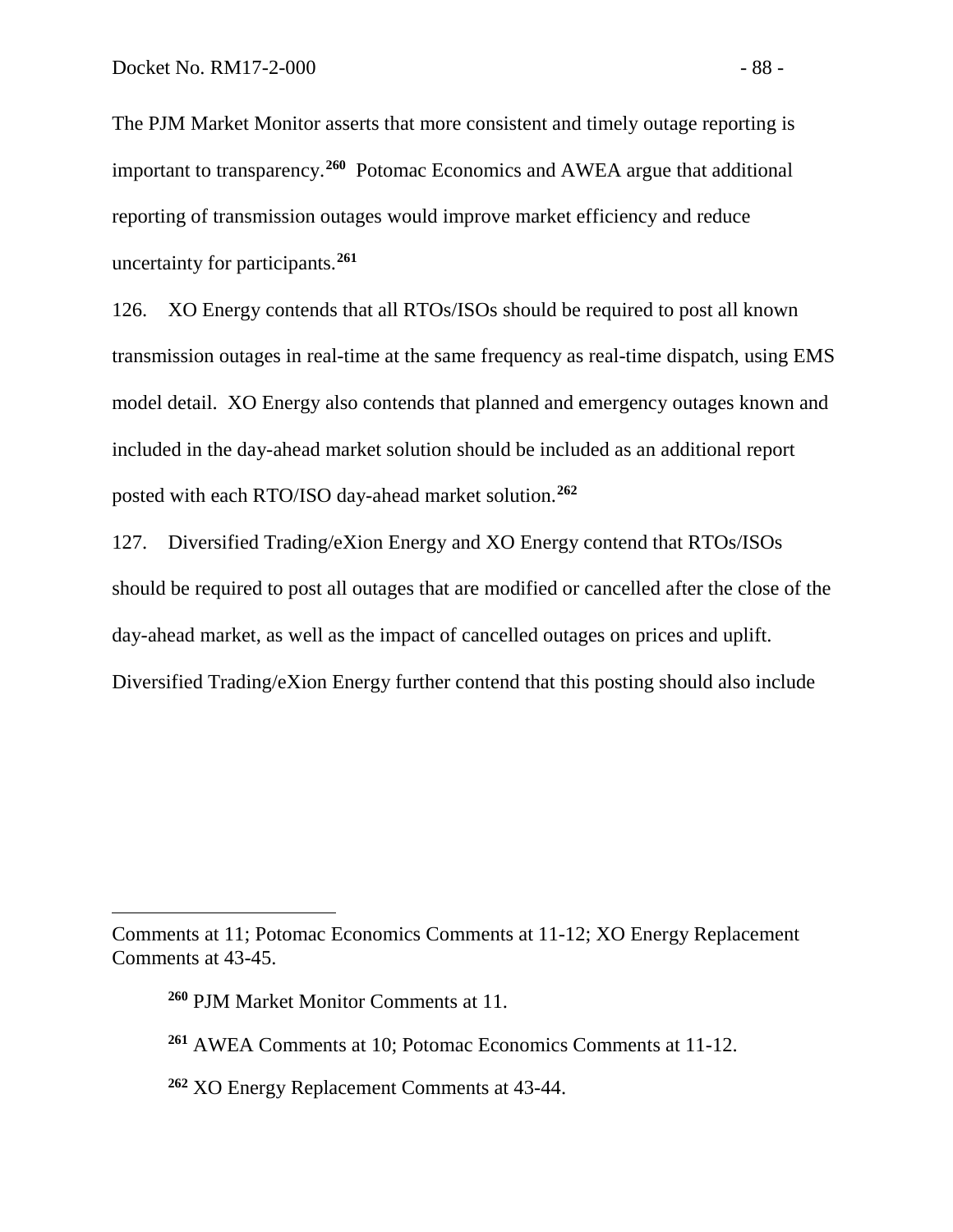the reason for the cancellation or modification, the transmission owner, and the frequency with which the transmission owner has cancelled or modified outages after the cut-off.<sup>[263](#page-90-0)</sup> 128. EDF asserts that there is a need for RTOs/ISOs to incorporate economic assessments into their transmission outage scheduling practices and moves that the Commission establish a technical conference to address the impact of transmission outages on RTO/ISO commitment and dispatch decisions and resulting market clearing prices.**[264](#page-90-1)** EDF contends that RTOs/ISOs typically only assess the reliability impact of outages and do not consider economic impacts. EDF contends that an economic assessment of transmission outages should be possible, at relatively low cost, most of the time, with no reliability impact, given sufficient advanced planning.**[265](#page-90-2)**

129. On the other hand, MISO and PJM contend that additional reporting requirements are unnecessary,**[266](#page-90-3)** while MISO Transmission Owners contend that any further reporting requirements may be duplicative.**[267](#page-90-4)** Several commenters also bring up confidentiality concerns. PJM argues that posting additional information may risk releasing confidential market participant information because the status of a unit or station would be identified

**<sup>265</sup>** *Id.* at 5.

 $\overline{a}$ 

<span id="page-90-3"></span>**<sup>266</sup>** MISO Comments at 19; PJM Comments at 12.

<span id="page-90-4"></span>**<sup>267</sup>** MISO Transmission Owners Comments at 15.

<span id="page-90-2"></span><span id="page-90-1"></span><span id="page-90-0"></span>**<sup>263</sup>** Diversified Trading/eXion Energy Comments at 5-7; XO Energy Replacement Comments at 44-45.

**<sup>264</sup>** EDF Comments at 1.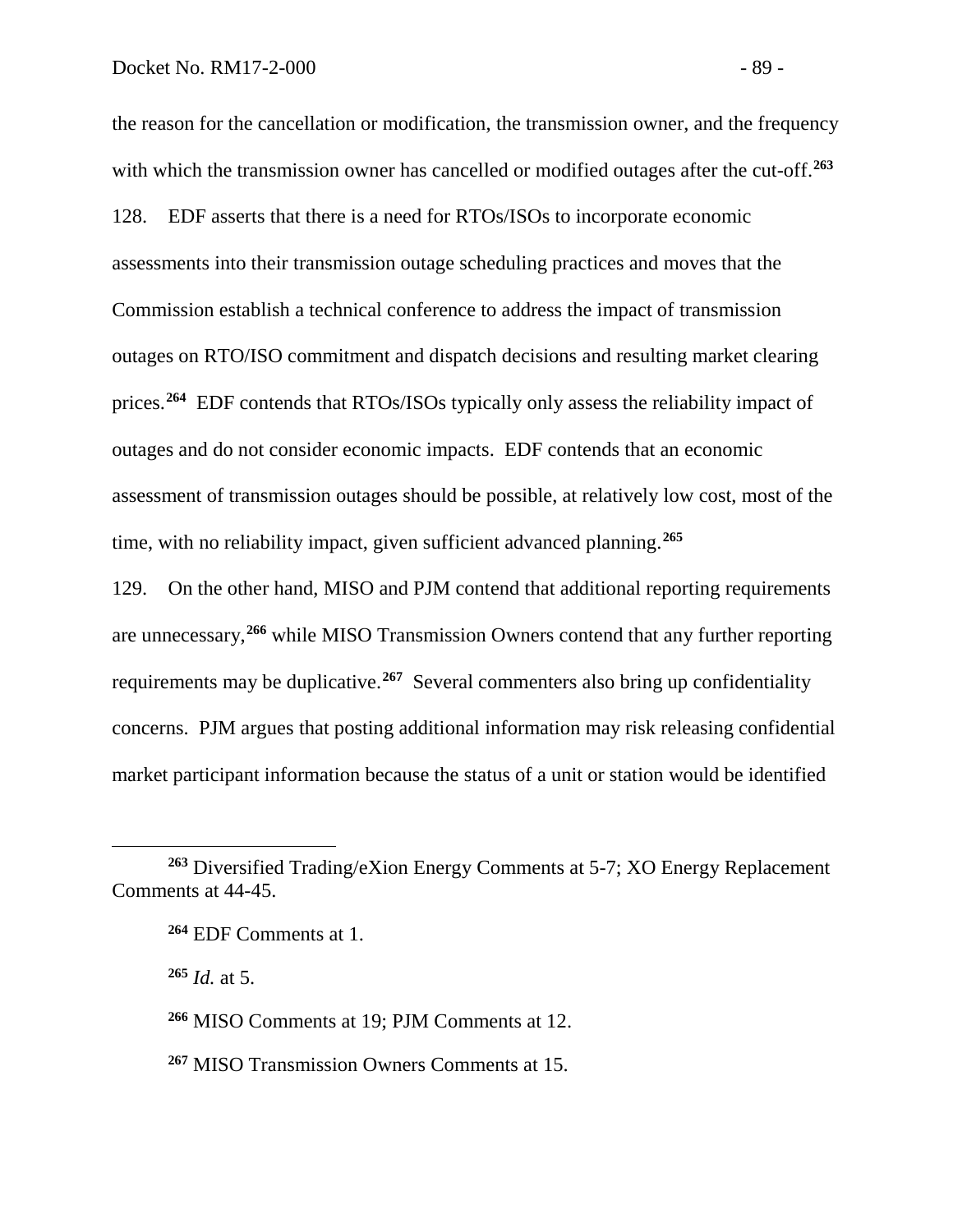via this posting.**[268](#page-91-0)** MISO Transmission Owners similarly state that outage information may contain CEII or other confidential information that should not be identified publicly.**[269](#page-91-1)** MISO Transmission Owners contend that transmission outages are not fully explored in the NOPR and may be better left to a future rulemaking.**[270](#page-91-2)** Finally, ISO-NE notes that outages that only impact specific generation or other supply resources are considered market sensitive and excluded from reports. However, ISO-NE states that stakeholders have discussed whether to expand current reporting practices to include the market sensitive outages in reports.**[271](#page-91-3)**

#### **b. Determination**

130. We appreciate the input from multiple commenters on the reporting of transmission outages. In the NOPR, the Commission sought comment on this topic but did not make a specific proposal. Accordingly, based on the record in this proceeding, we will not require additional reporting for transmission outages at this time.

#### **2. Availability of Market Models**

131. In the NOPR, the Commission requested comment on whether certain classes of market participants are prohibited from obtaining the network models in certain RTOs/ISOs and the justification for any such restrictions. The Commission defined

<span id="page-91-0"></span>**<sup>268</sup>** PJM Comments at 15.

<span id="page-91-1"></span>**<sup>269</sup>** MISO Transmission Owners Comments at 15; PJM Comments at 15.

<span id="page-91-2"></span>**<sup>270</sup>** MISO Transmission Owners Comments at 14-15.

<span id="page-91-3"></span>**<sup>271</sup>** ISO-NE Comments at 45.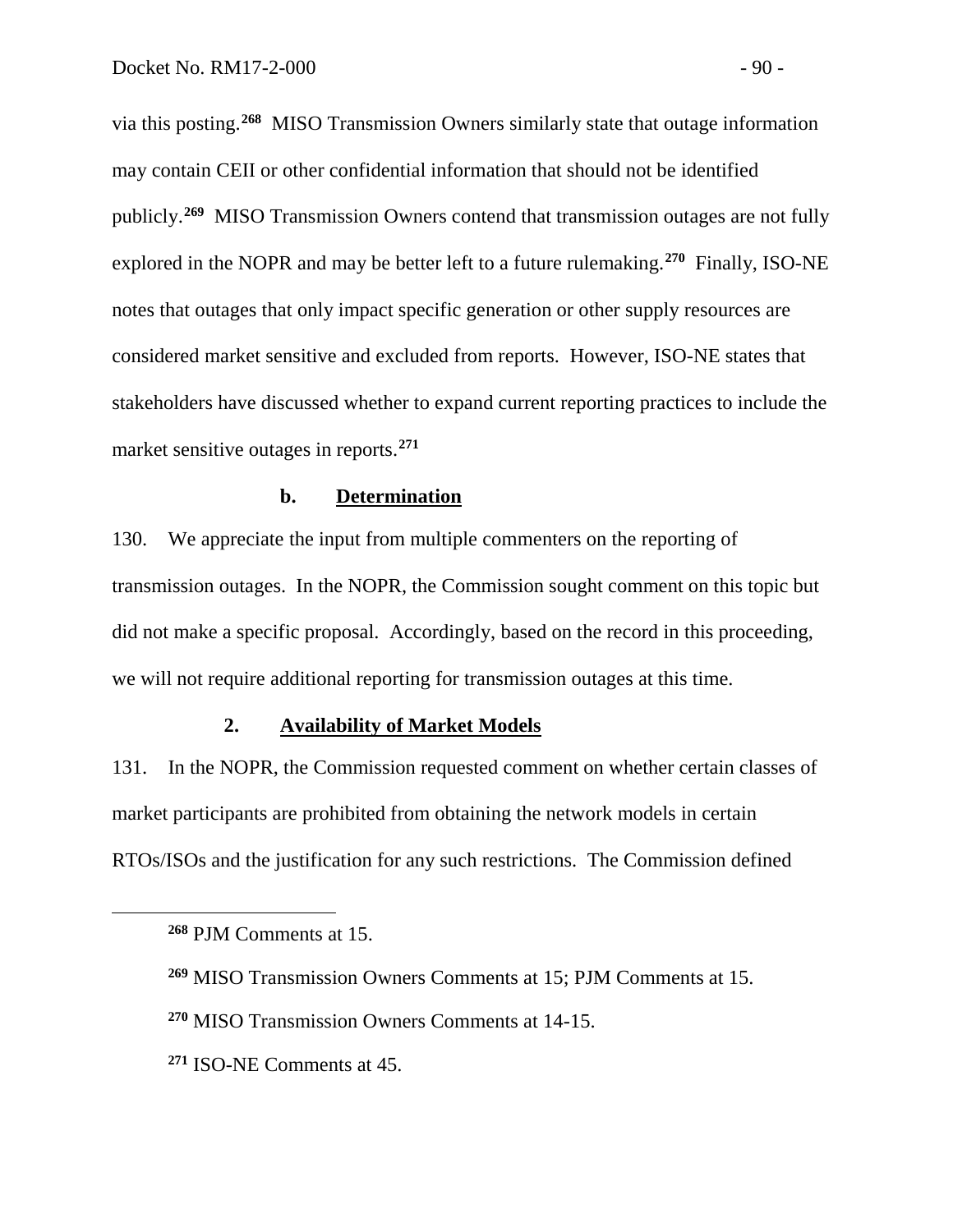"network model" as "the RTO's/ISO's model used in its energy management system for the real-time operation of the transmission system (e.g., state-estimation, contingency analysis)."**[272](#page-92-0)**

#### **a. Comments**

132. Financial Marketers Coalition and XO Energy explain that there are several different types of market models and discuss the varying availability of different market models between market participant classes across RTOs/ISOs. XO Energy asserts that MISO and SPP provide a fair amount of detail and that PJM, NYISO, and CAISO provide the least amount of model detail.**[273](#page-92-1)**

133. ISO-NE and MISO state they provide network models to all market participants.**[274](#page-92-2)** However, NYISO and PJM state that market models are only available to a subset of market participants.**[275](#page-92-3)** NYISO explains that its network model is only available to participants in the Transmission Congestion Market, upon request. NYISO states it is not available to others because it includes certain modifications to account for system assumptions utilized in that market.**[276](#page-92-4)** PJM states that certain entities are

**<sup>275</sup>** NYISO Comments at 12-13; PJM Comments at 11-12.

<span id="page-92-4"></span>**<sup>276</sup>** NYISO Comments at 12-13.

**<sup>272</sup>** NOPR, FERC Stats. & Regs. ¶ 32,721 at P 101.

<span id="page-92-3"></span><span id="page-92-2"></span><span id="page-92-1"></span><span id="page-92-0"></span>**<sup>273</sup>** Financial Marketers Coalition Comments at 40-44; XO Energy Replacement Comments at 45-47.

**<sup>274</sup>** ISO-NE Comments at 45-46; MISO Comments at 20.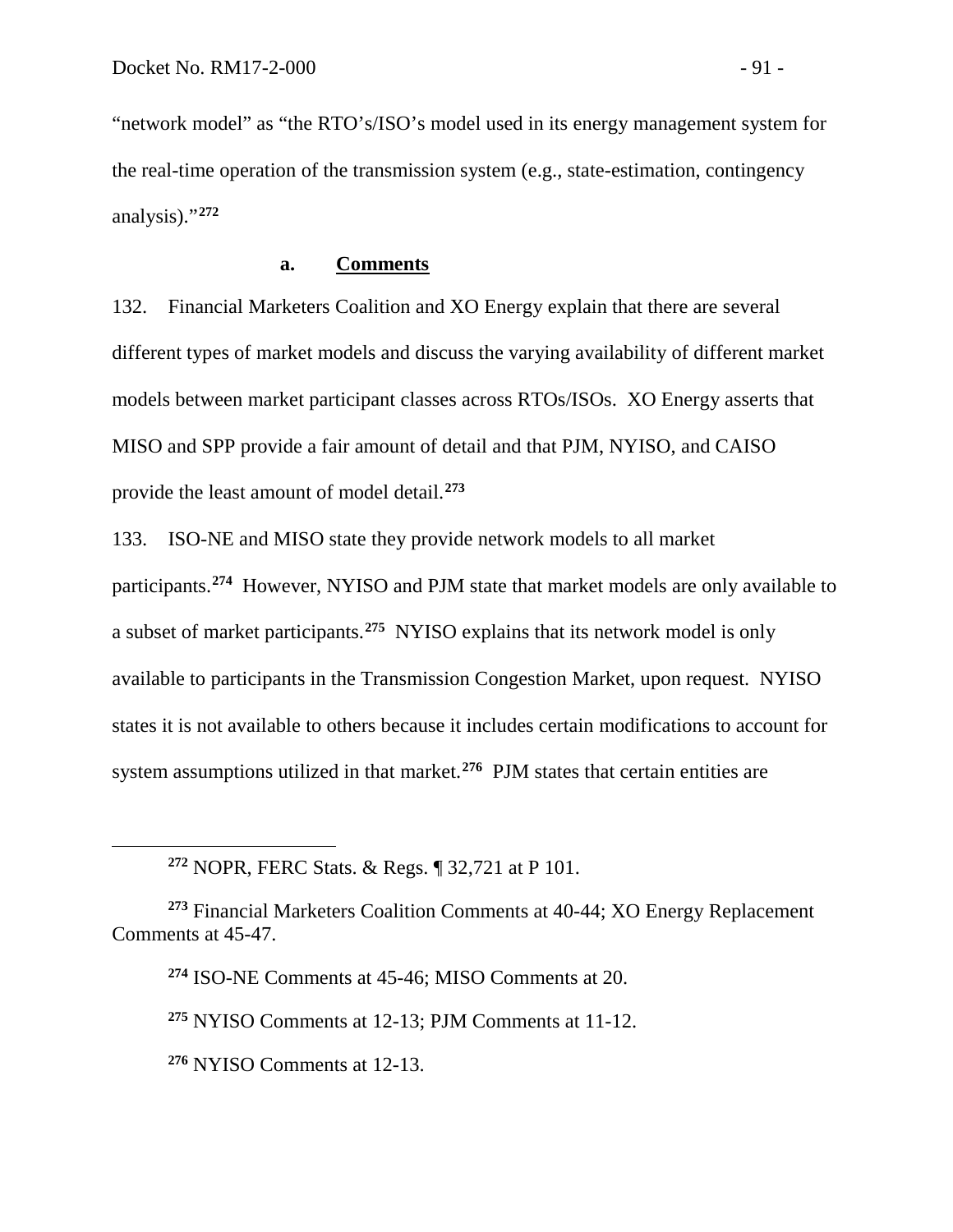prohibited from accessing network models. PJM explains that in some instances it may share some of these models with certain entities, such as Transmission Owners, but only to coordinate the reliability of the transmission system with PJM, not for the sake of market transparency.**[277](#page-93-0)**

134. Some commenters argue against the wider dissemination of market models, noting confidentiality concerns. **[278](#page-93-1)** The PJM Market Monitor argues that there is no efficiency gain and potential market power issues could arise from the wider dissemination of market models. **[279](#page-93-2)** Other commenters argue that market models should be available to all market participants, **[280](#page-93-3)** or that releasing market models subject to CEII protection or nondisclosure agreements is appropriate.**[281](#page-93-4)** XO Energy, for example, asserts that access to market models would allow market participants to place transactions that increase market efficiency and reliability. **[282](#page-93-5)**

<span id="page-93-1"></span><span id="page-93-0"></span> $\overline{a}$ 

**<sup>278</sup>** MISO Transmission Owners Comments at 14-15; PJM Comments at 11-12.

**<sup>279</sup>** PJM Market Monitor Comments at 11-12.

<span id="page-93-3"></span><span id="page-93-2"></span>**<sup>280</sup>** AWEA Comments at 10-14; Designated Marketers Comments at 7; TAPS Comments at 10; XO Energy Replacement Comments at 45-47.

<span id="page-93-5"></span><span id="page-93-4"></span>**<sup>281</sup>** Appian Way Comments at 8; Designated Marketers Comments at 7; ISO-NE Comments at 45-46; XO Energy Replacement Comments at 45-47.

**<sup>282</sup>** XO Energy Reply Comments at 8.

**<sup>277</sup>** PJM Comments at 11-12.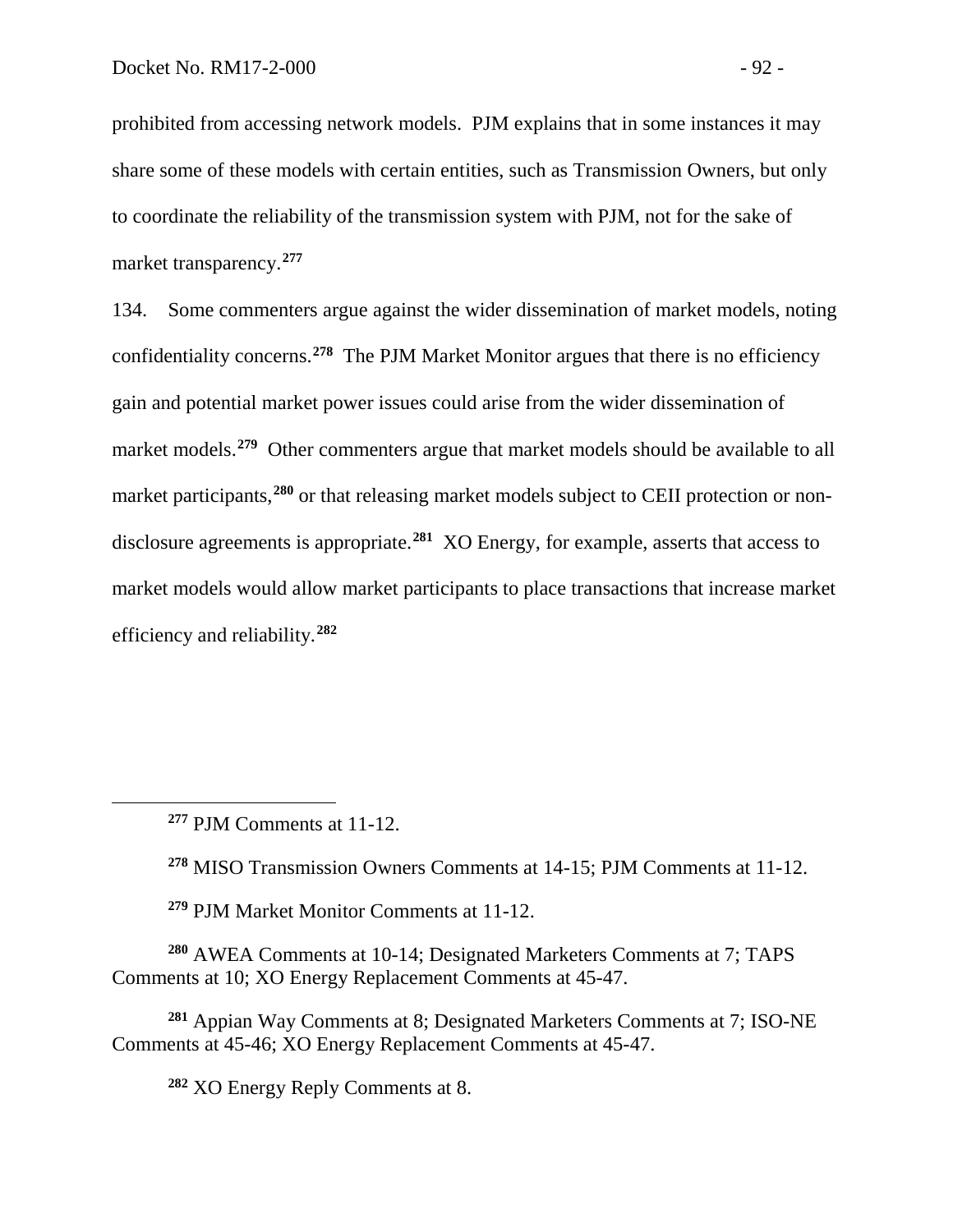### **b. Determination**

135. We appreciate the input from multiple commenters on the availability of market models. In the NOPR, the Commission sought comment on this topic but did not make a specific proposal. Accordingly, based on the record in this proceeding, we will not require changes to the accessibility of market models at this time.

## **V. Compliance and Implementation Timelines**

136. In the NOPR, the Commission proposed to require that each RTO/ISO submit a compliance filing within 90 days of the effective date of the Final Rule. The Commission also requested comment on whether 90 days provided sufficient time for RTOs/ISOs to develop new tariff language in response to the Final Rule. The Commission also proposed that tariff changes implementing the Final Rule must become effective no more than six months after compliance filings are due.**[283](#page-94-0)**

## **A. Comments**

<span id="page-94-0"></span> $\overline{a}$ 

137. The Commission did not propose separate compliance and implementation deadlines for the uplift cost allocation and transparency reforms. Accordingly, most of the comments received on this subject understandably address compliance and implementation assuming that the Final Rule would address both proposed reforms. We do not discuss comments that solely addressed compliance and implementation of the proposed uplift cost allocation reform.

**<sup>283</sup>** NOPR, FERC Stats. & Regs. ¶ 32,721 at P 102.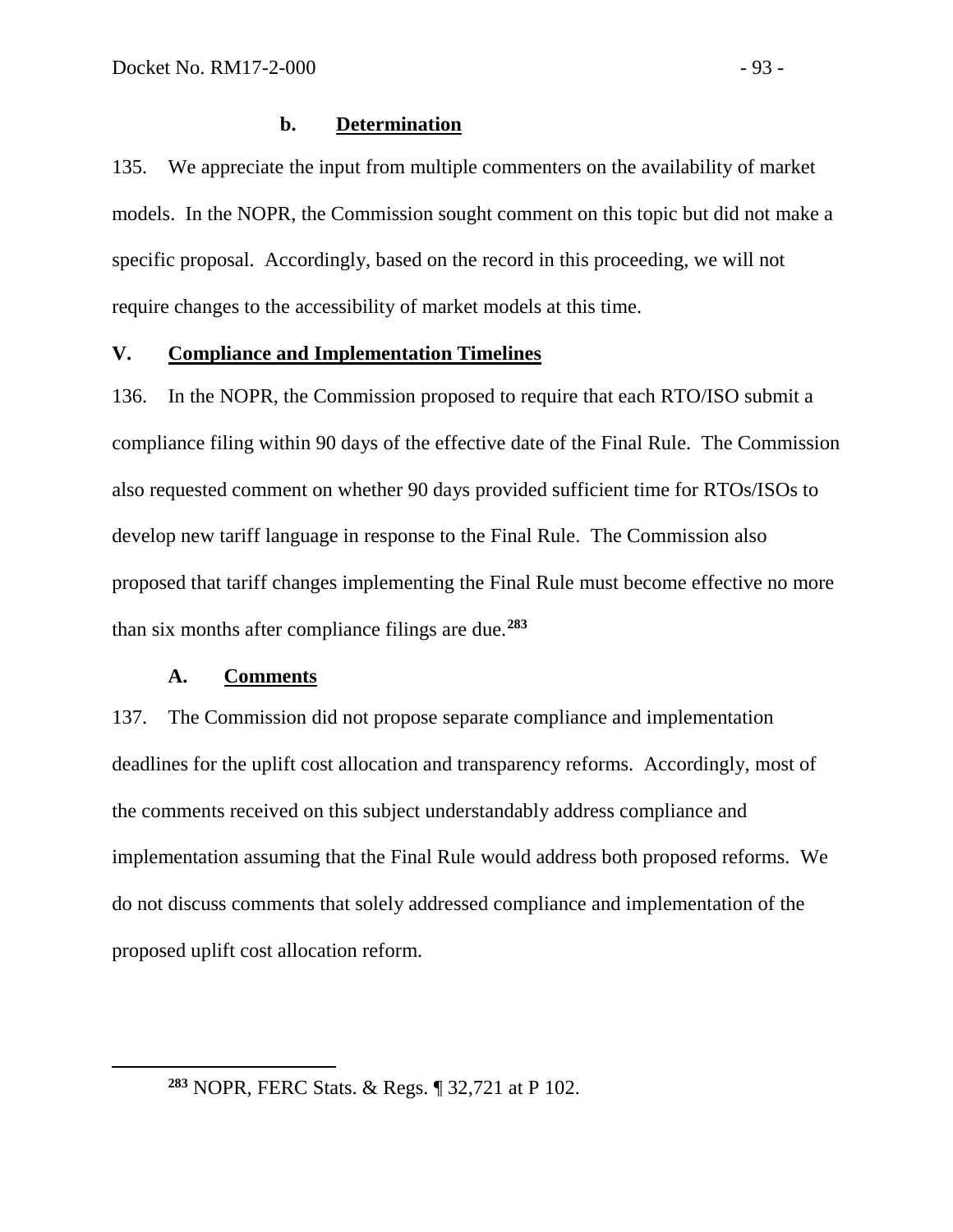138. MISO requests that the Commission consider a compliance timeline of 120 days, citing a need to review existing protocols, refine current processes to reflect any changes stemming from the NOPR proposal, and discuss changes with stakeholders. MISO requests that the Commission consider an implementation timeline of 365 days, as MISO estimates that the coding and testing of new software will likely take a minimum of 60 to 90 days.**[284](#page-95-0)**

139. ISO-NE states that the 90-day compliance deadline is too short as it leaves insufficient time to consult with stakeholders, consider alternative compliance approaches and develop and file tariff changes. ISO-NE also asserts that the six-month deadline appears arbitrary. ISO-NE concludes that the Commission should allow RTOs/ISOs to submit a compliance proposal and schedule that reflects each region's unique circumstances, which may vary significantly.**[285](#page-95-1)** However, ISO-NE's support for its position focuses on the proposed uplift cost allocation reforms, which are not a part of this Final Rule. PJM supports the 90-day compliance deadline. PJM states specifically that it could implement the proposed transparency changes within nine months after issuance of a final rule.**[286](#page-95-2)** NYISO is silent on the compliance deadline, but states that it

- <span id="page-95-1"></span>**<sup>285</sup>** ISO-NE Comments at 46-47.
- <span id="page-95-2"></span>**<sup>286</sup>** PJM Comments at 17.

<span id="page-95-0"></span>**<sup>284</sup>** MISO Comments at 20-21.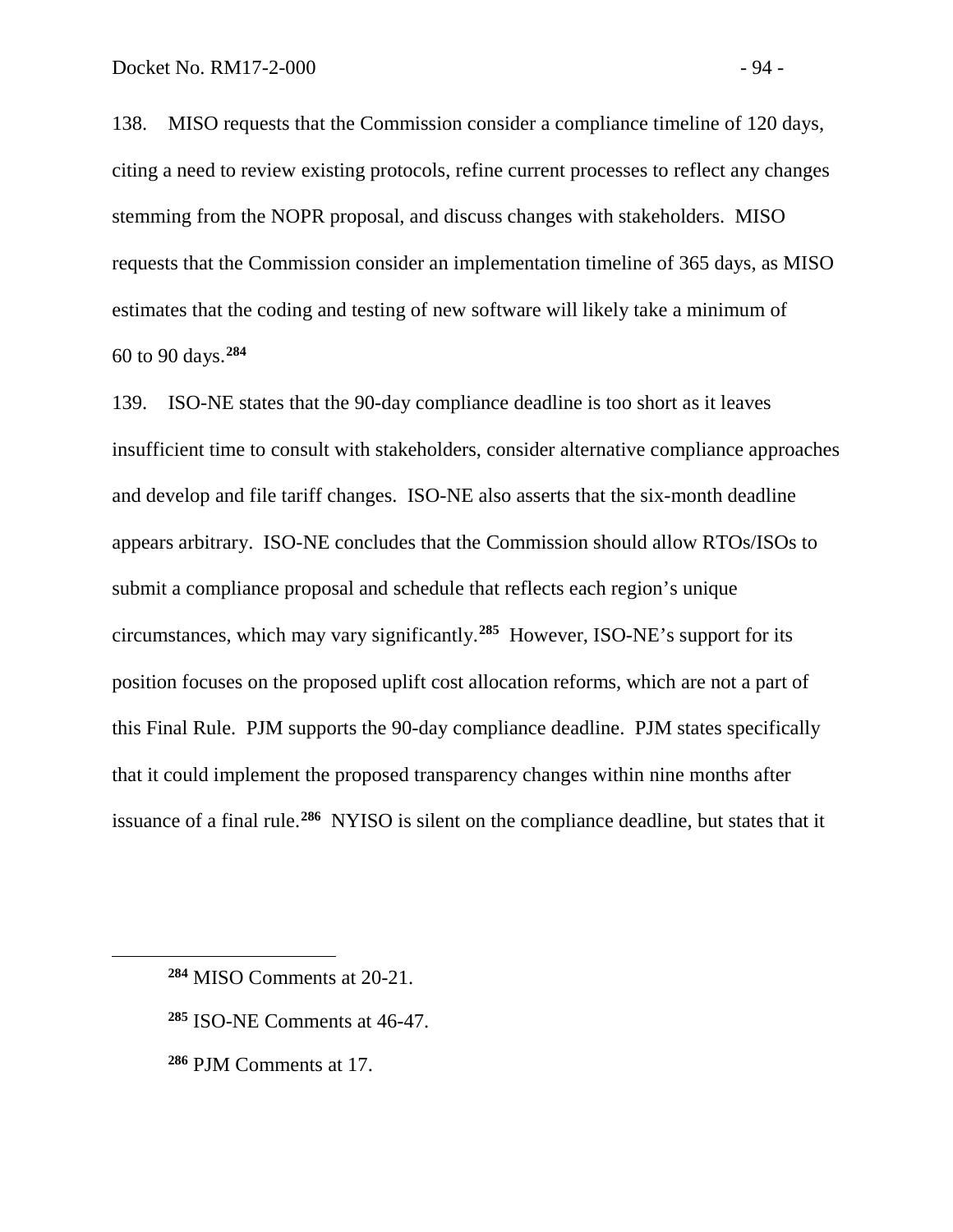would require at least nine months for implementation.**[287](#page-96-0)** CAISO and SPP do not comment on compliance or implementation timelines.

140. Direct Energy states that the shorter the period for implementing the changes to transparency requirements the better, as the changes will only enhance RTO/ISO markets.**[288](#page-96-1)** APPA and NRECA recommend that the Commission seek input from RTOs/ISOs regarding the feasibility and timing of their ability to comply with the transparency provisions.**[289](#page-96-2)**

#### **B. Determination**

141. In the NOPR, the Commission did not propose separate compliance and implementation deadlines for the uplift cost allocation and transparency reforms. Most of the comments received on this subject address compliance and implementation assuming a Final Rule would address both initiatives, and in several cases, focused only on compliance and implementation related to the uplift cost allocation initiative. As this Final Rule only addresses the transparency initiative, we reason that some of the proposed compliance and implementation deadline concerns may be alleviated. We agree with Direct Energy that it is preferable that the transparency benefits of these reforms be realized as quickly as possible. Therefore, we require that each RTO/ISO submit a compliance filing within 60 days of the effective date of this Final Rule that

<span id="page-96-0"></span>**<sup>287</sup>** NYISO Comments at 13.

<span id="page-96-1"></span>**<sup>288</sup>** Direct Energy Comments at 11.

<span id="page-96-2"></span>**<sup>289</sup>** APPA and NRECA Comments at 2, 13.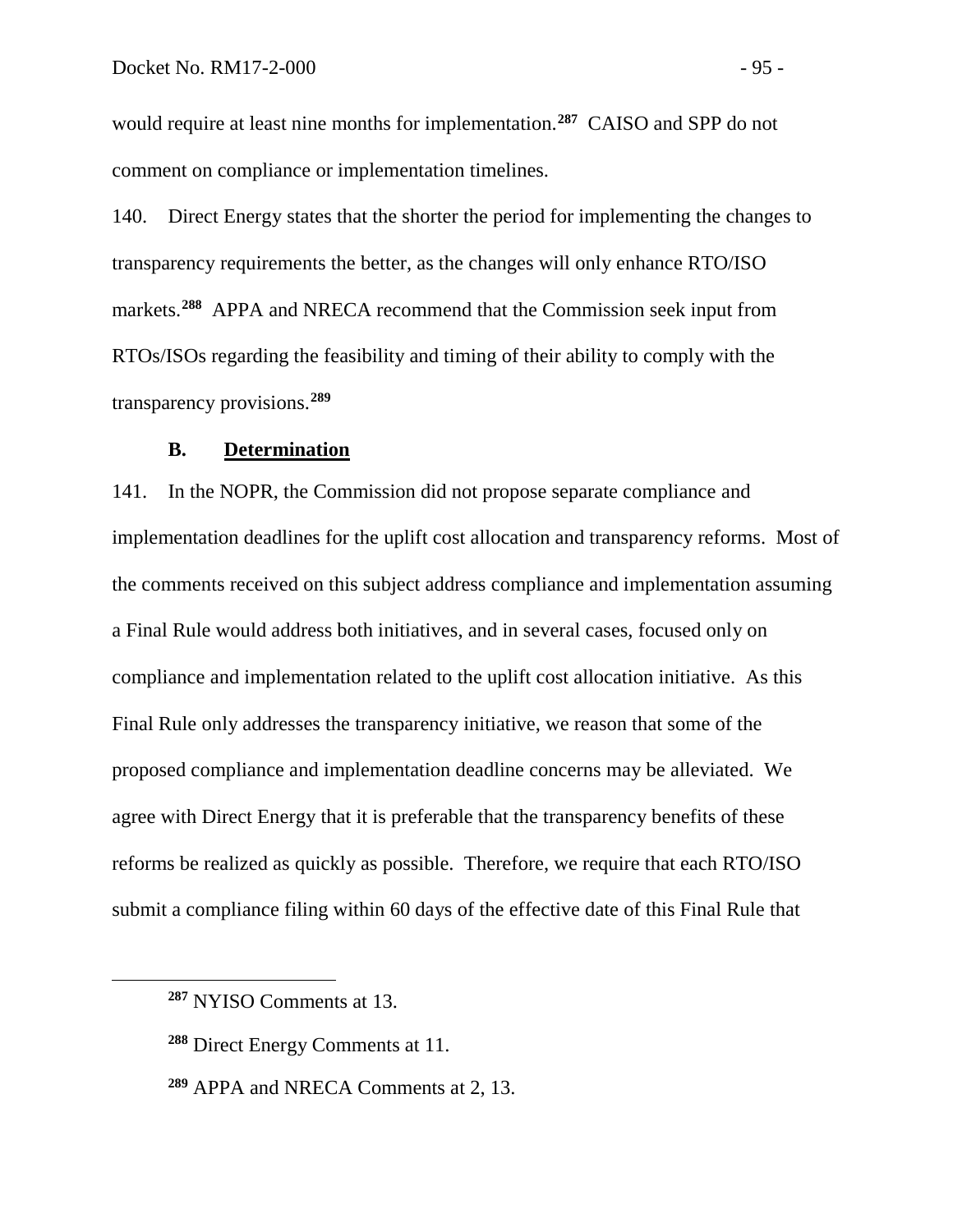establishes in its tariff the three reporting requirements and one requirement related to transmission constraint penalty factors as described herein. Further, we require tariff changes to become effective no more than 120 days after compliance filings are due.

#### **VI. Information Collection Statement**

142. The Paperwork Reduction Act (PRA)**[290](#page-97-0)** requires each federal agency to seek and obtain Office of Management and Budget (OMB) approval before undertaking a collection of information directed to ten or more persons or contained in a rule of general applicability. OMB's regulations,**[291](#page-97-1)** in turn, require approval of certain information collection requirements imposed by agency rules. Upon approval of a collection(s) of information, OMB will assign an OMB control number and an expiration date. Respondents subject to the filing requirements of a rule will not be penalized for failing to respond to these collection(s) of information unless the collection(s) of information display a valid OMB control number.

143. In this Final Rule, we are amending the Commission's regulations to improve the operation of organized wholesale electric power markets operated by RTOs/ISOs. We require that each RTO/ISO: (1) report, on a monthly basis, uplift payments for each transmission zone, broken out by day and uplift category (Zonal Uplift Report); (2) report, on a monthly basis, total uplift payments for each resource (Resource-Specific Uplift Report); (3) report, on a monthly basis, for each operator-initiated commitment,

<span id="page-97-0"></span>**<sup>290</sup>** 44 U.S.C. 3501-3520.

<span id="page-97-1"></span>**<sup>291</sup>** 5 CFR 1320 (2017).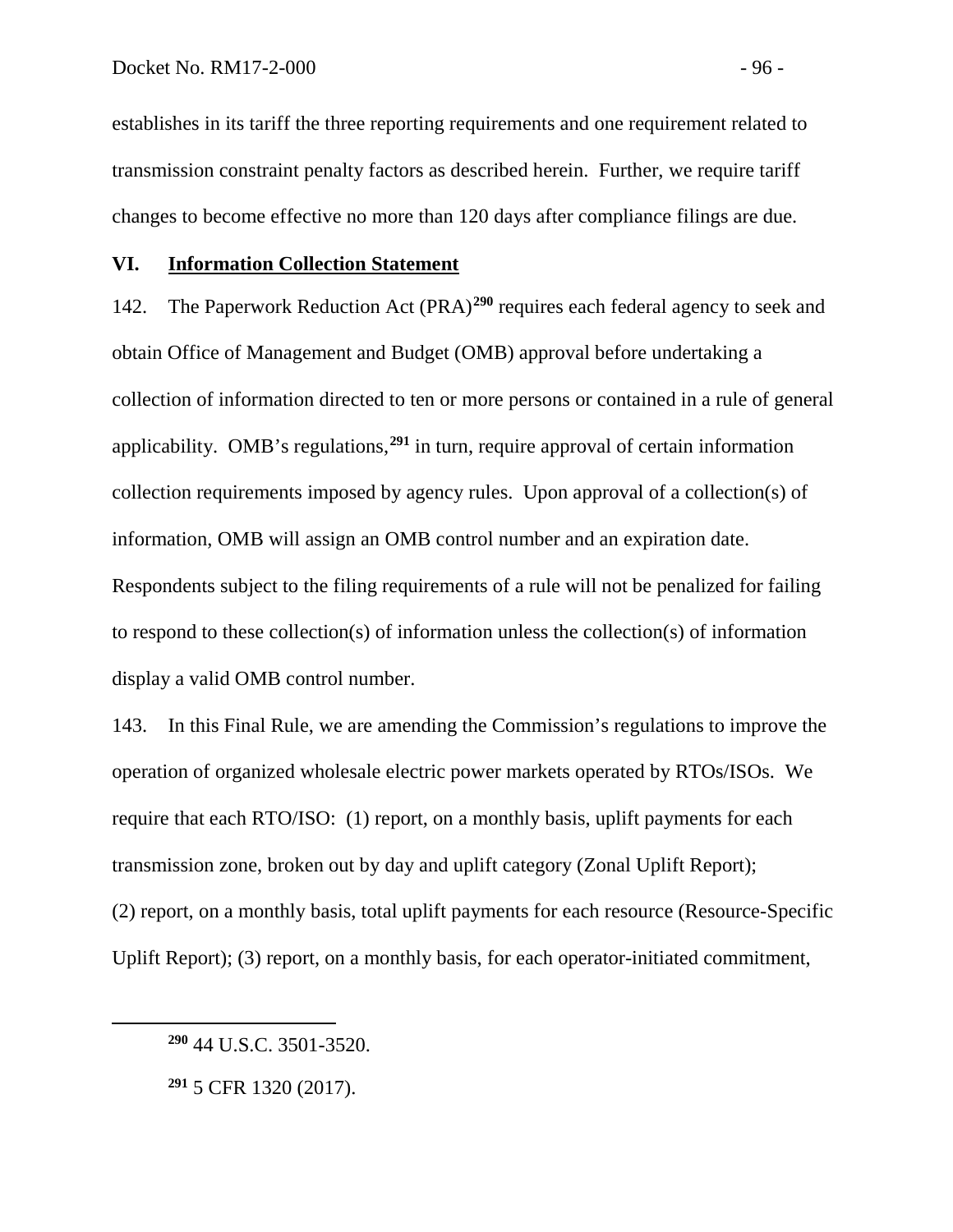the size of the commitment, transmission zone, commitment reason, and commitment start time (Operator-Initiated Commitment Report); and (4) define in its tariff the transmission constraint penalty factors, as well as the circumstances under which those factors can set locational marginal prices (LMP), and any process by which they can be changed (Transmission Constraint Penalty Factor Requirements).

144. The reforms required in this Final Rule include a one-time tariff filing with the Commission due 60 days after the effective date of this Final Rule. The reforms will also require each RTO/ISO to maintain and post the three reports on an ongoing basis. We estimate this will require about 36 hours each year (three hours each month) for each RTO/ISO. We anticipate the reforms proposed in this Final Rule, once implemented, would not significantly change currently existing burdens on an ongoing basis. The Commission will submit the proposed reporting requirements to OMB for its review and approval under section 3507(d) of the Paperwork Reduction Act.**[292](#page-98-0)**

145. In the NOPR, the Commission requested comments on its need for this information, whether the information will have practical utility, the accuracy of burden and cost estimates, ways to enhance the quality, utility, and clarity of the information to be collected or retained, and any suggested methods for minimizing respondents' burden, including the use of automated information techniques. The comments and the Commission's determinations related to these issues are discussed above.

<span id="page-98-0"></span>Burden Estimate and Information Collection Costs: The Commission believes that the

**<sup>292</sup>** 44 U.S.C. 3507(d).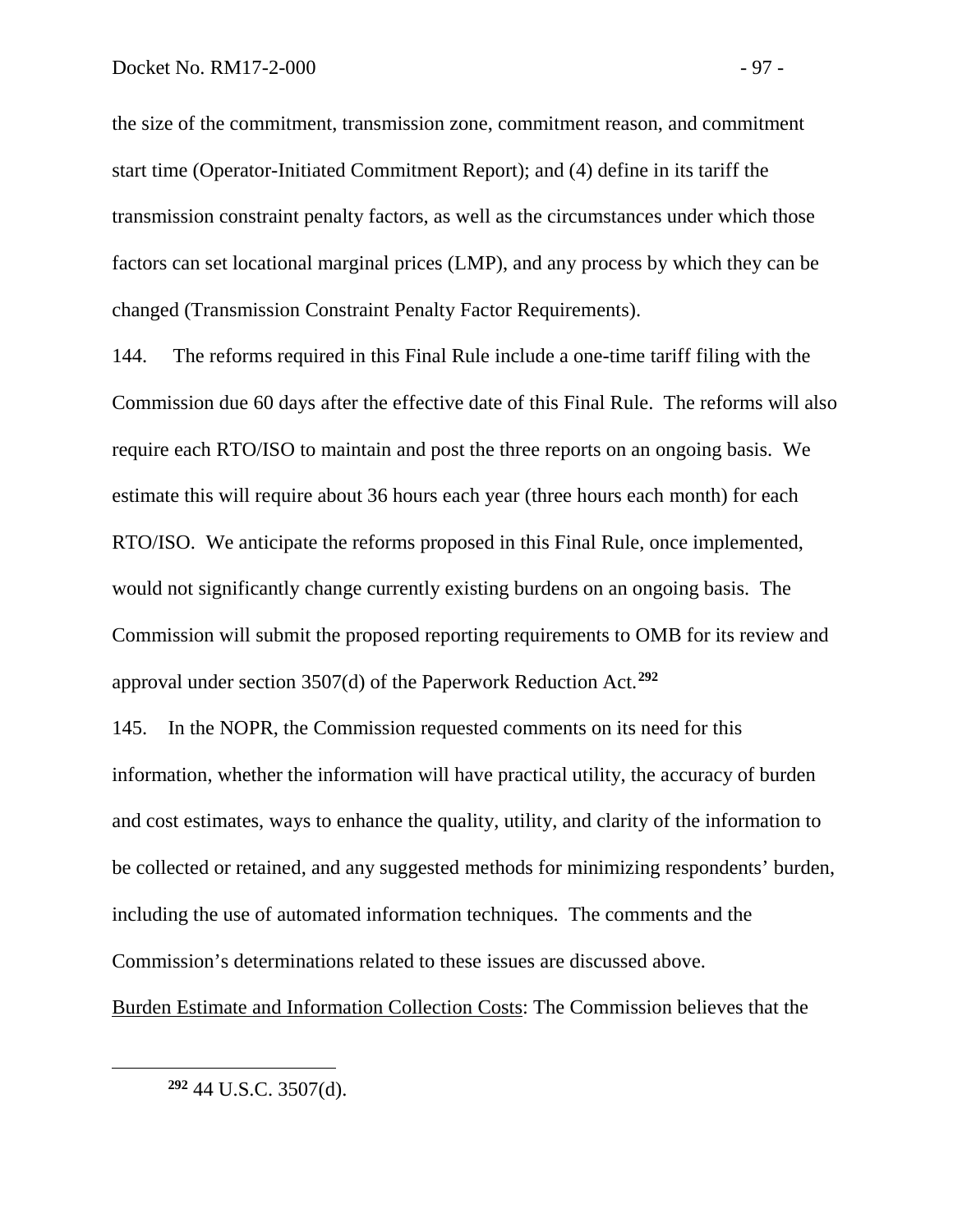burden estimates below are representative of the average burden on respondents,

including necessary communications with stakeholders. The estimated burden and cost**[293](#page-99-0)** for the requirements contained in this Final Rule follow. **[294](#page-99-1)**

| FERC-516G, as implemented by the Final Rule in Docket RM17-2-000 |                    |                   |                     |                 |                    |                   |  |  |  |
|------------------------------------------------------------------|--------------------|-------------------|---------------------|-----------------|--------------------|-------------------|--|--|--|
|                                                                  | Number of          | Annual            | <b>Total Number</b> | Average         | <b>Total</b>       | Cost per          |  |  |  |
|                                                                  | <b>Respondents</b> | Number of         | of Responses        | <b>Burden</b>   | Annual             | <b>Respondent</b> |  |  |  |
|                                                                  | 295                | <b>Responses</b>  | $(1)\times(2)=(3)$  | Hours &         | <b>Burden</b>      | \$)               |  |  |  |
|                                                                  | (1)                | per               |                     | <b>Cost Per</b> | Hours &            | $(5)\div(1)$      |  |  |  |
|                                                                  |                    | <b>Respondent</b> |                     | <b>Response</b> | <b>Total</b>       |                   |  |  |  |
|                                                                  |                    | (2)               |                     | (4)             | <b>Annual Cost</b> |                   |  |  |  |
|                                                                  |                    |                   |                     |                 | $(3)\times(4)=(5)$ |                   |  |  |  |
| One-Time                                                         | 6                  |                   | 6                   | $500$ hrs.;     | $3,000$ hrs.;      | \$38,500          |  |  |  |
| Effort (in                                                       |                    |                   |                     | \$38,500        | \$231,000          |                   |  |  |  |
| Year 1) to (a)                                                   |                    |                   |                     |                 |                    |                   |  |  |  |
| establish                                                        |                    |                   |                     |                 |                    |                   |  |  |  |
| process for                                                      |                    |                   |                     |                 |                    |                   |  |  |  |
| reporting on                                                     |                    |                   |                     |                 |                    |                   |  |  |  |
| company                                                          |                    |                   |                     |                 |                    |                   |  |  |  |
| website, 296                                                     |                    |                   |                     |                 |                    |                   |  |  |  |
| $\&$ (b) submit                                                  |                    |                   |                     |                 |                    |                   |  |  |  |
| tariff filing                                                    |                    |                   |                     |                 |                    |                   |  |  |  |

<span id="page-99-0"></span> $\overline{a}$ **<sup>293</sup>** The estimated hourly cost (salary plus benefits) provided in this section are based on the salary figures for May 2016 posted by the Bureau of Labor Statistics for the Utilities sector (*available at* http://www.bls.gov/oes/current/naics2\_22.htm#00-0000) and benefits effective September 2017 (issued 12/15/2017, *available at* http://www.bls.gov/news.release/ecec.nr0.htm). The hourly estimates for salary plus benefits are: (a) Legal (code 23-0000), \$143.68; (b) Computer and Mathematical (code 15-0000), \$60.70; (c) Information Security Analyst (code 15-1122), \$66.34; (d) Accountant and Auditor (code 13-2011), \$53.00; (e) Information and Record Clerk (code 43-4199), \$39.14; (e) Electrical Engineer (code 17-2071), \$68.12; (f) Economist (code 19-3011), \$77.96; (g) Computer and Information Systems Manager (code 11-3021), \$100.68; (h) Management (code 11-0000), \$81.52. The average hourly cost (salary plus benefits), weighting all of these skill sets equally, is \$76.79. For these calculations, we round that figure to \$77 per hour.

**<sup>294</sup>** The RTOs/ISOs (CAISO, SPP, MISO, PJM, NYISO, and ISO-NE) are required to comply with the reforms in this Final Rule.

**<sup>295</sup>** Respondent entities are either RTOs or ISOs.

<span id="page-99-3"></span><span id="page-99-2"></span><span id="page-99-1"></span>**<sup>296</sup>** This includes monthly reporting/posting on the company website for: (1) the Zonal Uplift Report (posting within 20 days of end of month), (2) the Resource-Specific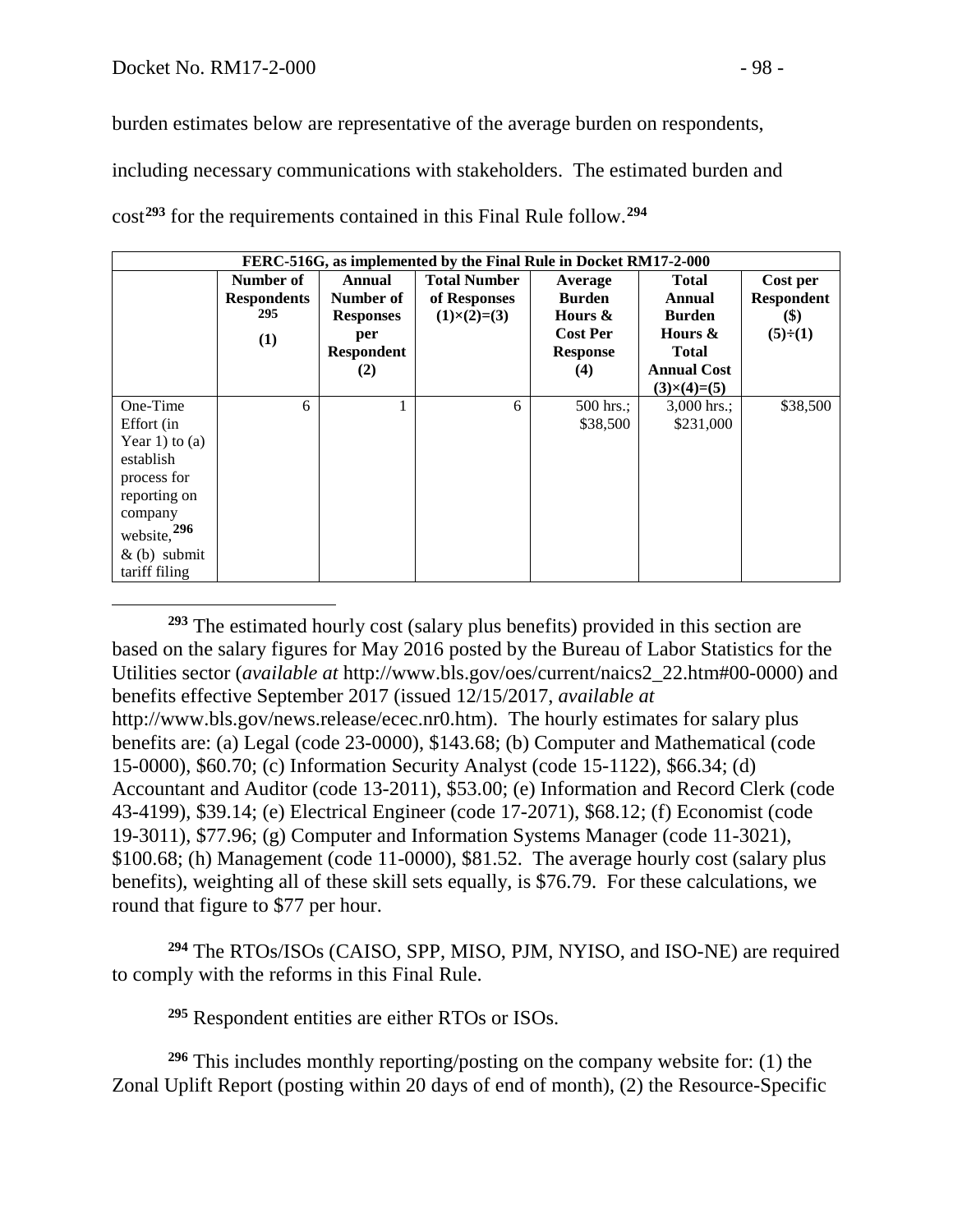| Ongoing        | 6 | 12 | 72 | 3 hrs.; \$231 | 216 hrs.; | \$2,772 |
|----------------|---|----|----|---------------|-----------|---------|
| Preparing and  |   |    |    |               | \$16,632  |         |
| Posting of 3   |   |    |    |               |           |         |
| reports on     |   |    |    |               |           |         |
| company        |   |    |    |               |           |         |
| website each   |   |    |    |               |           |         |
| month          |   |    |    |               |           |         |
| (starting in   |   |    |    |               |           |         |
| Year $1$ ), as |   |    |    |               |           |         |
| mentioned      |   |    |    |               |           |         |
| above          |   |    |    |               |           |         |
|                |   |    |    |               |           |         |

Cost to Comply: The Commission has projected the total cost of compliance to industry to be: one-time in Year 1, \$231,000; and ongoing, starting in Year 1, \$16,632.

Title: FERC-516G, Electric Rate Schedules and Tariff Filings in Docket RM17-2-000.

Action: New information collection.

OMB Control No.: 1902-0295.

 $\overline{a}$ 

Respondents for this Rulemaking: RTOs/ISOs.

Frequency of Information: One-time, and ongoing posting to company website.

Necessity of Information: The Federal Energy Regulatory Commission implements this rule to improve competitive wholesale electric markets in the RTO/ISO regions. Internal Review: The Commission has reviewed the changes and has determined that such changes are necessary. These requirements conform to the Commission's need for efficient information collection, communication, and management within the energy industry. The Commission has specific, objective support for the burden estimates

Uplift Report (posting within 90 days of end of month), and (3) the Operator-Initiated Commitments Report (posting within 30 days of the end of month).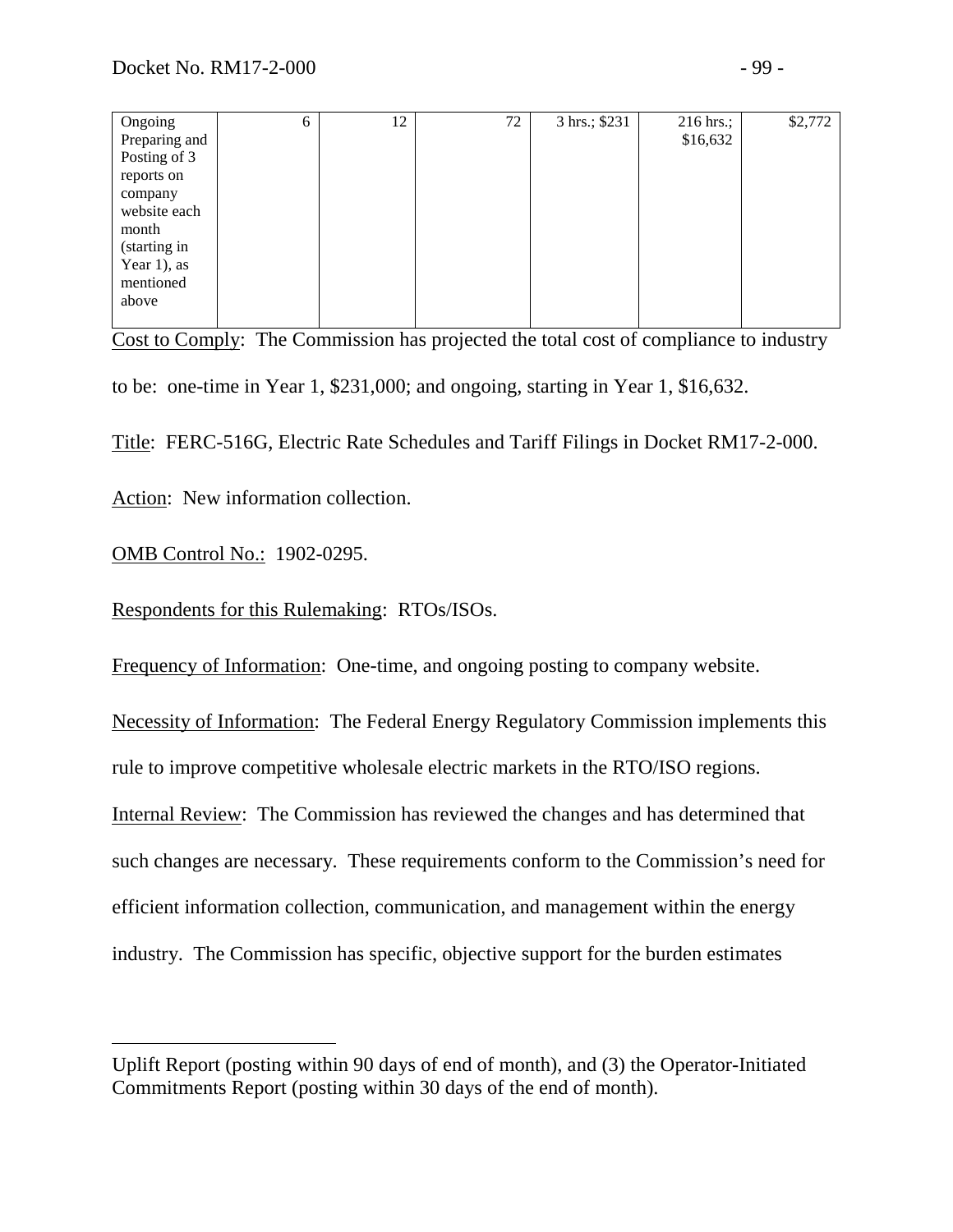associated with the information collection requirements.

Interested persons may obtain information on the reporting requirements by contacting the following: Federal Energy Regulatory Commission, 888 First Street, NE, Washington, DC 20426 [Attention: Ellen Brown, Office of the Executive Director], e-mail: DataClearance@ferc.gov, Phone: (202) 502-8663, fax: (202) 273-0873. Comments concerning the collection of information and the associated burden estimate(s) may also be sent to the Office of Information and Regulatory Affairs, Office of Management and Budget, 725 17th Street, NW, Washington, DC 20503 [Attention: Desk Officer for the Federal Energy Regulatory Commission]. Due to security concerns, comments should be sent electronically to the following e-mail address: oira\_submission@omb.eop.gov. Comments submitted to OMB should refer to FERC-516G and OMB Control No. 1902-0295.

#### **VII. Environmental Analysis**

 $\overline{a}$ 

146. The Commission is required to prepare an Environmental Assessment or an Environmental Impact Statement for any action that may have a significant adverse effect on the human environment.**[297](#page-101-0)** The Commission concludes that neither an Environmental Assessment nor an Environmental Impact Statement is required for this Final Rule under section 380.4(a)(15) of the Commission's regulations, which provides a categorical exemption for approval of actions under sections 205 and 206 of the Federal Power Act

<span id="page-101-0"></span>**<sup>297</sup>** *Regulations Implementing the National Environmental Policy Act*, Order No. 486, 52 FR 47897 (Dec. 17, 1987), FERC Stats. & Regs. ¶ 30,783 (1987).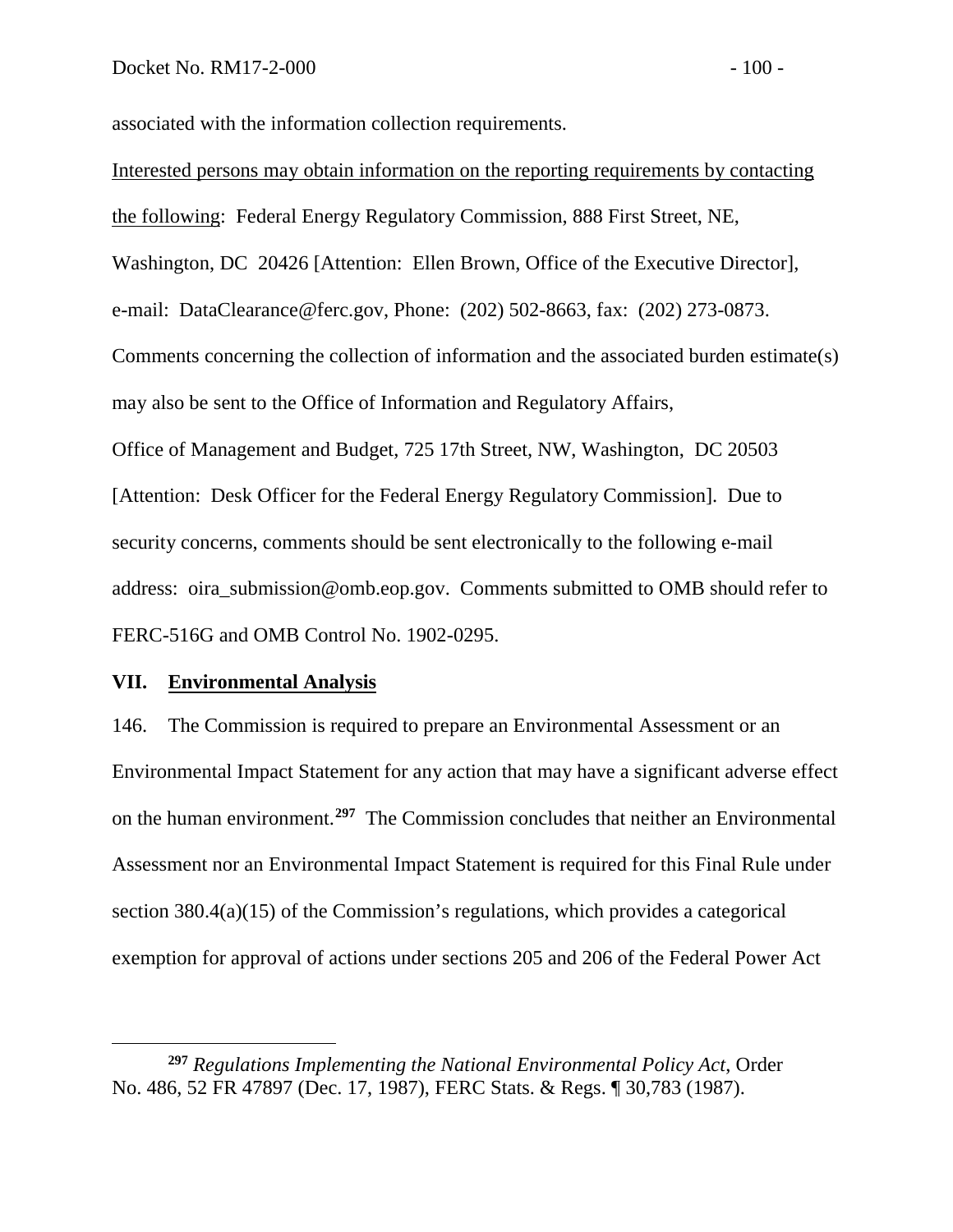relating to the filing of schedules containing all rates and charges for the transmission or sale of electric energy subject to the Commission's jurisdiction, plus the classification, practices, contracts and regulations that affect rates, charges, classifications, and services.**[298](#page-102-0)**

## **VIII. Regulatory Flexibility Act**

147. The Regulatory Flexibility Act of 1980 (RFA)**[299](#page-102-1)** generally requires a description and analysis of final rules that will have significant economic impact on a substantial number of small entities. The RFA does not mandate any particular outcome in a rulemaking. It only requires consideration of alternatives that are less burdensome to small entities and an agency explanation of why alternatives were rejected.

148. This rule would apply to six RTOs/ISOs (all of which are transmission organizations). The average estimated annual PRA-related cost to each of the RTOs/ISOs is \$41,272 (one-time and ongoing costs) in Year 1, and \$2,772 (ongoing cost) in Year 2 and beyond. This cost of implementing these changes is not significant. Additionally, the RTOs/ISOs are not small entities, as defined by the RFA.**[300](#page-102-2)** This is

**<sup>298</sup>** 18 CFR 380.4(a)(15) (2017).

**<sup>299</sup>** 5 U.S.C. 601-612.

<span id="page-102-0"></span> $\overline{a}$ 

<span id="page-102-2"></span><span id="page-102-1"></span>**<sup>300</sup>** The RFA definition of "small entity" refers to the definition provided in the Small Business Act, which defines a "small business concern" as a business that is independently owned and operated and that is not dominant in its field of operation. The Small Business Administrations' regulations at 13 CFR 121.201 define the threshold for a small Electric Bulk Power Transmission and Control entity (NAICS code 221121) to be 500 employees. *See* 5 U.S.C. 601(3), citing to Section 3 of the Small Business Act, 15 U.S.C. 632.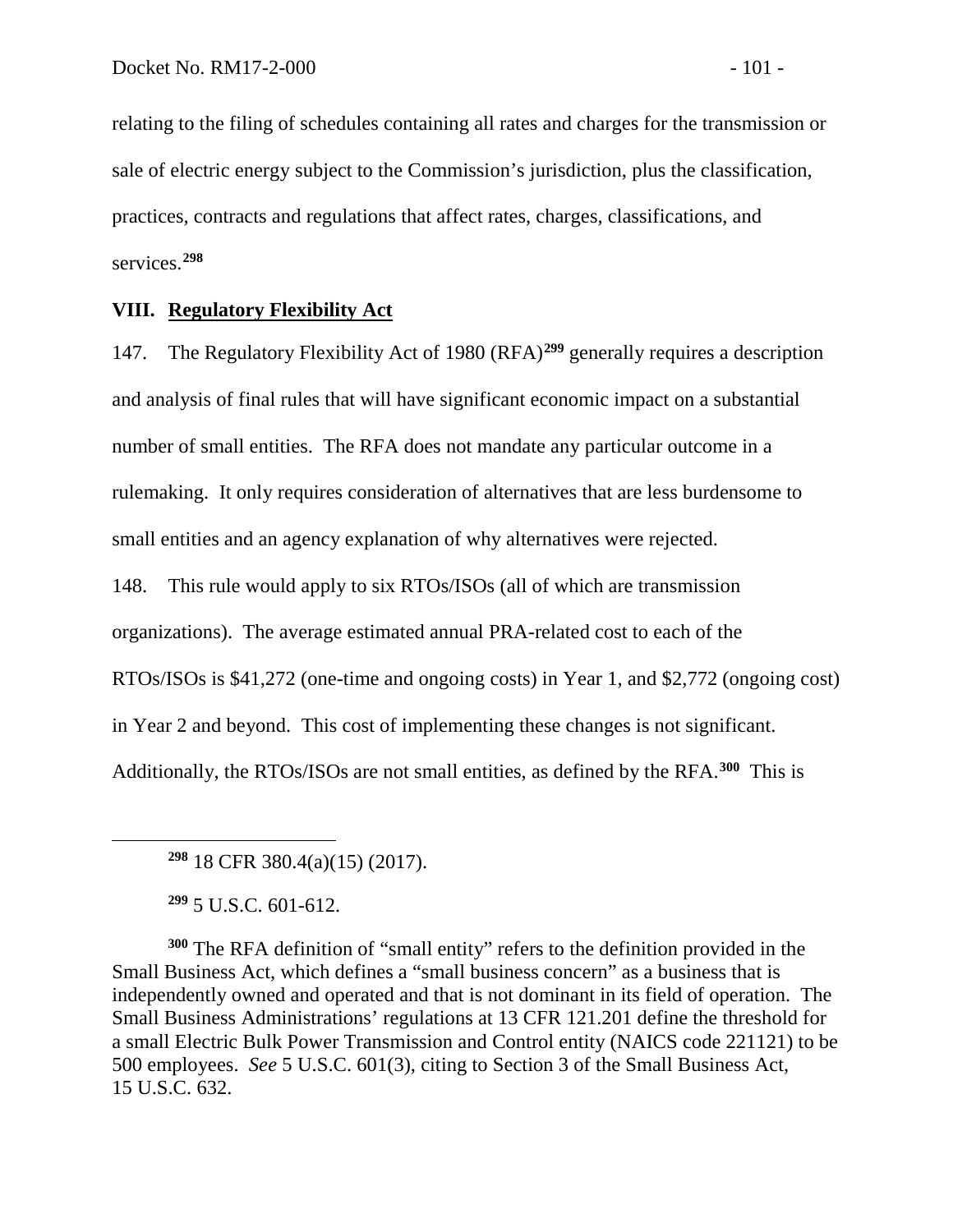because the relevant threshold between small and large entities is 500 employees and the Commission understands that each RTO/ISO has more than 500 employees. Furthermore, because of their pivotal roles in wholesale electric power markets in their regions, none of the RTOs/ISOs meet the last criterion of the two-part RFA definition a small entity: "not dominant in its field of operation." As a result, we certify that this Final Rule would not have a significant economic impact on a substantial number of small entities.

#### **IX. Document Availability**

149. In addition to publishing the full text of this document in the Federal Register, the Commission provides all interested persons an opportunity to view and/or print the contents of this document via the Internet through FERC's Home Page (http://www.ferc.gov) and in FERC's Public Reference Room during normal business hours (8:30 a.m. to 5:00 p.m. Eastern time) at 888 First Street, NE, Room 2A, Washington DC 20426.

150. From the Commission's Home Page on the Internet, this information is available on eLibrary. The full text of this document is available on eLibrary in PDF and Microsoft Word format for viewing, printing, and/or downloading. To access this document in eLibrary, type the docket number excluding the last three digits of this document in the docket number field.

151. User assistance is available for eLibrary and the FERC's website during normal business hours from FERC Online Support at (202) 502-6652 (toll free at 1-866-208- 3676) or email at ferconlinesupport@ferc.gov, or the Public Reference Room at (202)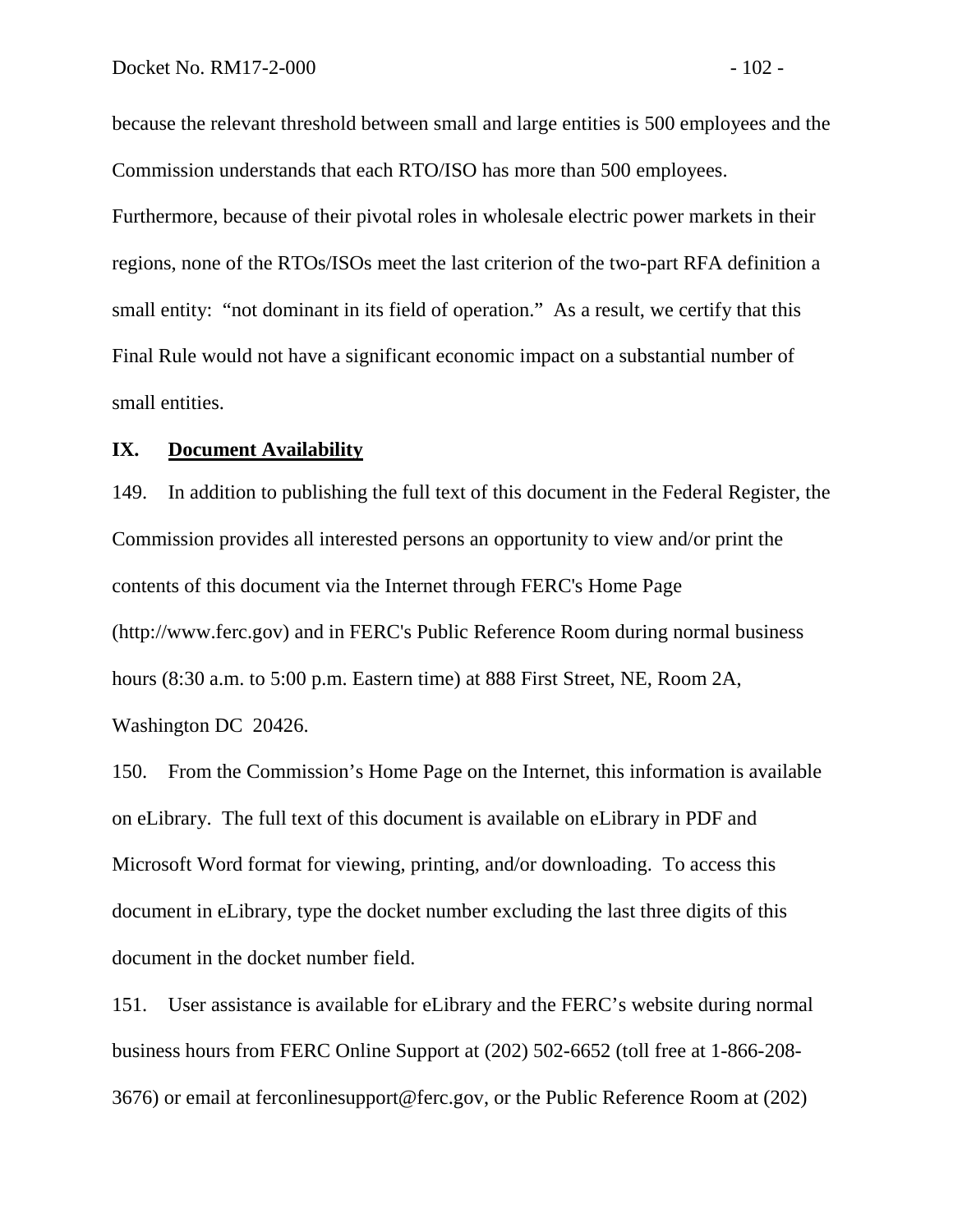502-8371, TTY (202) 502-8659. E-mail the Public Reference Room at [public.referenceroom@ferc.gov.](mailto:public.referenceroom@ferc.gov)

## **X. Effective Date and Congressional Notification**

152. These regulations are effective [insert date 75 days from publication in Federal Register]. The Commission has determined, with the concurrence of the Administrator of the Office of Information and Regulatory Affairs of OMB, that this rule is not a "major rule" as defined in section 251 of the Small Business Regulatory Enforcement Fairness Act of 1996. The Final Rule will be provided to both Houses of Congress, the Government Accountability Office, and the Small Business Administration.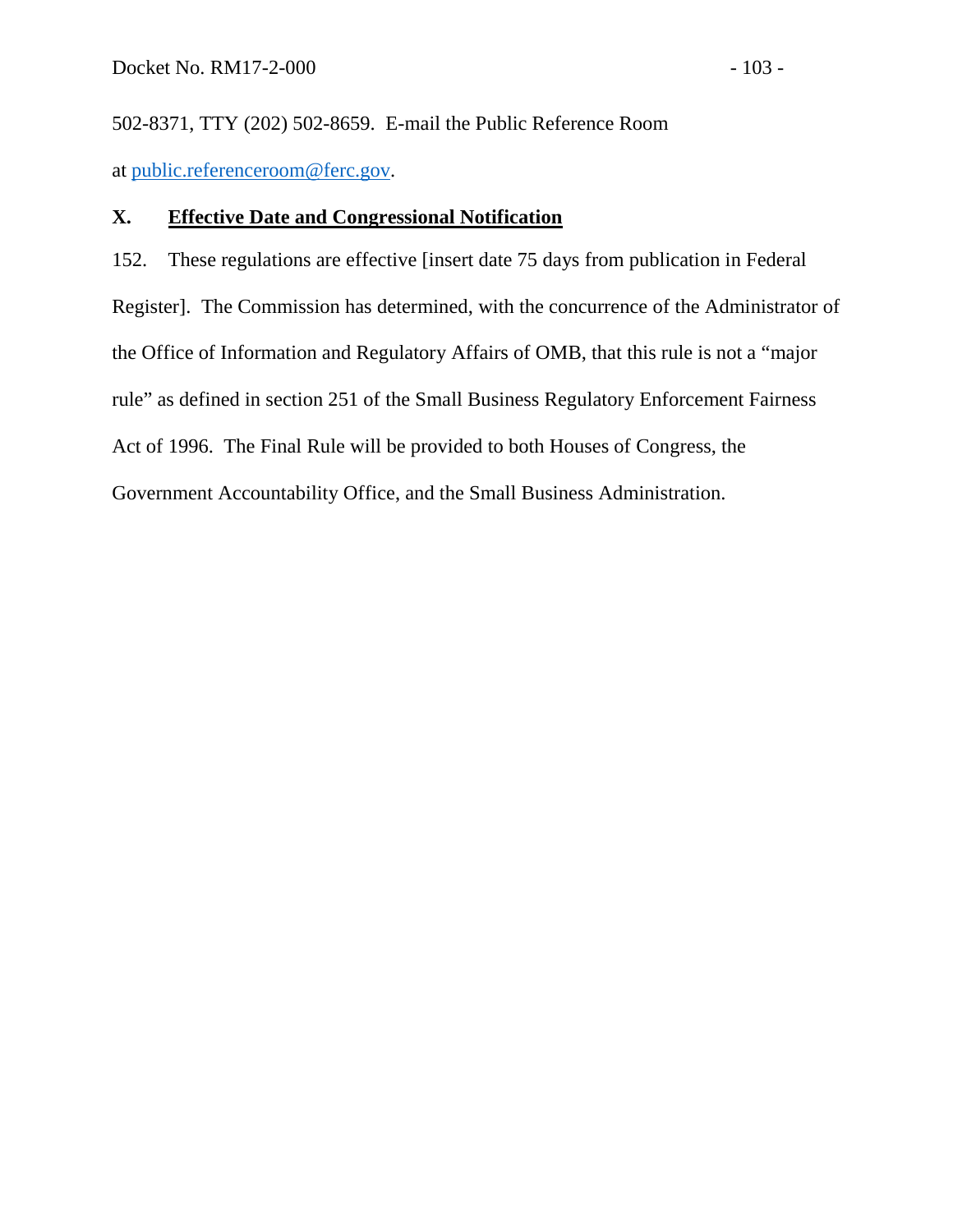# List of subjects in 18 CFR Part 35

Electric power rates; Electric utilities; Reporting and recordkeeping requirements.

By the Commission.

 $(S E A L)$ 

Nathaniel J. Davis, Sr., Deputy Secretary.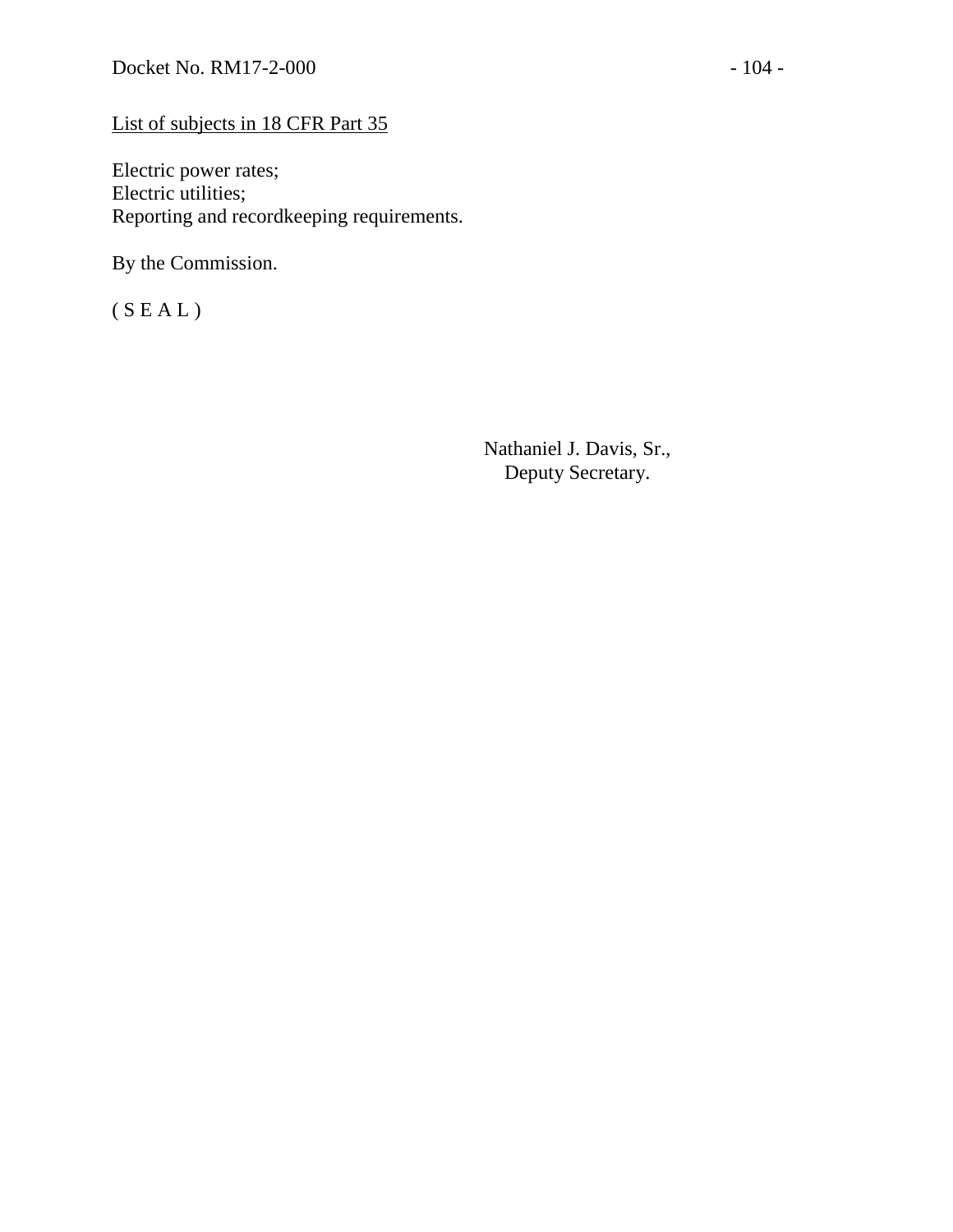## **Regulatory Text**

In consideration of the foregoing, the Commission proposes to amend Part 35,

Chapter I, Title 18, *Code of Federal Regulations*, as follows:

## **Part 35 – FILING OF RATE SCHEDULES AND TARIFFS**

1. The authority citation for part 35 continues to read as follows:

*Authority:* 16 U.S.C. 791a-825r, 2601-2645; 31 U.S.C. 9701; 42 U.S.C. 7101- 7352.

- 2. Amend § 35.28 as follows:
	- a. Add a new paragraph  $(g)(10)(i)$ .
	- b. Add a new paragraph  $(g)(10)(ii)$ .
	- c. Add a new paragraph  $(g)(10)(iii)$ .

The revisions and addition read as follows:

# **§ 35.28 Non-discriminatory open access transmission tariff.**

\* \* \* \* \* \* \*

(g) *Tariffs and operations of Commission-approved independent system* 

*operators and regional transmission organizations.* \* \* \*

## (10) *Transparency*

*(i) Uplift reporting*. Each Commission-approved independent system operator or regional transmission organization must post two reports, at minimum, regarding uplift on a publicly accessible portion of its website. First, each Commission-approved independent system operator or regional transmission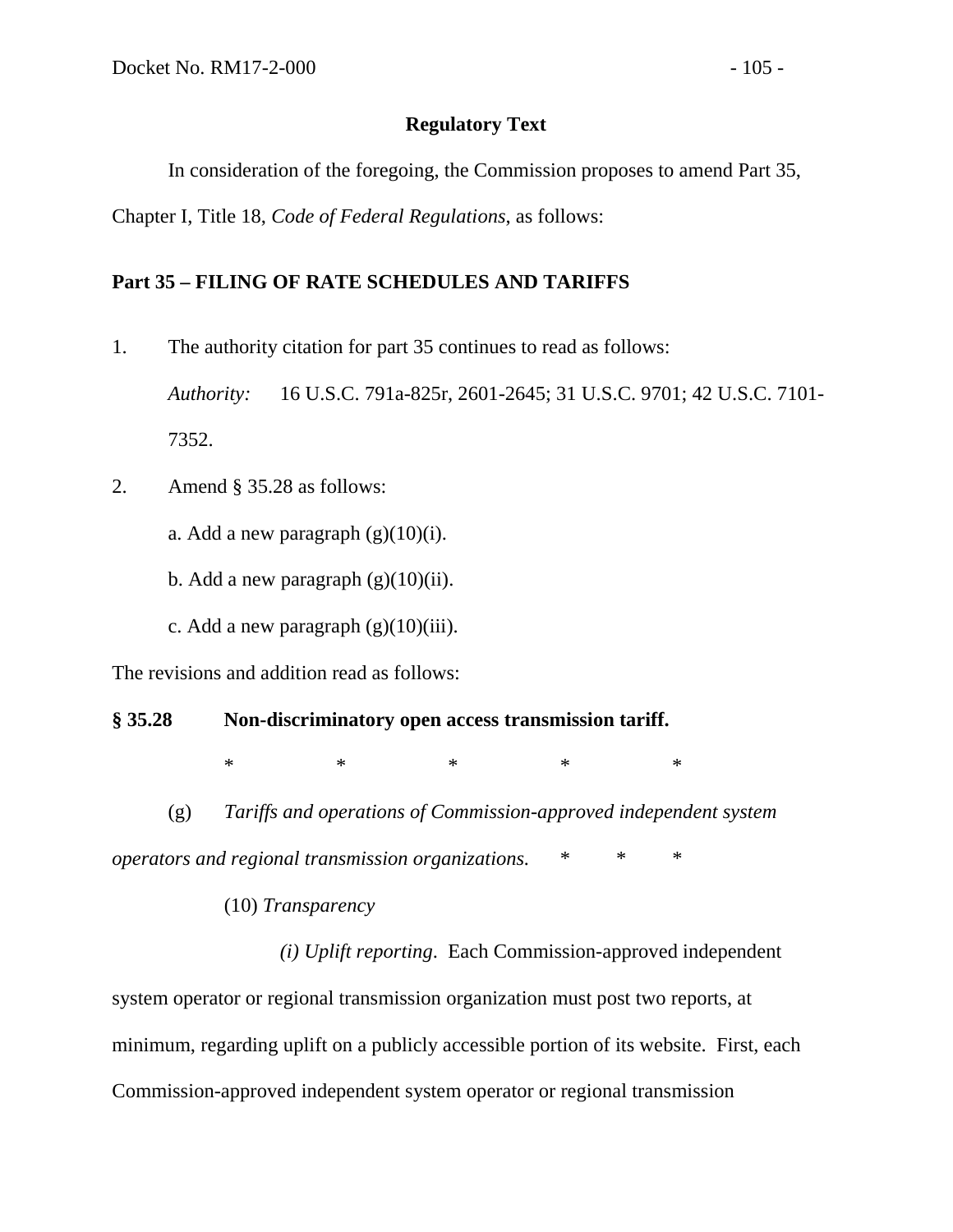organization must post uplift, paid in dollars, and categorized by transmission zone, day, and uplift category. Transmission zone shall be defined as the geographic area that is used for the local allocation of charges. Transmission zones with fewer than four resources may be aggregated with one or more neighboring transmission zones, until each aggregated zone contains at least four resources, and reported collectively. This report shall be posted within 20 calendar days of the end of each month. Second, each Commission-approved independent system operator or regional transmission organization must post the resource name and the total amount of uplift paid in dollars aggregated across the month to each resource that received uplift payments within the calendar month. This report shall be posted within 90 calendar days of the end of each month.

*(ii) Reporting Operator-Initiated Commitments*. Each Commissionapproved independent system operator or regional transmission organization must post a report of each operator-initiated commitment listing the size of the commitment, transmission zone, commitment reason, and commitment start time on a publicly accessible portion of its website within 30 calendar days of the end of each month. Transmission zone shall be defined as a geographic area that is used for the local allocation of charges. Commitment reasons shall include, but are not limited to, systemwide capacity, constraint management, and voltage support.

*(iii) Transmission constraint penalty factors.* Each Commissionapproved independent system operator or regional transmission organization must include, in its tariff, its transmission constraint penalty factor values; the circumstances, if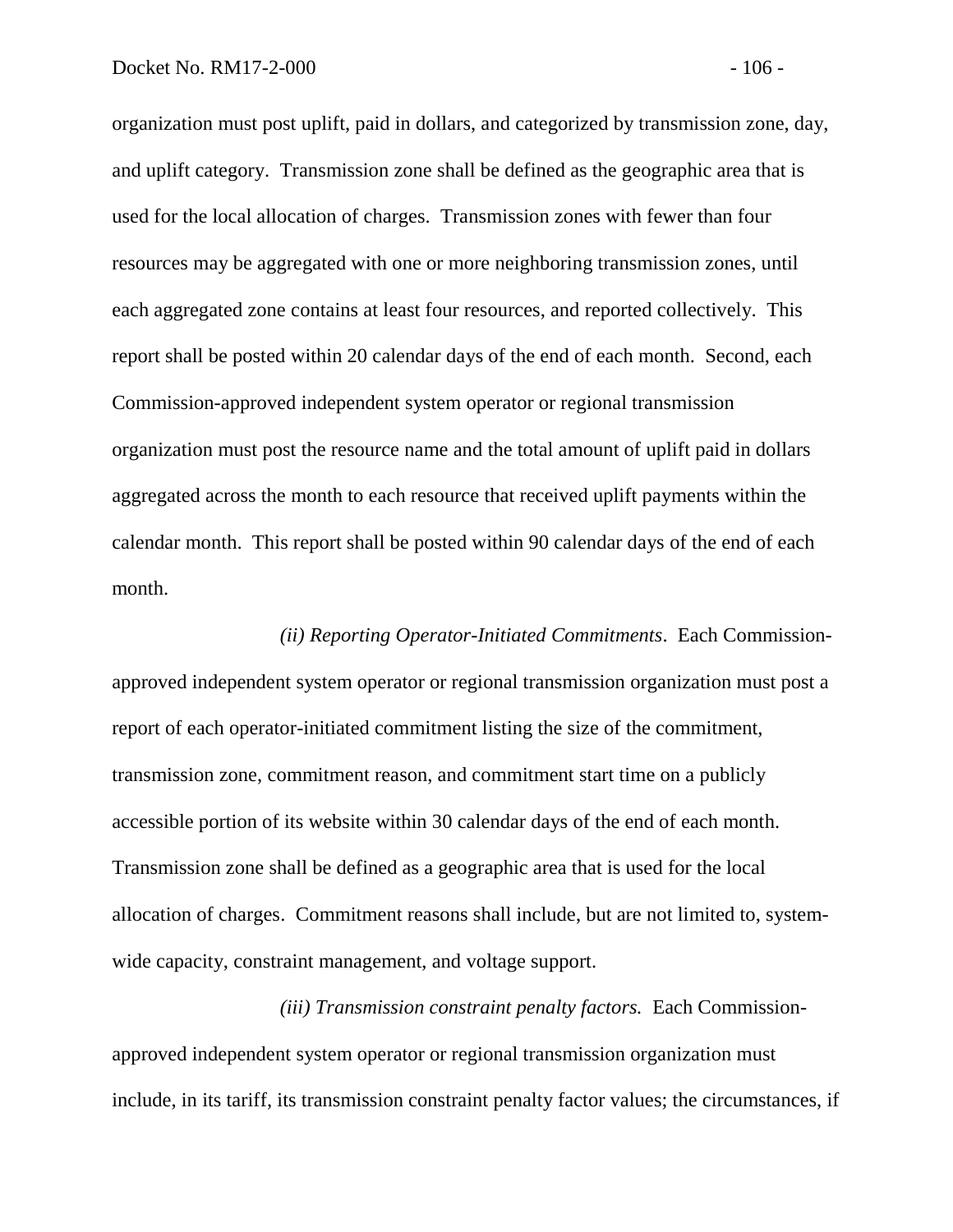any, under which the transmission constraint penalty factors can set locational marginal prices; and the procedure, if any, for temporarily changing the transmission constraint penalty factor values. Any procedure for temporarily changing transmission constraint penalty factor values must provide for notice of the change to market participants.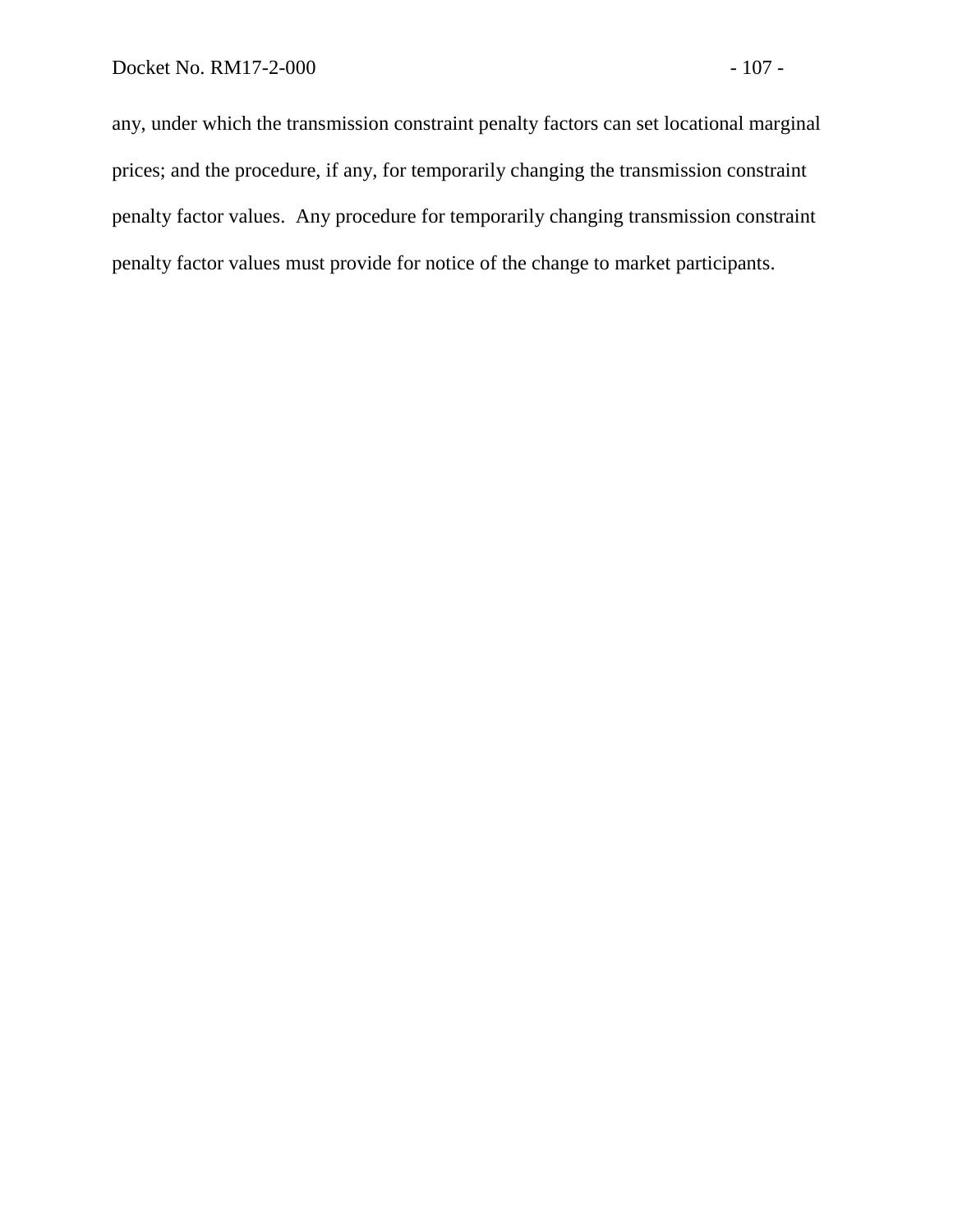The following appendix will not appear in the *Code of Federal Regulations*.

## **APPENDIX: List of Short Names/Acronyms of Commenters**

| <b>Short Name/Acronym</b>                             | Commenter                                                                                                                                                                                    |
|-------------------------------------------------------|----------------------------------------------------------------------------------------------------------------------------------------------------------------------------------------------|
| <b>APPA/NRECA</b>                                     | <b>American Public Power Association</b><br>and National Rural Electric<br>Cooperative Association                                                                                           |
| <b>Appian Way</b>                                     | Appian Way Energy Partners, LLC                                                                                                                                                              |
| <b>AWEA</b>                                           | <b>American Wind Energy Association</b>                                                                                                                                                      |
| <b>Brookfield</b>                                     | <b>Brookfield Energy Marketing LP</b>                                                                                                                                                        |
| <b>CAISO</b><br><b>CAISO Market Monitor</b>           | California Independent System<br><b>Operator Corporation</b><br>Department of Market Monitoring for<br>the California Independent System<br><b>Operator Corporation</b>                      |
| <b>California SWP</b><br>Calpine                      | California Department of Water<br><b>Resources State Water Project</b><br>Calpine Energy Solutions, LLC                                                                                      |
| <b>Competitive Suppliers</b><br><b>Direct Energy</b>  | <b>Electric Power Supply Association;</b><br>PJM Power Providers; and Western<br><b>Power Trading Forum</b><br>Direct Energy Business, LLC, on<br>behalf of itself and its affiliate, Direct |
| <b>Diversified Trading/eXion Energy</b><br><b>EDF</b> | <b>Energy Business Marketing, LLC</b><br>Diversified Trading Company, LLC<br>and eXion Energy, Inc.<br>EDF Renewable Energy, Inc.                                                            |
| <b>EEI</b>                                            | <b>Edison Electric Institute</b>                                                                                                                                                             |
| <b>ELCON</b><br><b>Exelon</b>                         | <b>Electricity Consumers Resource</b><br>Council<br><b>Exelon Corporation</b>                                                                                                                |
| <b>Financial Marketers Coalition</b>                  | <b>Financial Marketers Coalition</b>                                                                                                                                                         |
| <b>Golden Spread</b>                                  | Golden Spread Electric Cooperative,<br>Inc.                                                                                                                                                  |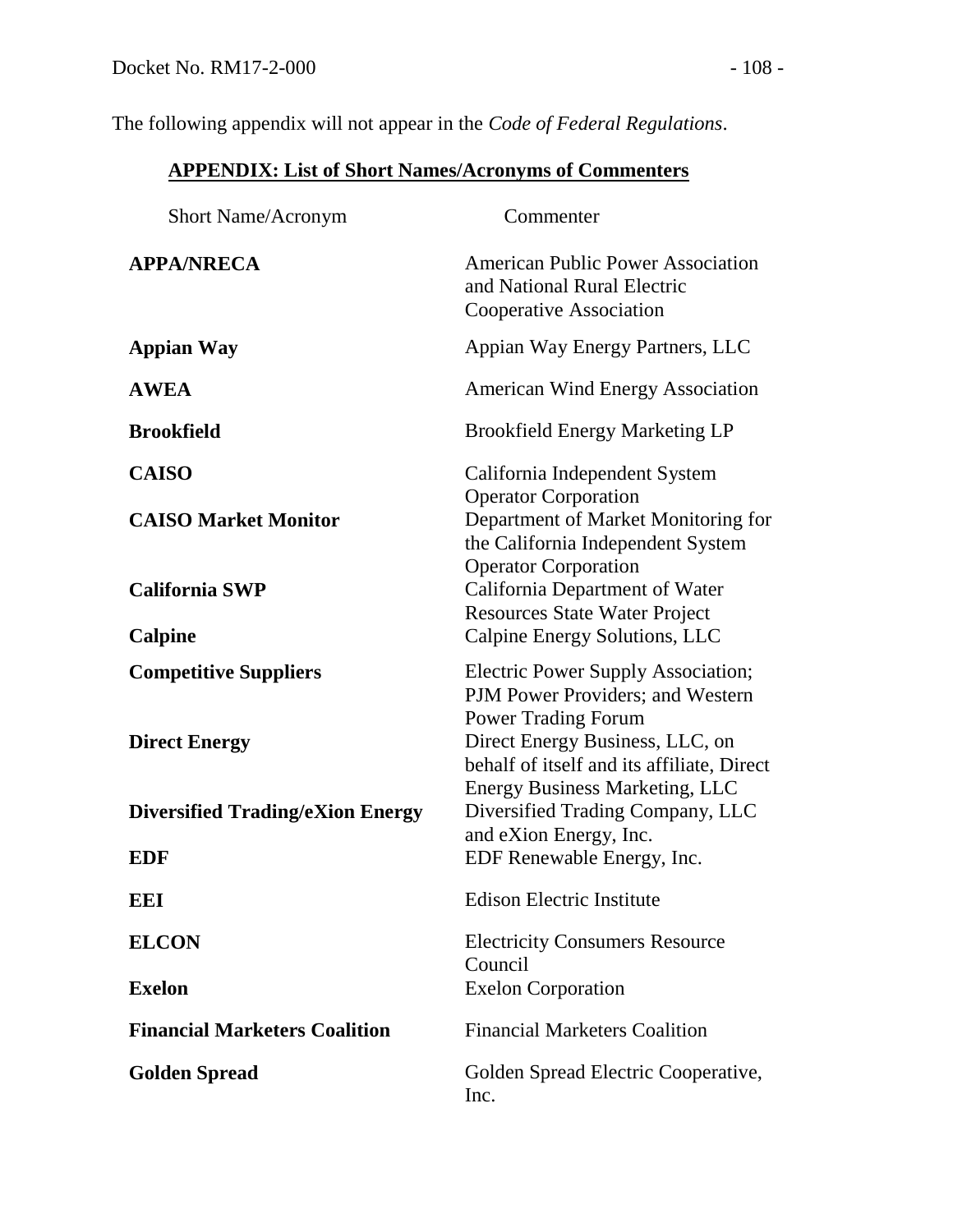| <b>ISO-NE</b>                   | ISO New England, Inc.                                                                                                                                                                                                                                                                                                                                                                                                                                                                                                                                                                                                                                                                                                                                                                                                                                                                                                                                                                                                                                                                                                                                                                                                                                                                                                     |
|---------------------------------|---------------------------------------------------------------------------------------------------------------------------------------------------------------------------------------------------------------------------------------------------------------------------------------------------------------------------------------------------------------------------------------------------------------------------------------------------------------------------------------------------------------------------------------------------------------------------------------------------------------------------------------------------------------------------------------------------------------------------------------------------------------------------------------------------------------------------------------------------------------------------------------------------------------------------------------------------------------------------------------------------------------------------------------------------------------------------------------------------------------------------------------------------------------------------------------------------------------------------------------------------------------------------------------------------------------------------|
| <b>IRC</b>                      | <b>ISO/RTO Council</b>                                                                                                                                                                                                                                                                                                                                                                                                                                                                                                                                                                                                                                                                                                                                                                                                                                                                                                                                                                                                                                                                                                                                                                                                                                                                                                    |
| <b>Joint Marketers</b>          | DC Energy, LLC; Mercuria Energy<br>Trading, Inc.; and Perdisco Trading,<br><b>LLC</b>                                                                                                                                                                                                                                                                                                                                                                                                                                                                                                                                                                                                                                                                                                                                                                                                                                                                                                                                                                                                                                                                                                                                                                                                                                     |
| MISO                            | Midcontinent Independent System<br>Operator, Inc.                                                                                                                                                                                                                                                                                                                                                                                                                                                                                                                                                                                                                                                                                                                                                                                                                                                                                                                                                                                                                                                                                                                                                                                                                                                                         |
| <b>MISO Transmission Owners</b> | Ameren Services Company, as agent<br>for Union Electric Company d/b/a<br>Ameren Missouri, Ameren Illinois<br>Company d/b/a Ameren Illinois and<br>Ameren Transmission Company of<br>Illinois; Big Rivers Electric<br>Corporation; Central Minnesota<br>Municipal Power Agency; City Water,<br>Light & Power (Springfield, IL); Cleco<br>Power LLC; Cooperative Energy;<br>Dairyland Power Cooperative; Duke<br>Energy Business Services, LLC for<br>Duke Energy Indiana, LLC; East<br>Texas Electric Cooperative; Entergy<br>Arkansas, Inc.; Entergy Louisiana,<br>LLC; Entergy Mississippi, Inc.;<br>Entergy New Orleans, Inc.; Entergy<br>Texas, Inc.; Great River Energy;<br>Hoosier Energy Rural Electric<br>Cooperative, Inc.; Indiana Municipal<br>Power Agency; Indianapolis Power $\&$<br>Light Company; MidAmerican Energy<br>Company; Minnesota Power (and its<br>subsidiary Superior Water, L&P);<br>Missouri River Energy Services;<br>Montana-Dakota Utilities Co.;<br>Northern Indiana Public Service<br>Company; Northern States Power<br>Company, a Minnesota corporation,<br>and Northern States Power Company,<br>a Wisconsin corporation, subsidiaries<br>of Xcel Energy Inc.; Northwestern<br>Wisconsin Electric Company; Otter<br>Tail Power Company; Prairie Power<br>Inc.; Southern Illinois Power |
|                                 |                                                                                                                                                                                                                                                                                                                                                                                                                                                                                                                                                                                                                                                                                                                                                                                                                                                                                                                                                                                                                                                                                                                                                                                                                                                                                                                           |